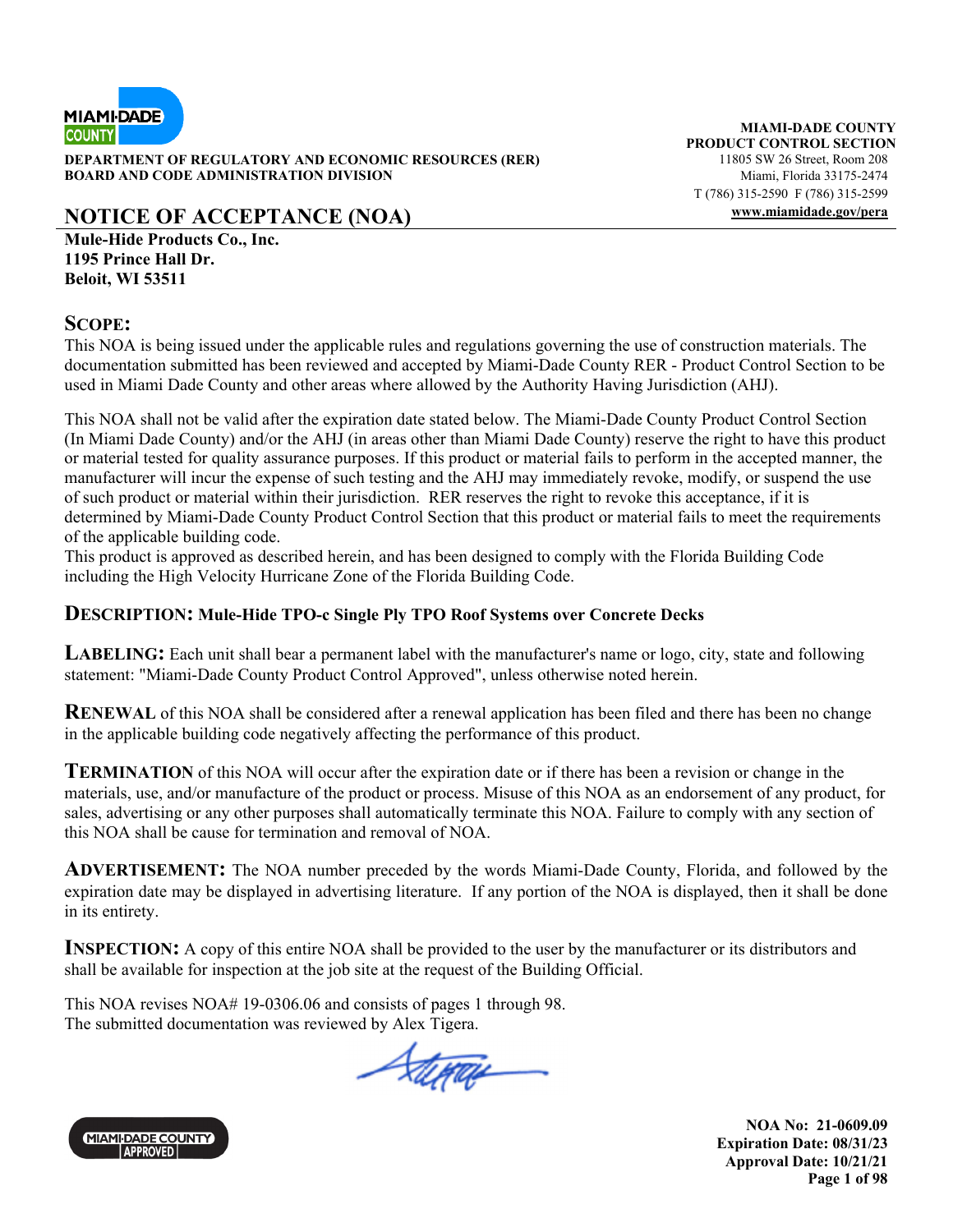# **ROOFING SYSTEM APPROVAL**

| Category:                      | Roofing                   |
|--------------------------------|---------------------------|
| <b>Sub-Category:</b>           | Single Ply                |
| Material:                      | <b>TPO</b>                |
| <b>Deck Type:</b>              | Concrete                  |
| <b>Maximum Design Pressure</b> | $-495$ psf                |
| <b>Fire Classification:</b>    | See General Limitation #1 |

## **TRADE NAMES OF PRODUCTS MANUFACTURED OR LABELED BY APPLICANT: TABLE 1**

|                                |                   | <b>Test</b>           |                                                                                     |
|--------------------------------|-------------------|-----------------------|-------------------------------------------------------------------------------------|
| <b>Product Name</b>            | <b>Dimensions</b> | <b>Specifications</b> | <b>Product Description</b>                                                          |
| TPO-c                          | various           | <b>TAS 131</b>        | Reinforced white or colored, 45-mil<br>or 60-mil thick, TPO membrane.               |
| TPO-c EXTRA                    | various           | <b>TAS 131</b>        | Reinforced white or colored, 80-mil<br>thick, TPO membrane.                         |
| $TPO-c$ $(FR)$                 | various           | <b>TAS 131</b>        | Reinforced white or colored, 45-mil,<br>60-mil or 80-mil thick, TPO<br>membrane.    |
| TPO-c Fleece Back Plus 120     | Various           | <b>TAS 131</b>        | Reinforced white or colored, 120-mil<br>thick, TPO membrane with fleece<br>backing. |
| TPO-c Fleece Back Plus 135     | Various           | <b>TAS 131</b>        | Reinforced white or colored, 135-mil<br>thick, TPO membrane with fleece<br>backing. |
| TPO-c Fleece Back Plus 155     | Various           | <b>TAS 131</b>        | Reinforced white or colored, 155-mil<br>thick, TPO membrane with fleece<br>backing. |
| TPO-c Fleece Back 100          | various           | <b>TAS 131</b>        | Reinforced white or colored, 100-mil<br>thick, TPO membrane with fleece<br>backing. |
| TPO-c Fleece Back 115          | various           | <b>TAS 131</b>        | Reinforced white or colored, 115-mil<br>thick, TPO membrane with fleece<br>backing. |
| TPO-c Fleece Back 135          | various           | <b>TAS 131</b>        | Reinforced white or colored, 135-mil<br>thick, TPO membrane with fleece<br>backing. |
| TPO Pressure Sensitive RUSS    | various           | <b>TAS 131</b>        | <b>TPO Reinforced Universal</b><br>Securement Strip.                                |
| Aqua Base 120 Bonding Adhesive | Various           | <b>TAS 110</b>        | Water-based bonding adhesive                                                        |
| OlyBond 500                    | Various           | <b>TAS 110</b>        | Two-part, low-rise polyurethane<br>adhesive                                         |
| Cold Applied Adhesive          | Various           | <b>TAS 110</b>        | Asphalt-Modified Polyether<br>Adhesive                                              |



**NOA No: 21-0609.09 Expiration Date: 08/31/23 Approval Date: 10/21/21 Page 2 of 98**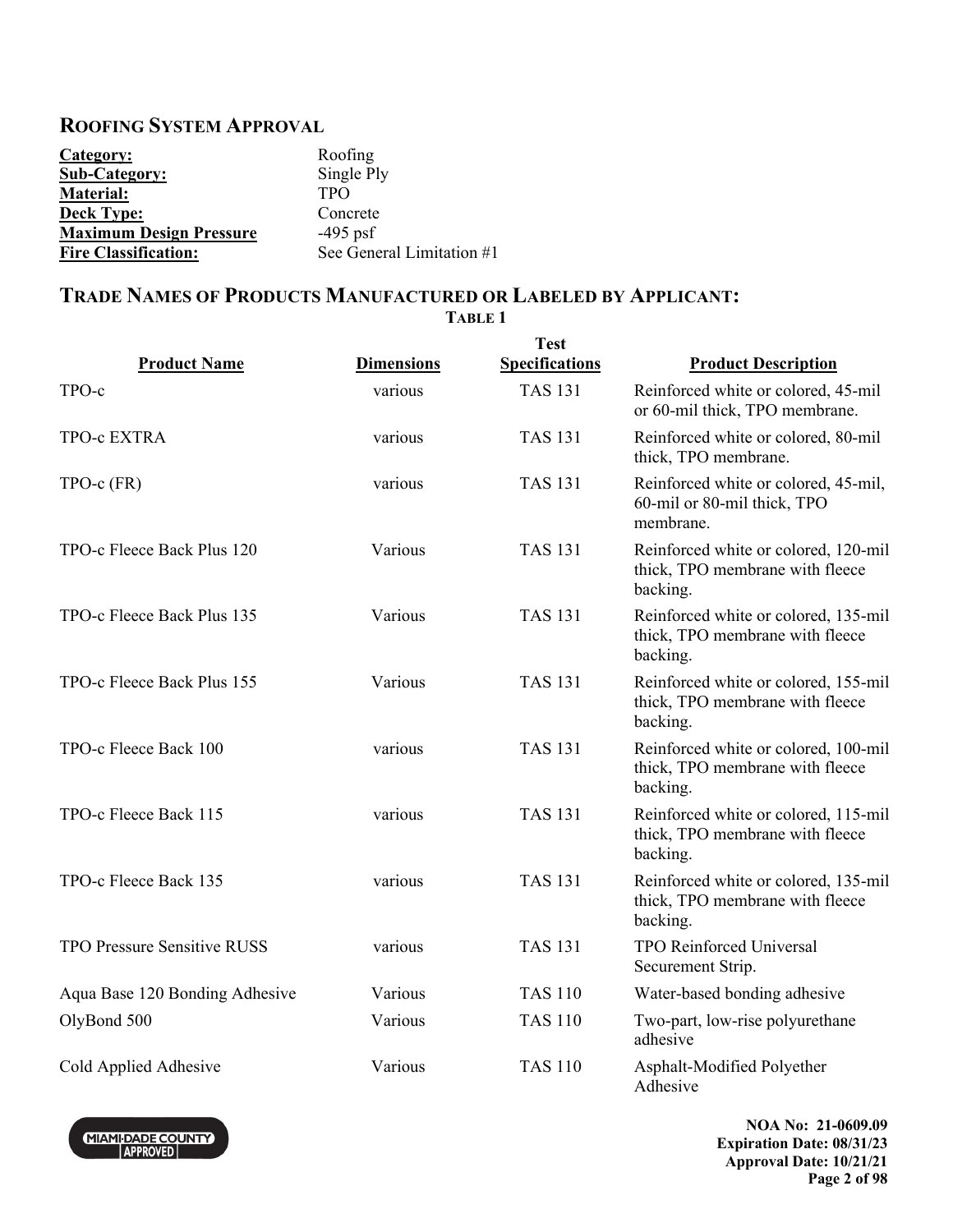# **TRADE NAMES OF PRODUCTS MANUFACTURED OR LABELED BY APPLICANT: TABLE 1**

| <b>Product Name</b>                 | <b>Dimensions</b>                | <b>Test</b><br><b>Specifications</b> | <b>Product Description</b>                  |
|-------------------------------------|----------------------------------|--------------------------------------|---------------------------------------------|
| FAST 100 LV                         | 15 & 50-gal. drum                | <b>TAS 110</b>                       | Two-part, low-rise polyurethane<br>adhesive |
| FAST 5 Gallon Jug Adhesive          | 5-gal. Box                       | <b>TAS 110</b>                       | Two-part, low-rise polyurethane<br>adhesive |
| <b>FAST Dual Cartridge Adhesive</b> | Per carton - 4<br>cartridge sets | <b>TAS 110</b>                       | Two-part, low-rise polyurethane<br>adhesive |
| <b>FAST Dual Tank Adhesive</b>      | Per carton - 4<br>cartridge sets | TAS 110                              | Two-part, low-rise polyurethane<br>adhesive |
| Helix Max Low-Rise Adhesive         | 15 & 50-gal. drum                | <b>TAS 110</b>                       | Two-part, low-rise polyurethane<br>adhesive |
| HydroBond Adhesive                  | 5-gal. pail                      |                                      | Water-based bonding adhesive                |
| TPO-c Bonding Adhesive              | 5-gal. pail                      | <b>TAS 110</b>                       | Solvent-based bonding adhesive.             |
| Low VOC Bonding Adhesive            | 5-gal. pail                      | <b>TAS 110</b>                       | Low VOC solvent based bonding<br>adhesive   |



**NOA No: 21-0609.09 Expiration Date: 08/31/23 Approval Date: 10/21/21 Page 3 of 98**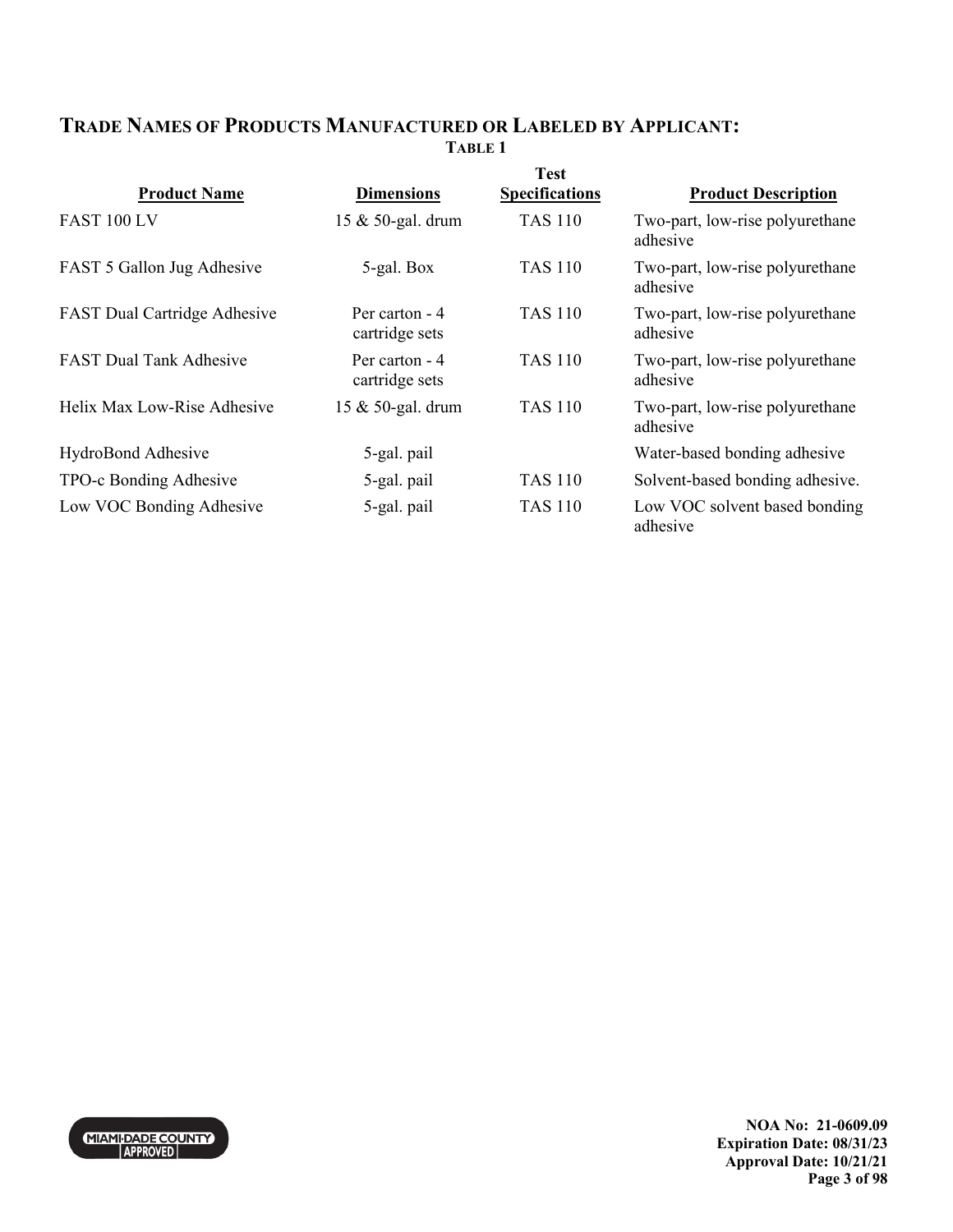# **APPROVED INSULATIONS:**

| <b>Product Name</b>                                          | <b>Product Description</b>                                                                                                    | <b>Manufacturer</b><br>(With Current NOA)                           |
|--------------------------------------------------------------|-------------------------------------------------------------------------------------------------------------------------------|---------------------------------------------------------------------|
|                                                              |                                                                                                                               |                                                                     |
| Poly ISO 1, Poly ISO 1 NB,                                   | Polyisocyanurate roof insulation.                                                                                             | Mule-Hide Products Co., Inc.                                        |
| Poly ISO 1 HD                                                | Polyisocyanurate foam core and high-density<br>cover board                                                                    | Mule-Hide Products Co., Inc.                                        |
| Poly ISO 1-DWD                                               | Rigid-roof insulation panel comprised of closed<br>cell Polyisocyanurate foam core with coated<br>glass facers                | Mule-Hide Products Co., Inc.                                        |
| Poly ISO 1-HD-Composite                                      | Rigid-roof composite insulation panel<br>comprised of closed cell Polyisocyanurate foam<br>core and high-density cover board. | Mule-Hide Products Co., Inc.                                        |
| Dens Deck, Dens Deck Prime                                   | Silicon treated gypsum                                                                                                        | Georgia-Pacific Gypsum,<br>LLC.                                     |
| H-Shield, H-Shield NB, H-Shield CG,<br>H-Shield HD           | Isocyanurate Insulation                                                                                                       | Hunter Panels, a div of<br>Carlisle construction<br>Materials, LLC. |
| H-Shield HD Composite CG                                     | Polyisocyanurate foam core with a coated glass<br>facer.                                                                      | Hunter Panels, a div of<br>Carlisle construction<br>Materials, LLC. |
| <b>Structodek High Density Fiberboard</b><br>Roof Insulation | High Density Wood Fiber insulation board.                                                                                     | Blue Ridge Fiberboard, Inc.                                         |
| Insulfoam EPS, InsulFoam SP,<br>InsulFoam R-TECH             | Expanded polystyrene                                                                                                          | Insulfoam, a Div. of Carlisle<br>Const. Materials                   |
| <b>SECUROCK Gypsum-Fiber Roof</b><br>Board                   | Gypsum based board stock                                                                                                      | USG Corp.                                                           |
| STYROFOAM ROOFMATE                                           | Extruded polystryrene                                                                                                         | DuPont de Nemours, Inc.                                             |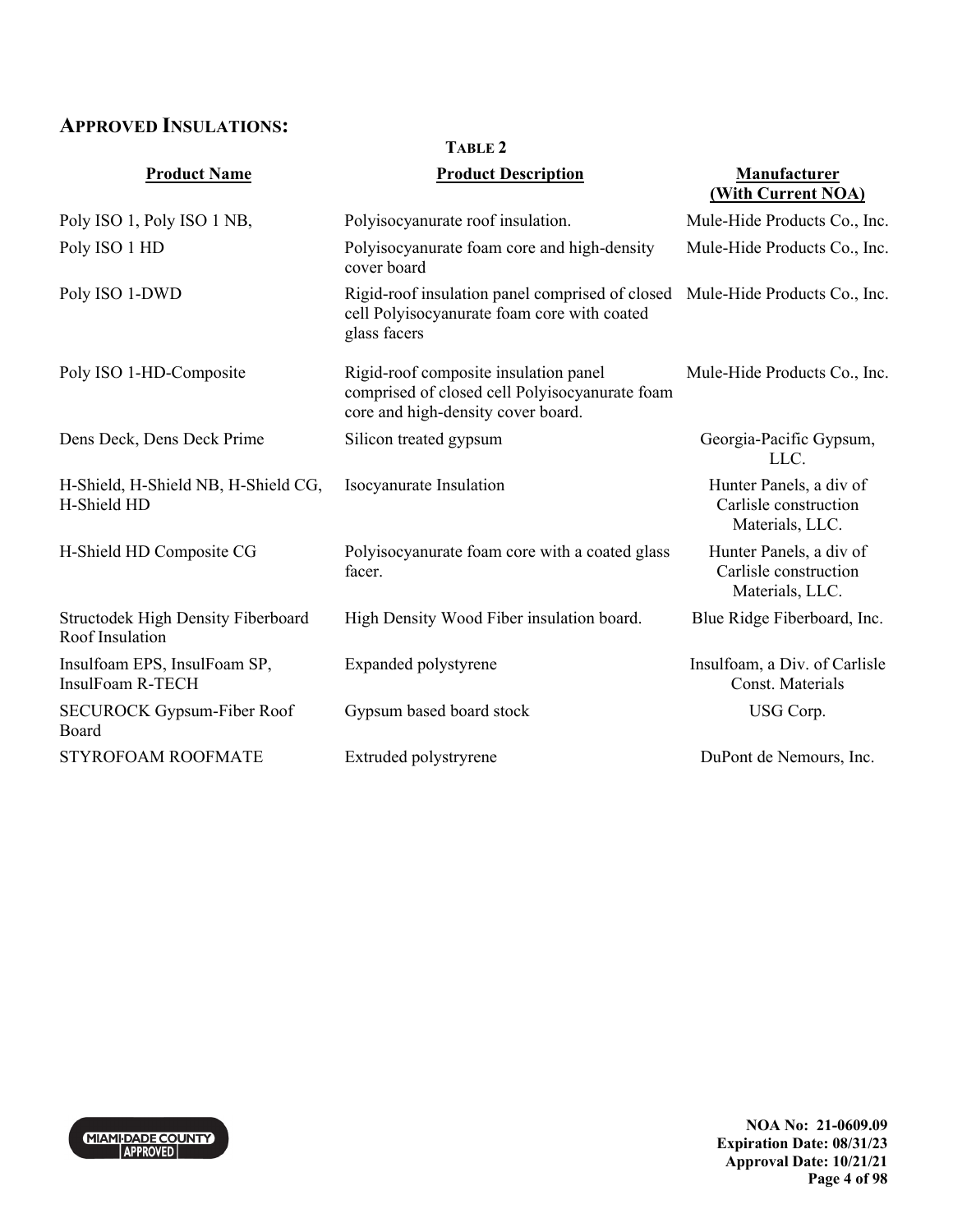# **APPROVED FASTENERS:**

## **TABLE 3**

| <b>Fastener</b><br><b>Number</b> | <b>Product</b><br><b>Name</b>                              | <b>Product</b><br><b>Description</b>                                      | <b>Dimensions</b>         | Manufacturer<br>(With Current NOA)                                    |
|----------------------------------|------------------------------------------------------------|---------------------------------------------------------------------------|---------------------------|-----------------------------------------------------------------------|
| 1.                               | <b>OMG</b> Heavy Duty                                      | Insulation/membrane fastener for<br>concrete decks.                       | Various                   | OMG, Inc.                                                             |
| 2.                               | OMG XHD, OMG Super<br>XHD                                  | Insulation and membrane fastener                                          | Various                   | OMG, Inc.                                                             |
| 3.                               | 3 in. Ribbed Galvalume<br>Plate                            | Metal plates used for membrane<br>securement with Sure-Seal<br>fasteners. | 3" dia                    | OMG, Inc.                                                             |
| 4.                               | OMG 2-3/8" Barbed XHD<br>Plate                             | Metal plates used for membrane<br>securement with Sure-Seal<br>fasteners. | 2-3/8" dia                | OMG, Inc.                                                             |
| 5.                               | <b>EHD</b> Fastener                                        | Insulation and membrane fastener                                          | Various                   | Mule-Hide Products Co.,<br>Inc.                                       |
| 6.                               | $CD-10$                                                    | Insulation/membrane fastener for<br>concrete decks.                       | Various                   | OMG, Inc.                                                             |
| 7.                               | #12 Standard Roofgrip                                      | Insulation and membrane fastener                                          | Various                   | OMG, Inc.                                                             |
| 8.                               | #14 Roofgrip                                               | Insulation and membrane fastener                                          | Various                   | OMG, Inc.                                                             |
| 9.                               | <b>HDP</b> Fasteners                                       | Insulation and membrane fastener                                          | Various                   | Mule-Hide Products Co.,<br>Inc.                                       |
| 10.                              | <b>Drill Point Fasteners</b>                               | Insulation and membrane fastener                                          | Various                   | Mule-Hide Products Co.,<br>Inc.                                       |
| 11.                              | 3" Insulation Plates                                       | Insulation and membrane fastener                                          | Various                   | Mule-Hide Products Co.,<br>Inc                                        |
| 12.                              | 2.4" Seam Plate                                            | Insulation and membrane fastener                                          | Various                   | Mule-Hide products Co.,<br>Inc.                                       |
| 13.                              | RhinoBond Insulation Plate Coated galvalume plate<br>(TPO) |                                                                           | 3" round                  | OMG, Inc.                                                             |
| 14.                              | RhinoBond TreadSafe<br>Plate (TPO)                         | Coated galvalume plate                                                    | 3" round                  | OMG, Inc.                                                             |
| 15.                              | RhinoBond Insulation Plate Coated galvalume plate          |                                                                           | 3" round                  | Carlisle Syntec, a div of<br>Carlisle construction<br>Materials, LLC. |
| 16.                              | OMG 3 in. Galvalume<br><b>Steel Plate</b>                  | Coated galvalume plate                                                    | 3" round                  | OMG, Inc.                                                             |
| 17.                              | Dekfast DF-#12-PH3                                         | Insulation and membrane fastener                                          | Various                   | SFS Group USA, Inc.                                                   |
| 18.                              | Dekfast DF-#14-PH3                                         | Insulation and membrane fastener                                          | Various                   | SFS Group USA, Inc.                                                   |
| 19.                              | Dekfast PLT-H-2-7/8                                        | Galvalume AZ50 stress plate                                               | $2 - 7/8$ " x $3 - 1/4$ " | SFS Group USA, Inc.                                                   |
| 20.                              | Dekfast PLT-R-3                                            | Galvalume AZ50 stress plate                                               | 3" round                  | SFS Group USA, Inc.                                                   |
| 21.                              | <b>Fluted Concrete Fastener</b>                            | Concrete fastener to secure<br>coverboards and insulation                 | Various                   | Mule-Hide Products Co.,<br>Inc.                                       |



**NOA No: 21-0609.09 Expiration Date: 08/31/23 Approval Date: 10/21/21 Page 5 of 98**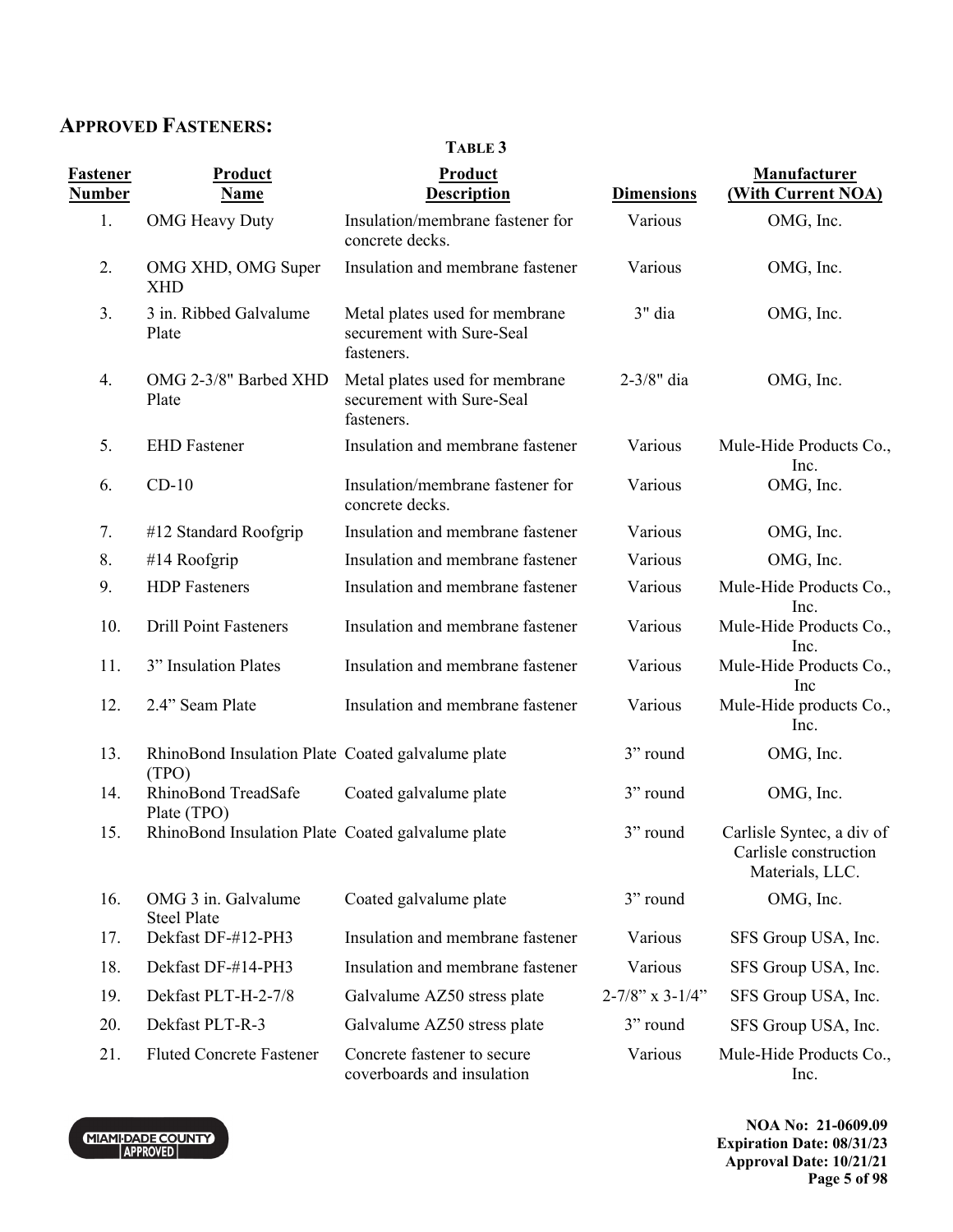# **APPROVED FASTENERS:**

| <b>Fastener</b><br><b>Number</b> | <b>Product</b><br>Name                   | Product<br><b>Description</b>                            | <b>Dimensions</b>                   | <b>Manufacturer</b><br>(With Current NOA) |
|----------------------------------|------------------------------------------|----------------------------------------------------------|-------------------------------------|-------------------------------------------|
| 22.                              | Millennium One Step<br>Foamable Adhesive | A two component, low rise,<br>polyurethane foam adhesive |                                     | H.B. Fuller Company                       |
| 23.                              | OMG OlyBond Adhesive                     | Two-part, low-rise polyurethane<br>adhesive              |                                     | OMG, Inc.                                 |
|                                  | <b>EVIDENCE SUBMITTED:</b>               |                                                          |                                     |                                           |
|                                  | <b>Test Agency</b>                       | <b>Test Identifier</b>                                   | <b>Description</b>                  | <b>Date</b>                               |
|                                  | Architectural Testing Inc.               | ATI-37050.01                                             | Wind Uplift Classification          | 03/13/00                                  |
|                                  |                                          | ATI-37490-01                                             | Membrane Brittleness Testing        | 07/07/00                                  |
|                                  |                                          | D7442.01-106-31                                          | ASTM D2196                          | 05/16/14                                  |
|                                  | Factory Mutual Research Corp.            | 3Z9A1.AM                                                 | Wind Uplift and Fire Classification | 10/15/97                                  |
|                                  |                                          | 3001522                                                  | Wind Uplift Classification          | 11/03/98                                  |
|                                  |                                          | (Letter Report)                                          |                                     |                                           |
|                                  |                                          | 3003393                                                  | Wind Uplift Classification          | 03/26/99                                  |
|                                  |                                          | (Letter Report)                                          |                                     |                                           |
|                                  |                                          | 3001522                                                  | Wind Uplift Classification          | 03/26/99                                  |
|                                  |                                          | 3003393                                                  | Wind Uplift Classification          | 03/30/99                                  |
|                                  |                                          | Approval Guide Excerpt                                   | Wind Uplift and Fire Listings       | 05/00                                     |
|                                  |                                          | 3007710                                                  | FM 4470                             | 03/12/01                                  |
|                                  |                                          | 3008869                                                  | FM 4470                             | 03/19/01                                  |
|                                  |                                          | 3006110                                                  | FM 4470                             | 06/13/01                                  |
|                                  |                                          | 3011220                                                  | FM 4470                             | 08/16/01                                  |
|                                  |                                          | 3011494                                                  | FM 4450                             | 08/22/01                                  |
|                                  |                                          | 3011329                                                  | FM 4470                             | 06/10/02                                  |
|                                  |                                          | 3012879                                                  | FM 4470                             | 04/04/03                                  |
|                                  |                                          | 3013584                                                  | FM 4470                             | 06/27/03                                  |
|                                  |                                          | 3014692                                                  | FM 4470                             | 08/05/03                                  |
|                                  |                                          | 3014751                                                  | FM 4470                             | 08/27/03                                  |
|                                  |                                          | 3016355                                                  | FM 4450                             | 09/15/03                                  |
|                                  |                                          | 3016162                                                  | FM 4470                             | 11/25/03                                  |
|                                  |                                          | 3012144                                                  | FM 4470                             | 06/04/04                                  |
|                                  |                                          | 3019890                                                  | FM 4470                             | 12/16/04                                  |
|                                  |                                          | 3017662                                                  | FM 4470                             | 06/07/05                                  |
|                                  |                                          | 3023032                                                  | FM 4470                             | 07/20/05                                  |
|                                  |                                          | 3022181                                                  | FM 4470                             | 09/01/05                                  |
|                                  |                                          | 3022187                                                  | FM 4470                             | 09/15/05                                  |
|                                  |                                          | 3019897                                                  | FM 4470                             | 10/07/05                                  |
|                                  |                                          | 3020845                                                  | FM 4470                             | 01/22/06                                  |
|                                  |                                          | 3021941                                                  | FM 4470                             | 03/20/06                                  |
|                                  |                                          | 3023340                                                  | FM 4470                             | 03/20/06                                  |
|                                  |                                          | 3023458                                                  | FM 4450                             | 07/18/06                                  |

 3026316 FM 4470 04/24/07 3021235 FM 4450 06/01/07

**TABLE 3** 

**NOA No: 21-0609.09 Expiration Date: 08/31/23 Approval Date: 10/21/21 Page 6 of 98** 

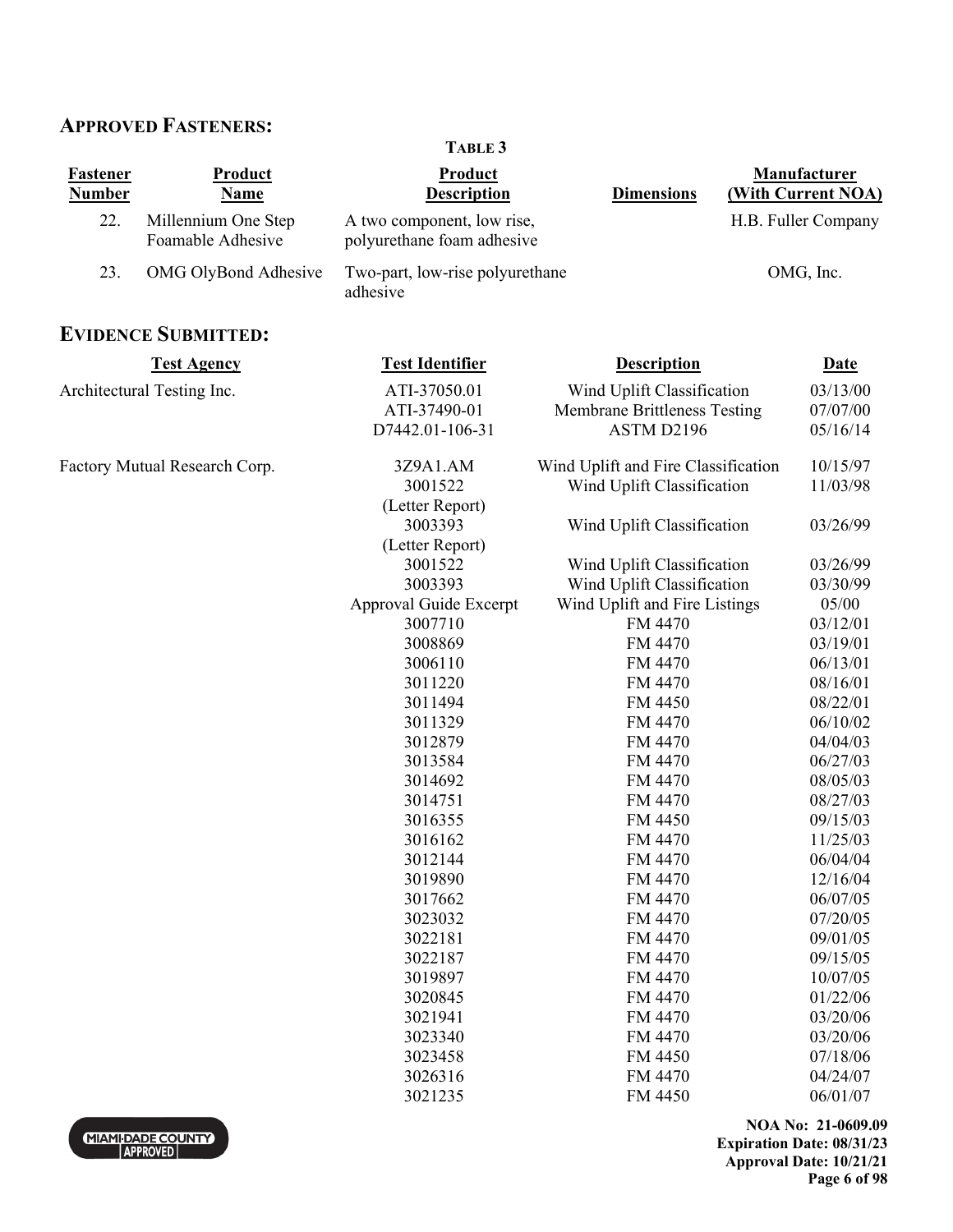# **EVIDENCE SUBMITTED:**

| <b>Test Agency</b>                          | <b>Test Identifier</b> | <b>Description</b>                    | <b>Date</b> |
|---------------------------------------------|------------------------|---------------------------------------|-------------|
|                                             | 3026964                | FM 4470                               | 07/25/07    |
|                                             | 3028438                | FM 4470                               | 08/22/07    |
|                                             | 3026951                | FM 4470                               | 01/21/08    |
|                                             | 3029840                | FM 4470                               | 09/08/08    |
|                                             | 3033217                | FM 4470                               | 12/08/08    |
|                                             | 3034776                | FM 4470                               | 08/07/09    |
|                                             | 3034297                | FM 4470                               | 11/13/09    |
|                                             | 3038140                | FM 4470                               | 08/04/10    |
|                                             | 3041797                | FM 4470                               | 10/13/11    |
|                                             | 3039073                | FM 4470                               | 11/22/11    |
|                                             | 3040260                | FM 4470                               | 02/27/12    |
|                                             | 3039762                | FM 4470                               | 09/07/12    |
|                                             | 3040006                | FM 4470                               | 09/13/12    |
|                                             | 3047327                | FM 4470                               | 09/13/12    |
|                                             | 3040639                | FM 4470                               | 09/18/12    |
|                                             | 3043858                | FM 4470                               | 09/25/12    |
|                                             | 3046083                | FM 4470                               | 03/27/14    |
|                                             | 3049189                | FM 4470                               | 03/31/15    |
|                                             | 3055462                | FM 4470                               | 11/03/15    |
|                                             | 3056745                | FM 4470                               | 09/28/16    |
| <b>Celotex Corporation Testing Services</b> | 520257                 | Membrane Physical Property<br>Testing | 4/19/00     |
| SGS U.S. Testing Company Inc.               | 131248-R2              | Membrane Ozone Testing                | 1/6/00      |
| <b>Trinity ERD</b>                          | C41040.03.12-R1        | ASTM D2196                            | 03/28/12    |
|                                             | C46470.07.14-1A        | <b>TAS 131</b>                        | 07/16/14    |
|                                             | C46470.07.14-1B        | <b>TAS 131</b>                        | 07/16/14    |
|                                             | C46470.07.14-4-R1      | <b>TAS 131</b>                        | 07/21/14    |
|                                             | C46470.07.14-2A        | <b>TAS 131</b>                        | 07/30/14    |
| Atlantic & Caribbean Roof Consulting        | <b>ACRC 10-019</b>     | <b>TAS 114</b>                        | 08/25/10    |
|                                             | <b>ACRC 10-018</b>     | <b>TAS 114</b>                        | 08/25/10    |
|                                             | <b>ACRC 15-019</b>     | <b>TAS 114</b>                        | 07/14/15    |
|                                             | <b>ACRC 15-020</b>     | <b>TAS 114</b>                        | 07/14/15    |
|                                             | <b>ACRC 15-021</b>     | <b>TAS 114</b>                        | 07/15/15    |
|                                             | <b>ACRC 15-037</b>     | <b>TAS 114</b>                        | 12/28/15    |
|                                             | <b>ACRC 15-038</b>     | <b>TAS 114</b>                        | 12/28/15    |
|                                             | <b>ACRC 15-045</b>     | <b>TAS 114</b>                        | 01/11/16    |
|                                             | <b>ACRC 15-046</b>     | <b>TAS 114</b>                        | 01/11/16    |
|                                             | <b>ACRC 15-047</b>     | <b>TAS 114</b>                        | 01/12/16    |

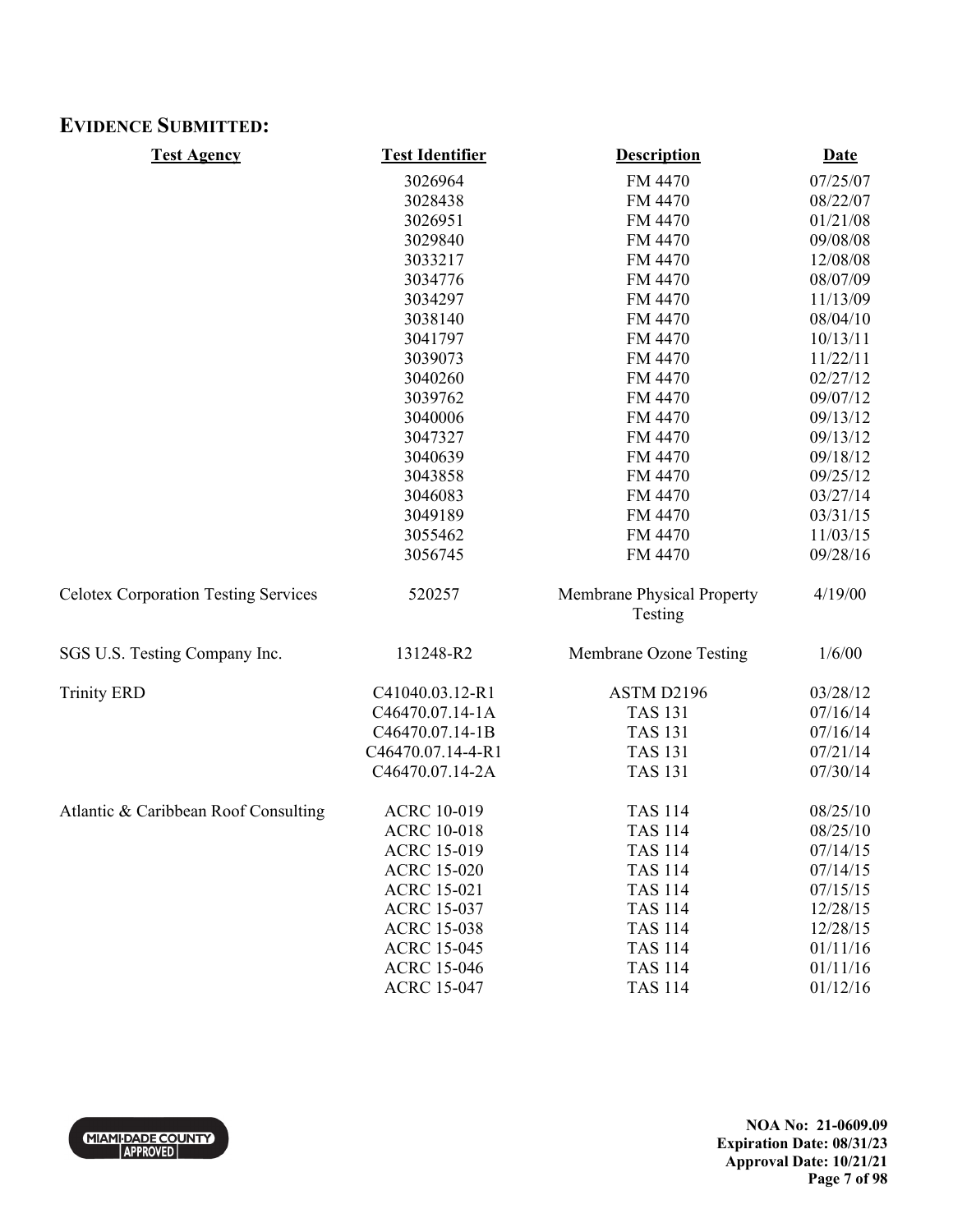## **APPROVED ASSEMBLIES**

|               | <b>Membrane Type:</b> Single Ply, Thermoplastic, TPO, Reinforced                                                                                                 |
|---------------|------------------------------------------------------------------------------------------------------------------------------------------------------------------|
| Deck Type 3I: | Concrete Decks, Insulated                                                                                                                                        |
|               | <b>Deck Description:</b> 2500 psi structural concrete.                                                                                                           |
|               | <b>System Type A(1):</b> One or more layers of insulation adhered with FAST 100 LV, Helix Max Low-Rise Adhesive or<br>FAST Dual Tank Adhesive. Membrane adhered. |

**All General and System Limitations apply. Roof accessories not listed in Table 1 of this NOA are not approved and shall not be installed unless said accessories demonstrate compliance with prescriptive Florida Building Code requirements and are field fabricated utilizing the approved membranes listed in Table 1.** 

**Vapor Retarder: (Optional)**  Any UL of FMRC approved vapor retarder applied to the roof deck.

One or more layers of any of the following insulations.

| <b>Base Insulation Layer</b>                                                                         | <b>Insulation Fasteners</b> | Fastener                |
|------------------------------------------------------------------------------------------------------|-----------------------------|-------------------------|
|                                                                                                      | (Table 3)                   | Density/ $ft^2$         |
| Poly ISO 1, Poly ISO 1-DWD, Poly ISO 1-HD-Composite, H-Shield, H-Shield CG, H-Shield HD Composite CG |                             |                         |
| Minimum 1.5" thick                                                                                   | N/A                         | N/A                     |
| (Optional) Top Insulation Layer                                                                      | <b>Insulation Fasteners</b> | Fastener                |
|                                                                                                      | (Table 3)                   | Density/ft <sup>2</sup> |
| <b>Dens Deck, Dens Deck Prime</b>                                                                    |                             |                         |
| Minimum $\frac{1}{4}$ thick                                                                          | N/A                         | N/A                     |

**Note: All insulation shall be fully adhered to the deck with FAST 100 LV, FAST Dual Tank Adhesive or Helix Max Low-Rise Adhesive at a rate of 1 gal./sq. Please refer to Roofing Application Standard RAS 117 for insulation attachment. Insulation listed as base layer only shall be used only as base layers with a second layer of approved top layer insulation installed as the final membrane substrate. Composite insulation panels used as a top layer shall be placed with the Polyisocyanurate side facing down.** 

**Membrane:** TPO-c, TPO-c (FR) or TPO-c EXTRA membrane fully adhered to the insulation using Aqua Base 120 Bonding Adhesive applied to the substrate and underside of the membrane at a rate of 1 gal/120 ft² (finished surface). Outside 1.5" of side laps are heat welded.

#### **Maximum Design**

**Pressure:**  $-90$  psf. (See General Limitation #9)



**NOA No: 21-0609.09 Expiration Date: 08/31/23 Approval Date: 10/21/21 Page 8 of 98**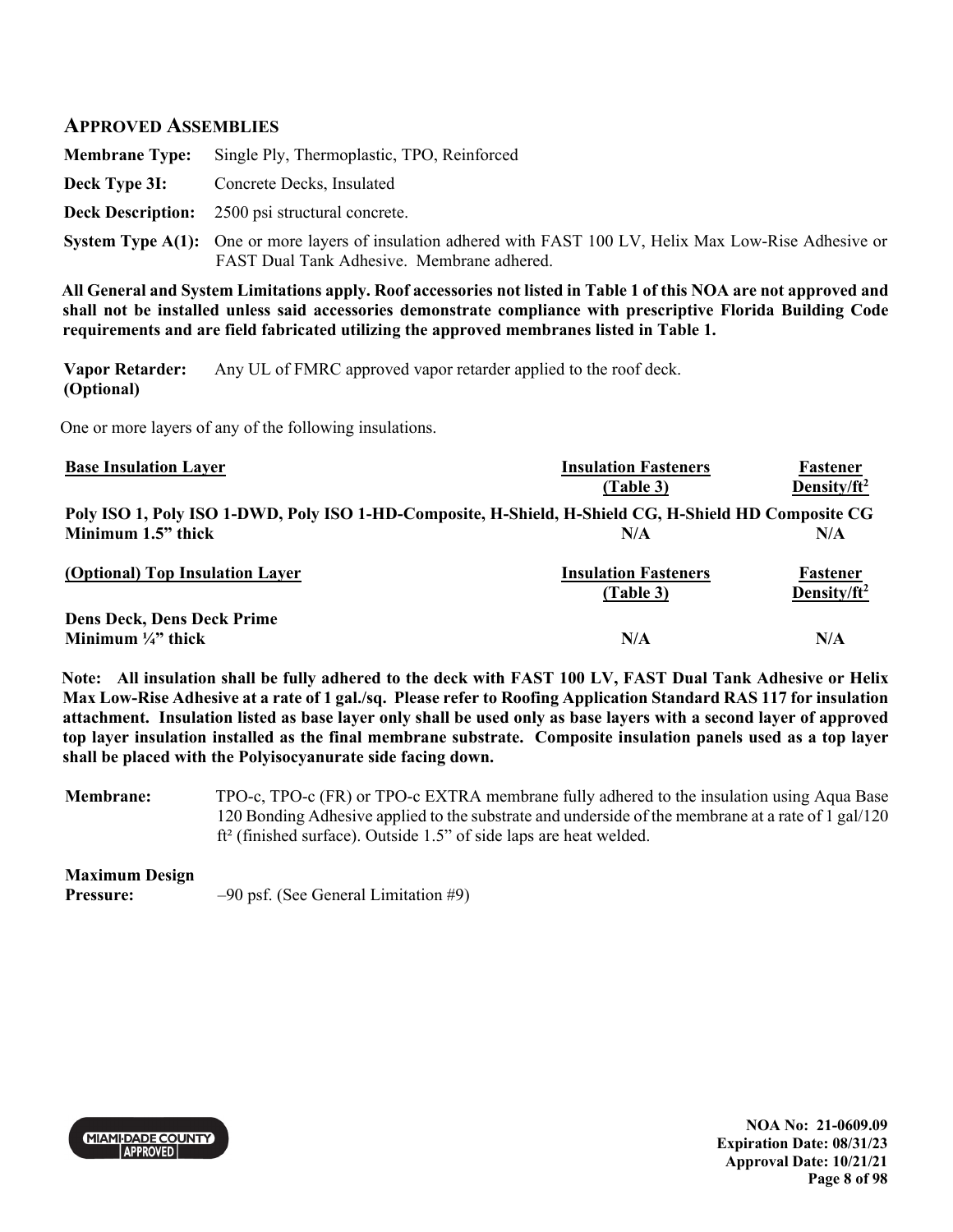|               | <b>Membrane Type:</b> Single Ply, Thermoplastic, TPO, Fleece Back                                          |
|---------------|------------------------------------------------------------------------------------------------------------|
| Deck Type 3I: | Concrete Decks, Insulated                                                                                  |
|               | <b>Deck Description:</b> 2500 psi structural concrete.                                                     |
|               | System Type A(2): One or more layers of insulation adhered with FAST Dual Tank Adhesive. Membrane adhered. |

One or more layers of any of the following insulations:

| <b>Insulation Layer</b> | <b>Insulation Fasteners</b><br>(Table 3) | Fastener<br>Density/ft <sup>2</sup> |
|-------------------------|------------------------------------------|-------------------------------------|
| <b>InsulFoam SP</b>     |                                          |                                     |
| Minimum 1.0" thick      | N/A                                      | N/A                                 |

**Note: All insulation shall be adhered to the deck in FAST Dual Tank Adhesive applied in ¾" to 1" ribbons spaced 12" o.c. Please refer to Roofing Application Standard RAS 117 for insulation attachment.** 

**Membrane:** TPO-c Fleece Back 100, TPO-c Fleece Back 115 or TPO-c Fleece Back 135 membrane adhered to the insulation using FAST 100 LV or Helix Max Low-Rise Adhesive applied in  $\frac{1}{2}$  to  $\frac{3}{4}$  ribbons spaced 12" o.c. Outside 1.5" of side laps are heat welded.

#### **Maximum Design**

**Pressure:** -112.5 psf; (See General Limitation #9)

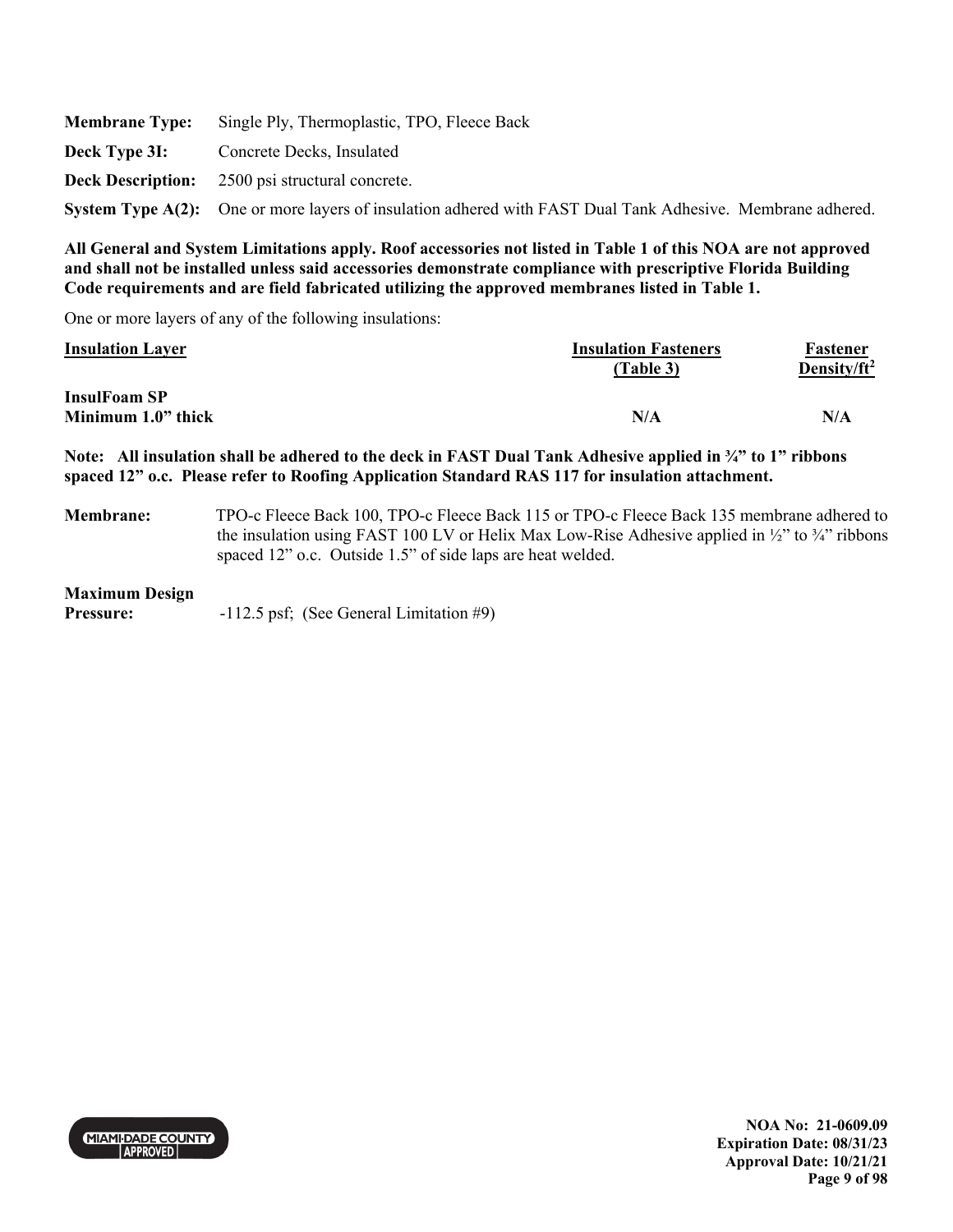|               | <b>Membrane Type:</b> Single Ply, Thermoplastic, TPO, Fleece Back                                          |
|---------------|------------------------------------------------------------------------------------------------------------|
| Deck Type 31: | Concrete Decks, Insulated                                                                                  |
|               | <b>Deck Description:</b> 2500 psi structural concrete.                                                     |
|               | System Type A(3): One or more layers of insulation adhered with FAST Dual Tank Adhesive. Membrane adhered. |

One or more layers of any of the following insulations.

| <b>Insulation Layer</b>                                                                                                                                                                                                  | <b>Insulation Fasteners</b> | Fastener        |
|--------------------------------------------------------------------------------------------------------------------------------------------------------------------------------------------------------------------------|-----------------------------|-----------------|
|                                                                                                                                                                                                                          | (Table 3)                   | Density/ $ft^2$ |
| Poly ISO 1, Poly ISO 1-DWD, Poly ISO 1-HD-Composite, H-Shield, H-Shield CG, H-Shield HD Composite CG                                                                                                                     |                             |                 |
| Minimum 1.0" thick                                                                                                                                                                                                       | N/A                         | N/A             |
| Note: All insulation shall be adhered to the deck in FAST Dual Tank Adhesive applied in $\frac{3}{4}$ " to 1" ribbons<br>spaced 12" o.c. Please refer to Roofing Application Standard RAS 117 for insulation attachment. |                             |                 |

**Membrane:** TPO-c Fleece Back 100, TPO-c Fleece Back 115 or TPO-c Fleece Back 135 membrane adhered to the insulation using FAST 100 LV or Helix Max Low-Rise Adhesive applied in  $\frac{1}{2}$  to  $\frac{3}{4}$ " ribbons spaced 12" o.c. or FAST Dual Cartridge Adhesive or FAST 5 Gallon Jug Adhesive applied in  $\frac{3}{4}$ " to 1" ribbons spaced 12" o.c. or HydroBond Adhesive applied to the substrate only at a rate 100  $ft^2/gal$ . Outside 1.5" of side laps are heat welded.

### **Maximum Design**

**Pressure:**  $-112.5$  psf. (See General Limitation #9)

**MIAMI-DADE COUNTY APPROVED**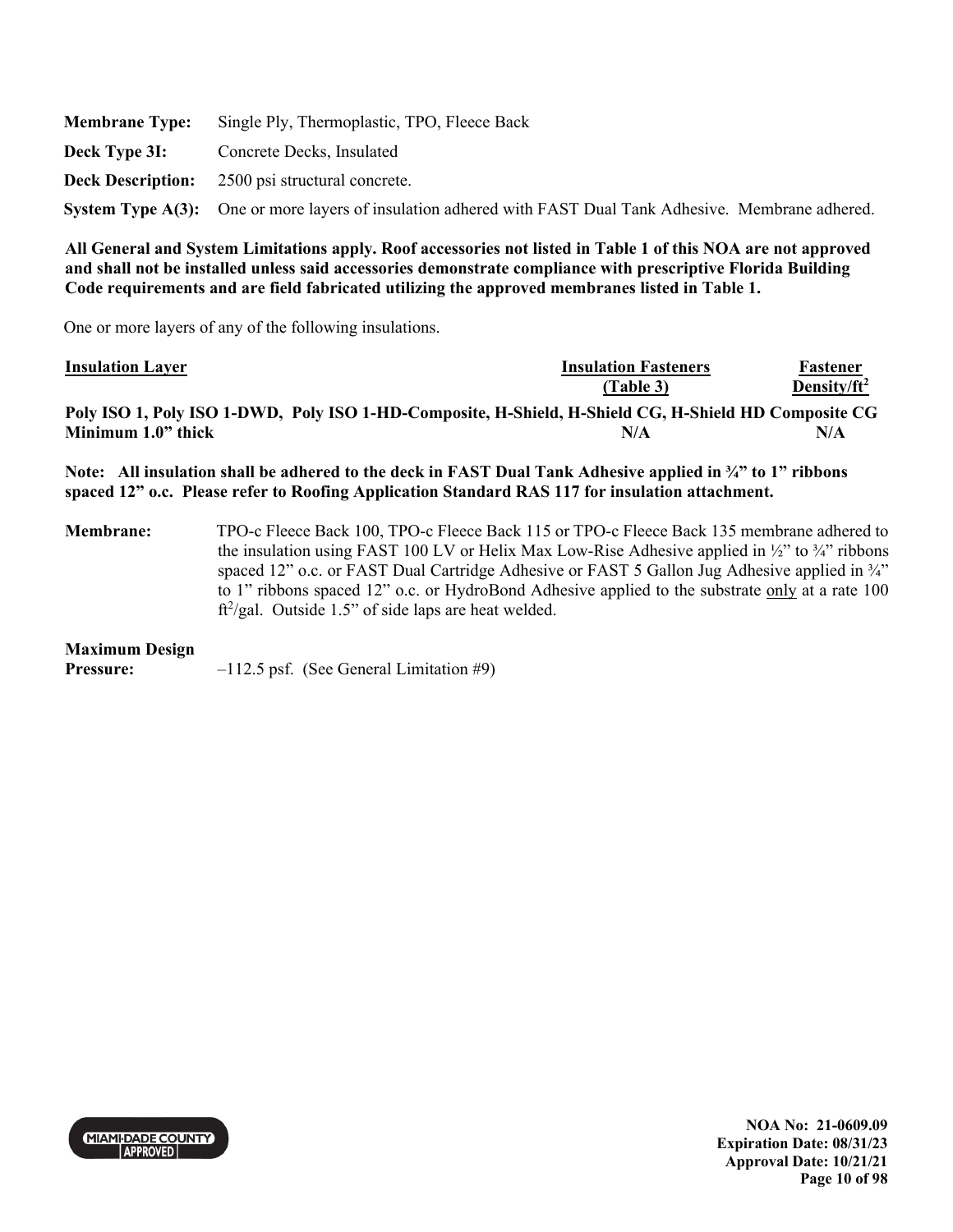|               | <b>Membrane Type:</b> Single Ply, Thermoplastic, TPO, Fleece Back                                          |
|---------------|------------------------------------------------------------------------------------------------------------|
| Deck Type 3I: | Concrete Decks, Insulated                                                                                  |
|               | <b>Deck Description:</b> 2500 psi structural concrete.                                                     |
|               | System Type A(4): One or more layers of insulation adhered with FAST Dual Tank Adhesive. Membrane adhered. |

One or more layers of any of the following insulations:

| <b>Insulation Layer</b>                           | <b>Insulation Fasteners</b> | Fastener                |
|---------------------------------------------------|-----------------------------|-------------------------|
|                                                   | (Table 3)                   | Density/ft <sup>2</sup> |
| Poly ISO 1-HD-Composite, H-Shield HD Composite CG |                             |                         |
| Minimum 1.5" thick                                | N/A                         | N/A                     |

**Note: All insulation shall be adhered to the primed concrete deck with FAST Dual Tank Adhesive applied in ¾" to 1" ribbons spaced 12" o.c. Please refer to Roofing Application Standard RAS 117 for insulation attachment.** 

**Membrane:** TPO-c Fleece Back 100, TPO-c Fleece Back 115 or TPO-c Fleece Back 135 membrane fully adhered to the insulation using FAST 100 LV or Helix Max Low-Rise Adhesive applied to the substrate at a rate of 1 gal/sq. Outside 1.5" of side laps are heat welded.

### **Maximum Design**

**Pressure:** -112.5 psf; (See General Limitation #9)



**NOA No: 21-0609.09 Expiration Date: 08/31/23 Approval Date: 10/21/21 Page 11 of 98**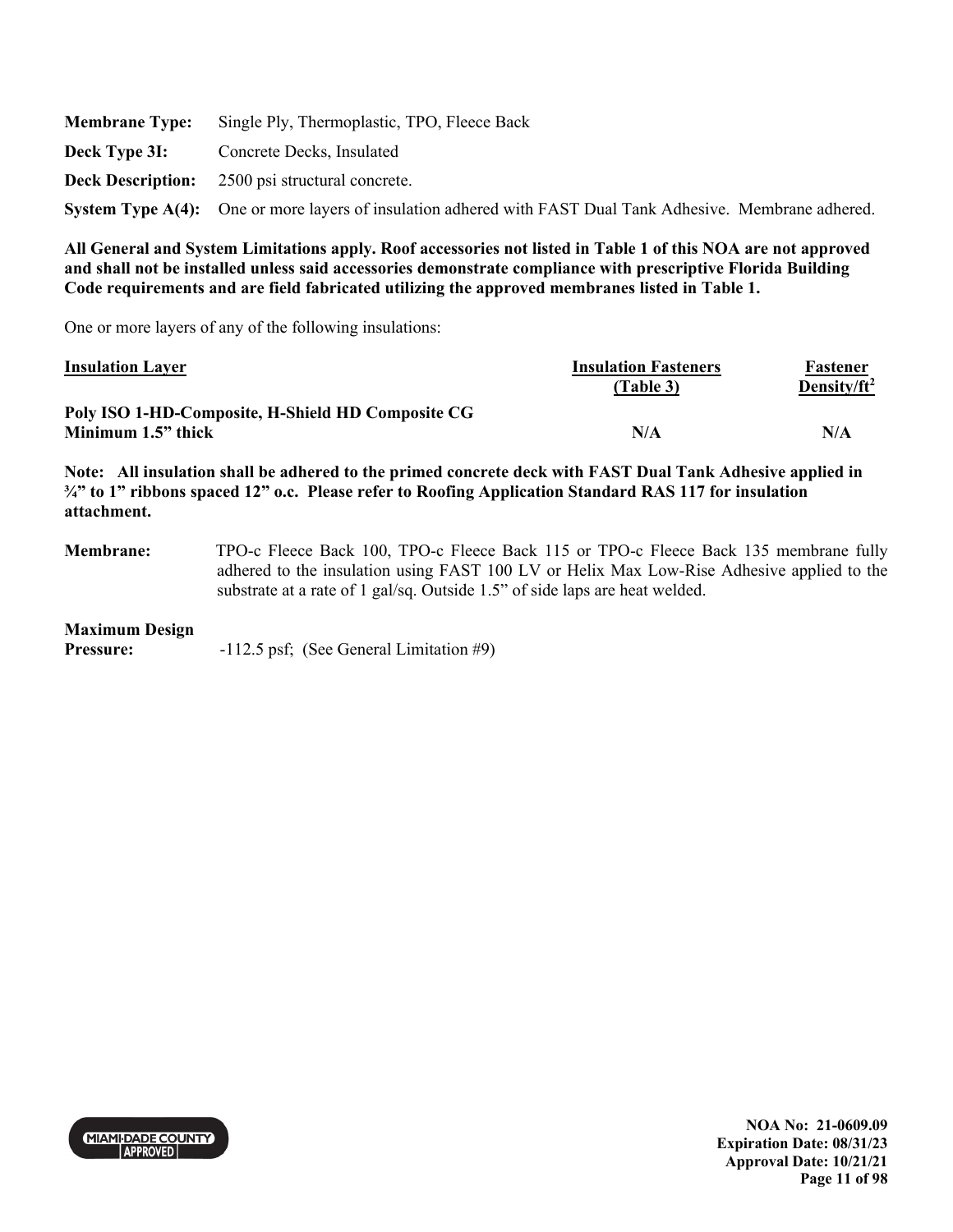| <b>Membrane Type:</b>    | Single Ply, Thermoplastic, TPO, Fleece Back                                              |
|--------------------------|------------------------------------------------------------------------------------------|
| Deck Type 3I:            | Concrete Decks, Insulated                                                                |
| <b>Deck Description:</b> | 2500 psi structural concrete.                                                            |
| System Type $A(5)$ :     | One or more layers of insulation adhered with FAST Dual Tank Adhesive. Membrane adhered. |

One or more layers of any of the following insulations.

| <b>Base Insulation Layer</b>                                                                         | <b>Insulation Fasteners</b> | Fastener        |
|------------------------------------------------------------------------------------------------------|-----------------------------|-----------------|
|                                                                                                      | (Table 3)                   | Density/ $ft^2$ |
| Poly ISO 1, Poly ISO 1-DWD, Poly ISO 1-HD-Composite, H-Shield, H-Shield CG, H-Shield HD Composite CG |                             |                 |
| Minimum 1.0" thick                                                                                   | N/A                         | N/A             |
| <b>Top Insulation Layer</b>                                                                          | <b>Insulation Fasteners</b> | <b>Fastener</b> |
|                                                                                                      | (Table 3)                   | Density/ $ft^2$ |
| Poly ISO 1 HD, H-Shield HD                                                                           |                             |                 |
| Minimum $\frac{1}{2}$ " thick                                                                        | N/A                         | N/A             |

**Note: All insulation shall be adhered to the deck in FAST Dual Tank Adhesive applied in ¾" to 1" ribbons spaced 12" o.c. Please refer to Roofing Application Standard RAS 117 for insulation attachment. Insulation listed as base layer only shall be used only as base layers with a second layer of approved top layer insulation installed as the final membrane substrate. Composite insulation panels used as a top layer shall be placed with the Polyisocyanurate side facing down.** 

**Membrane:** TPO-c Fleece Back 100, TPO-c Fleece Back 115 or TPO-c Fleece Back 135 membrane adhered to the insulation using FAST 100 LV or Helix Max Low-Rise Adhesive applied in ½" to ¾" ribbons spaced 12" o.c. or FAST Dual Cartridge Adhesive or FAST 5 Gallon Jug Adhesive applied in ¾" to 1" ribbons spaced 12" o.c. or HydroBond Adhesive applied to the substrate only at a rate 100 ft<sup>2</sup>/gal. Outside  $1.5$ " of side laps are heat welded.

**Maximum Design Pressure:**  $-112.5$  psf; (See General Limitation #9)



**NOA No: 21-0609.09 Expiration Date: 08/31/23 Approval Date: 10/21/21 Page 12 of 98**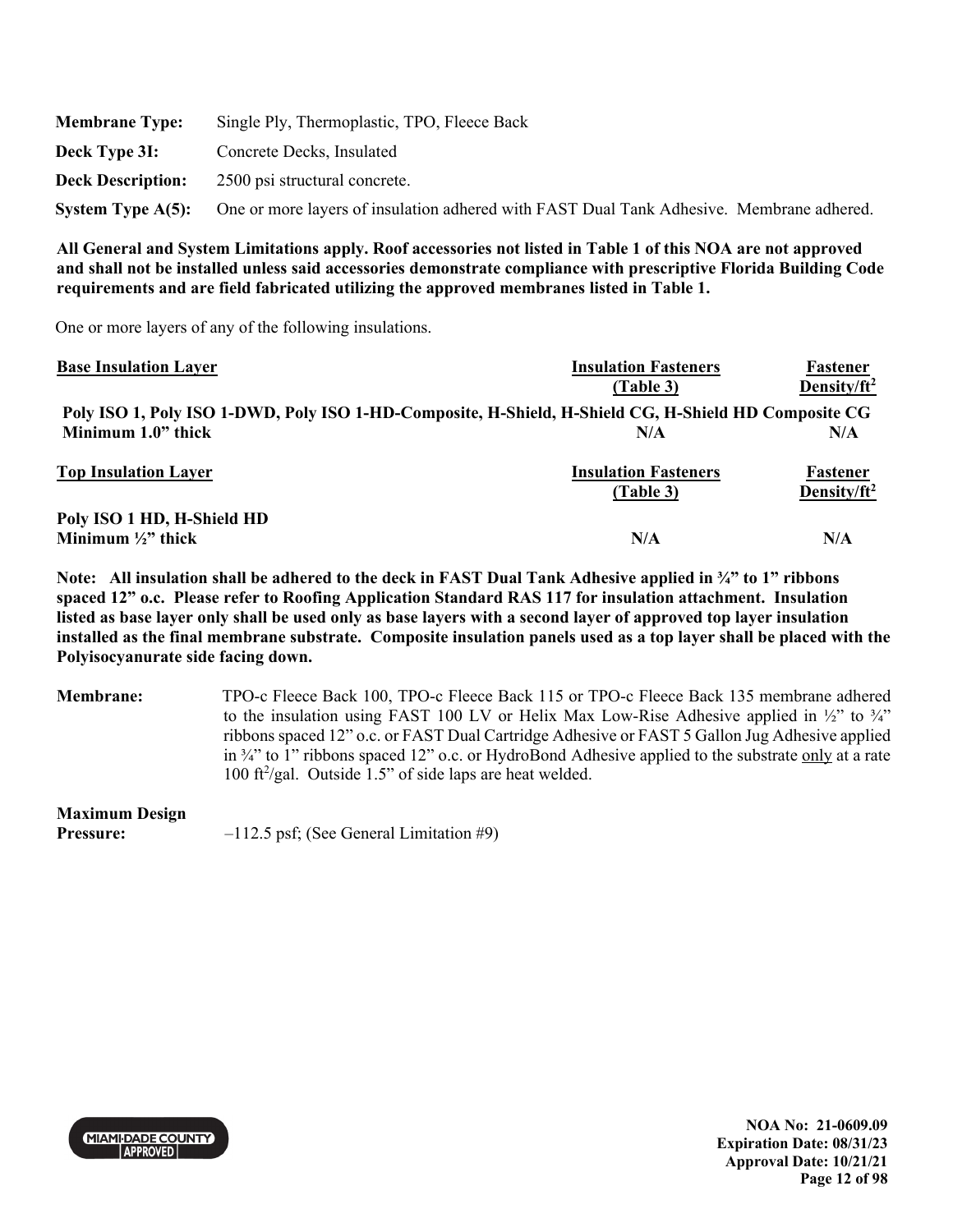|               | <b>Membrane Type:</b> Single Ply, Thermoplastic, TPO, Fleece Back                                          |
|---------------|------------------------------------------------------------------------------------------------------------|
| Deck Type 3I: | Concrete Decks, Insulated                                                                                  |
|               | <b>Deck Description:</b> 2500 psi structural concrete.                                                     |
|               | System Type A(6): One or more layers of insulation adhered with FAST Dual Tank Adhesive. Membrane adhered. |

One or more layers of any of the following insulations.

| <b>Base Insulation Layer</b>                                                                         | <b>Insulation Fasteners</b> | Fastener                |
|------------------------------------------------------------------------------------------------------|-----------------------------|-------------------------|
|                                                                                                      | (Table 3)                   | Density/ft <sup>2</sup> |
| Poly ISO 1, Poly ISO 1-DWD, Poly ISO 1-HD-Composite, H-Shield, H-Shield CG, H-Shield HD Composite CG |                             |                         |
| Minimum 1.0" thick                                                                                   | N/A                         | N/A                     |
| <b>Top Insulation Layer</b>                                                                          | <b>Insulation Fasteners</b> | <b>Fastener</b>         |
|                                                                                                      | (Table 3)                   | Density/ft <sup>2</sup> |
| <b>SECUROCK Gypsum-Fiber Roof Board</b>                                                              |                             |                         |
| Minimum $\frac{1}{4}$ " thick                                                                        | N/A                         | N/A                     |

**Note: All insulation shall be adhered to the deck in FAST Dual Tank Adhesive applied in ¾" to 1" ribbons spaced 12" o.c. Please refer to Roofing Application Standard RAS 117 for insulation attachment. Insulation listed as base layer only shall be used only as base layers with a second layer of approved top layer insulation installed as the final membrane substrate. Composite insulation panels used as a top layer shall be placed with the Polyisocyanurate side facing down.** 

**Membrane:** TPO-c Fleece Back 100, TPO-c Fleece Back 115 or TPO-c Fleece Back 135 membrane adhered to the insulation using FAST 100 LV or Helix Max Low-Rise Adhesive applied in  $\frac{1}{2}$  to  $\frac{3}{4}$  ribbons spaced 12" o.c. or FAST Dual Cartridge Adhesive or FAST 5 Gallon Jug Adhesive applied in  $\frac{3}{4}$ " to 1" ribbons spaced 12" o.c. or HydroBond Adhesive applied to the substrate only at a rate 100  $ft^2/gal$ . Outside 1.5" of side laps are heat welded.

**Maximum Design** 

**Pressure:**  $-112.5$  psf. (See General Limitation #9)

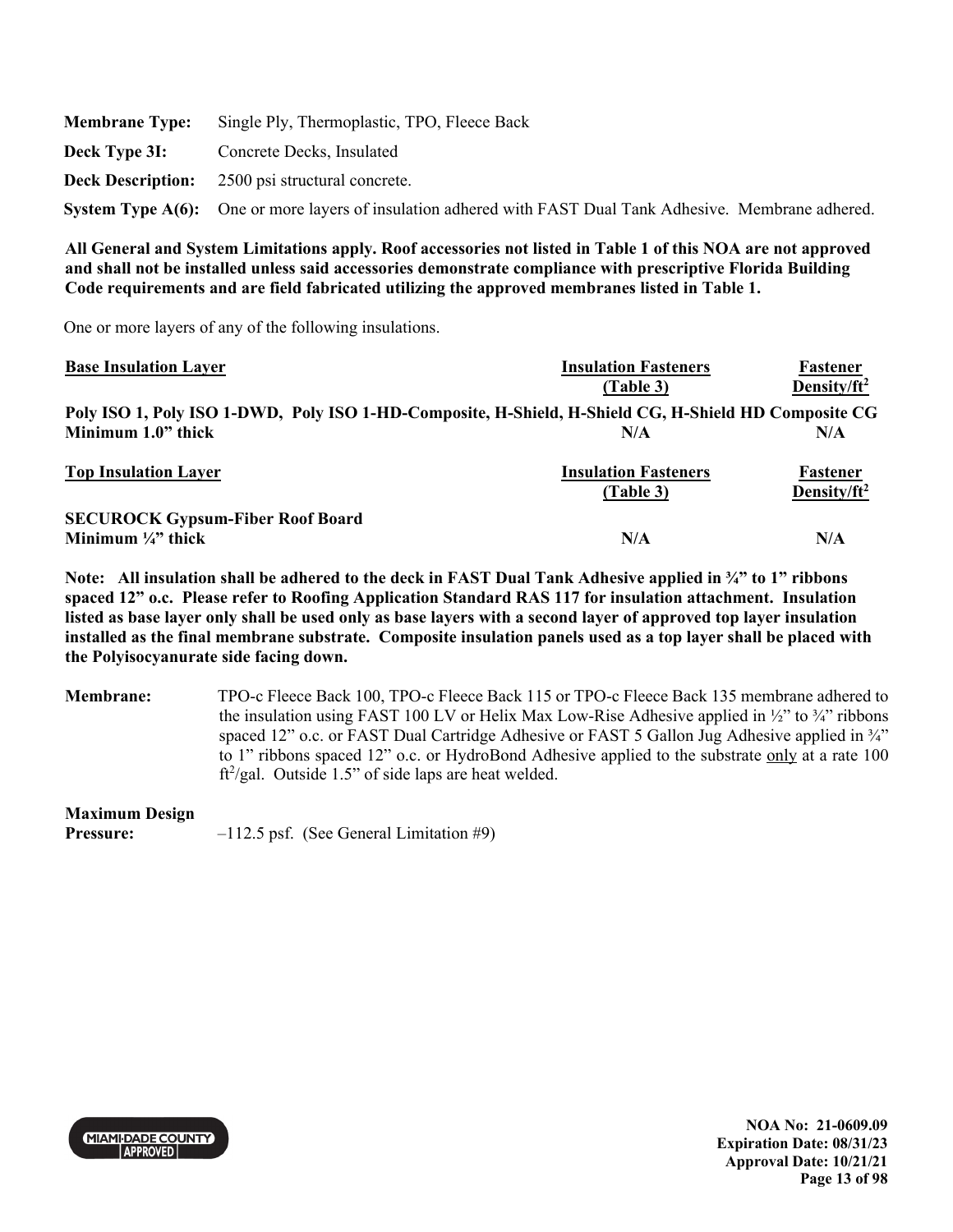| <b>Membrane Type:</b> | Single Ply, Thermoplastic, TPO, Reinforced                                                                 |
|-----------------------|------------------------------------------------------------------------------------------------------------|
| Deck Type 3I:         | Concrete Decks, Insulated                                                                                  |
|                       | <b>Deck Description:</b> 2500 psi structural concrete.                                                     |
|                       | System Type A(7): One or more layers of insulation adhered with FAST Dual Tank Adhesive. Membrane adhered. |

One or more layers of any of the following insulations.

| <b>Base Insulation Layer</b> | <b>Insulation Fasteners</b>                                                                          | Fastener                |
|------------------------------|------------------------------------------------------------------------------------------------------|-------------------------|
|                              | (Table 3)                                                                                            | Density/ $ft^2$         |
|                              | Poly ISO 1, Poly ISO 1-DWD, Poly ISO 1-HD-Composite, H-Shield, H-Shield CG, H-Shield HD Composite CG |                         |
| Minimum 1.5" thick           | N/A                                                                                                  | N/A                     |
| <b>Insulfoam EPS,</b>        |                                                                                                      |                         |
| Minimum 1" thick             | N/A                                                                                                  | N/A                     |
| <b>Top Insulation Layer</b>  | <b>Insulation Fasteners</b>                                                                          | Fastener                |
|                              | (Table 3)                                                                                            | Density/ft <sup>2</sup> |
| <b>Dens Deck Prime</b>       |                                                                                                      |                         |
| Minimum $\frac{1}{4}$ thick  | N/A                                                                                                  | N/A                     |

**Note: All insulation shall be adhered to the deck in FAST Dual Tank Adhesive applied in ¾" to 1" ribbons spaced 12" o.c. Please refer to Roofing Application Standard RAS 117 for insulation attachment. Insulation listed as base layer only shall be used only as base layers with a second layer of approved top layer insulation installed as the final membrane substrate. Composite insulation panels used as a top layer shall be placed with the Polyisocyanurate side facing down.** 

**Membrane:** TPO-c, TPO-c (FR) or TPO-c EXTRA membrane fully adhered to the insulation using TPO-c Bonding Adhesive or Low VOC Bonding Adhesive applied to the substrate and underside of the membrane at a rate of 1 gal/60ft² (finished surface area). Outside 1.5" of side laps are heat welded.

### **Maximum Design**

**Pressure:**  $-112.5$  psf; (See General Limitation #9)



**NOA No: 21-0609.09 Expiration Date: 08/31/23 Approval Date: 10/21/21 Page 14 of 98**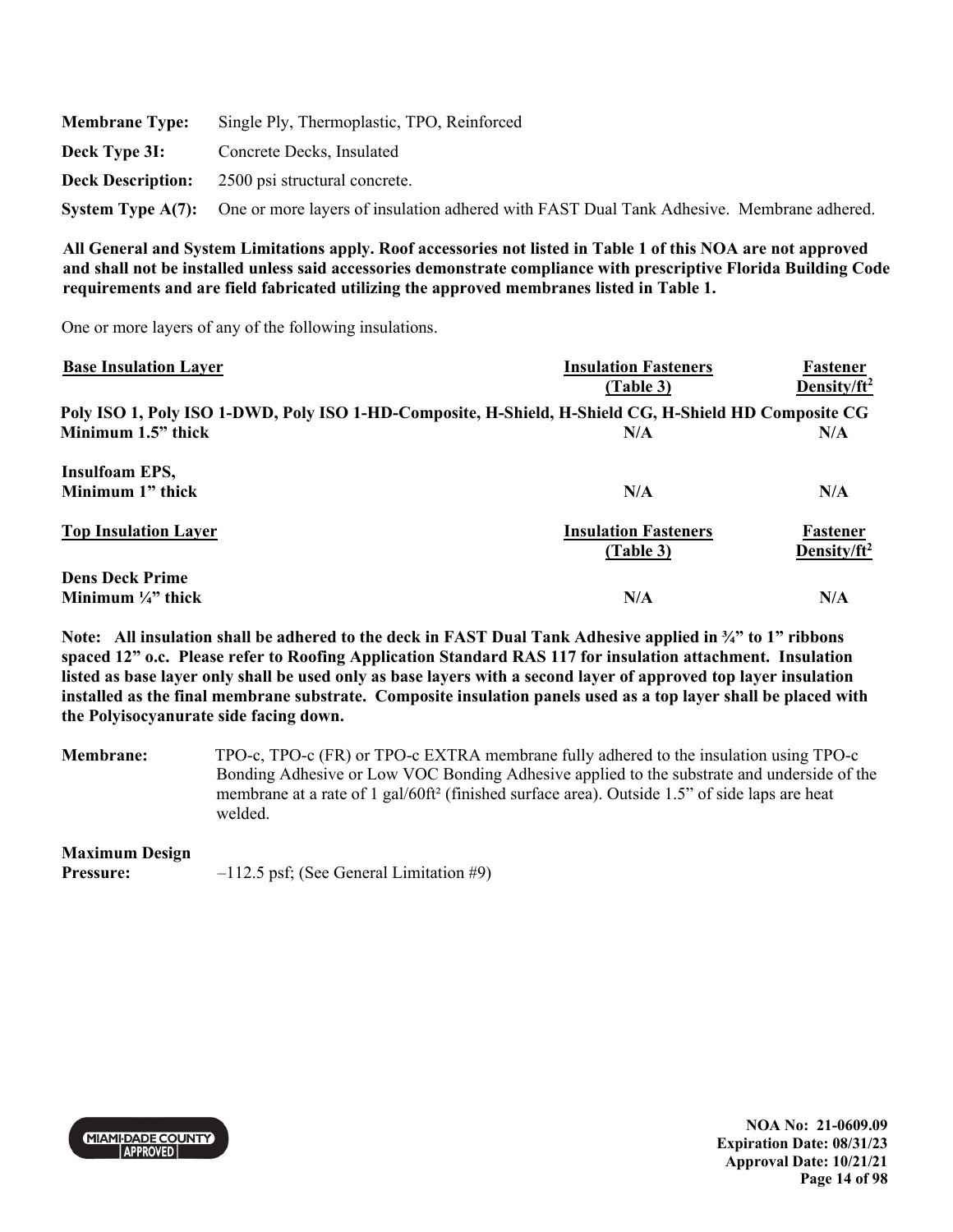| <b>Membrane Type:</b>    | Single Ply, Thermoplastic, TPO, Reinforced, Fleece Back                                              |
|--------------------------|------------------------------------------------------------------------------------------------------|
| Deck Type 3I:            | Concrete Decks, Insulated                                                                            |
| <b>Deck Description:</b> | 2500 psi structural concrete.                                                                        |
| System Type $A(8)$ :     | One or more layers of insulation adhered with OlyBond 500 or One-Step Adhesive. Membrane<br>adhered. |

**Vapor Retarder: (Optional)**  Any UL of FMRC approved vapor retarder applied to the roof deck. One or more layers of any of the following insulations.

| <b>Base Insulation Layer</b>                                                                         | <b>Insulation Fasteners</b><br>(Table 3) | Fastener<br>Density/ft <sup>2</sup> |
|------------------------------------------------------------------------------------------------------|------------------------------------------|-------------------------------------|
| Poly ISO 1, Poly ISO 1-DWD, Poly ISO 1-HD-Composite, H-Shield, H-Shield CG, H-Shield HD Composite CG |                                          |                                     |
| Minimum 1.5" thick                                                                                   | N/A                                      | N/A                                 |
| <b>Structodek High Density Fiberboard Roof Insulation</b>                                            |                                          |                                     |
| Minimum $\frac{1}{2}$ " thick                                                                        | N/A                                      | N/A                                 |
| <b>Top Insulation Layer</b>                                                                          | <b>Insulation Fasteners</b><br>(Table 3) | Fastener<br>Density/ft <sup>2</sup> |
| <b>Structodek High Density Fiberboard Roof Insulation</b>                                            |                                          |                                     |
| Minimum $\frac{1}{2}$ " thick                                                                        | N/A                                      | N/A                                 |

**Note: All insulation shall be adhered with OlyBond 500 applied in ¾" to 1" wide ribbons spaced 12" o.c., or Millennium One Step Foamable Adhesive applied in ½" to ¾" wide ribbons spaced 12" o.c. Please refer to Roofing Application Standard RAS 117 for insulation attachment. Insulation listed as base layer only shall be used only as base layers with a second layer of approved top layer insulation installed as the final membrane substrate. Composite insulation panels used as a top layer shall be placed with the Polyisocyanurate side facing down.** 

**Membrane:** TPO-c, TPO-c (FR) or TPO-c EXTRA membrane fully adhered to the insulation using TPO-c Bonding Adhesive or Low VOC Bonding Adhesive applied to the substrate at a rate of 1 gal/60 ft² (finished surface) or Aqua Base 120 Bonding Adhesive applied to the substrate and underside of the membrane at a rate of 1 gal/120 ft<sup>2</sup> (finished surface). Outside 1.5" of side laps are heat welded.

Or

TPO-c Fleece Back 100, TPO-c Fleece Back 115 or TPO-c Fleece Back 135 membrane fully adhered to the insulation using FAST 100 LV or Helix Max Low-Rise Adhesive applied to the substrate at a rate of 1 gal/sq or Aqua Base 120 Bonding Adhesive applied to the substrate only at a rate of 1 gal/120 ft². Outside 1.5" of side laps are heat welded.



**NOA No: 21-0609.09 Expiration Date: 08/31/23 Approval Date: 10/21/21 Page 15 of 98**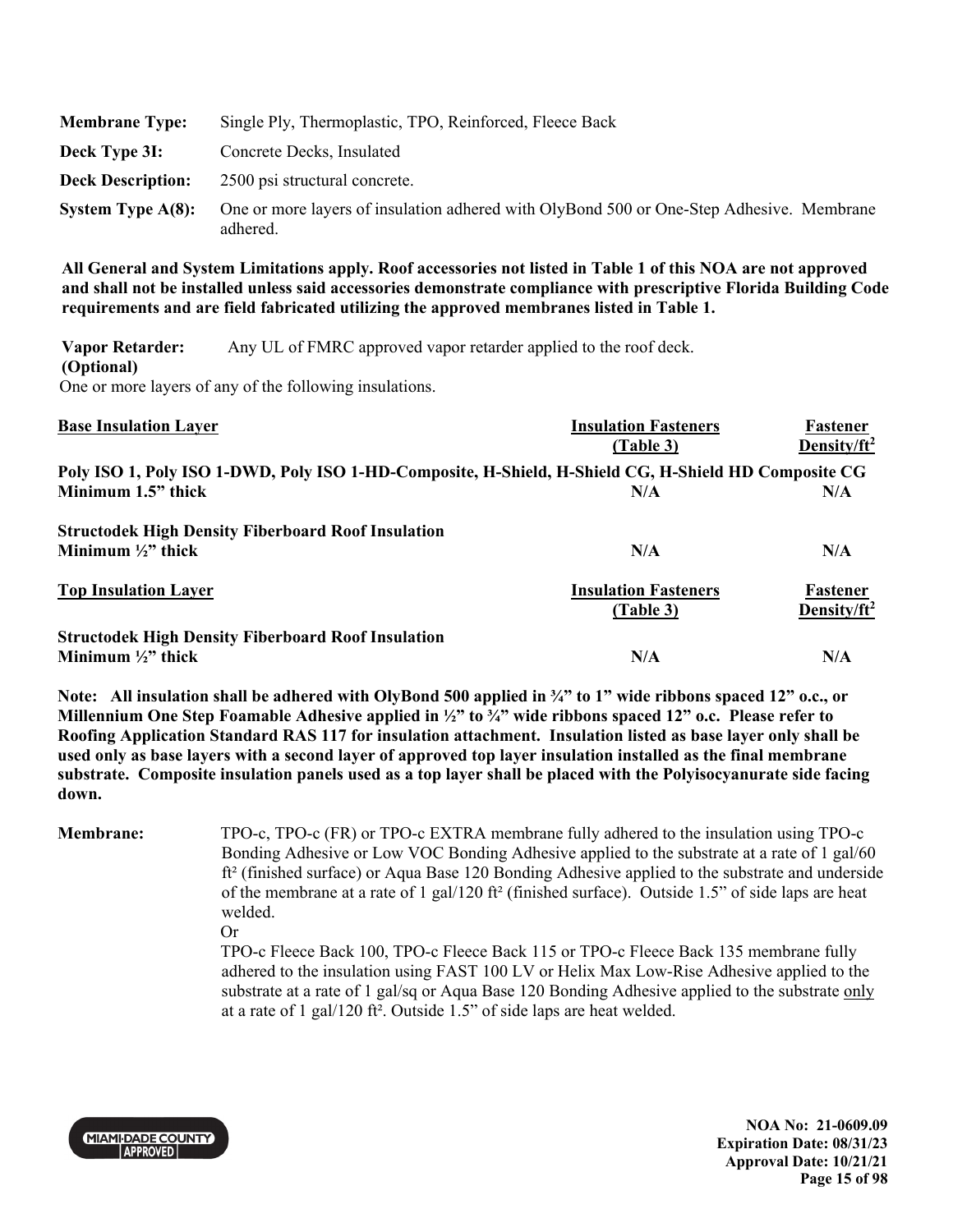Or

TPO-c Fleece Back Plus 120, TPO-c Fleece Back Plus 135 or TPO-c Fleece Back Plus 155 membrane adhered to the insulation in a full mopping of approved asphalt applied within the EVT range and at a rate of 20-25 lbs./sq or Cold Applied Adhesive applied to the substrate only at a rate of 1 gal/67 ft². Outside 1.5" of side laps are heat welded.

### **Maximum Design**

**Pressure:**  $-127.5$  psf; (See General Limitation #9)



**NOA No: 21-0609.09 Expiration Date: 08/31/23 Approval Date: 10/21/21 Page 16 of 98**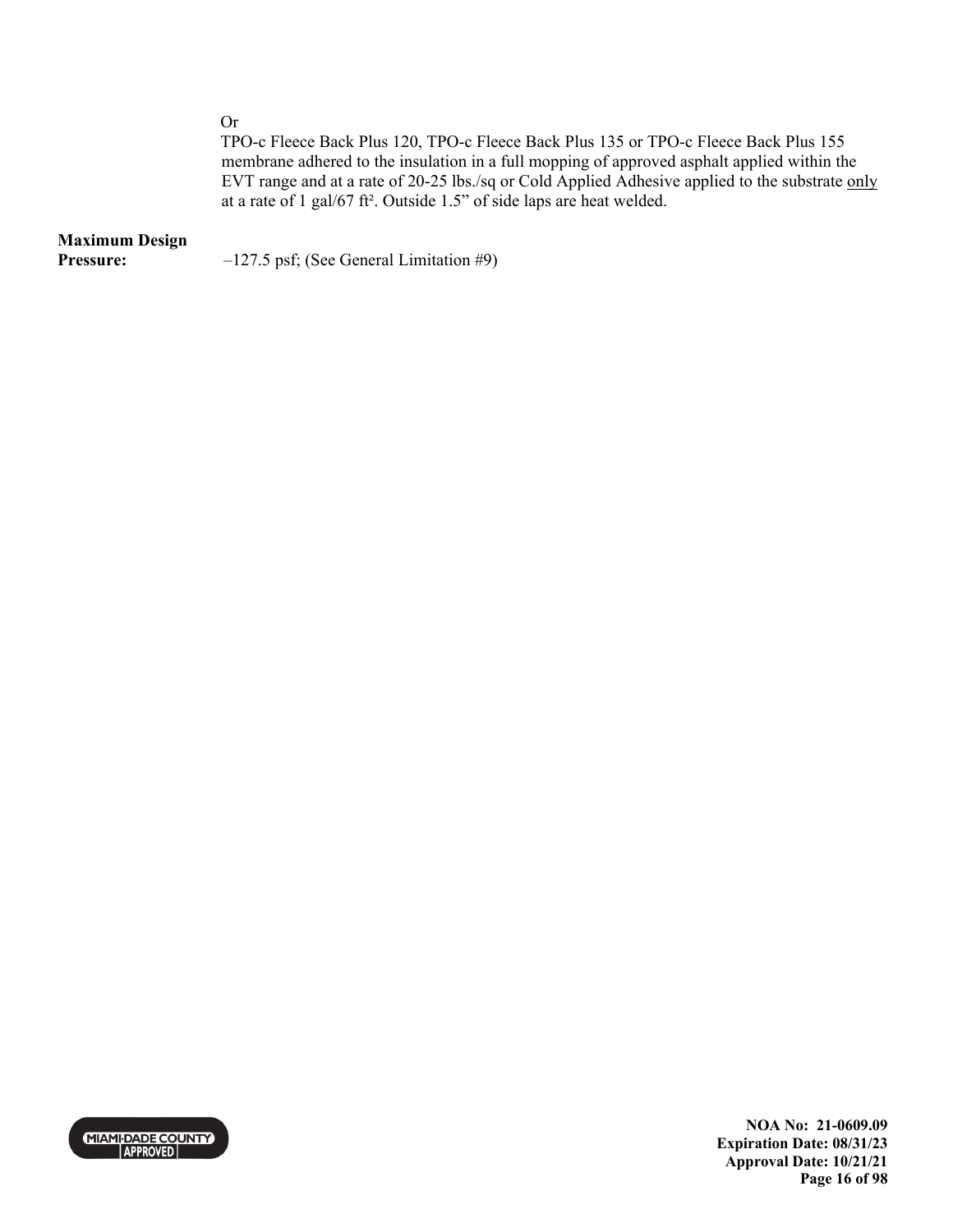| <b>Membrane Type:</b>    | Single Ply, Thermoplastic, TPO, Reinforced, Fleece Back                                                 |  |
|--------------------------|---------------------------------------------------------------------------------------------------------|--|
| Deck Type 3I:            | Concrete Decks, Insulated                                                                               |  |
| <b>Deck Description:</b> | 2500 psi structural concrete.                                                                           |  |
|                          | System Type A(9): One or more layers of insulation adhered with OlyBond 500 Adhesive. Membrane adhered. |  |

**Vapor Retarder:** Any UL of FMRC approved vapor retarder applied to the roof deck.

#### **(Optional)**

One or more layers of any of the following insulations.

| <b>Insulation Layer</b>                                                                              | <b>Insulation Fasteners</b> | Fastener        |
|------------------------------------------------------------------------------------------------------|-----------------------------|-----------------|
| Poly ISO 1, Poly ISO 1-DWD, Poly ISO 1-HD-Composite, H-Shield, H-Shield CG, H-Shield HD Composite CG | <b>(Table 3)</b>            | Density/ $ft^2$ |
| Minimum 1.5" thick                                                                                   | N/A                         | N/A             |

**Note: All insulation shall be adhered with OlyBond 500 applied in ¾" to 1" wide ribbons spaced 12" o.c. Please refer to Roofing Application Standard RAS 117 for insulation attachment. Insulation listed as base layer only shall be used only as base layers with a second layer of approved top layer insulation installed as the final membrane substrate. Composite insulation panels used as a top layer shall be placed with the Polyisocyanurate side facing down.** 

| <b>Membrane:</b>                   | TPO-c, TPO-c (FR) or TPO-c EXTRA membrane fully adhered to the insulation using TPO-c<br>Bonding Adhesive or Low VOC Bonding Adhesive applied to the substrate at a rate of 1 gal/60 ft <sup>2</sup><br>(finished surface) or Aqua Base 120 Bonding Adhesive applied to the substrate and underside of                                                                                                                                                                      |
|------------------------------------|-----------------------------------------------------------------------------------------------------------------------------------------------------------------------------------------------------------------------------------------------------------------------------------------------------------------------------------------------------------------------------------------------------------------------------------------------------------------------------|
|                                    | the membrane at a rate of 1 gal/120 ft <sup>2</sup> (finished surface). Outside 1.5" of side laps are heat<br>welded.<br><b>Or</b>                                                                                                                                                                                                                                                                                                                                          |
|                                    | TPO-c Fleece Back 100, TPO-c Fleece Back 115 or TPO-c Fleece Back 135 membrane fully<br>adhered to the insulation using FAST 100 LV or Helix Max Low-Rise Adhesive applied to the<br>substrate at a rate of 1 gal/sq. or Aqua Base 120 Bonding Adhesive applied to the substrate only at<br>a rate of 1 gal/120 ft <sup>2</sup> or HydroBond Adhesive applied to the substrate only at a rate 100 ft <sup>2</sup> /gal.<br>Outside 1.5" of side laps are heat welded.<br>Or |
|                                    | TPO-c Fleece Back Plus 120, TPO-c Fleece Back Plus 135 or TPO-c Fleece Back Plus 155<br>membrane adhered to the insulation in Cold Applied Adhesive applied to the substrate only at a<br>rate of 1 gal/67 ft <sup>2</sup> . Outside 1.5" of side laps are heat welded.                                                                                                                                                                                                     |
| <b>Maximum Design</b><br>Pressure: | $-127.5$ psf. (See General Limitation #9)                                                                                                                                                                                                                                                                                                                                                                                                                                   |



**NOA No: 21-0609.09 Expiration Date: 08/31/23 Approval Date: 10/21/21 Page 17 of 98**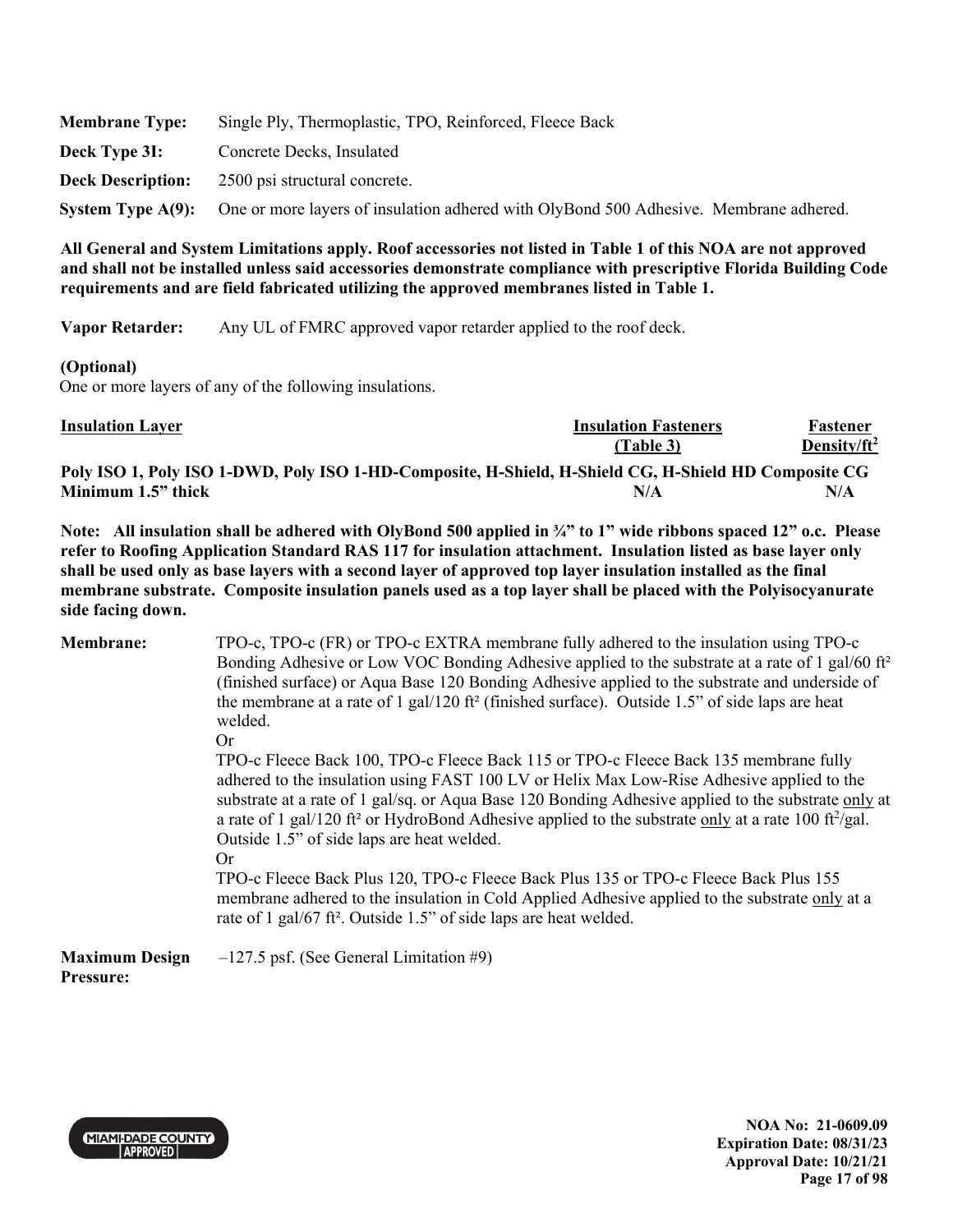| <b>Membrane Type:</b>        | Single Ply, Thermoplastic, TPO, Reinforced, Fleece Back                                             |
|------------------------------|-----------------------------------------------------------------------------------------------------|
| Deck Type 3I:                | Concrete Decks, Insulated                                                                           |
| <b>Deck Description:</b>     | 2500 psi structural concrete.                                                                       |
| <b>System Type</b><br>A(10): | One or more layers of insulation adhered with approved asphalt or OlyBond 500. Membrane<br>adhered. |

One or more layers of any of the following insulations:

| <b>Insulation Layer</b>    | <b>Insulation Fasteners</b><br>(Table 3) | Fastener<br>Density/ft <sup>2</sup> |
|----------------------------|------------------------------------------|-------------------------------------|
| Poly ISO 1 NB, H-Shield NB |                                          |                                     |
| Minimum 1.5" thick         | N/A                                      | N/A                                 |

**Note: All insulation shall be adhered to the deck in full mopping of approved asphalt within the EVT range and at a rate of 20-40 lbs/100 ft2 , or OlyBond 500 applied in ¾" to 1" wide ribbons spaced 12" o.c. Please refer to Roofing Application Standard RAS 117 for insulation attachment.** 

**Membrane:** TPO-c, TPO-c (FR) or TPO-c EXTRA membrane fully adhered to the insulation using TPO-c Bonding Adhesive or Low VOC Bonding Adhesive applied to the substrate at a rate of 1 gal/60 ft² (finished surface) or Aqua Base 120 Bonding Adhesive applied to the substrate and underside of the membrane at a rate of 1 gal/120 ft<sup>2</sup> (finished surface). Outside 1.5" of side laps are heat welded.

Or

TPO-c Fleece Back 100, TPO-c Fleece Back 115 or TPO-c Fleece Back 135 membrane fully adhered to the insulation using FAST 100 LV or Helix Max Low-Rise Adhesive applied to the substrate at a rate of 1 gal/sq or Aqua Base 120 Bonding Adhesive applied to the substrate only at a rate of 1 gal/120 ft<sup>2</sup> or HydroBond Adhesive applied to the substrate only at a rate 100 ft $^2$ /gal. Outside 1.5" of side laps are heat welded.

Or

TPO-c Fleece Back Plus 120, TPO-c Fleece Back Plus 135 or TPO-c Fleece Back Plus 155 membrane adhered to the insulation in a full mopping of approved asphalt applied within the EVT range and at a rate of 20-25 lbs./sq or Cold Applied Adhesive applied to the substrate only at a rate of 1 gal/67 ft². Outside 1.5" of side laps are heat welded.

# **Maximum Design**

**Pressure:** -150 psf; (See General Limitation #9)



**NOA No: 21-0609.09 Expiration Date: 08/31/23 Approval Date: 10/21/21 Page 18 of 98**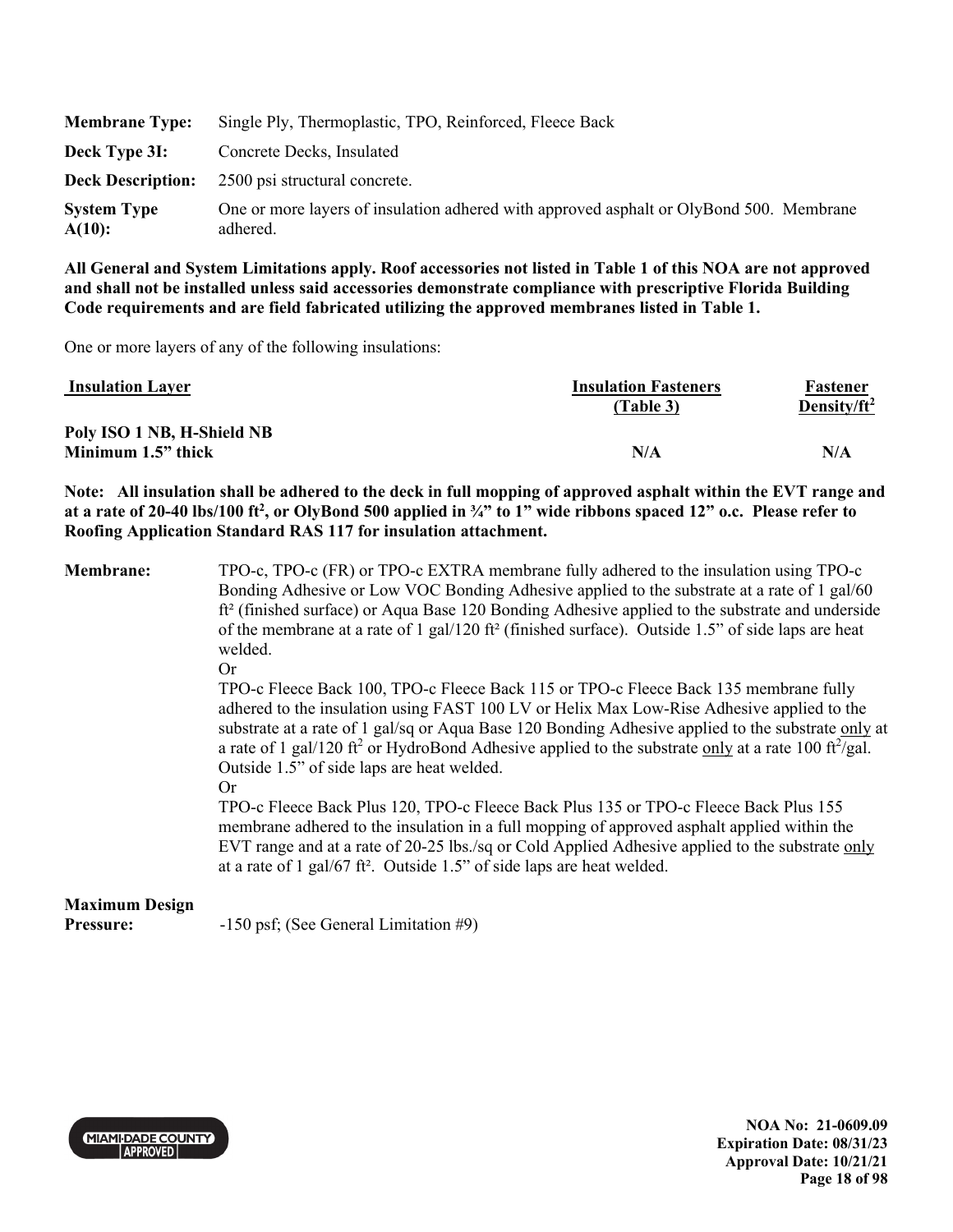| <b>Membrane Type:</b>    | Single Ply, Thermoplastic, TPO, Reinforced, Fleece Back                                                                       |
|--------------------------|-------------------------------------------------------------------------------------------------------------------------------|
| Deck Type 3I:            | Concrete Decks, Insulated                                                                                                     |
| <b>Deck Description:</b> | 2500 psi structural concrete.                                                                                                 |
|                          | <b>System Type A(11):</b> One or more layers of insulation adhered with approved asphalt or OlyBond 500. Membrane<br>adhered. |

**Vapor Retarder: (Optional)**  Any UL of FMRC approved vapor retarder applied to the roof deck. One or more layers of any of the following insulations.

| (Optional) Base Insulation Layer                                                                     | <b>Insulation Fasteners</b><br>(Table 3) | Fastener<br>Density/ft <sup>2</sup> |
|------------------------------------------------------------------------------------------------------|------------------------------------------|-------------------------------------|
| Poly ISO 1, Poly ISO 1-DWD, Poly ISO 1-HD-Composite, H-Shield, H-Shield CG, H-Shield HD Composite CG |                                          |                                     |
| Minimum 1.5" thick                                                                                   | N/A                                      | N/A                                 |
| <b>Dens Deck, Dens Deck Prime</b>                                                                    |                                          |                                     |
| Minimum $\frac{1}{4}$ " thick                                                                        | N/A                                      | N/A                                 |
| <b>Top Insulation Layer</b>                                                                          | <b>Insulation Fasteners</b>              | Fastener                            |
|                                                                                                      | (Table 3)                                | Density/ft <sup>2</sup>             |
| <b>Dens Deck, Dens Deck Prime</b>                                                                    |                                          |                                     |
| Minimum $\frac{1}{4}$ " thick                                                                        | N/A                                      | N/A                                 |

**Note: All insulation shall be adhered to the deck in full mopping of approved asphalt within the EVT range and at a rate of 20-40 lbs/100 ft2 , or Carlisle OlyBond 500BA applied in ¾" to 1" wide ribbons spaced 12" o.c. Please refer to Roofing Application Standard RAS 117 for insulation attachment. Insulation listed as base layer only shall be used only as base layers with a second layer of approved top layer insulation installed as the final membrane substrate. Composite insulation panels used as a top layer shall be placed with the Polyisocyanurate side facing down.** 

**Membrane:** TPO-c, TPO-c (FR) or TPO-c EXTRA membrane fully adhered to the insulation using TPO-c Bonding Adhesive or Low VOC Bonding Adhesive applied to the substrate at a rate of 1 gal/60 ft² (finished surface) or Aqua Base 120 Bonding Adhesive applied to the substrate and underside of the membrane at a rate of 1 gal/120 ft<sup>2</sup> (finished surface). Outside 1.5" of side laps are heat welded.

Or

TPO-c Fleece Back 100, TPO-c Fleece Back 115 or TPO-c Fleece Back 135 membrane fully adhered to the insulation using FAST 100 LV or Helix Max Low-Rise Adhesive applied to the substrate at a rate of 1 gal/sq or Aqua Base 120 Bonding Adhesive applied to the substrate only at a rate of 1 gal/120 ft² or HydroBond Adhesive applied to the substrate only at a rate 100 ft<sup>2</sup>/gal. Outside 1.5" of side laps are heat welded.



**NOA No: 21-0609.09 Expiration Date: 08/31/23 Approval Date: 10/21/21 Page 19 of 98**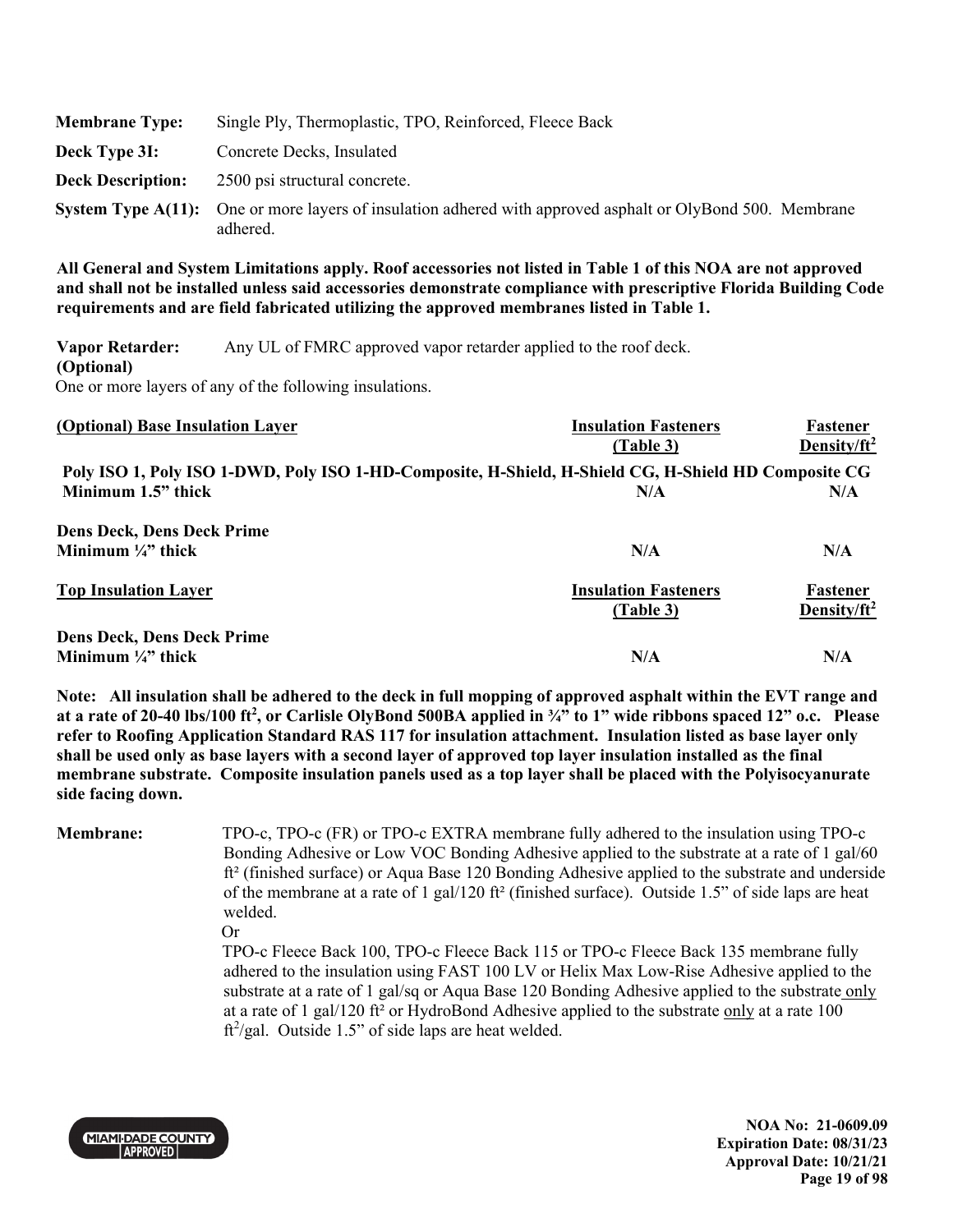Or

TPO-c Fleece Back Plus 120, TPO-c Fleece Back Plus 135 or TPO-c Fleece Back Plus 155 membrane adhered to the insulation in a full mopping of approved asphalt applied within the EVT range and at a rate of 20-25 lbs./sq or Cold Applied Adhesive applied to the substrate only at a rate of 1 gal/67 ft². Outside 1.5" of side laps are heat welded.

## **Maximum Design**

**Pressure:**  $-150 \text{ psf}$ ; (See General Limitation #9)



**NOA No: 21-0609.09 Expiration Date: 08/31/23 Approval Date: 10/21/21 Page 20 of 98**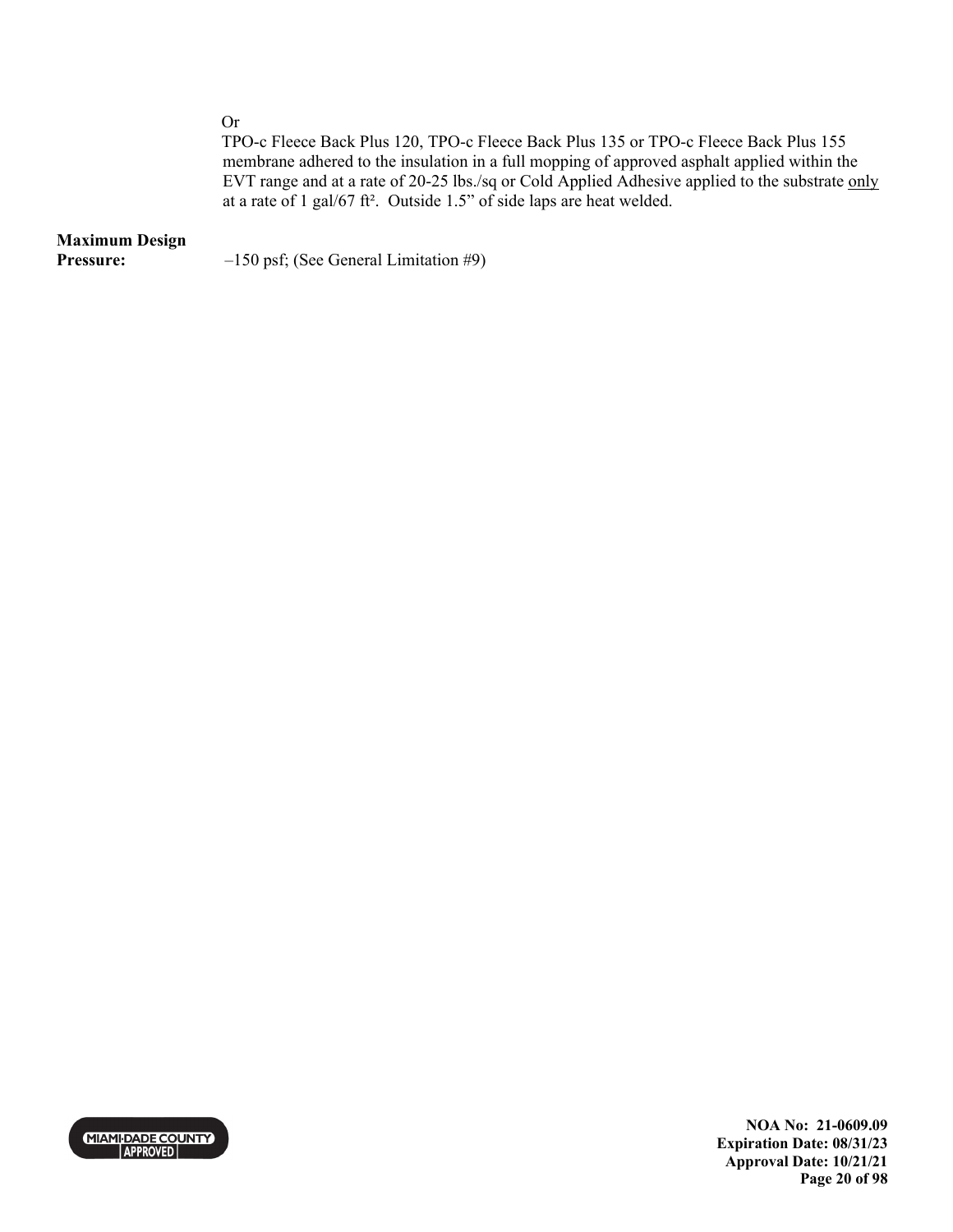| <b>Membrane Type:</b>           | Single Ply, Thermoplastic, TPO, Fleece Back                                                                      |
|---------------------------------|------------------------------------------------------------------------------------------------------------------|
| Deck Type 3I:                   | Concrete Decks, Insulated                                                                                        |
|                                 | <b>Deck Description:</b> 2500 psi structural concrete.                                                           |
| <b>System Type</b><br>$A(12)$ : | One or more layers of insulation adhered with FAST 5 Gallon Jug Adhesive. Membrane adhered.                      |
|                                 | All General and System Limitations annly Roof accessories not listed in Table 1 of this NOA are not annroyed and |

One or more layers of any of the following insulations:

| <b>Insulation Layer</b>                   | <b>Insulation Fasteners</b><br>(Table 3) | Fastener<br>Density/ft <sup>2</sup> |
|-------------------------------------------|------------------------------------------|-------------------------------------|
| <b>InsulFoam SP</b><br>Minimum 1.0" thick | N/A                                      | N/A                                 |

**Note: All insulation shall be adhered to the deck in FAST 5 Gallon Jug Adhesive applied in ¾" to 1" ribbons spaced 12" o.c. Please refer to Roofing Application Standard RAS 117 for insulation attachment.** 

**Membrane:** TPO-c Fleece Back 100, TPO-c Fleece Back 115 or TPO-c Fleece Back 135 membrane fully adhered to the insulation using FAST 5 Gallon Jug Adhesive applied in ¾" to 1" ribbons spaced 12" o.c. Outside 1.5" of side laps are heat welded.

**Maximum Design** 

**Pressure:** -157.5 psf; (See General Limitation #9)

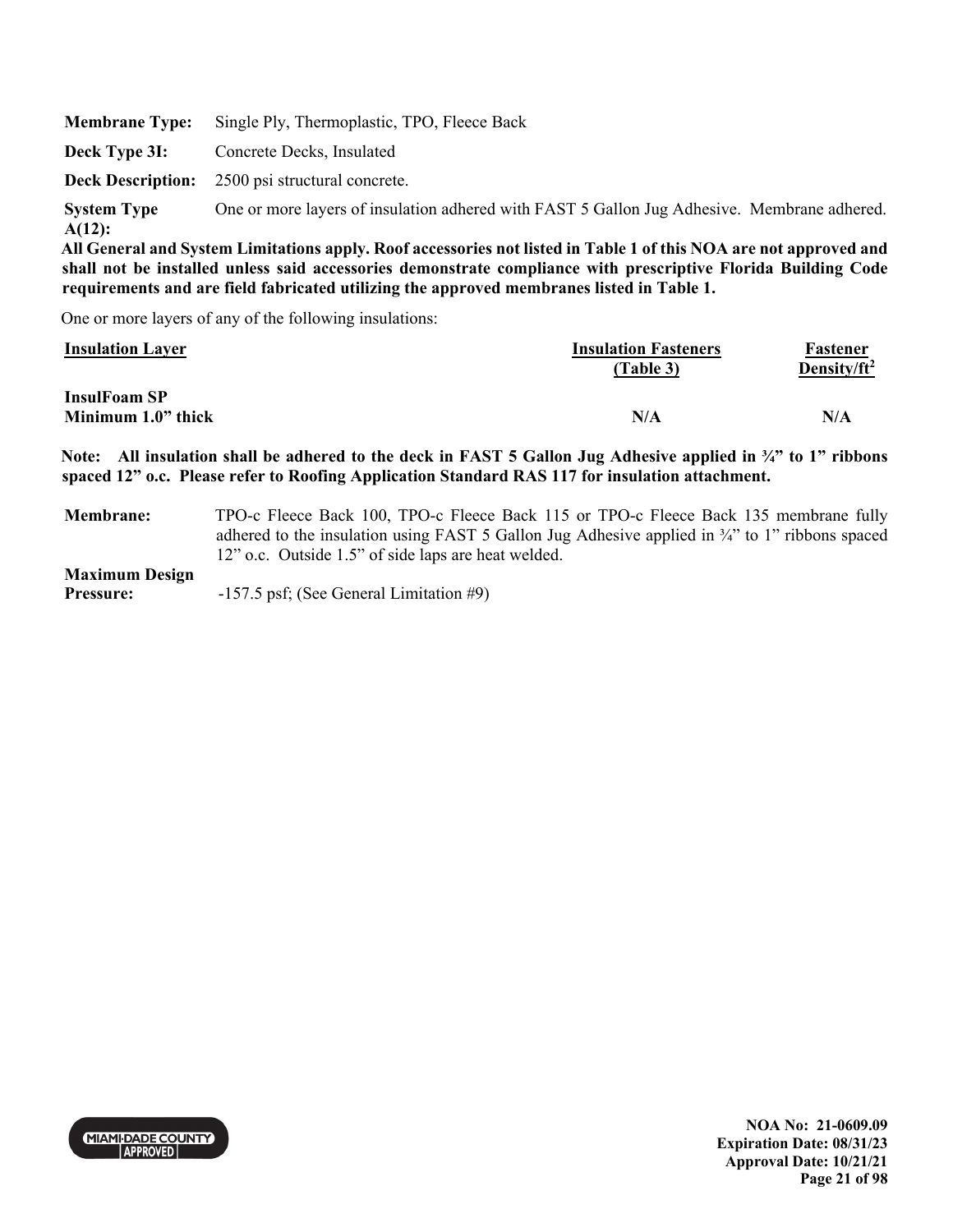| <b>Membrane Type:</b>    | Single Ply, Thermoplastic, TPO                                                                                                                                                                                                                                                      |
|--------------------------|-------------------------------------------------------------------------------------------------------------------------------------------------------------------------------------------------------------------------------------------------------------------------------------|
| Deck Type 3I:            | Concrete Decks, Insulated                                                                                                                                                                                                                                                           |
| <b>Deck Description:</b> | 2500 psi structural concrete.                                                                                                                                                                                                                                                       |
|                          | <b>System Type A(13):</b> One or more layers of insulation adhered with approved asphalt, FAST 100 LV, Helix Max Low-<br>Rise Adhesive, FAST Dual Cartridge Adhesive, FAST Dual Tank Adhesive or FAST 5 Gallon<br>Jug Adhesive, OlyBond 500 or One-Step Adhesive. Membrane adhered. |

One or more layers of any of the following insulations.

| <b>Base Insulation Layer</b>                                                                         | <b>Insulation Fasteners</b> | Fastener        |
|------------------------------------------------------------------------------------------------------|-----------------------------|-----------------|
|                                                                                                      | (Table 3)                   | Density/ $ft^2$ |
| Poly ISO 1, Poly ISO 1-DWD, Poly ISO 1-HD-Composite, H-Shield, H-Shield CG, H-Shield HD Composite CG |                             |                 |
| Minimum 0.5" thick                                                                                   | N/A                         | N/A             |
| (Optional) Top Insulation Layer                                                                      | <b>Insulation Fasteners</b> | Fastener        |
|                                                                                                      | (Table 3)                   | Density/ $ft^2$ |
| Poly ISO 1, Poly ISO 1-DWD, Poly ISO 1-HD-Composite, H-Shield, H-Shield CG, H-Shield HD Composite CG |                             |                 |
| Minimum 0.5" thick                                                                                   | N/A                         | N/A             |

**Note: All insulation shall be adhered to the deck in full mopping of approved asphalt within the EVT range and**  at a rate of 20-25 lbs/100 ft<sup>2</sup> or FAST Dual Tank Adhesive at a rate of 1 gal./sq. or FAST 100 LV or Helix Max **Low-Rise Adhesive applied at a rate of 1 gal./sq. or in ½" to ¾" wide ribbons spaced 12" o.c. or Carlisle OlyBond 500BA or FAST Dual Cartridge Adhesive or FAST 5 Gallon Jug Adhesive applied in ¾" to 1" ribbons spaced 12" o.c. or Millennium One Step Foamable Adhesive applied in ½" to ¾" wide ribbons spaced 12" o.c. Please refer to Roofing Application Standard RAS 117 for insulation attachment. Insulation listed as base layer only shall be used only as base layers with a second layer of approved top layer insulation installed as the final membrane substrate. Composite insulation panels used as a top layer shall be placed with the Polyisocyanurate side facing down.** 

**Membrane:** TPO-c, TPO-c (FR) or TPO-c EXTRA membrane fully adhered to the insulation using TPO-c Bonding Adhesive or Low VOC Bonding Adhesive applied to the substrate at a rate of 1 gal/60 ft² (finished surface) or Aqua Base 120 Bonding Adhesive applied to the substrate and underside of the membrane at a rate of 1 gal/120 ft² (finished surface). Outside 1.5" of side laps are heat welded.

Or

TPO-c Fleece Back 100, TPO-c Fleece Back 115 or TPO-c Fleece Back 135 membrane fully adhered to the insulation using FAST 100 LV or Helix Max Low-Rise Adhesive applied to the substrate at a rate of 1 gal/sq or Aqua Base 120 Bonding Adhesive applied to the substrate only at a rate of 1 gal/120 ft² or HydroBond Adhesive applied to the substrate only at a rate 100 ft<sup>2</sup>/gal. Outside 1.5" of side laps are heat welded.



**NOA No: 21-0609.09 Expiration Date: 08/31/23 Approval Date: 10/21/21 Page 22 of 98**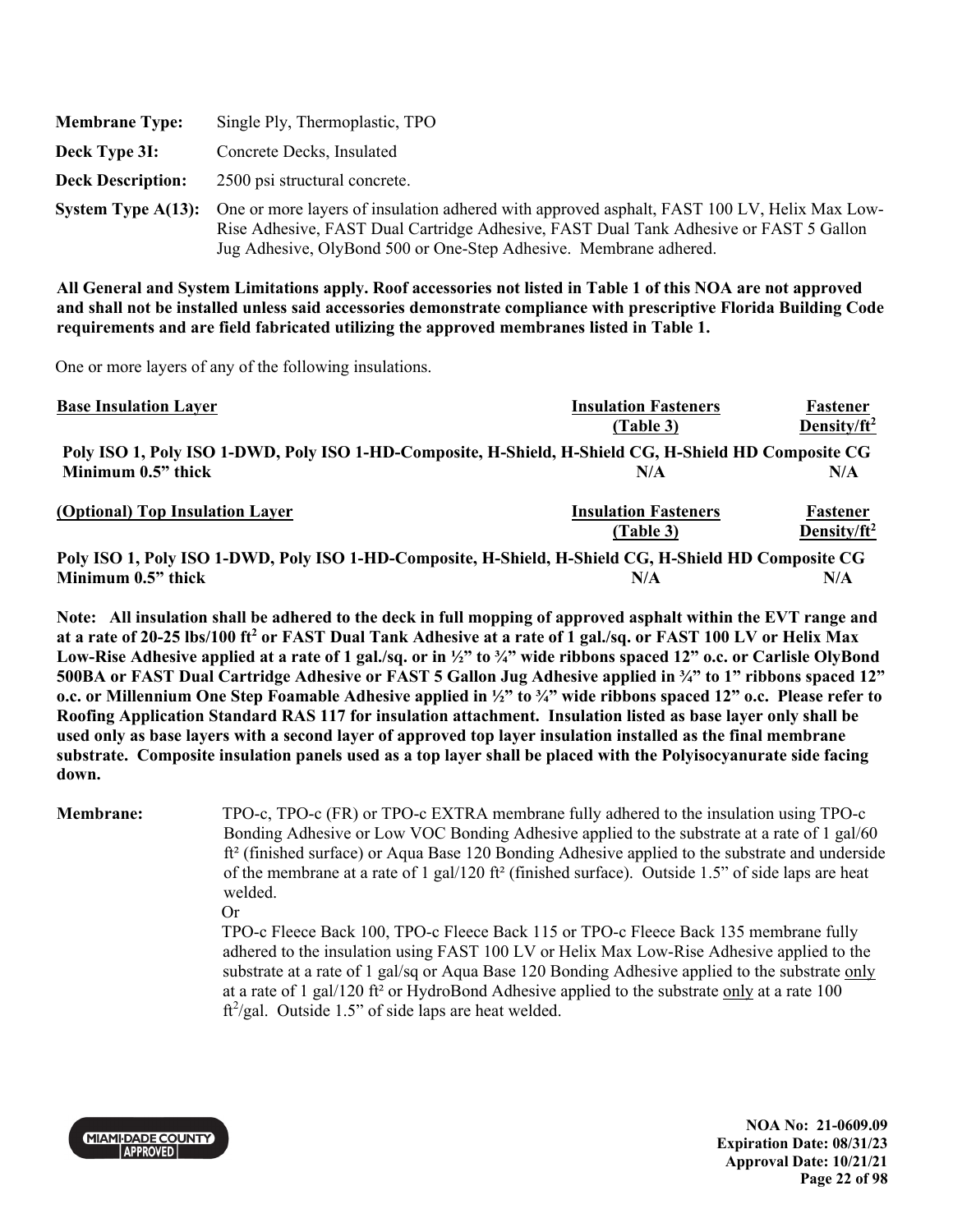Or

TPO-c Fleece Back Plus 120, TPO-c Fleece Back Plus 135 or TPO-c Fleece Back Plus 155 membrane adhered to the insulation Cold Applied Adhesive applied to the substrate only at a rate of 1 gal/67 ft². Outside 1.5" of side laps are heat welded.

### **Maximum Design**

**Pressure:**  $-157.5 \text{ psf}$ ; (See General Limitation #9)



**NOA No: 21-0609.09 Expiration Date: 08/31/23 Approval Date: 10/21/21 Page 23 of 98**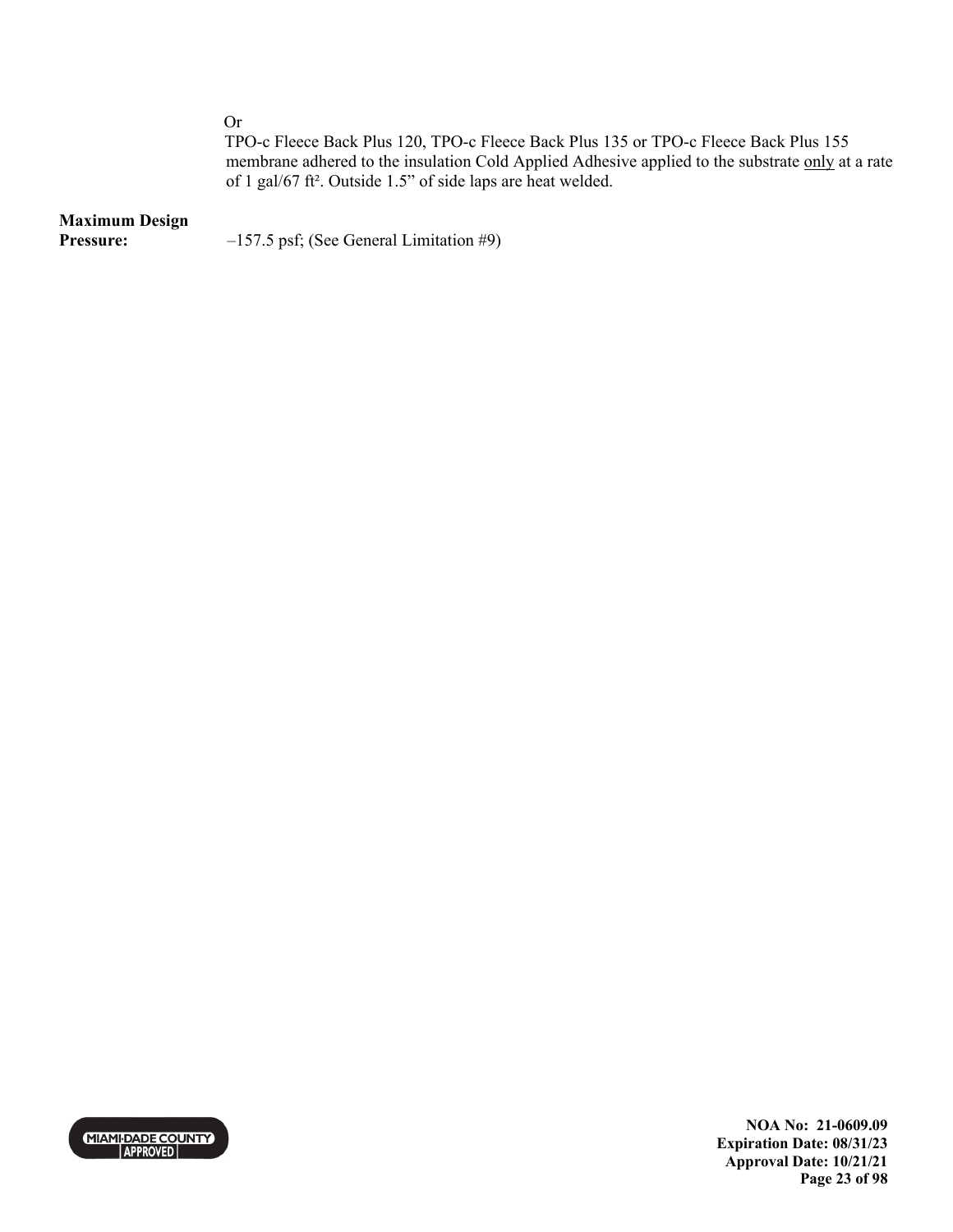| <b>Membrane Type:</b>    | Single Ply, Thermoplastic, TPO, Fleece Back                                                                                                                                                 |
|--------------------------|---------------------------------------------------------------------------------------------------------------------------------------------------------------------------------------------|
| Deck Type 3I:            | Concrete Decks, Insulated                                                                                                                                                                   |
| <b>Deck Description:</b> | 2500 psi structural concrete.                                                                                                                                                               |
|                          | System Type A(14): One or more layers of insulation adhered with FAST 100 LV, Helix Max Low-Rise Adhesive,<br>FAST Dual Cartridge Adhesive or FAST 5 Gallon Jug Adhesive. Membrane adhered. |

One or more layers of any of the following insulations.

| <b>Base Insulation Layer</b>                                                                         | <b>Insulation Fasteners</b> | Fastener                |
|------------------------------------------------------------------------------------------------------|-----------------------------|-------------------------|
|                                                                                                      | (Table 3)                   | Density/ $ft^2$         |
| Poly ISO 1, Poly ISO 1-DWD, Poly ISO 1-HD-Composite, H-Shield, H-Shield CG, H-Shield HD Composite CG |                             |                         |
| Minimum 1.0" thick                                                                                   | N/A                         | N/A                     |
| <b>Top Insulation Layer</b>                                                                          | <b>Insulation Fasteners</b> | Fastener                |
|                                                                                                      | (Table 3)                   | Density/ft <sup>2</sup> |
| Poly ISO 1 HD, H-Shield HD                                                                           |                             |                         |
| Minimum $\frac{1}{2}$ thick                                                                          | N/A                         | N/A                     |

**Note: All insulation shall be adhered to the deck in FAST 100 LV or Helix Max Low-Rise Adhesive applied in ½" to ¾" ribbons spaced 12" o.c. or in FAST Dual Cartridge Adhesive or FAST 5 Gallon Jug Adhesive applied in ¾" to 1" ribbons spaced 12" o.c. Please refer to Roofing Application Standard RAS 117 for insulation attachment. Insulation listed as base layer only shall be used only as base layers with a second layer of approved top layer insulation installed as the final membrane substrate. Composite insulation panels used as a top layer shall be placed with the Polyisocyanurate side facing down.** 

**Membrane:** TPO-c Fleece Back 100, TPO-c Fleece Back 115 or TPO-c Fleece Back 135 membrane adhered to the insulation using HydroBond Adhesive applied to the substrate only at a rate 100  $\text{ft}^2/\text{gal}$ . Outside 1.5" of side laps are heat welded.

**Maximum Design** 

**Pressure:**  $-160.0 \text{ psf}$ ; (See General Limitation #9)



**NOA No: 21-0609.09 Expiration Date: 08/31/23 Approval Date: 10/21/21 Page 24 of 98**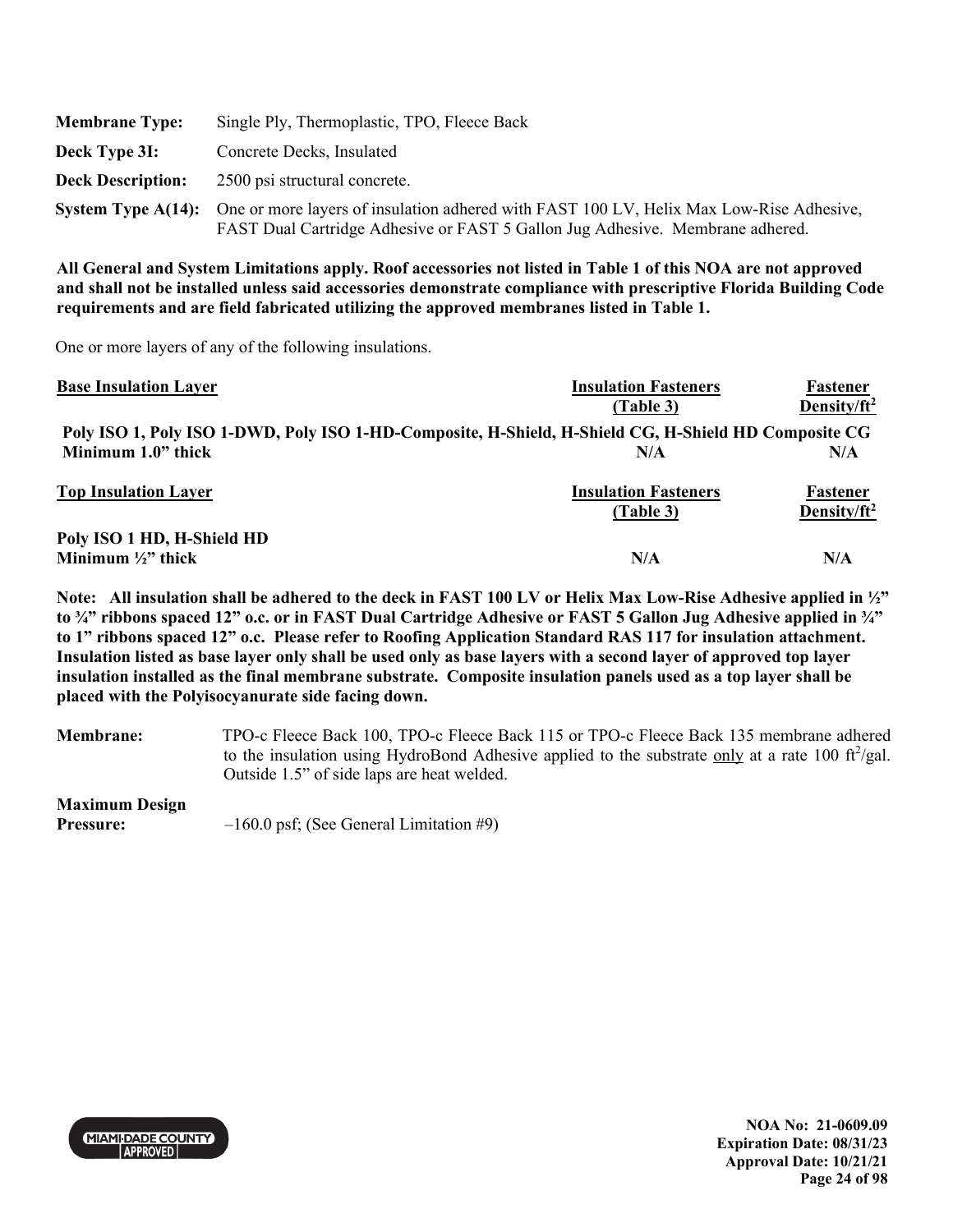| <b>Membrane Type:</b>    | Single Ply, Thermoplastic, TPO, Fleece Back                                                                                                                                                 |
|--------------------------|---------------------------------------------------------------------------------------------------------------------------------------------------------------------------------------------|
| Deck Type 3I:            | Concrete Decks, Insulated                                                                                                                                                                   |
| <b>Deck Description:</b> | 2500 psi structural concrete.                                                                                                                                                               |
|                          | System Type A(15): One or more layers of insulation adhered with FAST 100 LV, Helix Max Low-Rise Adhesive,<br>FAST Dual Cartridge Adhesive or FAST 5 Gallon Jug Adhesive. Membrane adhered. |

One or more layers of any of the following insulations.

| <b>Base Insulation Layer</b>  | <b>Insulation Fasteners</b>                                                                          | Fastener        |
|-------------------------------|------------------------------------------------------------------------------------------------------|-----------------|
|                               | (Table 3)                                                                                            | Density/ $ft^2$ |
|                               | Poly ISO 1, Poly ISO 1-DWD, Poly ISO 1-HD-Composite, H-Shield, H-Shield CG, H-Shield HD Composite CG |                 |
| Minimum 1.0" thick            | N/A                                                                                                  | N/A             |
| <b>Top Insulation Layer</b>   | <b>Insulation Fasteners</b>                                                                          | Fastener        |
|                               | (Table 3)                                                                                            | Density/ $ft^2$ |
| Poly ISO 1 HD, H-Shield HD    |                                                                                                      |                 |
| Minimum $\frac{1}{2}$ " thick | N/A                                                                                                  | N/A             |

**Note: All insulation shall be adhered to the deck in FAST 100 LV or Helix Max Low-Rise Adhesive applied in ½" to ¾" ribbons spaced 12" o.c. or in FAST Dual Cartridge Adhesive or FAST 5 Gallon Jug Adhesive applied in ¾" to 1" ribbons spaced 12" o.c. Please refer to Roofing Application Standard RAS 117 for insulation attachment. Insulation listed as base layer only shall be used only as base layers with a second layer of approved top layer insulation installed as the final membrane substrate. Composite insulation panels used as a top layer shall be placed with the Polyisocyanurate side facing down.** 

| <b>Membrane:</b>      | TPO-c Fleece Back 100, TPO-c Fleece Back 115 or TPO-c Fleece Back 135 membrane adhered                         |  |  |  |
|-----------------------|----------------------------------------------------------------------------------------------------------------|--|--|--|
|                       | to the insulation using FAST 100 LV or Helix Max Low-Rise Adhesive applied in $\frac{1}{2}$ to $\frac{3}{4}$ " |  |  |  |
|                       | ribbons spaced 12" o.c. or FAST Dual Cartridge Adhesive or FAST 5 Gallon Jug Adhesive                          |  |  |  |
|                       | applied in $\frac{3}{4}$ " to 1" ribbons spaced 12" o.c. Outside 1.5" of side laps are heat welded.            |  |  |  |
| <b>Maximum Design</b> |                                                                                                                |  |  |  |
| <b>Pressure:</b>      | $-172.5$ psf; (See General Limitation #9)                                                                      |  |  |  |

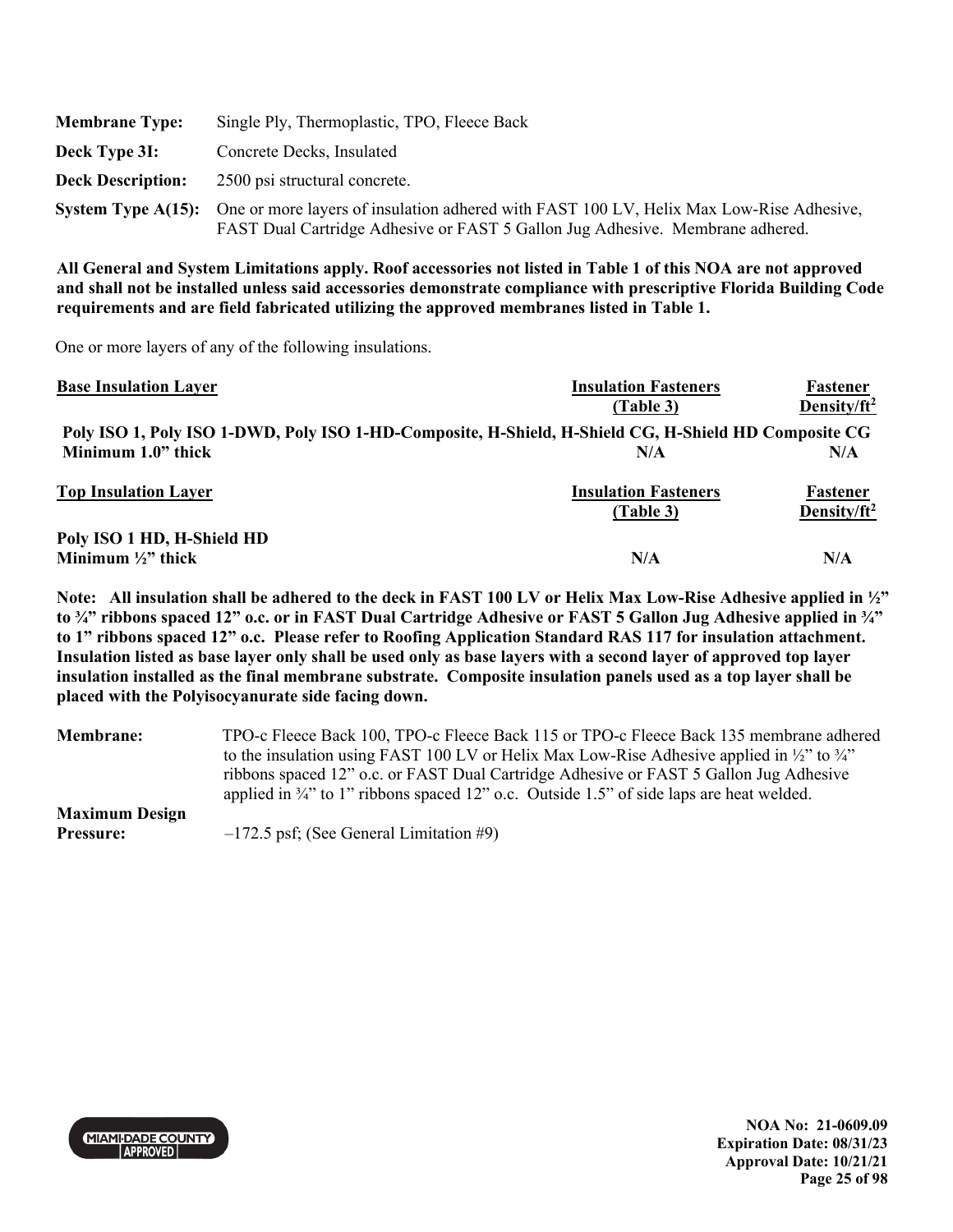| <b>Membrane Type:</b>           | Single Ply, Thermoplastic, TPO, Reinforced, Fleece Back                                                                                                           |
|---------------------------------|-------------------------------------------------------------------------------------------------------------------------------------------------------------------|
| Deck Type 3I:                   | Concrete Decks, Insulated                                                                                                                                         |
|                                 | <b>Deck Description:</b> 2500 psi structural concrete.                                                                                                            |
| <b>System Type</b><br>$A(16)$ : | One or more layers of insulation adhered with One-Step Adhesive or with FAST 100 LV, FAST<br>Dual Tank Adhesive or Helix Max Low-Rise Adhesive. Membrane adhered. |

One or more layers of any of the following insulations:

| <b>Insulation Layer</b>    | <b>Insulation Fasteners</b><br>(Table 3) | Fastener<br>Density/ft <sup>2</sup> |
|----------------------------|------------------------------------------|-------------------------------------|
| Poly ISO 1 NB, H-Shield NB |                                          |                                     |
| Minimum 1.5" thick         | N/A                                      | N/A                                 |

**Note: All insulation shall be adhered to the deck in FAST 100 LV, FAST Dual Tank Adhesive or Helix Max**  Low-Rise Adhesive at a rate of 1.2 gal./sq. or Millennium One Step Foamable Adhesive at a rate of 1/3 gal./sq. **Please refer to Roofing Application Standard RAS 117 for insulation attachment.** 

**Membrane:** TPO-c, TPO-c (FR) or TPO-c EXTRA membrane fully adhered to the insulation using TPO-c Bonding Adhesive or Low VOC Bonding Adhesive applied to the substrate at a rate of 1 gal/60 ft² (finished surface) or Aqua Base 120 Bonding Adhesive applied to the substrate and underside of the membrane at a rate of 1 gal/120 ft<sup>2</sup> (finished surface). Outside 1.5" of side laps are heat welded.

Or

TPO-c Fleece Back 100, TPO-c Fleece Back 115 or TPO-c Fleece Back 135 membrane fully adhered to the insulation using FAST 100 LV or Helix Max Low-Rise Adhesive applied to the substrate at a rate of 1 gal/sq or Aqua Base 120 Bonding Adhesive applied to the substrate only at a rate of 1 gal/120 ft<sup>2</sup> or HydroBond Adhesive applied to the substrate only at a rate 100 ft $^2$ /gal. Outside 1.5" of side laps are heat welded.

Or

TPO-c Fleece Back Plus 120, TPO-c Fleece Back Plus 135 or TPO-c Fleece Back Plus 155 membrane adhered to the insulation in a full mopping of approved asphalt applied within the EVT range and at a rate of 20-25 lbs./sq or Cold Applied Adhesive applied to the substrate only at a rate of 1 gal/67 ft². Outside 1.5" of side laps are heat welded.

# **Maximum Design**

**Pressure:** -187.5 psf; (See General Limitation #9)



**NOA No: 21-0609.09 Expiration Date: 08/31/23 Approval Date: 10/21/21 Page 26 of 98**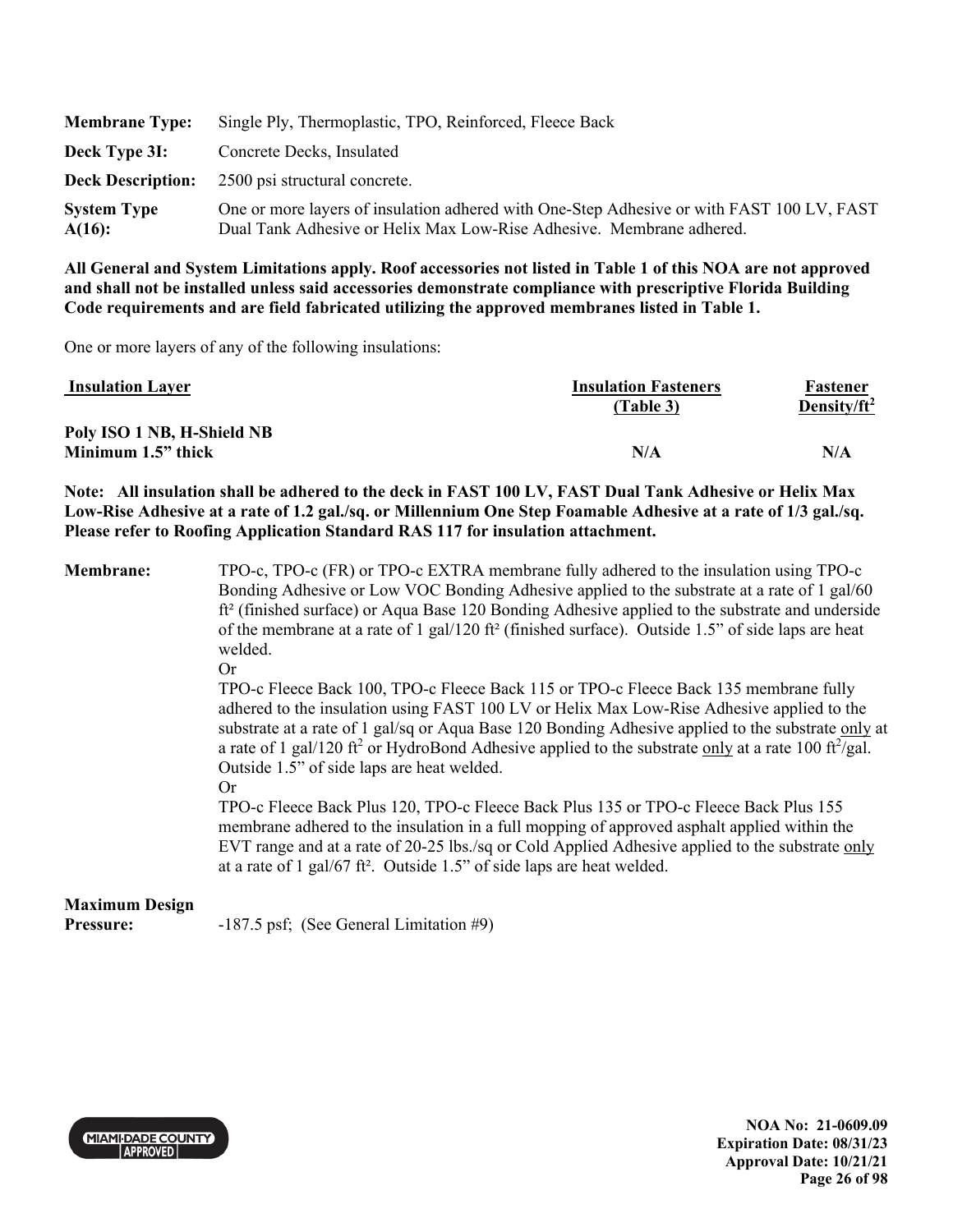| <b>Membrane Type:</b>           | Single Ply, Thermoplastic, TPO, Fleece Back                                                                                                                              |
|---------------------------------|--------------------------------------------------------------------------------------------------------------------------------------------------------------------------|
| Deck Type 3I:                   | Concrete Decks, Insulated                                                                                                                                                |
| <b>Deck Description:</b>        | 2500 psi structural concrete.                                                                                                                                            |
| <b>System Type</b><br>$A(17)$ : | One or more layers of insulation adhered with FAST 100 LV, Helix Max Low-Rise Adhesive,<br>FAST Dual Cartridge Adhesive or FAST 5 Gallon Jug Adhesive. Membrane adhered. |

One or more layers of any of the following insulations.

| <b>Base Insulation Layer</b>                                                                         | <b>Insulation Fasteners</b> | Fastener        |
|------------------------------------------------------------------------------------------------------|-----------------------------|-----------------|
|                                                                                                      | (Table 3)                   | Density/ $ft^2$ |
| Poly ISO 1, Poly ISO 1-DWD, Poly ISO 1-HD-Composite, H-Shield, H-Shield CG, H-Shield HD Composite CG |                             |                 |
| Minimum 1.0" thick                                                                                   | N/A                         | N/A             |
| <b>Top Insulation Layer</b>                                                                          | <b>Insulation Fasteners</b> | Fastener        |
|                                                                                                      | (Table 3)                   | Density/ $ft^2$ |
| <b>SECUROCK Gypsum-Fiber Roof Board</b>                                                              |                             |                 |
| Minimum $\frac{1}{4}$ thick                                                                          | N/A                         | N/A             |

**Note: All insulation shall be adhered to the deck in FAST 100 LV or Helix Max Low-Rise Adhesive applied in ½" to ¾" ribbons spaced 12" o.c. or in FAST Dual Cartridge Adhesive or FAST 5 Gallon Jug Adhesive applied in ¾" to 1" ribbons spaced 12" o.c. Please refer to Roofing Application Standard RAS 117 for insulation attachment. Insulation listed as base layer only shall be used only as base layers with a second layer of approved top layer insulation installed as the final membrane substrate. Composite insulation panels used as a top layer shall be placed with the Polyisocyanurate side facing down.** 

**Membrane:** TPO-c Fleece Back 100, TPO-c Fleece Back 115 or TPO-c Fleece Back 135 membrane adhered to the insulation using FAST 100 LV or Helix Max Low-Rise Adhesive applied in  $\frac{1}{2}$  to  $\frac{3}{4}$  ribbons spaced 12" o.c. or FAST Dual Cartridge Adhesive or FAST 5 Gallon Jug Adhesive applied in  $\frac{3}{4}$ " to 1" ribbons spaced 12" o.c. Outside 1.5" of side laps are heat welded.

## **Maximum Design**

**Pressure:**  $-120 \text{ psf.}$  (See General Limitation #9)

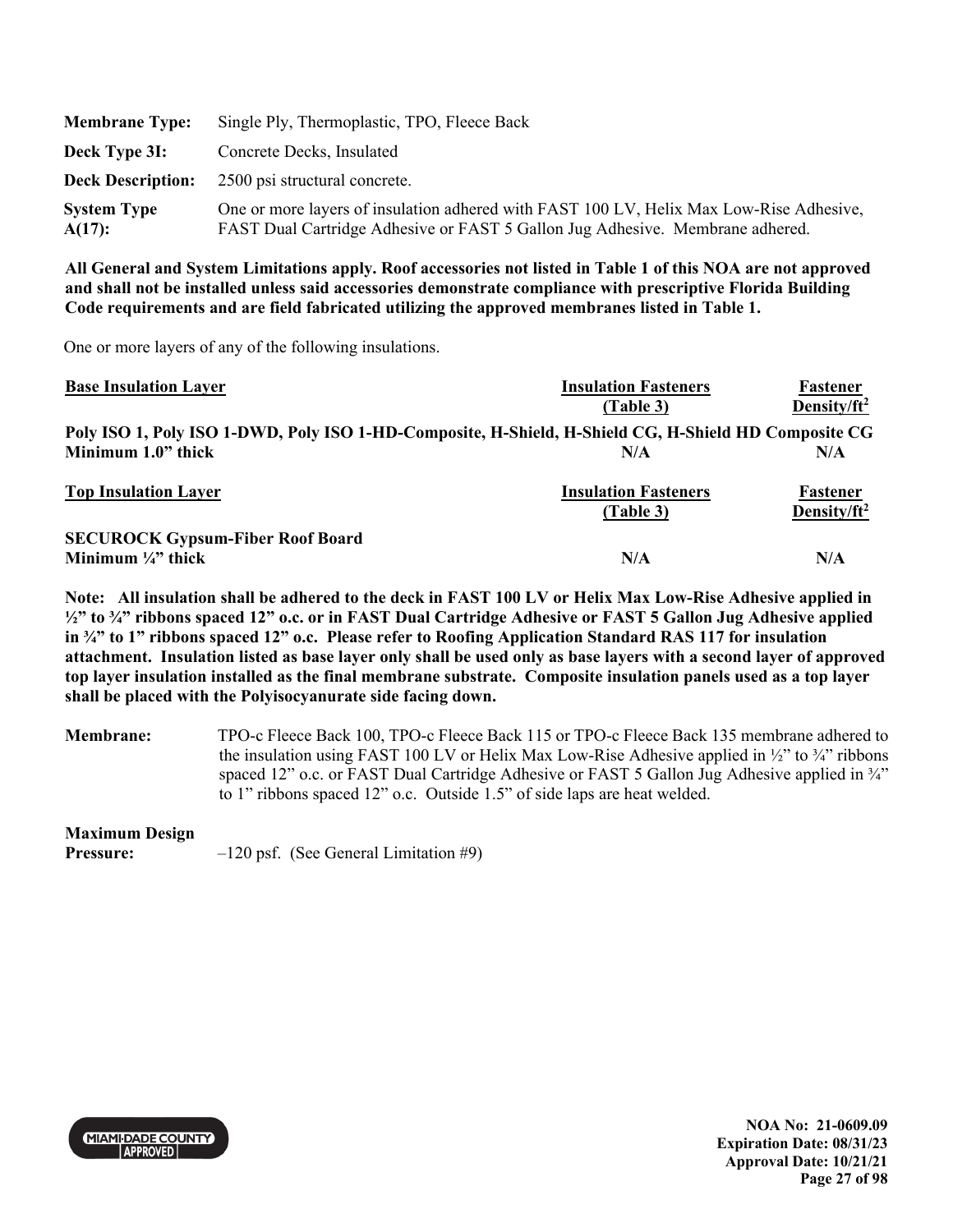| <b>Membrane Type:</b>        | Single Ply, Thermoplastic, TPO, Reinforced                                                                                                                               |
|------------------------------|--------------------------------------------------------------------------------------------------------------------------------------------------------------------------|
| Deck Type 3I:                | Concrete Decks, Insulated                                                                                                                                                |
| <b>Deck Description:</b>     | 2500 psi structural concrete.                                                                                                                                            |
| <b>System Type</b><br>A(18): | One or more layers of insulation adhered with FAST 100 LV, Helix Max Low-Rise Adhesive,<br>FAST Dual Cartridge Adhesive or FAST 5 Gallon Jug Adhesive. Membrane adhered. |

One or more layers of any of the following insulations.

| <b>Base Insulation Layer</b>                                                                         | <b>Insulation Fasteners</b> | Fastener                |
|------------------------------------------------------------------------------------------------------|-----------------------------|-------------------------|
|                                                                                                      | (Table 3)                   | Density/ft <sup>2</sup> |
| Poly ISO 1, Poly ISO 1-DWD, Poly ISO 1-HD-Composite, H-Shield, H-Shield CG, H-Shield HD Composite CG |                             |                         |
| Minimum 1.5" thick                                                                                   | N/A                         | N/A                     |
| <b>STYROFOAM ROOFMATE</b>                                                                            |                             |                         |
| Minimum 1" thick                                                                                     | N/A                         | N/A                     |
| <b>Top Insulation Layer</b>                                                                          | <b>Insulation Fasteners</b> | Fastener                |
|                                                                                                      | (Table 3)                   | Density/ft <sup>2</sup> |
| <b>Dens Deck Prime</b>                                                                               |                             |                         |
| Minimum $\frac{1}{4}$ " thick                                                                        | N/A                         | N/A                     |

**Note: All insulation shall be adhered to the deck in FAST 100 LV or Helix Max Low-Rise Adhesive applied in ½" to ¾" ribbons spaced 12" o.c. or in FAST Dual Cartridge Adhesive or FAST 5 Gallon Jug Adhesive applied in ¾" to 1" ribbons spaced 12" o.c. Please refer to Roofing Application Standard RAS 117 for insulation attachment. Insulation listed as base layer only shall be used only as base layers with a second layer of approved top layer insulation installed as the final membrane substrate. Composite insulation panels used as a top layer shall be placed with the Polyisocyanurate side facing down.** 

**Membrane:** TPO-c, TPO-c (FR) or TPO-c EXTRA membrane fully adhered to the insulation using TPO-c Bonding Adhesive or Low VOC Bonding Adhesive applied to the substrate and underside of the membrane at a rate of 1 gal/60ft² (finished surface area). Outside 1.5" of side laps are heat welded.

# **Maximum Design**

**Pressure:**  $-232.5$  psf; (See General Limitation #9)



**NOA No: 21-0609.09 Expiration Date: 08/31/23 Approval Date: 10/21/21 Page 28 of 98**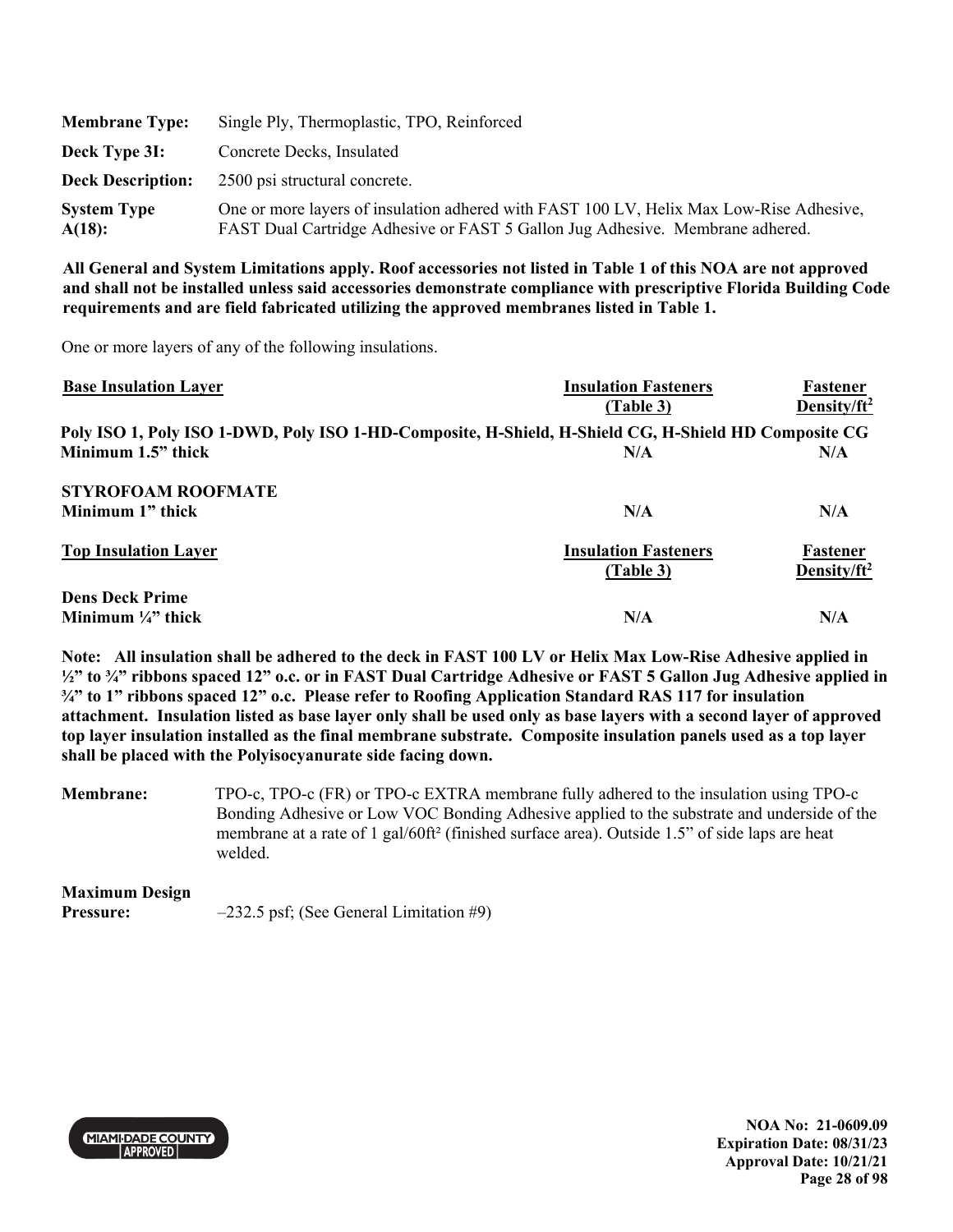| <b>Membrane Type:</b>    | Single Ply, Thermoplastic, TPO, Reinforced, Fleece Back                                               |
|--------------------------|-------------------------------------------------------------------------------------------------------|
| Deck Type 3I:            | Concrete Decks, Insulated                                                                             |
| <b>Deck Description:</b> | 2500 psi structural concrete.                                                                         |
|                          | System Type A(19): One or more layers of insulation adhered with approved adhesive. Membrane adhered. |

**Vapor Retarder:** Any UL of FMRC approved vapor retarder applied to the roof deck.

## **(Optional)**

One or more layers of any of the following insulations.

| <b>Base Insulation Layer</b>                                                                         | <b>Insulation Fasteners</b> | Fastener                |
|------------------------------------------------------------------------------------------------------|-----------------------------|-------------------------|
|                                                                                                      | (Table 3)                   | Density/ $ft^2$         |
| Poly ISO 1, Poly ISO 1-DWD, Poly ISO 1-HD-Composite, H-Shield, H-Shield CG, H-Shield HD Composite CG |                             |                         |
| Minimum 1.5" thick                                                                                   | N/A                         | N/A                     |
| <b>Dens Deck, Dens Deck Prime</b>                                                                    |                             |                         |
| Minimum $\frac{1}{4}$ " thick                                                                        | N/A                         | N/A                     |
| (Optional) Top Insulation Layer                                                                      | <b>Insulation Fasteners</b> | Fastener                |
|                                                                                                      | (Table 3)                   | Density/ft <sup>2</sup> |
| <b>Dens Deck, Dens Deck Prime</b>                                                                    |                             |                         |
| Minimum $\frac{1}{4}$ " thick                                                                        | N/A                         | N/A                     |

**Note: All insulation shall be adhered with Millennium One Step Foamable Adhesive applied in ½" to ¾" wide ribbons spaced 12" o.c. Please refer to Roofing Application Standard RAS 117 for insulation attachment. Insulation listed as base layer only shall be used only as base layers with a second layer of approved top layer insulation installed as the final membrane substrate. Composite insulation panels used as a top layer shall be placed with the Polyisocyanurate side facing down.** 

**Membrane:** TPO-c, TPO-c (FR) or TPO-c EXTRA membrane fully adhered to the insulation using TPO-c Bonding Adhesive or Low VOC Bonding Adhesive applied to the substrate at a rate of 1 gal/60 ft² (finished surface) or Aqua Base 120 Bonding Adhesive applied to the substrate and underside of the membrane at a rate of 1 gal/120 ft<sup>2</sup> (finished surface). Outside 1.5" of side laps are heat welded.

Or

TPO-c Fleece Back 100, TPO-c Fleece Back 115 or TPO-c Fleece Back 135 membrane fully adhered to the insulation using FAST 100 LV or Helix Max Low-Rise Adhesive applied to the substrate at a rate of 1 gal/sq or Aqua Base 120 Bonding Adhesive applied to the substrate only at a rate of 1 gal/120 ft² or HydroBond Adhesive applied to the substrate only at a rate 100  $ft^2/gal$ . Outside 1.5" of side laps are heat welded.



**NOA No: 21-0609.09 Expiration Date: 08/31/23 Approval Date: 10/21/21 Page 29 of 98**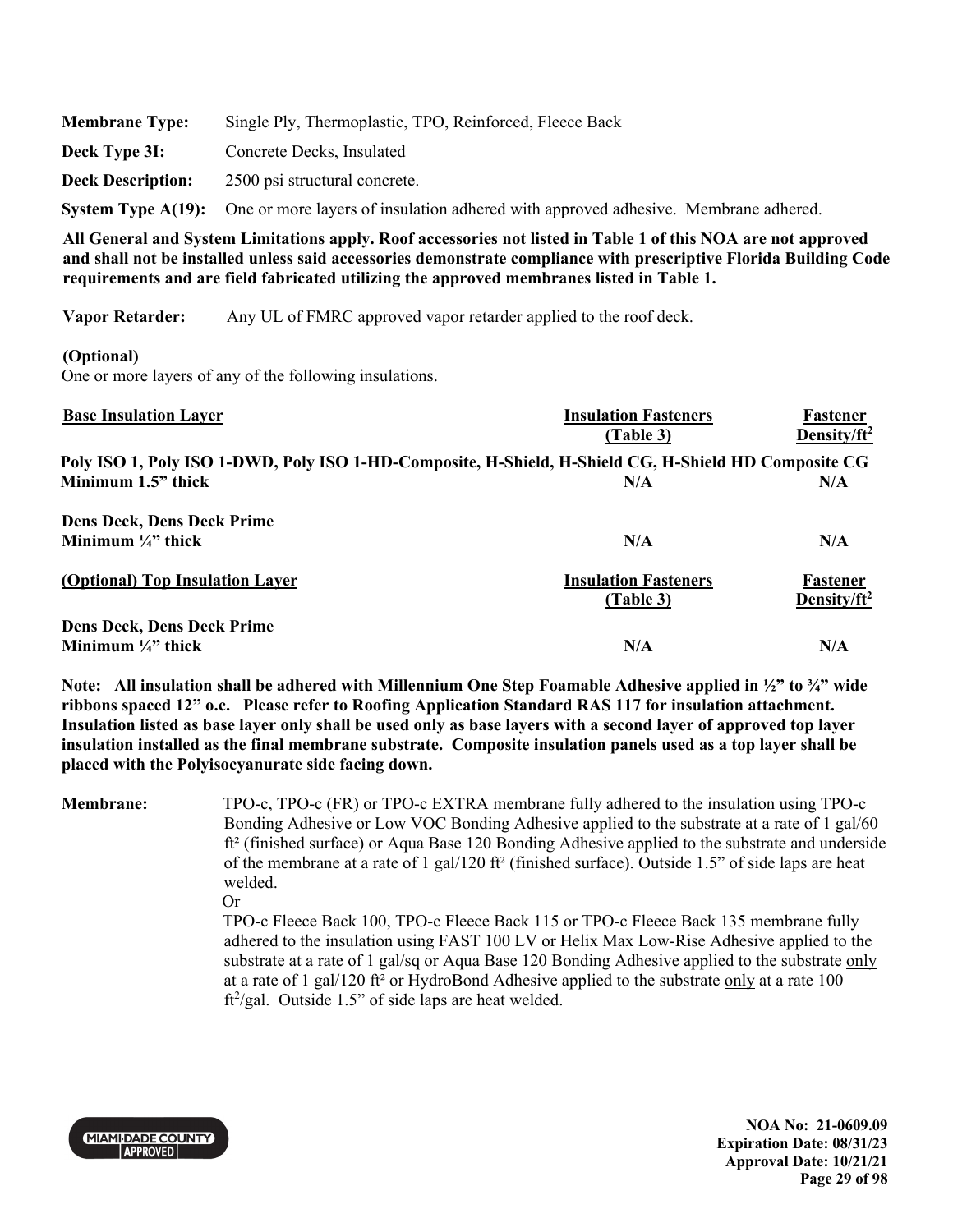Or

TPO-c Fleece Back Plus 120, TPO-c Fleece Back Plus 135 or TPO-c Fleece Back Plus 155 membrane adhered to the insulation in a full mopping of approved asphalt (*only to Dens Deck or Dens Deck Prime*) applied within the EVT range and at a rate of 20-25 lbs./sq or Cold Applied Adhesive applied to the substrate only at a rate of 1 gal/67 ft<sup>2</sup> Outside 1.5" of side laps are heat welded.

# **Maximum Design**

**Pressure:**  $-232.5$  psf; (See General Limitation #9)



**NOA No: 21-0609.09 Expiration Date: 08/31/23 Approval Date: 10/21/21 Page 30 of 98**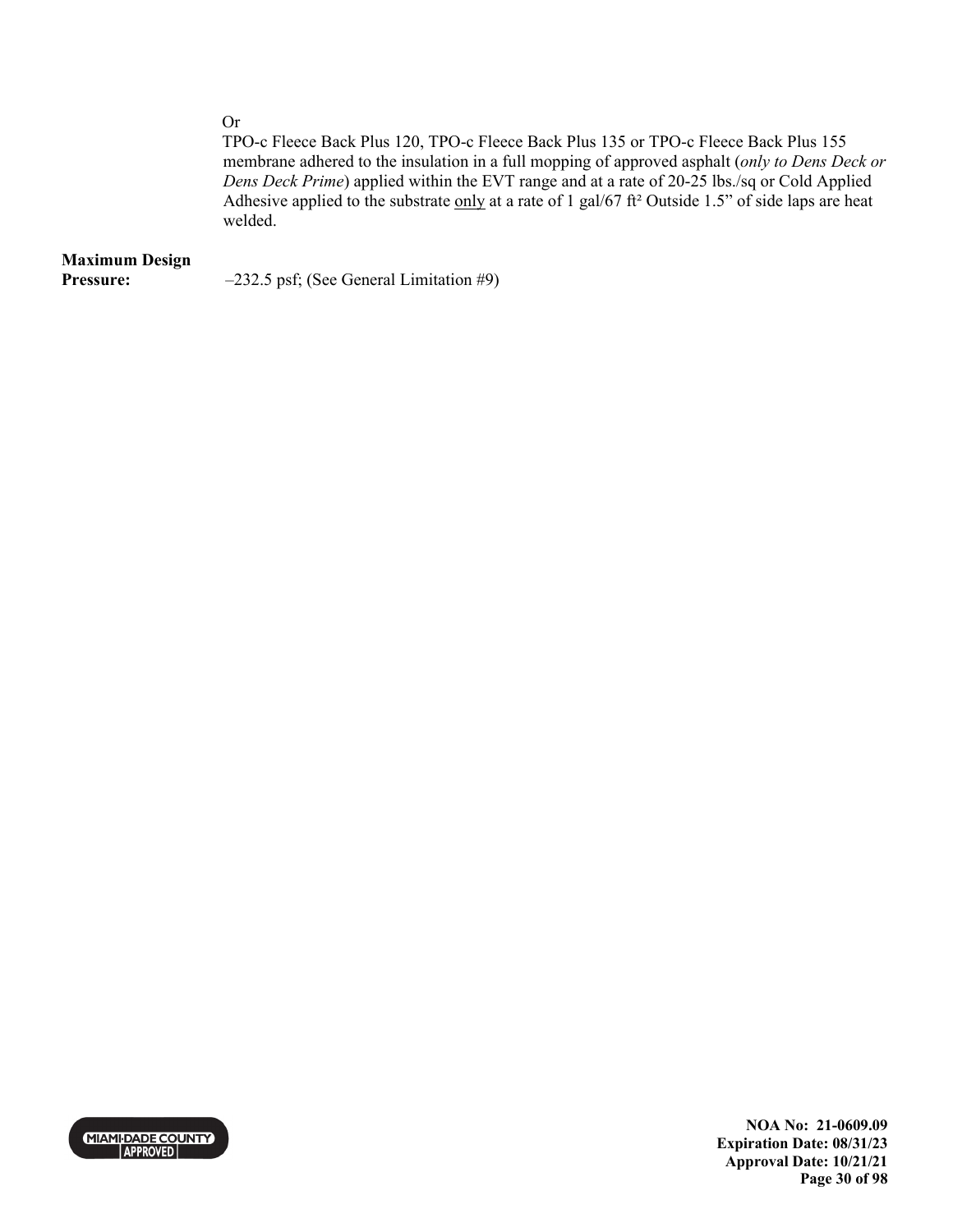| <b>Membrane Type:</b>           | Single Ply, Thermoplastic, TPO, Reinforced, Fleece Back                                                                        |
|---------------------------------|--------------------------------------------------------------------------------------------------------------------------------|
| Deck Type 3I:                   | Concrete Decks, Insulated                                                                                                      |
|                                 | <b>Deck Description:</b> 2500 psi structural concrete.                                                                         |
| <b>System Type</b><br>$A(20)$ : | One or more layers of insulation adhered with FAST Dual Cartridge Adhesive or FAST 5 Gallon<br>Jug Adhesive. Membrane adhered. |

One or more layers of any of the following insulations.<br>Insulation I aver

| Thomation Lavel | THRUIALION PASICIICI S | г аменет        |
|-----------------|------------------------|-----------------|
|                 | Table 3                | Density/ $ft^2$ |
|                 |                        |                 |

**Insulation Layer Insulation Fasteners** 

**Poly ISO 1, Poly ISO 1-DWD, Poly ISO 1-HD-Composite, H-Shield, H-Shield CG, H-Shield HD Composite CG Minimum 1.0" thick N/A 2008 12:00 N/A 2008 12:00 N/A** N/A

**Note: All insulation shall be adhered to the deck in FAST Dual Cartridge Adhesive or FAST 5 Gallon Jug Adhesive applied in ¾" to 1" ribbons spaced 12" o.c. Please refer to Roofing Application Standard RAS 117 for insulation attachment.** 

**Membrane:** TPO-c Fleece Back 100, TPO-c Fleece Back 115 or TPO-c Fleece Back 135 membrane adhered to the insulation using HydroBond Adhesive applied to the substrate  $\frac{only}{}$  at a rate 100 ft<sup>2</sup>/gal. or FAST 100 LV or Helix Max Low-Rise Adhesive applied in  $\frac{1}{2}$ " to  $\frac{3}{4}$ " ribbons spaced 12" o.c. or FAST Dual Cartridge Adhesive or FAST 5 Gallon Jug Adhesive applied in ¾" to 1" ribbons spaced 12" o.c. Outside 1.5" of side laps are heat welded.

#### **Maximum Design**

**Pressure:**  $-240.0 \text{ psf.}$  (See General Limitation #9)



**NOA No: 21-0609.09 Expiration Date: 08/31/23 Approval Date: 10/21/21 Page 31 of 98** 

**Fastener**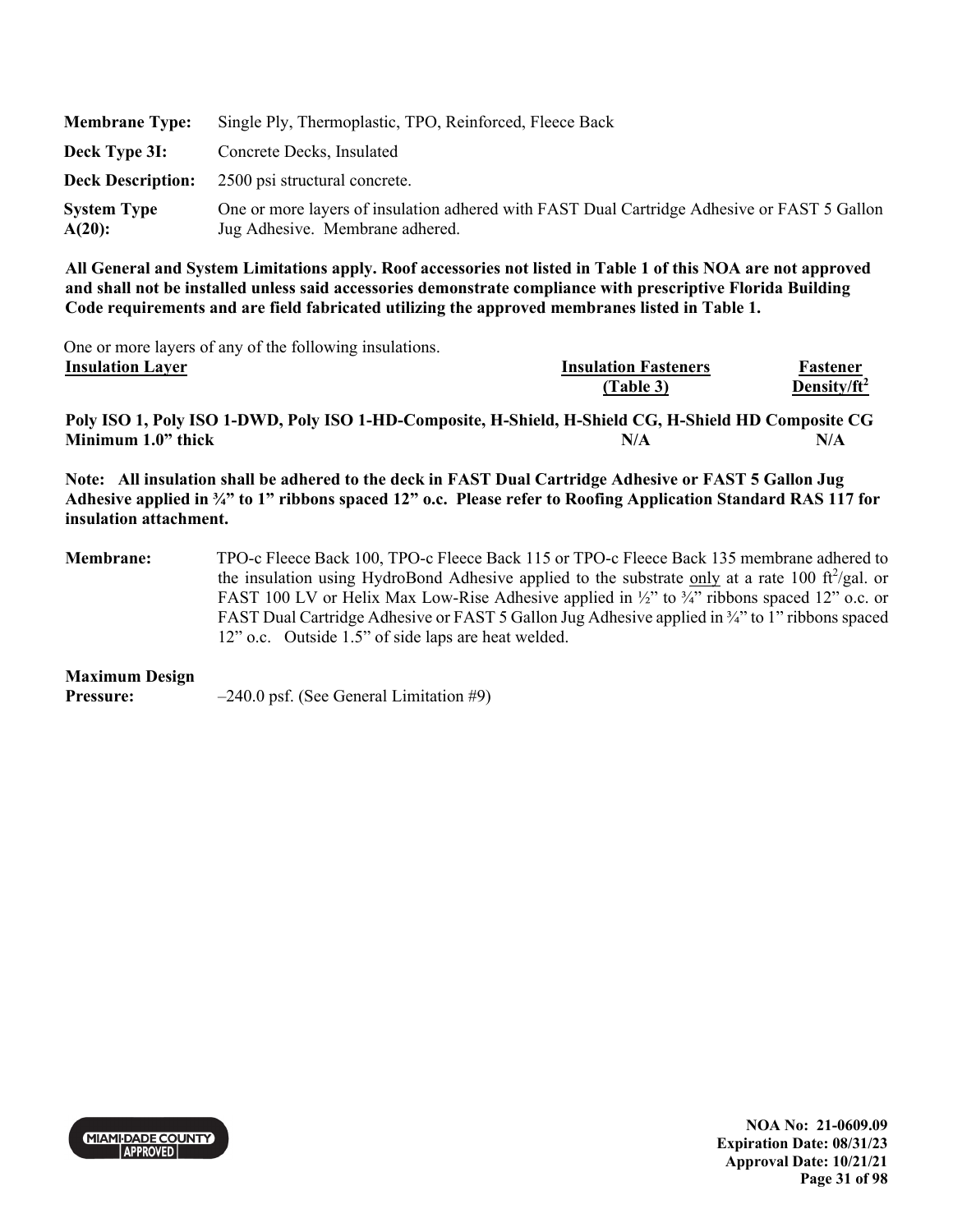| <b>Membrane Type:</b>        | Single Ply, Thermoplastic, TPO, Reinforced, Fleece Back                                          |
|------------------------------|--------------------------------------------------------------------------------------------------|
| Deck Type 3I:                | Concrete Decks, Insulated                                                                        |
| <b>Deck Description:</b>     | 2500 psi structural concrete.                                                                    |
| <b>System Type</b><br>A(21): | One or more layers of insulation adhered with FAST Dual Cartridge Adhesive. Membrane<br>adhered. |

One or more layers of any of the following insulations:

| <b>Insulation Layer</b>                   | <b>Insulation Fasteners</b><br>(Table 3) | Fastener<br>Density/ft <sup>2</sup> |
|-------------------------------------------|------------------------------------------|-------------------------------------|
| <b>InsulFoam SP</b><br>Minimum 1.0" thick | N/A                                      | N/A                                 |

**Note: All insulation shall be adhered to the deck in FAST Dual Cartridge Adhesive applied in ¾" to 1" ribbons spaced 12" o.c. Please refer to Roofing Application Standard RAS 117 for insulation attachment.** 

**Membrane:** TPO-c Fleece Back 100, TPO-c Fleece Back 115 or TPO-c Fleece Back 135 membrane adhered to the insulation using FAST Dual Cartridge Adhesive applied in ¾" to 1" ribbons spaced 12" o.c. Outside 1.5" of side laps are heat welded.

### **Maximum Design**

**Pressure:**  $-240 \text{ psf}$ ; (See General Limitation #9)



**NOA No: 21-0609.09 Expiration Date: 08/31/23 Approval Date: 10/21/21 Page 32 of 98**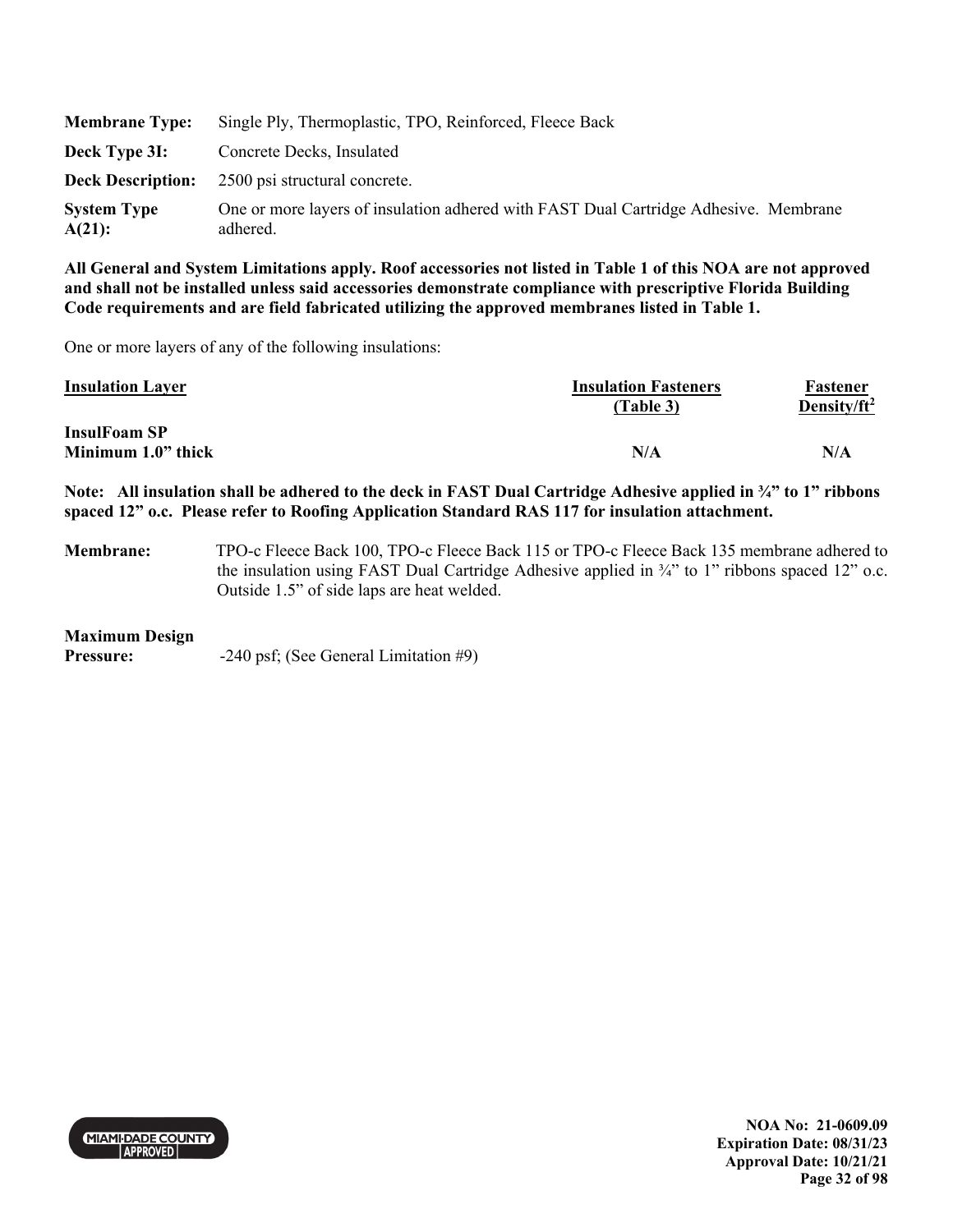| <b>Membrane Type:</b>        | Single Ply, Thermoplastic, TPO, Fleece Back                                                                                    |
|------------------------------|--------------------------------------------------------------------------------------------------------------------------------|
| Deck Type 3I:                | Concrete Decks, Insulated                                                                                                      |
|                              | <b>Deck Description:</b> 2500 psi structural concrete.                                                                         |
| <b>System Type</b><br>A(22): | One or more layers of insulation adhered with FAST Dual Cartridge Adhesive or FAST 5 Gallon<br>Jug Adhesive. Membrane adhered. |

One or more layers of any of the following insulations.

| <b>Base Insulation Layer</b>                                                                         | <b>Insulation Fasteners</b> | Fastener        |
|------------------------------------------------------------------------------------------------------|-----------------------------|-----------------|
|                                                                                                      | (Table 3)                   | Density/ $ft^2$ |
| Poly ISO 1, Poly ISO 1-DWD, Poly ISO 1-HD-Composite, H-Shield, H-Shield CG, H-Shield HD Composite CG |                             |                 |
| Minimum 1.0" thick                                                                                   | N/A                         | N/A             |
| <b>Top Insulation Layer</b>                                                                          | <b>Insulation Fasteners</b> | Fastener        |
|                                                                                                      | (Table 3)                   | Density/ $ft^2$ |
| <b>SECUROCK Gypsum-Fiber Roof Board</b>                                                              |                             |                 |
| Minimum $\frac{1}{4}$ thick                                                                          | N/A                         | N/A             |

**Note: All insulation shall be adhered to the deck in FAST Dual Cartridge Adhesive or FAST 5 Gallon Jug Adhesive applied in ¾" to 1" ribbons spaced 12" o.c. Refer to Roofing Application Standard RAS 117 for insulation attachment.** 

**Membrane:** TPO-c Fleece Back 100, TPO-c Fleece Back 115 or TPO-c Fleece Back 135 membrane adhered to the insulation using HydroBond Adhesive applied to the substrate only at a rate 100 ft<sup>2</sup>/gal. Outside 1.5" of side laps are heat welded.

### **Maximum Design**

**Pressure:**  $-240.0 \text{ psf.}$  (See General Limitation #9)

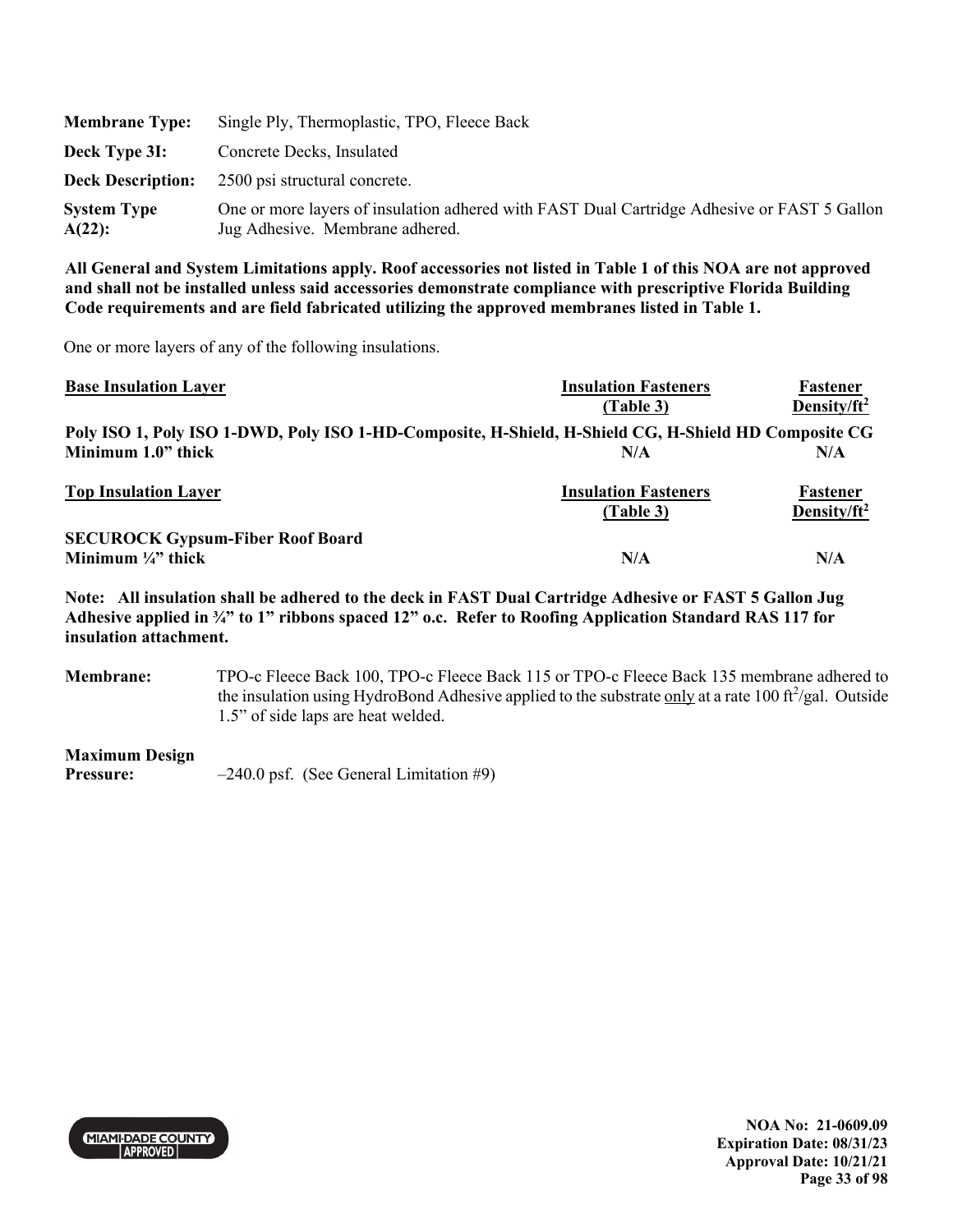| <b>Membrane Type:</b>        | Single Ply, Thermoplastic, TPO, Reinforced                                                                          |
|------------------------------|---------------------------------------------------------------------------------------------------------------------|
| Deck Type 3I:                | Concrete Decks, Insulated                                                                                           |
| <b>Deck Description:</b>     | 2500 psi structural concrete.                                                                                       |
| <b>System Type</b><br>A(23): | One or more layers of insulation adhered with hot asphalt or OlyBond 500 or One-Step<br>Adhesive. Membrane adhered. |

One or more layers of any of the following insulations.

| <b>Base Insulation Layer</b>                                                                         | <b>Insulation Fasteners</b> | Fastener        |
|------------------------------------------------------------------------------------------------------|-----------------------------|-----------------|
|                                                                                                      | (Table 3)                   | Density/ $ft^2$ |
| Poly ISO 1, Poly ISO 1-DWD, Poly ISO 1-HD-Composite, H-Shield, H-Shield CG, H-Shield HD Composite CG |                             |                 |
| Minimum 2.0" thick                                                                                   | N/A                         | N/A             |
| <b>Top Insulation Layer</b>                                                                          | <b>Insulation Fasteners</b> | Fastener        |
|                                                                                                      | (Table 3)                   | Density/ $ft^2$ |
| <b>SECUROCK Gypsum-Fiber Roof Board</b>                                                              |                             |                 |
| Minimum $\frac{1}{4}$ " thick                                                                        | N/A                         | N/A             |

**Note: All insulation shall be adhered to the deck in hot asphalt in full coverage at 25 lb/sq. or with OlyBond 500 or Millennium One Step Foamable Adhesive applied in ¾" ribbons spaced 12" o.c. Refer to Roofing Application Standard RAS 117 for insulation attachment. Insulation listed as base layer only shall be used only as base layers with a second layer of approved top layer insulation installed as the final membrane substrate. Composite insulation panels used as a top layer shall be placed with the Polyisocyanurate side facing down.** 

**Membrane:** TPO-c, TPO-c (FR) or TPO-c EXTRA membrane fully adhered to the insulation using Aqua Base 120 Bonding Adhesive applied to the substrate and underside of the membrane at a rate of 1 gal/120 ft² (finished surface). Outside 1.5" of side laps are heat welded.

### **Maximum Design**

**Pressure:**  $-247.5$  psf. (See General Limitation #9)



**NOA No: 21-0609.09 Expiration Date: 08/31/23 Approval Date: 10/21/21 Page 34 of 98**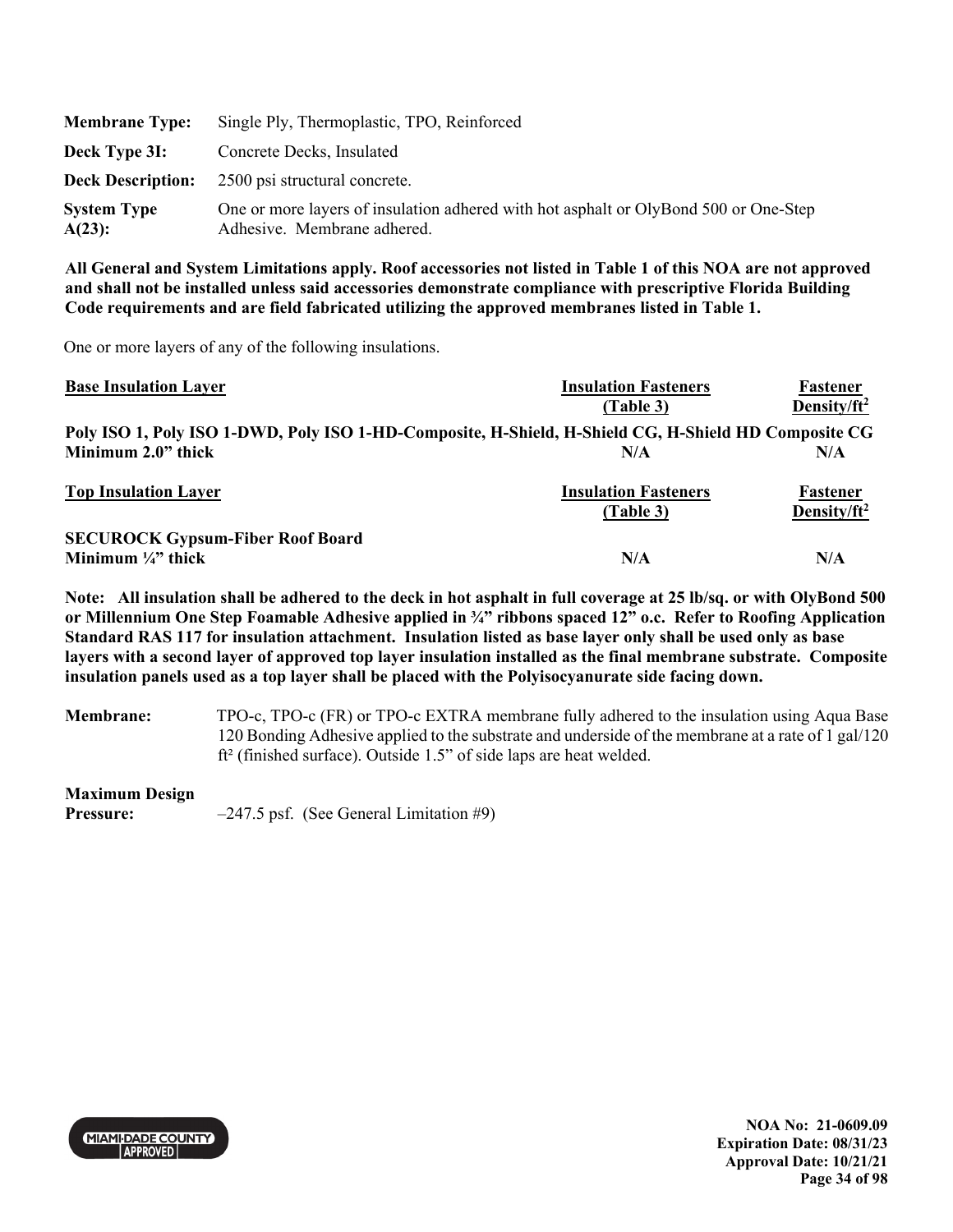| <b>Membrane Type:</b>           | Single Ply, Thermoplastic, TPO, Fleece Back                                                                    |
|---------------------------------|----------------------------------------------------------------------------------------------------------------|
| Deck Type 3I:                   | Concrete Decks, Insulated                                                                                      |
|                                 | <b>Deck Description:</b> 2500 psi structural concrete.                                                         |
| <b>System Type</b><br>$A(24)$ : | One or more layers of insulation adhered with FAST 100 LV or Helix Max Low-Rise Adhesive.<br>Membrane adhered. |

One or more layers of any of the following insulations.

| <b>Insulation Layer</b>                                                                                                                                                                                                                                                           |                                                                                           | <b>Insulation Fasteners</b><br>(Table 3)                                                                    | Fastener<br>Density/ $ft^2$ |  |
|-----------------------------------------------------------------------------------------------------------------------------------------------------------------------------------------------------------------------------------------------------------------------------------|-------------------------------------------------------------------------------------------|-------------------------------------------------------------------------------------------------------------|-----------------------------|--|
|                                                                                                                                                                                                                                                                                   |                                                                                           | Poly ISO 1, Poly ISO 1-DWD, Poly ISO 1-HD-Composite, H-Shield, H-Shield CG, H-Shield HD Composite CG<br>N/A | N/A                         |  |
| Minimum 1.0" thick<br>Note: All insulation shall be adhered to the deck in FAST 100 LV or Helix Max Low-Rise Adhesive applied in<br>$\frac{1}{2}$ " to $\frac{3}{4}$ " ribbons spaced 12" o.c. Please refer to Roofing Application Standard RAS 117 for insulation<br>attachment. |                                                                                           |                                                                                                             |                             |  |
| Membrane:                                                                                                                                                                                                                                                                         | TPO-c Fleece Back 100. TPO-c Fleece Back 115 or TPO-c Fleece Back 135 membrane adhered to |                                                                                                             |                             |  |

**Membrane:** TPO-c Fleece Back 100, TPO-c Fleece Back 115 or TPO-c Fleece Back 135 membrane adhered to the insulation using HydroBond Adhesive applied to the substrate only at a rate 100 ft<sup>2</sup>/gal. Outside 1.5" of side laps are heat welded.

### **Maximum Design**

**Pressure:**  $-232.5$  psf. (See General Limitation #9)

MIAMI-DADE COUNTY

**NOA No: 21-0609.09 Expiration Date: 08/31/23 Approval Date: 10/21/21 Page 35 of 98**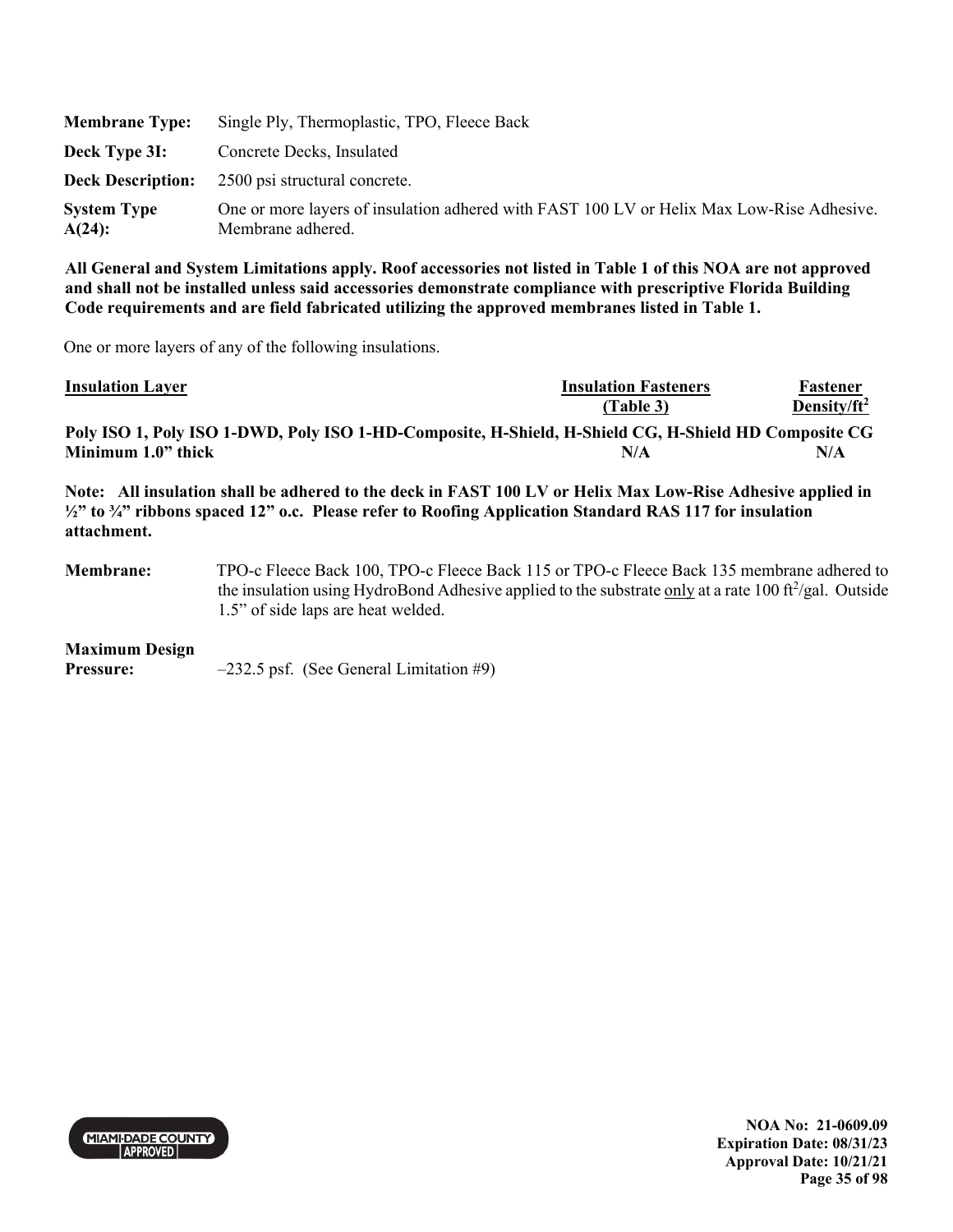| <b>Membrane Type:</b>           | Single Ply, Thermoplastic, TPO, Fleece Back                                                                    |
|---------------------------------|----------------------------------------------------------------------------------------------------------------|
| Deck Type 3I:                   | Concrete Decks, Insulated                                                                                      |
|                                 | <b>Deck Description:</b> 2500 psi structural concrete.                                                         |
| <b>System Type</b><br>$A(25)$ : | One or more layers of insulation adhered with FAST 100 LV or Helix Max Low-Rise Adhesive.<br>Membrane adhered. |

One or more layers of any of the following insulations:

| <b>Insulation Layer</b>                           | <b>Insulation Fasteners</b><br>(Table 3) | Fastener<br>Density/ft <sup>2</sup> |
|---------------------------------------------------|------------------------------------------|-------------------------------------|
| Poly ISO 1-HD-Composite, H-Shield HD Composite CG |                                          |                                     |
| Minimum 1.5" thick                                | N/A                                      | N/A                                 |

**Note: All insulation shall be adhered to the primed concrete deck with FAST 100 LV or Helix Max Low-Rise Adhesive applied in ½" to ¾" ribbons spaced 12" oc. Please refer to Roofing Application Standard RAS 117 for insulation attachment.** 

**Membrane:** TPO-c Fleece Back 100, TPO-c Fleece Back 115 or TPO-c Fleece Back 135 membrane fully adhered to the insulation using FAST 100 LV or Helix Max Low-Rise Adhesive applied to the substrate at a rate of 1 gal/sq. Outside 1.5" of side laps are heat welded.

### **Maximum Design**

**Pressure:**  $-285 \text{ psf}$ ; (See General Limitation #9)



**NOA No: 21-0609.09 Expiration Date: 08/31/23 Approval Date: 10/21/21 Page 36 of 98**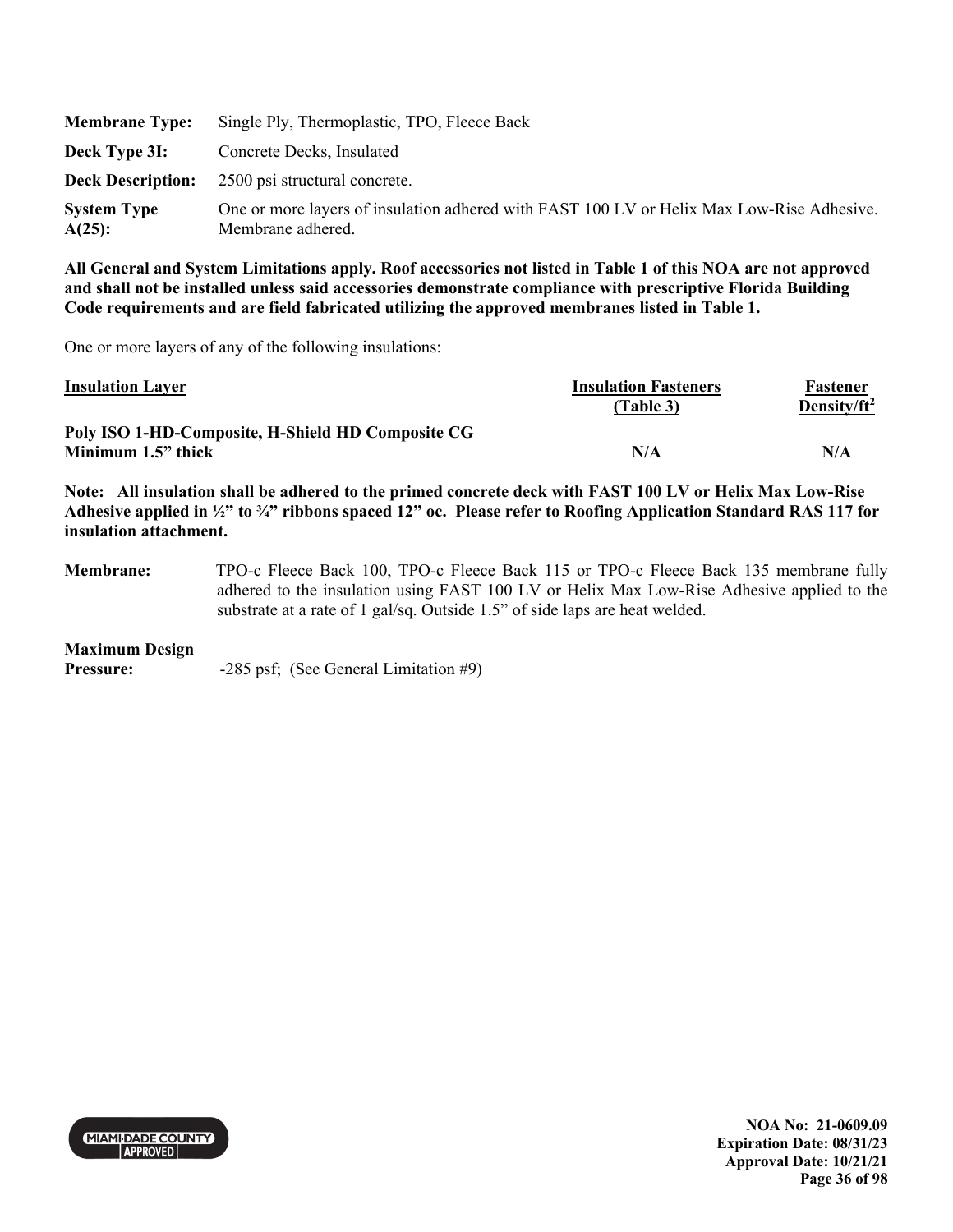| <b>Membrane Type:</b>    | Single Ply, Thermoplastic, TPO, Fleece Back                                                 |
|--------------------------|---------------------------------------------------------------------------------------------|
| Deck Type 3I:            | Concrete Decks, Insulated                                                                   |
| <b>Deck Description:</b> | 2500 psi structural concrete.                                                               |
| System Type $A(26)$ :    | One or more layers of insulation adhered with FAST Dual Tank Adhesive. Membrane<br>adhered. |

**Vapor Retarder: (Optional)**  Any UL of FMRC approved vapor retarder applied to the roof deck.

One or more layers of any of the following insulations.

| <b>Base Insulation Layer</b>                                                                         | <b>Insulation Fasteners</b> | <b>Fastener</b>         |
|------------------------------------------------------------------------------------------------------|-----------------------------|-------------------------|
|                                                                                                      | (Table 3)                   | Density/ft <sup>2</sup> |
| Poly ISO 1, Poly ISO 1-DWD, Poly ISO 1-HD-Composite, H-Shield, H-Shield CG, H-Shield HD Composite CG |                             |                         |
| Minimum 1.5" thick                                                                                   | N/A                         | N/A                     |
| <b>Top Insulation Layer</b>                                                                          | <b>Insulation Fasteners</b> | Fastener                |
|                                                                                                      | (Table 3)                   | Density/ft <sup>2</sup> |
| <b>Dens Deck, Dens Deck Prime</b>                                                                    |                             |                         |
| Minimum $\frac{1}{4}$ thick                                                                          | N/A                         | N/A                     |

**Note: All insulation shall be fully adhered to the deck with FAST Dual Tank Adhesive at a rate of 1 gal./sq. Please refer to Roofing Application Standard RAS 117 for insulation attachment.** 

**Membrane:** TPO-c Fleece Back 100, TPO-c Fleece Back 115 or TPO-c Fleece Back 135 membranes fully adhered to the insulation using FAST 100 LV or Helix Max Low-Rise Adhesive applied to the substrate at a rate of 1 gal/sq. or Aqua Base 120 Bonding Adhesive applied to the substrate only at a rate of 1 gal/120 ft<sup>2</sup> or HydroBond Adhesive applied to the substrate only at a rate 100 ft $^2$ /gal. Outside 1.5" of side laps are heat welded. **Maximum Design**  -285 psf; Membrane adhered with Aqua Base 120 Bonding Adhesive

#### **Pressure:**  (See General Limitation #9) -382.5 psf; Membrane adhered with all other membrane adhesives (See General Limitation #9)

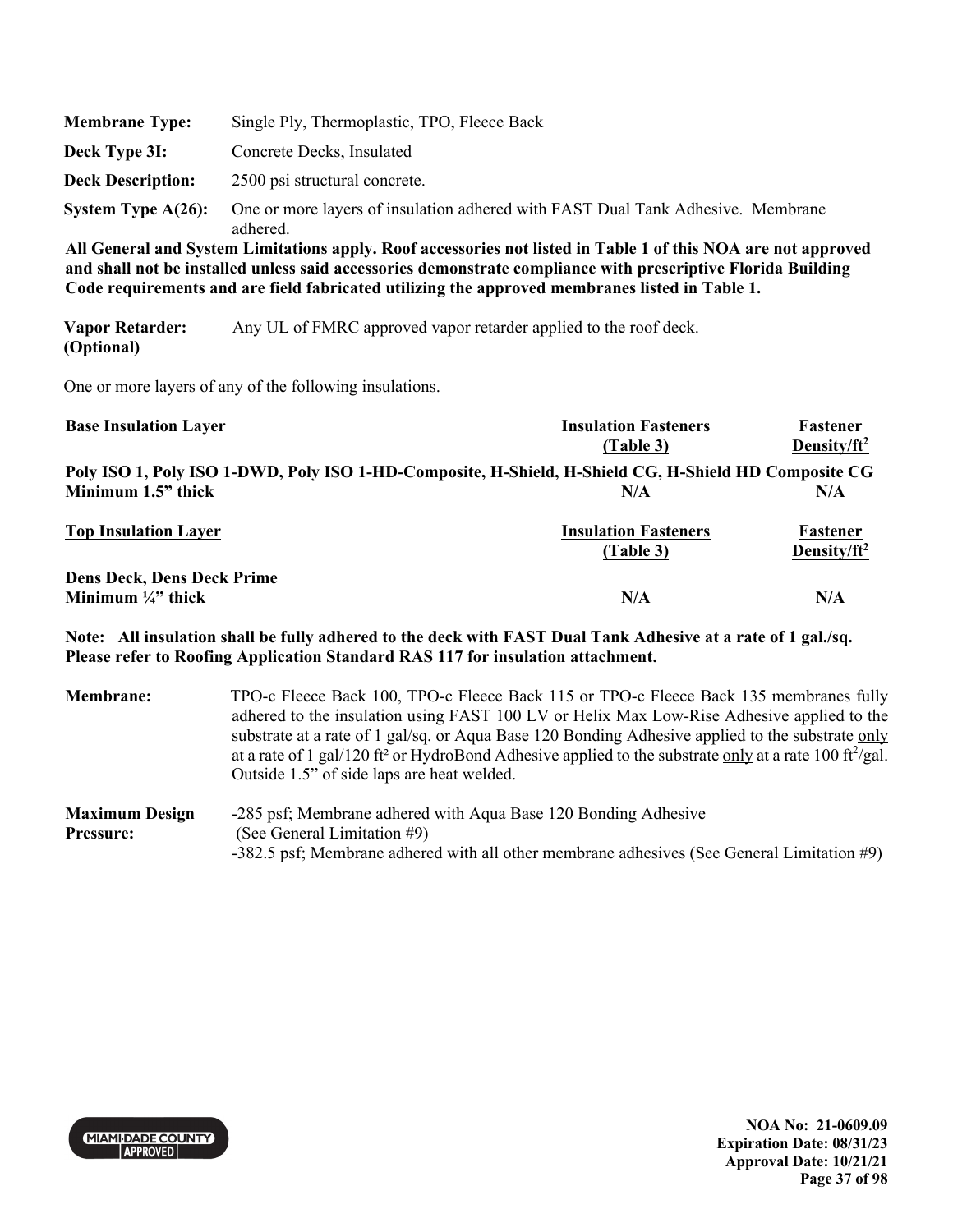| <b>Membrane Type:</b>    | Single Ply, Thermoplastic, TPO, Fleece Back                                                                    |
|--------------------------|----------------------------------------------------------------------------------------------------------------|
| Deck Type 3I:            | Concrete Decks, Insulated                                                                                      |
| <b>Deck Description:</b> | 2500 psi structural concrete.                                                                                  |
| System Type $A(27)$ :    | One or more layers of insulation adhered with FAST 100 LV or Helix Max Low-Rise<br>Adhesive. Membrane adhered. |

**Vapor Retarder: (Optional)**  Any UL of FMRC approved vapor retarder applied to the roof deck.

One or more layers of any of the following insulations.

| <b>Base Insulation Layer</b>                                                                         | <b>Insulation Fasteners</b> | Fastener                |
|------------------------------------------------------------------------------------------------------|-----------------------------|-------------------------|
|                                                                                                      | (Table 3)                   | Density/ $ft^2$         |
| Poly ISO 1, Poly ISO 1-DWD, Poly ISO 1-HD-Composite, H-Shield, H-Shield CG, H-Shield HD Composite CG |                             |                         |
| Minimum 1.5" thick                                                                                   | N/A                         | N/A                     |
| <b>Top Insulation Layer</b>                                                                          | <b>Insulation Fasteners</b> | Fastener                |
|                                                                                                      | (Table 3)                   | Density/ft <sup>2</sup> |
| <b>Dens Deck, Dens Deck Prime</b>                                                                    |                             |                         |
| Minimum $\frac{1}{4}$ " thick                                                                        | N/A                         | N/A                     |

**Note: All insulation shall be fully adhered to the deck with FAST 100 LV or Helix Max Low-Rise Adhesive at a rate of 1 gal./sq. Please refer to Roofing Application Standard RAS 117 for insulation attachment.** 

| <b>Membrane:</b>                          | TPO-c Fleece Back 100, TPO-c Fleece Back 115 or TPO-c Fleece Back 135 membranes fully<br>adhered to the insulation using FAST 100 LV or Helix Max Low-Rise Adhesive applied to the<br>substrate at a rate of 1 gal/sq. or Aqua Base 120 Bonding Adhesive applied to the substrate only<br>at a rate of 1 gal/120 ft <sup>2</sup> or HydroBond Adhesive applied to the substrate only at a rate 100 ft <sup>2</sup> /gal.<br>Outside 1.5" of side laps are heat welded. |
|-------------------------------------------|------------------------------------------------------------------------------------------------------------------------------------------------------------------------------------------------------------------------------------------------------------------------------------------------------------------------------------------------------------------------------------------------------------------------------------------------------------------------|
| <b>Maximum Design</b><br><b>Pressure:</b> | -285 psf; Membrane adhered with HydroBond or Aqua Base 120 Bonding Adhesive (See General<br>Limitation $#9$ )<br>-457.5 psf; Membrane adhered with all other membrane adhesives (See General Limitation #9)                                                                                                                                                                                                                                                            |



**NOA No: 21-0609.09 Expiration Date: 08/31/23 Approval Date: 10/21/21 Page 38 of 98**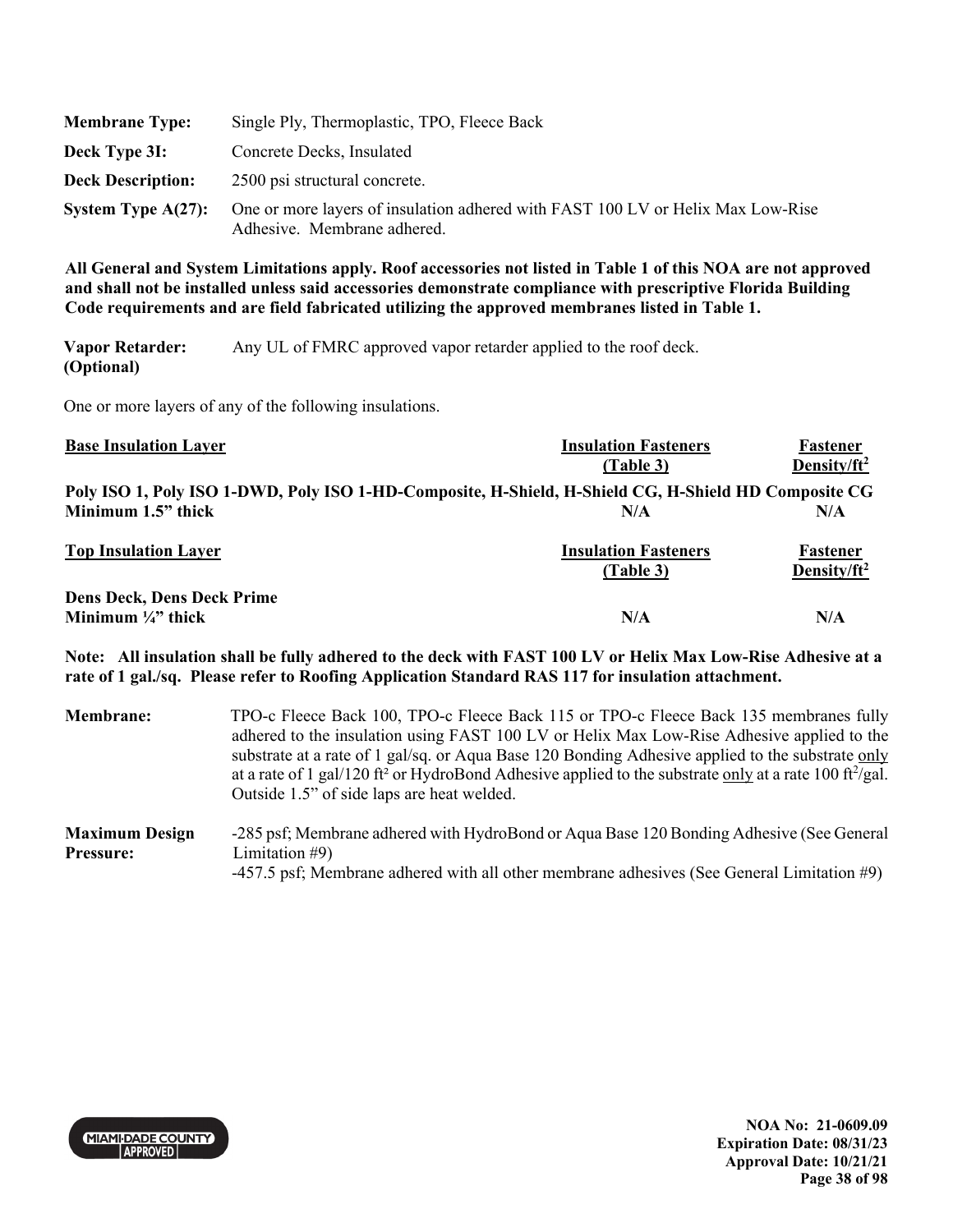| <b>Membrane Type:</b>        | Single Ply, Thermoplastic, TPO, Fleece Back                                                                    |
|------------------------------|----------------------------------------------------------------------------------------------------------------|
| Deck Type 3I:                | Concrete Decks, Insulated                                                                                      |
|                              | <b>Deck Description:</b> 2500 psi structural concrete.                                                         |
| <b>System Type</b><br>A(28): | One or more layers of insulation adhered with FAST 100 LV or Helix Max Low-Rise Adhesive.<br>Membrane adhered. |

One or more layers of any of the following insulations:

| <b>Insulation Layer</b>                   | <b>Insulation Fasteners</b><br>(Table 3) | Fastener<br>Density/ft <sup>2</sup> |
|-------------------------------------------|------------------------------------------|-------------------------------------|
| <b>InsulFoam SP</b><br>Minimum 1.0" thick | N/A                                      | N/A                                 |

**Note: All insulation shall be adhered to the deck in FAST 100 LV or Helix Max Low-Rise Adhesive applied in ½" to ¾" ribbons spaced 12" oc. Please refer to Roofing Application Standard RAS 117 for insulation attachment.** 

**Membrane:** TPO-c Fleece Back 100, TPO-c Fleece Back 115 or TPO-c Fleece Back 135 membrane adhered to the insulation using FAST 100 LV or Helix Max Low-Rise Adhesive applied in  $\frac{1}{2}$  to  $\frac{3}{4}$  ribbons spaced 12" o.c. Outside 1.5" of side laps are heat welded.

### **Maximum Design**

**Pressure:**  $-290 \text{ psf}$ ; (See General Limitation #9)



**NOA No: 21-0609.09 Expiration Date: 08/31/23 Approval Date: 10/21/21 Page 39 of 98**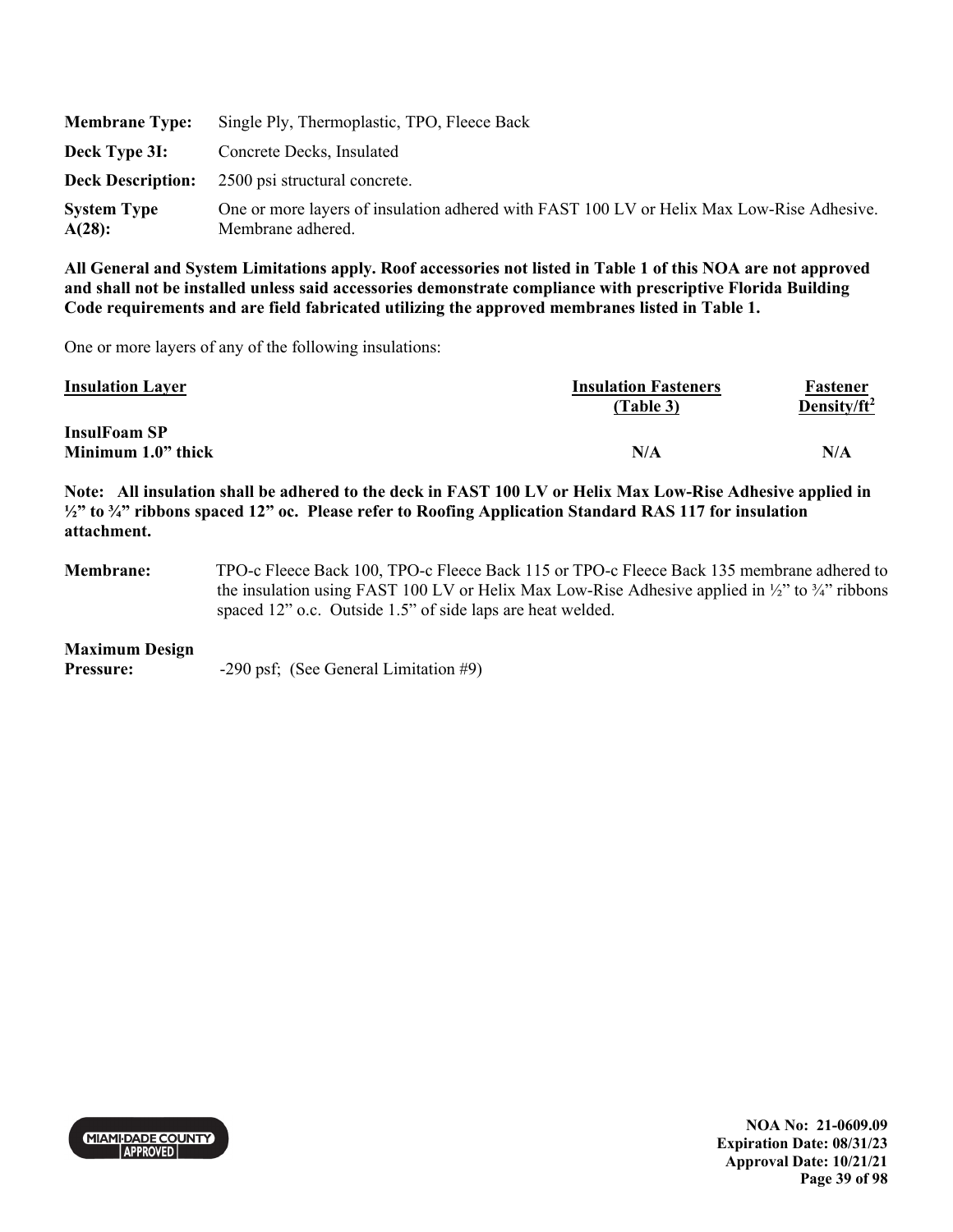| <b>Membrane Type:</b>           | Single Ply, Thermoplastic, TPO, Fleece Back                                                                                             |
|---------------------------------|-----------------------------------------------------------------------------------------------------------------------------------------|
| Deck Type 3I:                   | Concrete Decks, Insulated                                                                                                               |
| <b>Deck Description:</b>        | 2500 psi structural concrete.                                                                                                           |
| <b>System Type</b><br>$A(29)$ : | One or more layers of insulation adhered with FAST 100 LV, FAST Dual Tank Adhesive or<br>Helix Max Low-Rise Adhesive. Membrane adhered. |

**Vapor Retarder: (Optional)**  Any UL of FMRC approved vapor retarder applied to the roof deck.

One or more layers of any of the following insulations.

| (Optional) Base Insulation Layer                                                                     | <b>Insulation Fasteners</b> | Fastener                |
|------------------------------------------------------------------------------------------------------|-----------------------------|-------------------------|
|                                                                                                      | (Table 3)                   | Density/ $ft^2$         |
| <b>Dens Deck, Dens Deck Prime</b>                                                                    |                             |                         |
| Minimum $\frac{1}{4}$ " thick                                                                        | N/A                         | N/A                     |
| <b>Top Insulation Layer</b>                                                                          | <b>Insulation Fasteners</b> | Fastener                |
|                                                                                                      | (Table 3)                   | Density/ft <sup>2</sup> |
| Poly ISO 1, Poly ISO 1-DWD, Poly ISO 1-HD-Composite, H-Shield, H-Shield CG, H-Shield HD Composite CG |                             |                         |
| Minimum 1.2" thick                                                                                   | N/A                         | N/A                     |
| <b>Structodek High Density Fiberboard Roof Insulation</b>                                            |                             |                         |
| Minimum $\frac{1}{2}$ " thick                                                                        | N/A                         | N/A                     |
| <b>Dens Deck, Dens Deck Prime</b>                                                                    |                             |                         |
| Minimum $\frac{1}{4}$ " thick                                                                        | N/A                         | N/A                     |

**Note: All insulation shall be adhered with FAST 100 LV, FAST Dual Tank Adhesive or Helix Max Low-Rise Adhesive at a rate of 1 gal./sq. Please refer to Roofing Application Standard RAS 117 for insulation attachment. Insulation listed as base layer only shall be used only as base layers with a second layer of approved top layer insulation installed as the final membrane substrate. Composite insulation panels used as a top layer shall be placed with the Polyisocyanurate side facing down.** 

**Membrane:** TPO-c Fleece Back 100, TPO-c Fleece Back 115 or TPO-c Fleece Back 135 membrane fully adhered to the insulation using FAST 100 LV or Helix Max Low-Rise Adhesive applied to the substrate at a rate of 1 gal/sq. or Aqua Base 120 Bonding Adhesive applied to the substrate only at a rate of 1 gal/120 ft² or HydroBond Adhesive (*not for use with fiberboard insulation)* applied to the substrate only at a rate 100  $\frac{\text{ft}^2}{\text{gal}}$ . Outside 1.5" of side laps are heat welded.

| <b>Maximum Design</b> |                                           |
|-----------------------|-------------------------------------------|
| <b>Pressure:</b>      | $-322.5$ psf; (See General Limitation #9) |



**NOA No: 21-0609.09 Expiration Date: 08/31/23 Approval Date: 10/21/21 Page 40 of 98**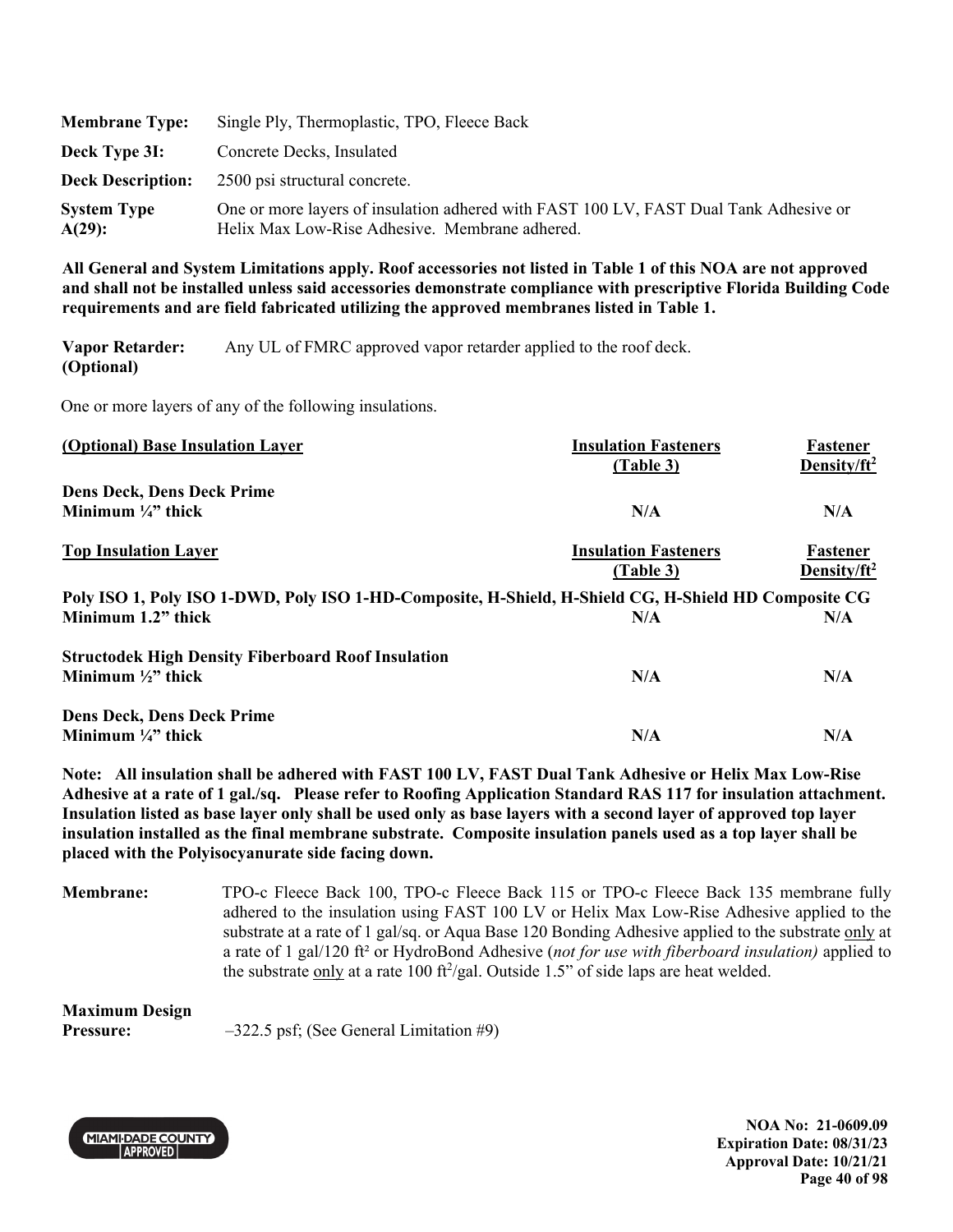| <b>Membrane Type:</b>        | Single Ply, Thermoplastic, TPO, Fleece Back                                                                    |
|------------------------------|----------------------------------------------------------------------------------------------------------------|
| Deck Type 3I:                | Concrete Decks, Insulated                                                                                      |
|                              | <b>Deck Description:</b> 2500 psi structural concrete.                                                         |
| <b>System Type</b><br>A(30): | One or more layers of insulation adhered with FAST 100 LV or Helix Max Low-Rise Adhesive.<br>Membrane adhered. |

One or more layers of any of the following insulations:

| <b>Insulation Layer</b>                            | <b>Insulation Fasteners</b> | Fastener        |
|----------------------------------------------------|-----------------------------|-----------------|
|                                                    | (Table 3)                   | Density/ $ft^2$ |
| Poly ISO 1, Poly ISO 1-DWD, H-Shield, H-Shield CG, |                             |                 |
| Poly ISO 1-HD-Composite, H-Shield HD Composite CG  |                             |                 |
| Minimum 1.0" thick                                 | N/A                         | N/A             |

**Note: All insulation shall be adhered to the deck in FAST 100 LV or Helix Max Low-Rise Adhesive applied in ½" to ¾" ribbons spaced 12" oc. Please refer to Roofing Application Standard RAS 117 for insulation attachment. Insulation listed as base layer only shall be used only as base layers with a second layer of approved top layer insulation installed as the final membrane substrate. Composite insulation panels used as a top layer shall be placed with the Polyisocyanurate side facing down.** 

**Membrane:** TPO-c Fleece Back 100, TPO-c Fleece Back 115 or TPO-c Fleece Back 135 membrane adhered to the insulation using FAST 100 LV or Helix Max Low-Rise Adhesive applied in  $\frac{1}{2}$  to  $\frac{3}{4}$  ribbons spaced 12" o.c. Outside 1.5" of side laps are heat welded. Or TPO-c Fleece Back Plus 120, TPO-c Fleece Back Plus 135 or TPO-c Fleece Back Plus 155 membrane adhered to the insulation using Cold Applied Adhesive applied to the substrate only at a rate of 1 gal/67 ft². Outside 1.5" of side laps are heat welded.

**Maximum Design Pressure:**  $-244 \text{ psf}$ ; (See General Limitation #9)



**NOA No: 21-0609.09 Expiration Date: 08/31/23 Approval Date: 10/21/21 Page 41 of 98**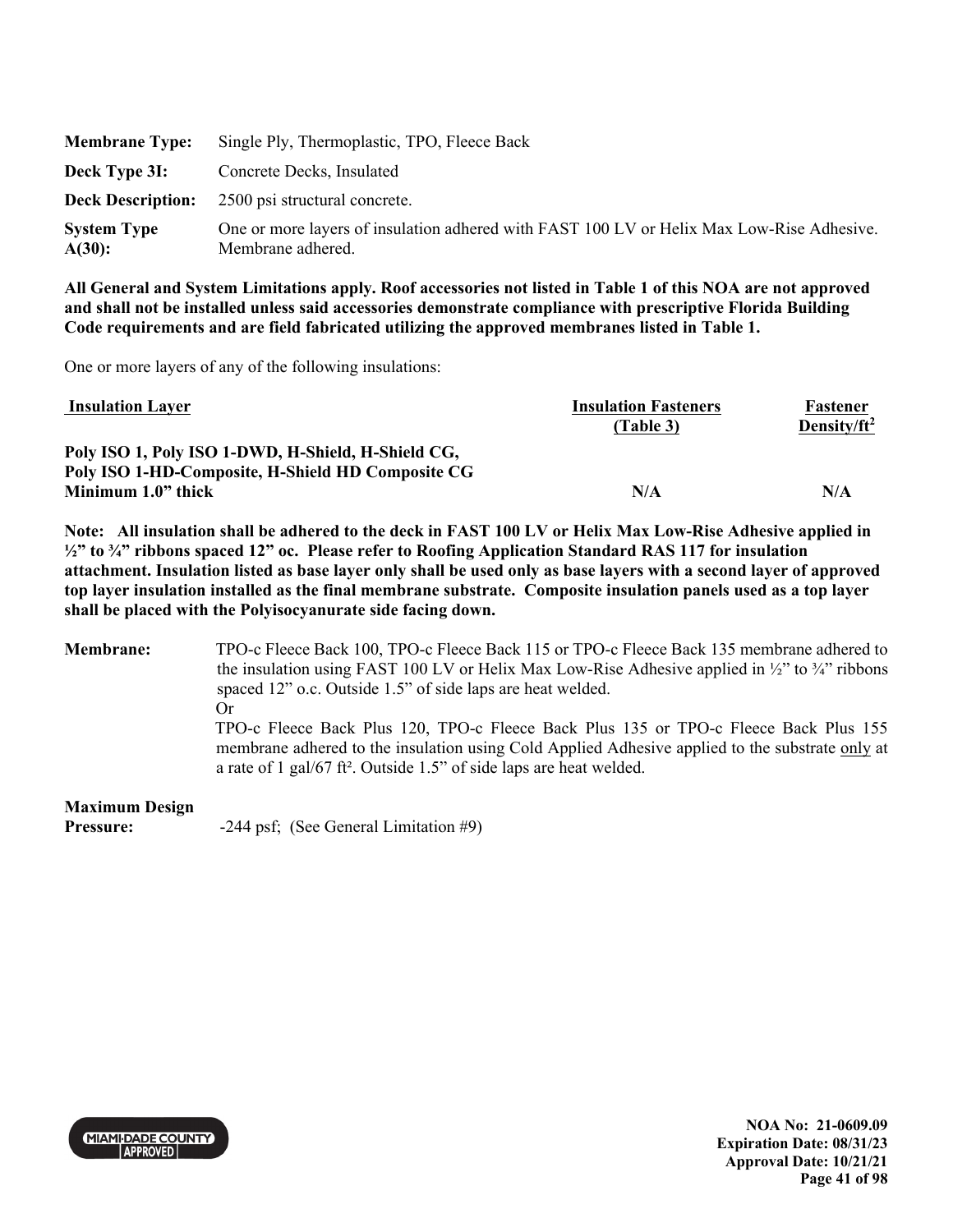| <b>Membrane Type:</b>        | Single Ply, Thermoplastic, TPO, Reinforced                                                                                                                               |
|------------------------------|--------------------------------------------------------------------------------------------------------------------------------------------------------------------------|
| Deck Type 3I:                | Concrete Decks, Insulated                                                                                                                                                |
| <b>Deck Description:</b>     | 2500 psi structural concrete.                                                                                                                                            |
| <b>System Type</b><br>A(31): | One or more layers of insulation adhered with FAST 100 LV, Helix Max Low-Rise Adhesive,<br>FAST Dual Cartridge Adhesive or FAST 5 Gallon Jug Adhesive. Membrane adhered. |

One or more layers of any of the following insulations.

| <b>Base Insulation Layer</b>                                                                         | <b>Insulation Fasteners</b> | Fastener                |
|------------------------------------------------------------------------------------------------------|-----------------------------|-------------------------|
|                                                                                                      | (Table 3)                   | Density/ft <sup>2</sup> |
| Poly ISO 1, Poly ISO 1-DWD, Poly ISO 1-HD-Composite, H-Shield, H-Shield CG, H-Shield HD Composite CG |                             |                         |
| Minimum 1.5" thick                                                                                   | N/A                         | N/A                     |
| <b>STYROFOAM ROOFMATE</b>                                                                            |                             |                         |
| Minimum 1" thick                                                                                     | N/A                         | N/A                     |
| <b>Top Insulation Layer</b>                                                                          | <b>Insulation Fasteners</b> | Fastener                |
|                                                                                                      | (Table 3)                   | Density/ft <sup>2</sup> |
| <b>Structodek High Density Fiberboard Roof Insulation</b>                                            |                             |                         |
| Minimum $\frac{1}{2}$ " thick                                                                        | N/A                         | N/A                     |

**Note: All insulation shall be adhered to the deck in FAST 100 LV or Helix Max Low-Rise Adhesive applied in ½" to ¾" ribbons spaced 12" o.c. or in FAST Dual Cartridge Adhesive or FAST 5 Gallon Jug Adhesive applied in ¾" to 1" ribbons spaced 12" o.c. Top insulation shall be staggered when placed over base insulation layer. Please refer to Roofing Application Standard RAS 117 for insulation attachment.** 

**Membrane:** TPO-c, TPO-c (FR) or TPO-c EXTRA membrane fully adhered with TPO-c Bonding Adhesive or Low VOC Bonding Adhesive applied to the substrate and underside of the membrane at a rate of 1 gal/60ft² (finished surface area). Outside 1.5" of side laps are heat welded.

### **Maximum Design**

**Pressure:**  $-322.5$  psf; (See General Limitation #9)

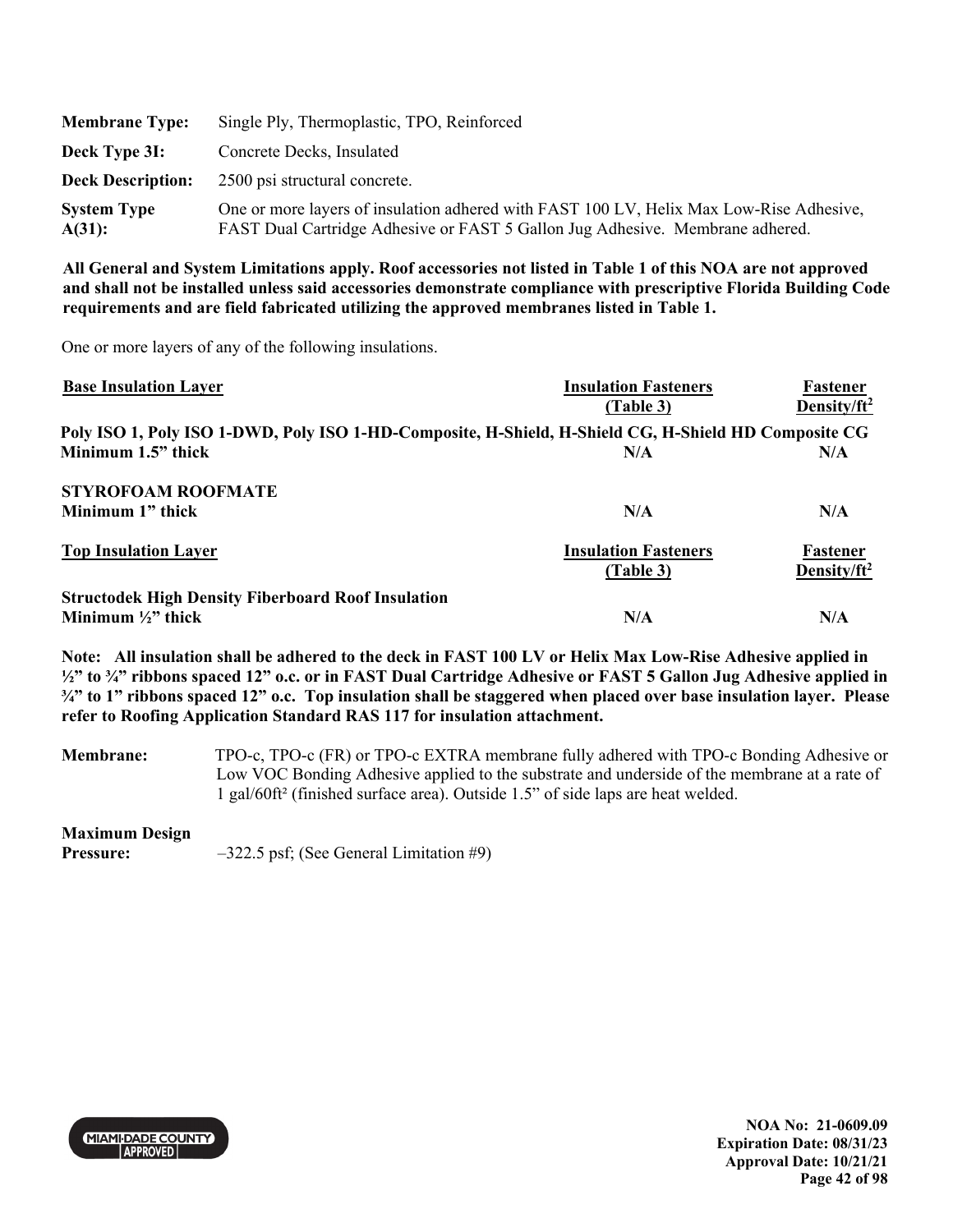| <b>Membrane Type:</b>           | Single Ply, Thermoplastic, TPO, Fleece Back                                                                                                                              |
|---------------------------------|--------------------------------------------------------------------------------------------------------------------------------------------------------------------------|
| Deck Type 3I:                   | Concrete Decks, Insulated                                                                                                                                                |
| <b>Deck Description:</b>        | 2500 psi structural concrete.                                                                                                                                            |
| <b>System Type</b><br>$A(32)$ : | One or more layers of insulation adhered with FAST 100 LV, Helix Max Low-Rise Adhesive,<br>FAST Dual Cartridge Adhesive or FAST 5 Gallon Jug Adhesive. Membrane adhered. |

One or more layers of any of the following insulations.

| <b>Base Insulation Layer</b>                                                                         | <b>Insulation Fasteners</b> | Fastener                |
|------------------------------------------------------------------------------------------------------|-----------------------------|-------------------------|
|                                                                                                      | (Table 3)                   | Density/ft <sup>2</sup> |
| Poly ISO 1, Poly ISO 1-DWD, Poly ISO 1-HD-Composite, H-Shield, H-Shield CG, H-Shield HD Composite CG |                             |                         |
| Minimum 1.5" thick                                                                                   | N/A                         | N/A                     |
| <b>STYROFOAM ROOFMATE</b>                                                                            |                             |                         |
| Minimum 1" thick                                                                                     | N/A                         | N/A                     |
| <b>Top Insulation Layer</b>                                                                          | <b>Insulation Fasteners</b> | Fastener                |
|                                                                                                      | (Table 3)                   | Density/ft <sup>2</sup> |
| <b>Structodek High Density Fiberboard Roof Insulation</b>                                            |                             |                         |
| Minimum $\frac{1}{2}$ " thick                                                                        | N/A                         | N/A                     |

**Note: All insulation shall be adhered to the deck in FAST 100 LV or Helix Max Low-Rise Adhesive applied in ½" to ¾" ribbons spaced 12" o.c. or in FAST Dual Cartridge Adhesive or FAST 5 Gallon Jug Adhesive applied in ¾" to 1" ribbons spaced 12" o.c. Top insulation shall be staggered when placed over base insulation layer. Please refer to Roofing Application Standard RAS 117 for insulation attachment.** 

| Membrane:             | TPO-c Fleece Back 100, TPO-c Fleece Back 115 or TPO-c Fleece Back 135 membrane fully<br>adhered to the insulation using FAST 100 LV or Helix Max Low-Rise Adhesive applied to the<br>substrate at a rate of 1 gal/sq. Outside 1.5" of side laps are heat welded.<br>Or<br>TPO-c Fleece Back Plus 120, TPO-c Fleece Back Plus 135 or TPO-c Fleece Back Plus 155<br>membrane adhered to the insulation with Cold Applied Adhesive applied to the substrate only at a<br>rate of 1 gal/67 ft <sup>2</sup> . Outside 1.5" of side laps are heat welded. |
|-----------------------|-----------------------------------------------------------------------------------------------------------------------------------------------------------------------------------------------------------------------------------------------------------------------------------------------------------------------------------------------------------------------------------------------------------------------------------------------------------------------------------------------------------------------------------------------------|
| <b>Maximum Design</b> |                                                                                                                                                                                                                                                                                                                                                                                                                                                                                                                                                     |

**Pressure:**  $-330 \text{ psf}$ ; (See General Limitation #9)



**NOA No: 21-0609.09 Expiration Date: 08/31/23 Approval Date: 10/21/21 Page 43 of 98**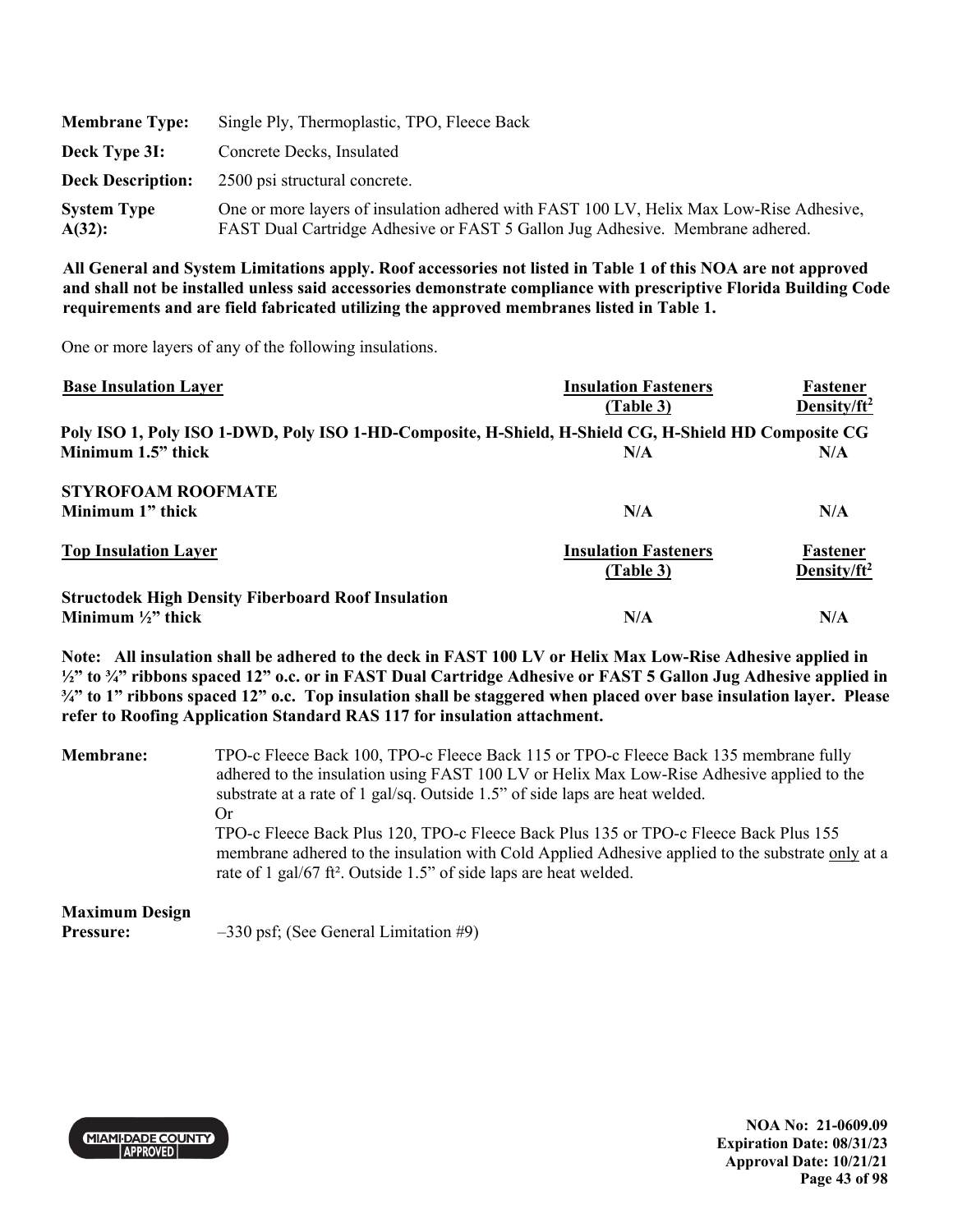| <b>Membrane Type:</b>        | Single Ply, Thermoplastic, TPO, Reinforced                                                                                              |
|------------------------------|-----------------------------------------------------------------------------------------------------------------------------------------|
| Deck Type 3I:                | Concrete Decks, Insulated                                                                                                               |
|                              | <b>Deck Description:</b> 2500 psi structural concrete.                                                                                  |
| <b>System Type</b><br>A(33): | One or more layers of insulation adhered with FAST 100 LV, FAST Dual Tank Adhesive or<br>Helix Max Low-Rise Adhesive. Membrane adhered. |

**Vapor Retarder: (Optional)**  Any UL of FMRC approved vapor retarder applied to the roof deck.

One or more layers of any of the following insulations.

| <b>Base Insulation Layer</b>                                                                         | <b>Insulation Fasteners</b> | Fastener                |
|------------------------------------------------------------------------------------------------------|-----------------------------|-------------------------|
|                                                                                                      | (Table 3)                   | Density/ft <sup>2</sup> |
| Poly ISO 1, Poly ISO 1-DWD, Poly ISO 1-HD-Composite, H-Shield, H-Shield CG, H-Shield HD Composite CG |                             |                         |
| Minimum 1.5" thick                                                                                   | N/A                         | N/A                     |
| (Optional) Top Insulation Layer                                                                      | <b>Insulation Fasteners</b> | Fastener                |
|                                                                                                      | (Table 3)                   | Density/ft <sup>2</sup> |
| <b>Dens Deck, Dens Deck Prime</b>                                                                    |                             |                         |
| Minimum $\frac{1}{4}$ " thick                                                                        | N/A                         | N/A                     |

**Note: All insulation shall be fully adhered to the deck with FAST 100 LV, FAST Dual Tank Adhesive or Helix Max Low-Rise Adhesive at a rate of 1 gal./sq. Please refer to Roofing Application Standard RAS 117 for insulation attachment.** 

**Membrane:** TPO-c, TPO-c (FR) or TPO-c EXTRA membrane fully adhered to the insulation using TPO-c Bonding Adhesive or Low VOC Bonding Adhesive applied to the substrate at a rate of 1 gal/60 ft<sup>2</sup> (finished surface). Outside 1.5" of side laps are heat welded.

### **Maximum Design**

**Pressure:**  $-352.5$  psf. (See General Limitation #9)

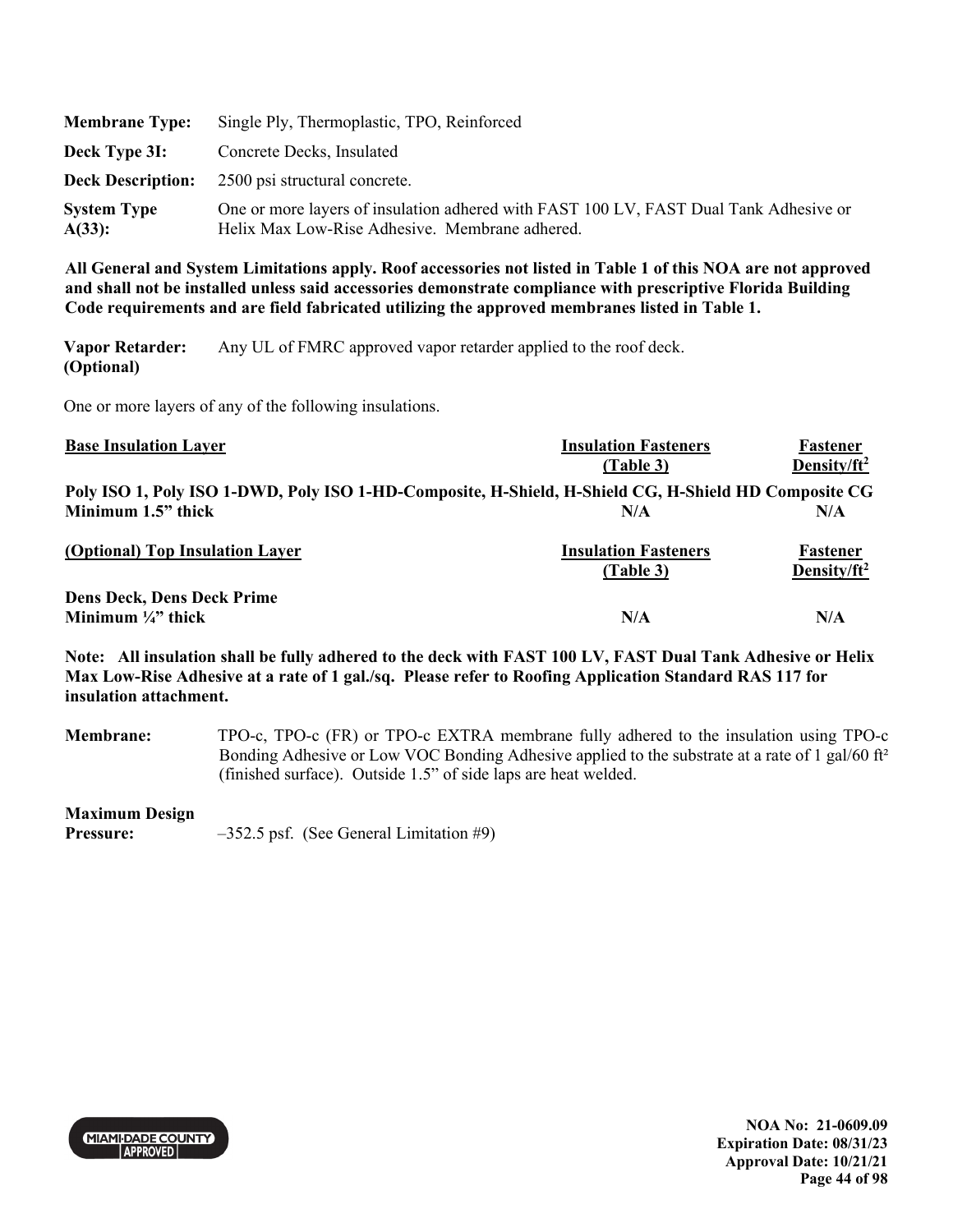| <b>Membrane Type:</b>        | Single Ply, Thermoplastic, TPO, Fleece Back                                              |
|------------------------------|------------------------------------------------------------------------------------------|
| Deck Type 3I:                | Concrete Decks, Insulated                                                                |
|                              | <b>Deck Description:</b> 2500 psi structural concrete.                                   |
| <b>System Type</b><br>A(34): | One or more layers of insulation adhered with FAST Dual Tank Adhesive. Membrane adhered. |

**Vapor Retarder: (Optional)**  Any UL of FMRC approved vapor retarder applied to the roof deck.

One or more layers of any of the following insulations.

| <b>Base Insulation Layer</b>                       | <b>Insulation Fasteners</b><br>(Table 3) | Fastener<br>Density/ft <sup>2</sup> |
|----------------------------------------------------|------------------------------------------|-------------------------------------|
| Poly ISO 1, Poly ISO 1-DWD, H-Shield, H-Shield CG, |                                          |                                     |
| Poly ISO 1-HD-Composite, H-Shield HD Composite CG  |                                          |                                     |
| Minimum 1.5" thick                                 | N/A                                      | N/A                                 |
| (Optional) Top Insulation Layer                    | <b>Insulation Fasteners</b><br>(Table 3) | Fastener<br>Density/ft <sup>2</sup> |
| <b>Dens Deck, Dens Deck Prime</b>                  |                                          |                                     |
| Minimum $\frac{1}{4}$ thick                        | N/A                                      | N/A                                 |

**Note: All insulation shall be fully adhered to the deck with FAST Dual Tank Adhesive at a rate of 1 gal./sq. Please refer to Roofing Application Standard RAS 117 for insulation attachment.** 

**Membrane:** TPO-c Fleece Back Plus 120, TPO-c Fleece Back Plus 135 or TPO-c Fleece Back Plus 155 membrane adhered to the insulation in a full mopping of approved asphalt (*only to Dens Deck or Dens Deck Prime*) applied within the EVT range and at a rate of 20-25 lbs./sq or Cold Applied Adhesive applied to the substrate only at a rate of 1 gal/67 ft<sup>2</sup>. Outside 1.5" of side laps are heat welded.

#### **Maximum Design Pressure:**  –375 psf. With Dens Deck or Dens Deck Prime (See General Limitation #9) –382.5 psf. With all other insulation boards (See General Limitation #9)



**NOA No: 21-0609.09 Expiration Date: 08/31/23 Approval Date: 10/21/21 Page 45 of 98**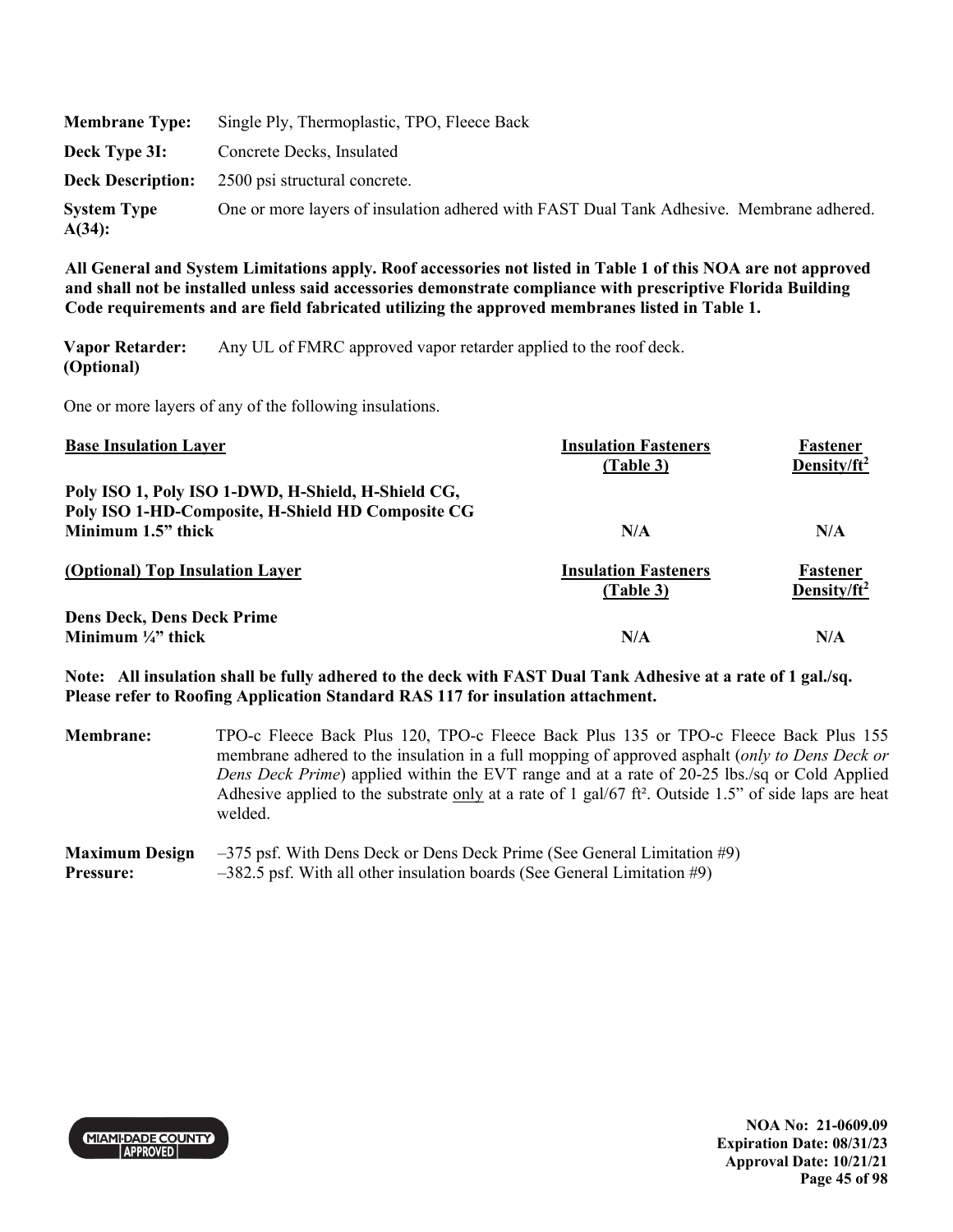| <b>Membrane Type:</b>           | Single Ply, Thermoplastic, TPO, Fleece Back                                                                    |
|---------------------------------|----------------------------------------------------------------------------------------------------------------|
| Deck Type 3I:                   | Concrete Decks, Insulated                                                                                      |
|                                 | <b>Deck Description:</b> 2500 psi structural concrete.                                                         |
| <b>System Type</b><br>$A(35)$ : | One or more layers of insulation adhered with FAST 100 LV or Helix Max Low-Rise Adhesive.<br>Membrane adhered. |

**Vapor Retarder: (Optional)**  Any UL of FMRC approved vapor retarder applied to the roof deck.

One or more layers of any of the following insulations.

| <b>Base Insulation Layer</b>                                                                         | <b>Insulation Fasteners</b> | Fastener                |
|------------------------------------------------------------------------------------------------------|-----------------------------|-------------------------|
|                                                                                                      | (Table 3)                   | Density/ft <sup>2</sup> |
| Poly ISO 1, Poly ISO 1-DWD, Poly ISO 1-HD-Composite, H-Shield, H-Shield CG, H-Shield HD Composite CG |                             |                         |
| Minimum 1.5" thick                                                                                   | N/A                         | N/A                     |
| (Optional) Top Insulation Layer                                                                      | <b>Insulation Fasteners</b> | Fastener                |
|                                                                                                      | (Table 3)                   | Density/ft <sup>2</sup> |
| <b>Dens Deck, Dens Deck Prime</b>                                                                    |                             |                         |
| Minimum $\frac{1}{4}$ thick                                                                          | N/A                         | N/A                     |

**Note: All insulation shall be fully adhered to the deck with FAST 100 LV or Helix Max Low-Rise Adhesive at a rate of 1 gal./sq. Please refer to Roofing Application Standard RAS 117 for insulation attachment.** 

**Membrane:** TPO-c Fleece Back Plus 120, TPO-c Fleece Back Plus 135 or TPO-c Fleece Back Plus 155 membrane adhered to the insulation in a full mopping of approved asphalt (*only to Dens Deck or Dens Deck Prime*) applied within the EVT range and at a rate of 20-25 lbs./sq or Cold Applied Adhesive applied to the substrate only at a rate of 1 gal/67 ft². Outside 1.5" of side laps are heat welded.

#### **Maximum Design Pressure:**  –375 psf. With Dens Deck or Dens Deck Prime (See General Limitation #9) –457.5 psf. With all other insulation boards (See General Limitation #9)



**NOA No: 21-0609.09 Expiration Date: 08/31/23 Approval Date: 10/21/21 Page 46 of 98**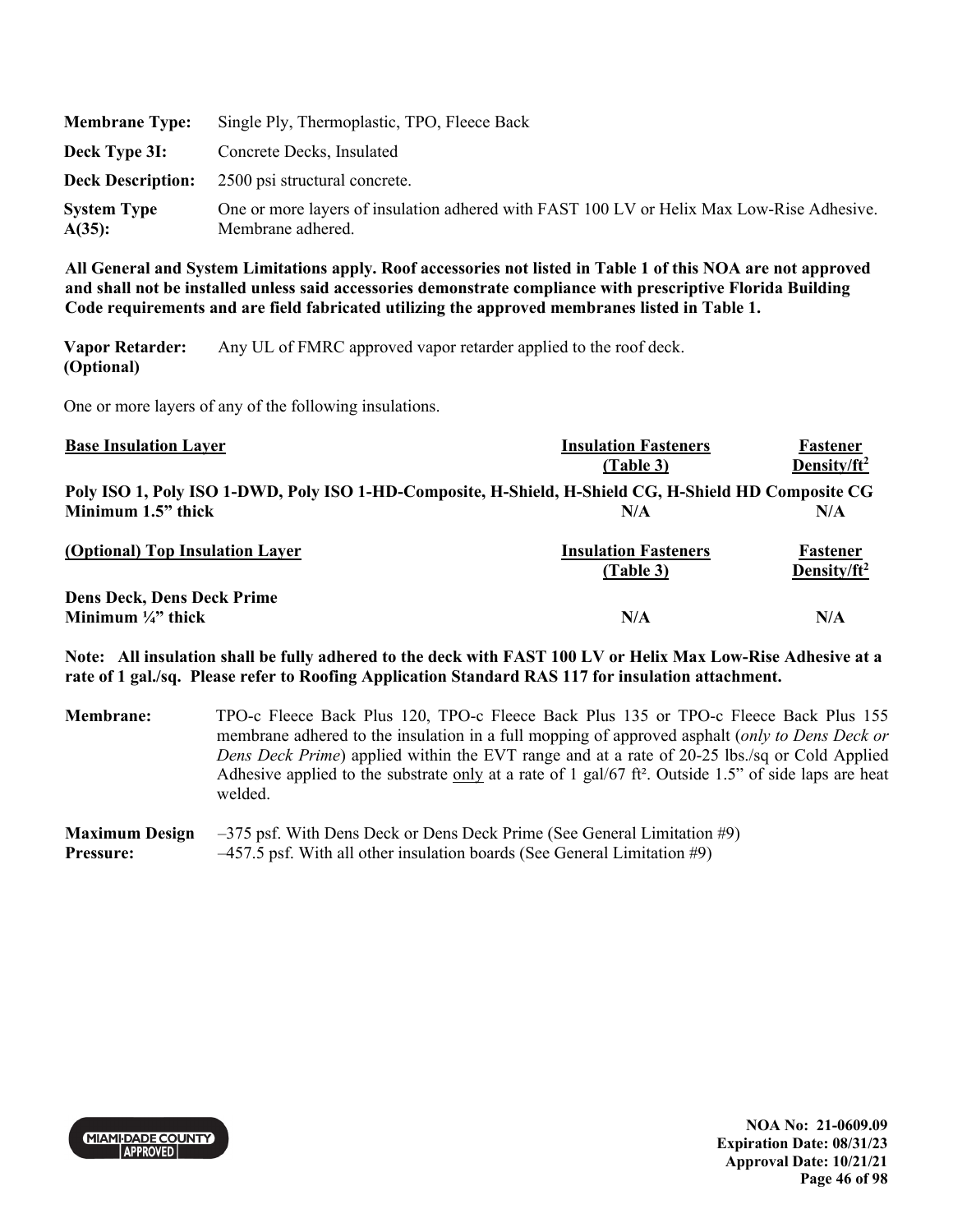| <b>Membrane Type:</b>           | Single Ply, Thermoplastic, TPO, Fleece Back                                              |
|---------------------------------|------------------------------------------------------------------------------------------|
| Deck Type 3I:                   | Concrete Decks, Insulated                                                                |
|                                 | <b>Deck Description:</b> 2500 psi structural concrete.                                   |
| <b>System Type</b><br>$A(36)$ : | One or more layers of insulation adhered with FAST Dual Tank Adhesive. Membrane adhered. |

One or more layers of any of the following insulations:

| <b>Insulation Layer</b>                                                 | <b>Insulation Fasteners</b><br>(Table 3) | Fastener<br>Density/ft <sup>2</sup> |
|-------------------------------------------------------------------------|------------------------------------------|-------------------------------------|
| Poly ISO 1-HD-Composite, H-Shield HD Composite CG<br>Minimum 1.5" thick | N/A                                      | N/A                                 |

**Note: All insulation shall be fully adhered to deck with FAST Dual Tank Adhesive at a rate of 1 gal./sq. Please refer to Roofing Application Standard RAS 117 for insulation attachment.** 

**Membrane:** TPO-c Fleece Back 100, TPO-c Fleece Back 115 or TPO-c Fleece Back 135 membranes fully adhered to the insulation using FAST 100 LV or Helix Max Low-Rise Adhesive applied to the substrate at a rate of 1 gal/sq. or Aqua Base 120 Bonding Adhesive applied to the substrate only at a rate of 1 gal/120 ft<sup>2</sup> or HydroBond Adhesive applied to the substrate only at a rate 100 ft $^2$ /gal. Outside 1.5" of side laps are heat welded. **Maximum Design** 

**Pressure:**  $-382.5 \text{ psf}$ ; (See General Limitation #9)

**MIAMI-DADE COUNTY** APPROVED

**NOA No: 21-0609.09 Expiration Date: 08/31/23 Approval Date: 10/21/21 Page 47 of 98**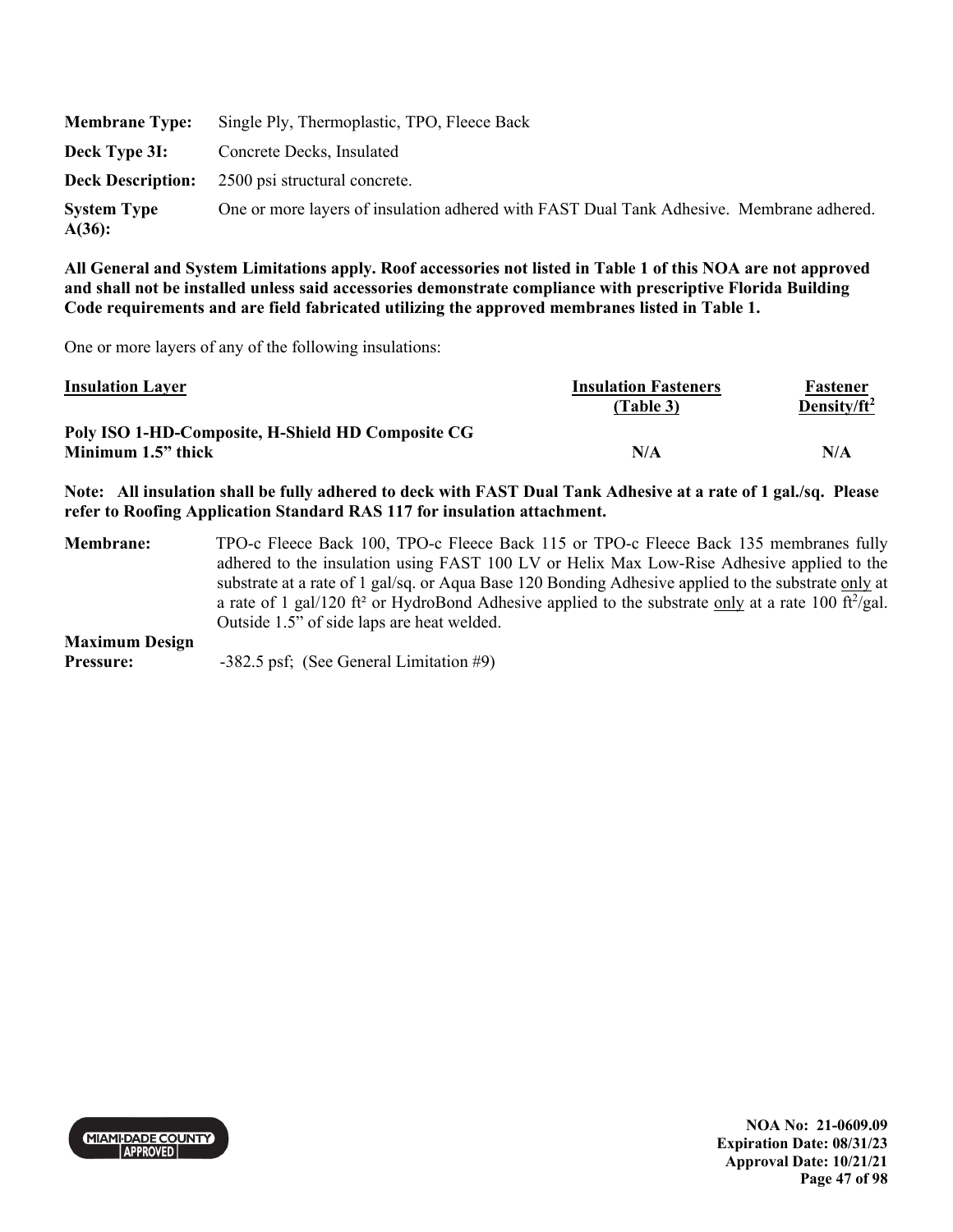|                              | <b>Membrane Type:</b> Single Ply, Thermoplastic, TPO, Fleece Back                        |
|------------------------------|------------------------------------------------------------------------------------------|
| Deck Type 3I:                | Concrete Decks, Insulated                                                                |
|                              | <b>Deck Description:</b> 2500 psi structural concrete.                                   |
| <b>System Type</b><br>A(37): | One or more layers of insulation adhered with FAST Dual Tank Adhesive. Membrane adhered. |

**Vapor Retarder: (Optional)**  Any UL of FMRC approved vapor retarder applied to the roof deck.

One or more layers of any of the following insulations.

| (Optional) Base Insulation Layer                                        | <b>Insulation Fasteners</b><br>(Table 3) | Fastener<br>Density/ $ft^2$ |
|-------------------------------------------------------------------------|------------------------------------------|-----------------------------|
| Poly ISO 1, Poly ISO 1-DWD, H-Shield, H-Shield CG,                      |                                          |                             |
| Poly ISO 1-HD-Composite, H-Shield HD Composite CG<br>Minimum 1.5" thick | N/A                                      | N/A                         |
| <b>Top Insulation Layer</b>                                             | <b>Insulation Fasteners</b><br>(Table 3) | Fastener<br>Density/ $ft^2$ |
| <b>Dens Deck, Dens Deck Prime</b>                                       |                                          |                             |
| Minimum $\frac{1}{4}$ thick                                             | N/A                                      | N/A                         |
| <b>Plywood</b>                                                          |                                          |                             |
| Minimum 19/32" thick                                                    | N/A                                      | N/A                         |

**Note: All insulation shall be fully adhered to the deck with FAST Dual Tank Adhesive at a rate of 1 gal./sq. Please refer to Roofing Application Standard RAS 117 for insulation attachment.** 

**Membrane:** TPO-c Fleece Back 100, TPO-c Fleece Back 115 or TPO-c Fleece Back 135 membranes fully adhered to the insulation using FAST 100 LV or Helix Max Low-Rise Adhesive applied to the substrate at a rate of 1 gal/sq. Outside 1.5" of side laps are heat welded.

**Maximum Design Pressure:**  –382.5 psf. (See General Limitation #9)



**NOA No: 21-0609.09 Expiration Date: 08/31/23 Approval Date: 10/21/21 Page 48 of 98**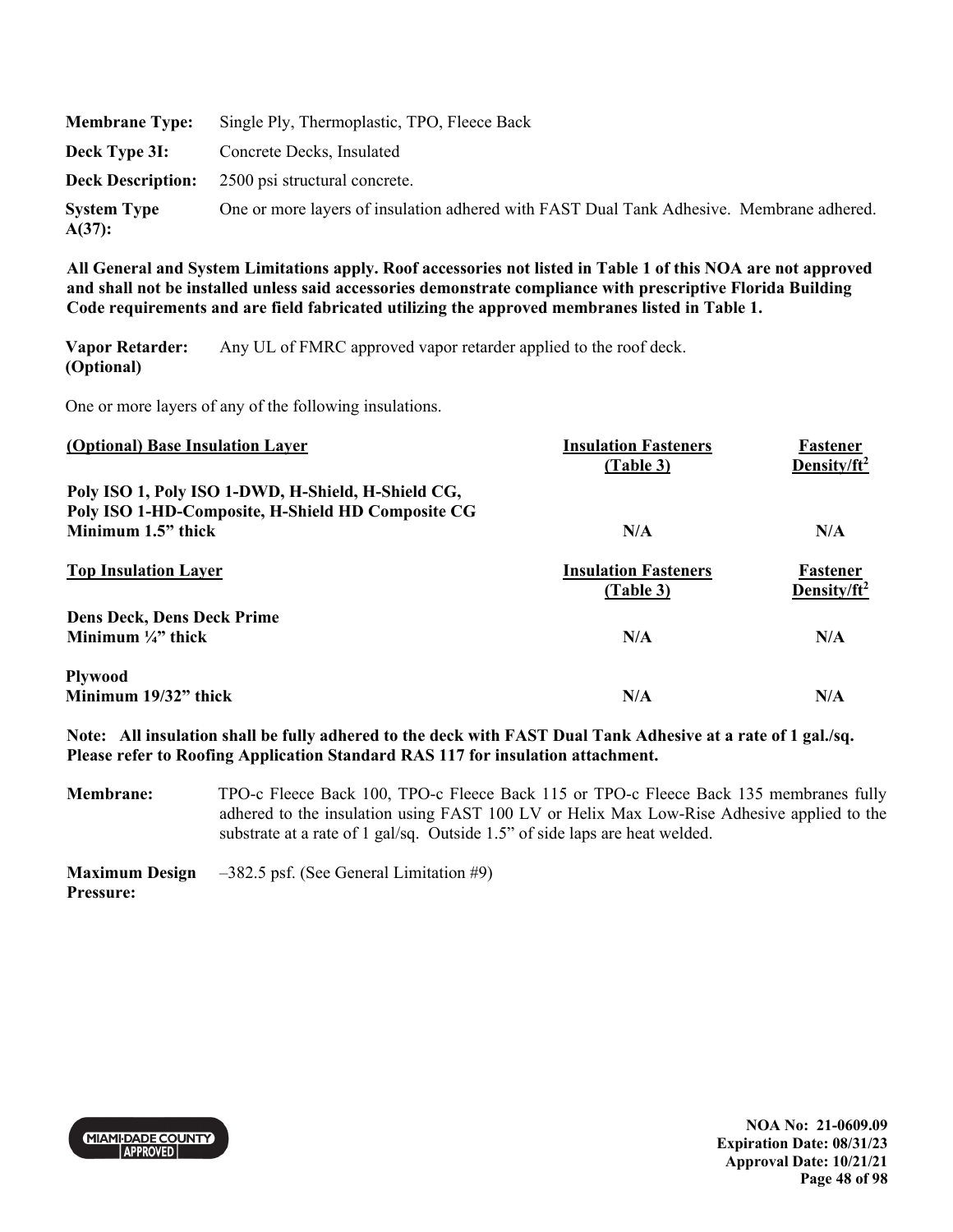| <b>Membrane Type:</b>        | Single Ply, Thermoplastic, TPO, Fleece Back                                                                    |
|------------------------------|----------------------------------------------------------------------------------------------------------------|
| Deck Type 3I:                | Concrete Decks, Insulated                                                                                      |
|                              | <b>Deck Description:</b> 2500 psi structural concrete.                                                         |
| <b>System Type</b><br>A(38): | One or more layers of insulation adhered with FAST 100 LV or Helix Max Low-Rise Adhesive.<br>Membrane adhered. |

One or more layers of any of the following insulations.

| <b>Base Insulation Layer</b>                                                                         | <b>Insulation Fasteners</b> | Fastener                |
|------------------------------------------------------------------------------------------------------|-----------------------------|-------------------------|
|                                                                                                      | (Table 3)                   | Density/ft <sup>2</sup> |
| Poly ISO 1, Poly ISO 1-DWD, Poly ISO 1-HD-Composite, H-Shield, H-Shield CG, H-Shield HD Composite CG |                             |                         |
| Minimum 1.0" thick                                                                                   | N/A                         | N/A                     |
| <b>Top Insulation Layer</b>                                                                          | <b>Insulation Fasteners</b> | Fastener                |
|                                                                                                      | (Table 3)                   | Density/ft <sup>2</sup> |
| <b>SECUROCK Gypsum-Fiber Roof Board</b>                                                              |                             |                         |
| Minimum $\frac{1}{4}$ thick                                                                          | N/A                         | N/A                     |

**Note: All insulation shall be adhered to the deck in FAST 100 LV or Helix Max Low-Rise Adhesive applied in ½" to ¾" ribbons spaced 12" oc. Please refer to Roofing Application Standard RAS 117 for insulation attachment.** 

**Membrane:** TPO-c Fleece Back 100, TPO-c Fleece Back 115 or TPO-c Fleece Back 135 membrane adhered to the insulation using HydroBond Adhesive applied to the substrate only at a rate 100 ft<sup>2</sup>/gal. Outside 1.5" of side laps are heat welded.

### **Maximum Design**

**Pressure:**  $-395.0 \text{ psf.}$  (See General Limitation #9)

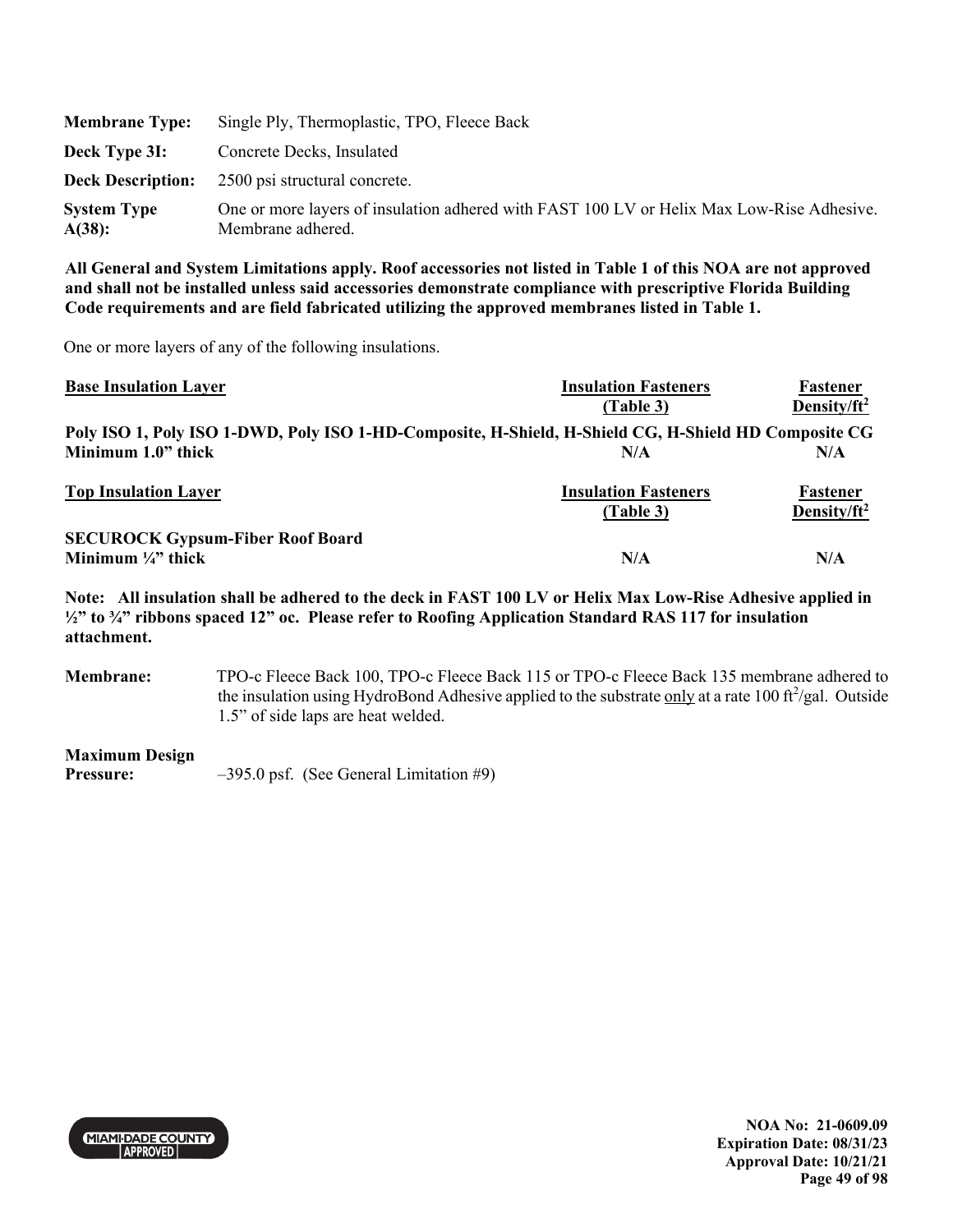| <b>Membrane Type:</b>    | Single Ply, Thermoplastic, TPO, Fleece Back                                                                   |
|--------------------------|---------------------------------------------------------------------------------------------------------------|
| Deck Type 3I:            | Concrete Decks, Insulated                                                                                     |
| <b>Deck Description:</b> | 2500 psi structural concrete.                                                                                 |
| <b>System Type</b>       | One or more layers of insulation adhered with FAST 100 LV or Helix Max Low-Rise Adhesive.                     |
| $A(39)$ :                | Membrane adhered.                                                                                             |
|                          | All General and System Limitations annly. Roof accessories not listed in Table 1 of this NOA are not annroved |

One or more layers of any of the following insulations:

| <b>Insulation Layer</b>                           | <b>Insulation Fasteners</b> | Fastener                |
|---------------------------------------------------|-----------------------------|-------------------------|
|                                                   | (Table 3)                   | Density/ft <sup>2</sup> |
| Poly ISO 1-HD-Composite, H-Shield HD Composite CG |                             |                         |
| Minimum 1.5" thick                                | N/A                         | N/A                     |

**Note: All insulation shall be fully adhered to the primed concrete deck with FAST 100 LV or Helix Max Low-Rise Adhesive at a rate of 1 gal./sq. Please refer to Roofing Application Standard RAS 117 for insulation attachment.** 

**Membrane:** TPO-c Fleece Back 100, TPO-c Fleece Back 115 or TPO-c Fleece Back 135 membrane fully adhered to the insulation using FAST 100 LV or Helix Max Low-Rise Adhesive applied to the substrate at a rate of 1 gal/sq. Outside 1.5" of side laps are heat welded.

#### **Maximum Design**

**Pressure:**  $-427.5$  psf; (See General Limitation #9)

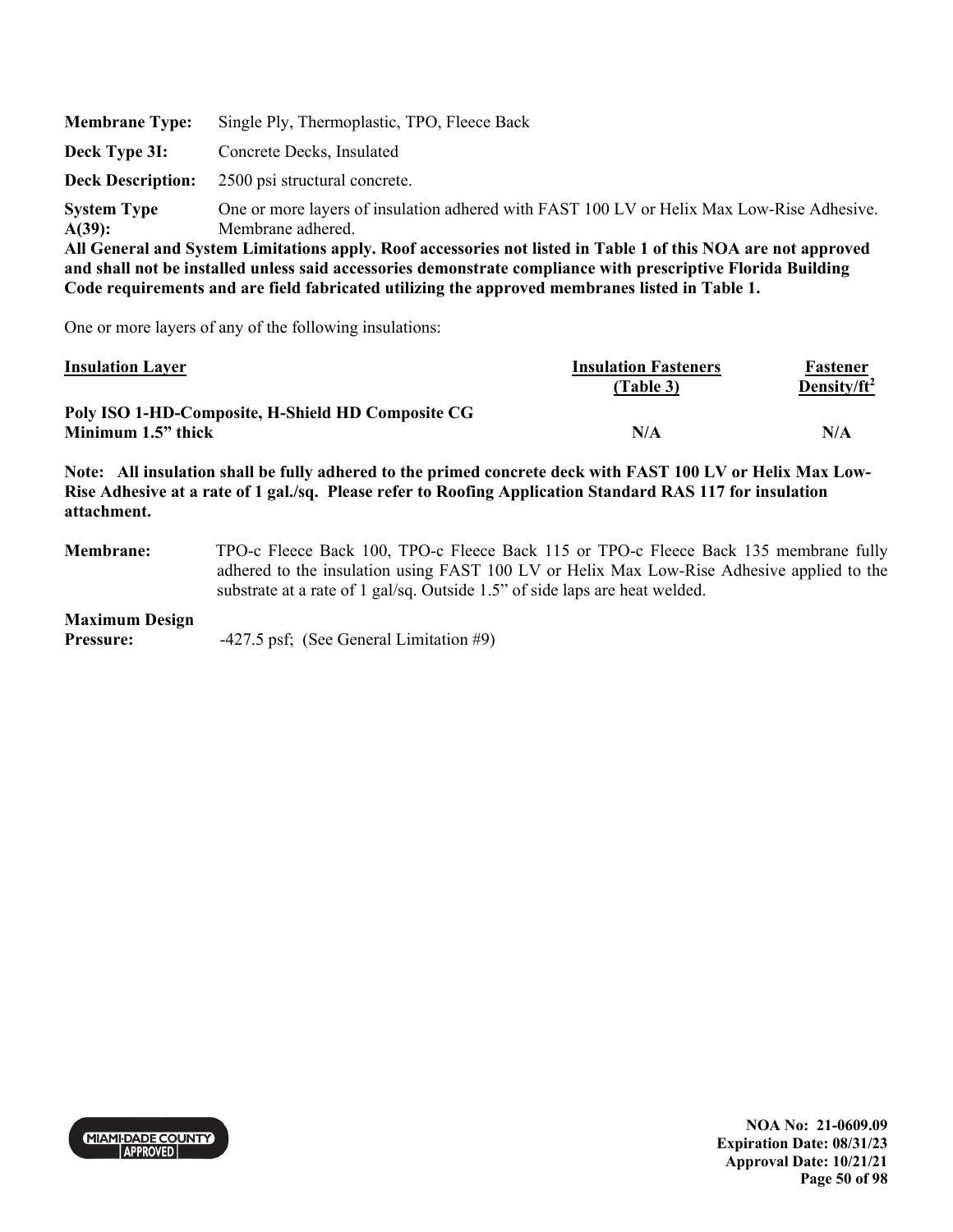| <b>Membrane Type:</b>        | Single Ply, Thermoplastic, TPO, Fleece Back                                                                    |
|------------------------------|----------------------------------------------------------------------------------------------------------------|
| Deck Type 3I:                | Concrete Decks, Insulated                                                                                      |
|                              | <b>Deck Description:</b> 2500 psi structural concrete.                                                         |
| <b>System Type</b><br>A(40): | One or more layers of insulation adhered with FAST 100 LV or Helix Max Low-Rise Adhesive.<br>Membrane adhered. |

**Vapor Retarder: (Optional)**  Any UL of FMRC approved vapor retarder applied to the roof deck.

One or more layers of any of the following insulations.

| (Optional) Base Insulation Layer                                                                        | <b>Insulation Fasteners</b><br>(Table 3) | Fastener<br>Density/ $ft^2$ |
|---------------------------------------------------------------------------------------------------------|------------------------------------------|-----------------------------|
| Poly ISO 1, Poly ISO 1-DWD, H-Shield, H-Shield CG,<br>Poly ISO 1-HD-Composite, H-Shield HD Composite CG |                                          |                             |
| Minimum 1.5" thick                                                                                      | N/A                                      | N/A                         |
| <b>Top Insulation Layer</b>                                                                             | <b>Insulation Fasteners</b><br>(Table 3) | Fastener<br>Density/ $ft^2$ |
| <b>Dens Deck, Dens Deck Prime</b>                                                                       |                                          |                             |
| Minimum $\frac{1}{4}$ " thick                                                                           | N/A                                      | N/A                         |
| <b>Plywood</b>                                                                                          |                                          |                             |
| Minimum 19/32" thick                                                                                    | N/A                                      | N/A                         |

**Note: All insulation shall be fully adhered to the deck with FAST 100 LV or Helix Max Low-Rise Adhesive at a rate of 1 gal./sq. Please refer to Roofing Application Standard RAS 117 for insulation attachment.** 

**Membrane:** TPO-c Fleece Back 100, TPO-c Fleece Back 115 or TPO-c Fleece Back 135 membranes fully adhered to the insulation using FAST 100 LV or Helix Max Low-Rise Adhesive applied to the substrate at a rate of 1 gal/sq. Outside 1.5" of side laps are heat welded.

### **Maximum Design**

**Pressure:**  $-457.5$  psf. (See General Limitation #9)



**NOA No: 21-0609.09 Expiration Date: 08/31/23 Approval Date: 10/21/21 Page 51 of 98**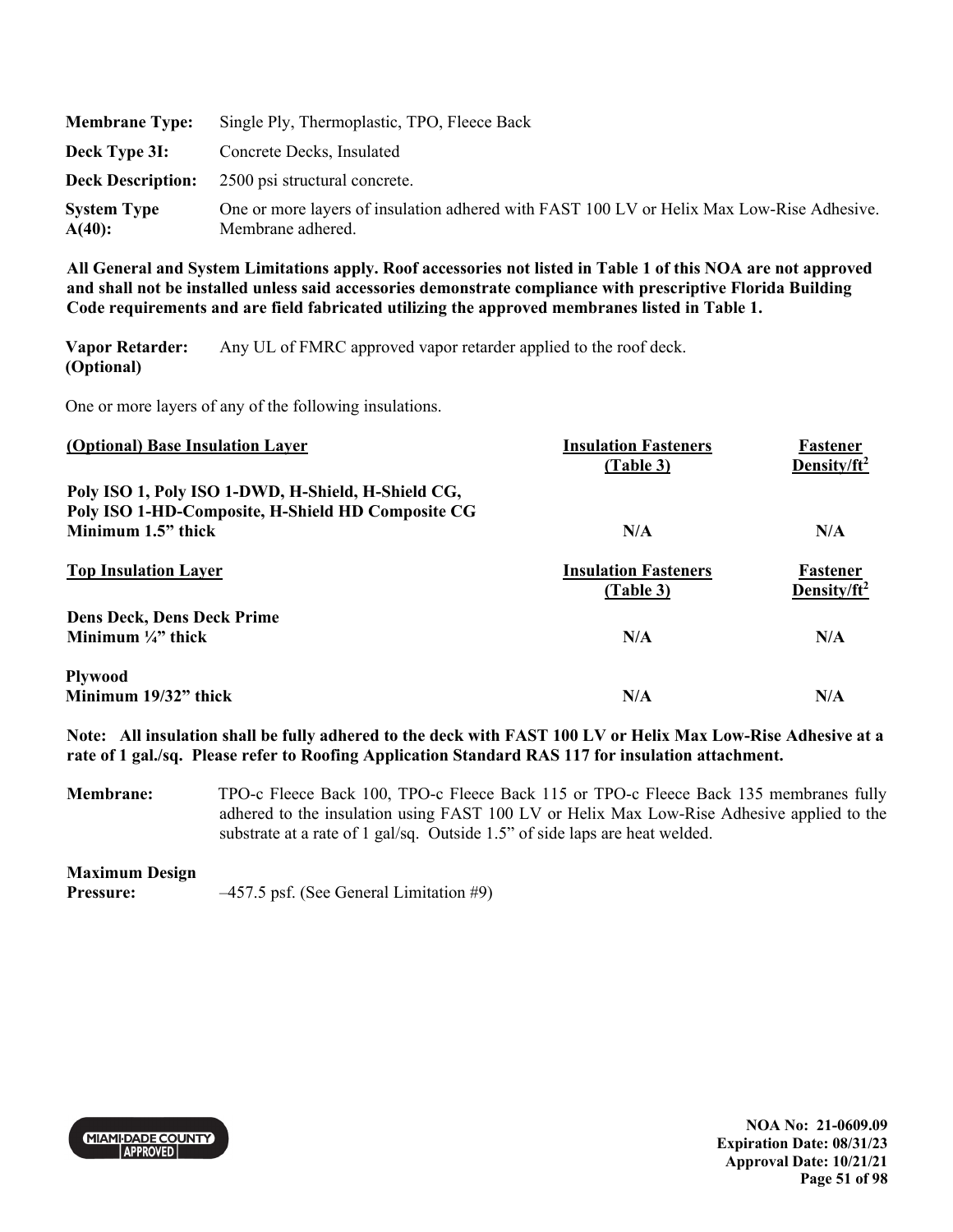| <b>Membrane Type:</b>        | Single Ply, Thermoplastic, TPO, Fleece Back                                                                    |
|------------------------------|----------------------------------------------------------------------------------------------------------------|
| Deck Type 3I:                | Concrete Decks, Insulated                                                                                      |
|                              | <b>Deck Description:</b> 2500 psi structural concrete.                                                         |
| <b>System Type</b><br>A(41): | One or more layers of insulation adhered with FAST 100 LV or Helix Max Low-Rise Adhesive.<br>Membrane adhered. |

**Vapor Retarder: (Optional)**  Any UL of FMRC approved vapor retarder applied to the roof deck.

One or more layers of any of the following insulations.

| <b>Base Insulation Layer</b>                                                                         | <b>Insulation Fasteners</b> | Fastener        |
|------------------------------------------------------------------------------------------------------|-----------------------------|-----------------|
|                                                                                                      | (Table 3)                   | Density/ $ft^2$ |
| Poly ISO 1, Poly ISO 1-DWD, Poly ISO 1-HD-Composite, H-Shield, H-Shield CG, H-Shield HD Composite CG |                             |                 |
| Minimum 1.5" thick                                                                                   | N/A                         | N/A             |

**Note: All insulation shall be fully adhered to the deck with FAST 100 LV or Helix Max Low-Rise Adhesive at a rate of 1 gal./sq. Please refer to Roofing Application Standard RAS 117 for insulation attachment.** 

**Membrane:** TPO-c Fleece Back 100, TPO-c Fleece Back 115 or TPO-c Fleece Back 135 membranes fully adhered to the insulation using FAST 100 LV or Helix Max Low-Rise Adhesive applied to the substrate at a rate of 1 gal/sq. or Aqua Base 120 Bonding Adhesive applied to the substrate only at a rate of 1 gal/120 ft<sup>2</sup> or HydroBond Adhesive applied to the substrate only at a rate 100 ft $^2$ /gal. Outside 1.5" of side laps are heat welded.

**Maximum Design Pressure:**  –480 psf. (See General Limitation #9)



**NOA No: 21-0609.09 Expiration Date: 08/31/23 Approval Date: 10/21/21 Page 52 of 98**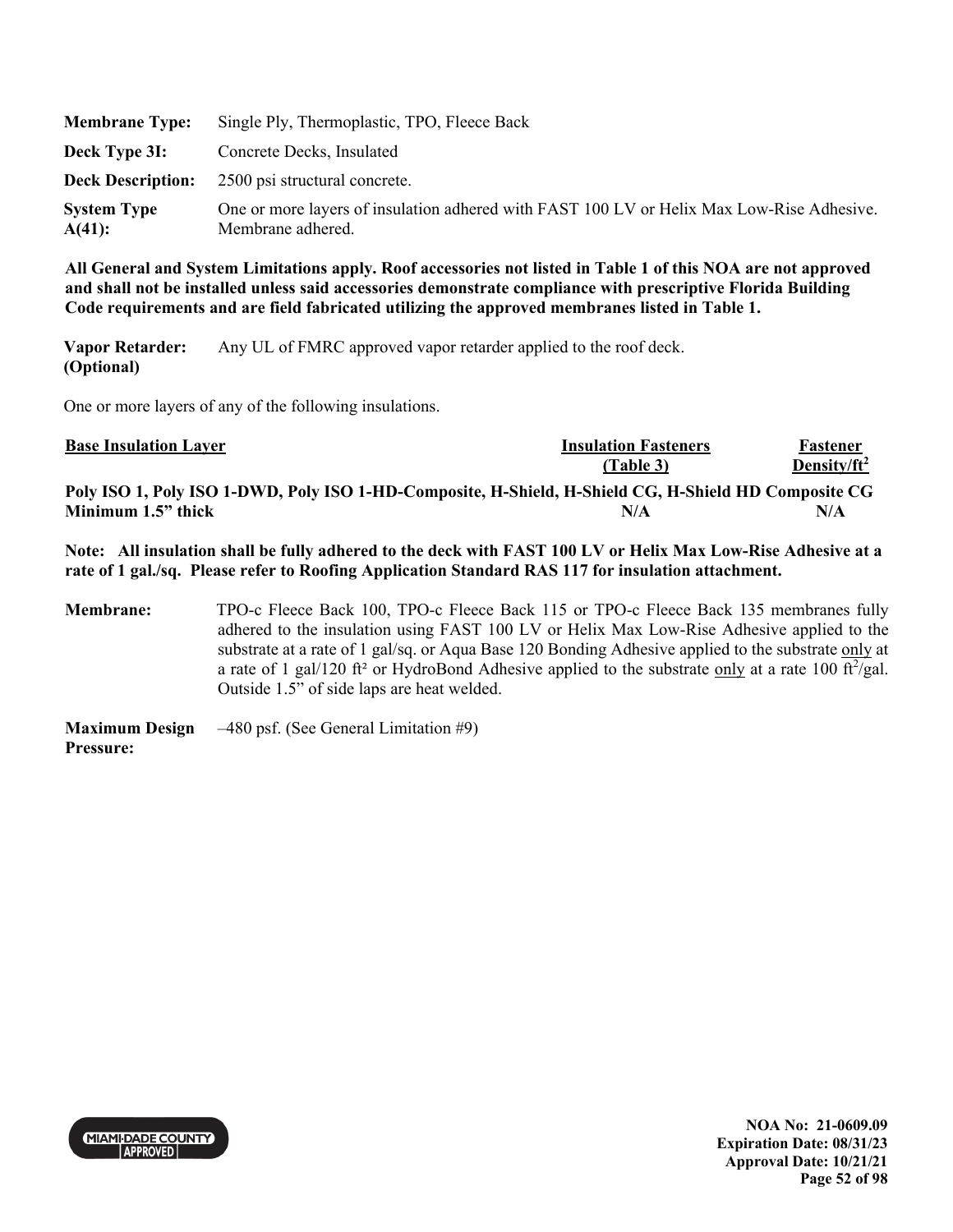| <b>Membrane Type:</b>    | Single Ply, Thermoplastic, TPO, Reinforced                                                                      |
|--------------------------|-----------------------------------------------------------------------------------------------------------------|
| Deck Type 3I:            | Concrete Decks, Insulated                                                                                       |
| <b>Deck Description:</b> | 2500 psi structural concrete.                                                                                   |
| System Type $B(1)$ :     | Base layers of insulation mechanically attached, top layer adhered with approved adhesive.<br>Membrane adhered. |

One or more layers of any of the following insulations.

| <b>Base Insulation Layer</b>                                                                         | <b>Insulation Fasteners</b> | Fastener                |
|------------------------------------------------------------------------------------------------------|-----------------------------|-------------------------|
|                                                                                                      | (Table 3)                   | Density/ft <sup>2</sup> |
| Poly ISO 1, Poly ISO 1-HD-Composite, Poly ISO 1-DWD, H-Shield, H-Shield CG, H-Shield HD Composite CG |                             |                         |
| Minimum 1.5" thick                                                                                   | 1, 6, 7, 8, 8, 21           | $1:2$ ft <sup>2</sup>   |
| (Optional) Top Insulation Layer                                                                      | <b>Insulation Fasteners</b> | <b>Fastener</b>         |
|                                                                                                      | (Table 3)                   | Density/ft <sup>2</sup> |
| <b>Dens Deck, Dens Deck Prime</b>                                                                    |                             |                         |
| Minimum $\frac{1}{4}$ " thick                                                                        | N/A                         | N/A                     |

**Note: Top insulation layer shall be fully adhered with OMG OlyBond Adhesive applied at a rate of 1 gal.sq. Please refer to Roofing Application Standard RAS 117 for insulation attachment. Insulation listed as base layer only shall be used only as base layers with a second layer of approved top layer insulation installed as the final membrane substrate. Composite insulation panels used as a top layer shall be placed with the Polyisocyanurate side facing down.** 

**Membrane:** TPO-c, TPO-c (FR) or TPO-c EXTRA membrane fully adhered to the insulation using TPO-c Bonding Adhesive or Low VOC Bonding Adhesive applied to the substrate at a rate of 1 gal/60 ft² (finished surface) or Aqua Base 120 Bonding Adhesive applied to the substrate and underside of the membrane at a rate of 1 gal/120 ft<sup>2</sup> (finished surface). Outside 1.5" of side laps are heat welded.

### **Maximum Design**

**Pressure:**  $-45.0 \text{ psf}$  (See General Limitation #9)



**NOA No: 21-0609.09 Expiration Date: 08/31/23 Approval Date: 10/21/21 Page 53 of 98**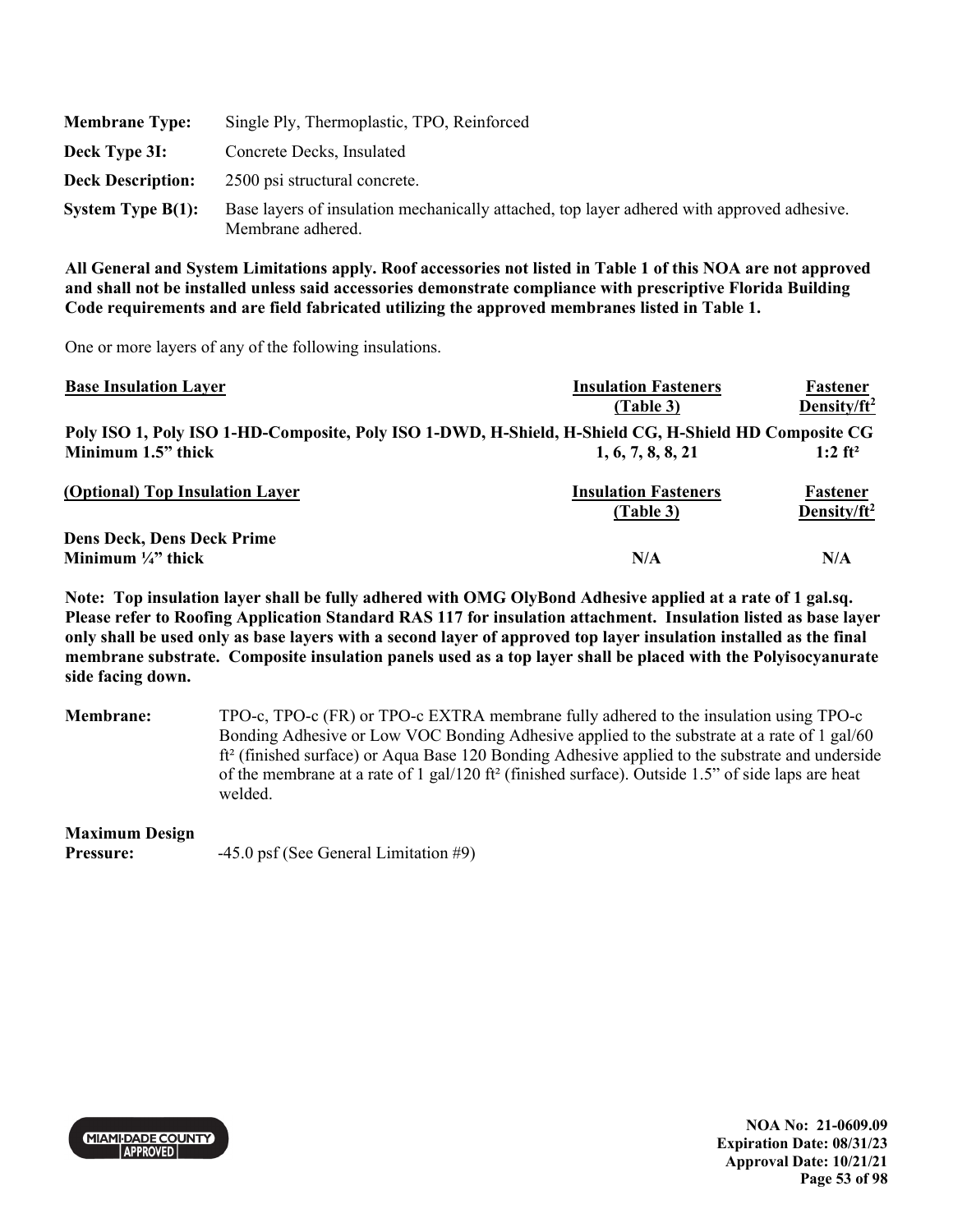| <b>Membrane Type:</b>    | Single Ply, Thermoplastic, TPO, Reinforced                                                                      |
|--------------------------|-----------------------------------------------------------------------------------------------------------------|
| Deck Type 3I:            | Concrete Decks, Insulated                                                                                       |
| <b>Deck Description:</b> | 2500 psi structural concrete.                                                                                   |
| System Type $B(2)$ :     | Base layers of insulation mechanically attached, top layer adhered with approved adhesive.<br>Membrane adhered. |

One or more layers of any of the following insulations.

| <b>Base Insulation Layer</b>                                                                         | <b>Insulation Fasteners</b> | Fastener                |
|------------------------------------------------------------------------------------------------------|-----------------------------|-------------------------|
|                                                                                                      | (Table 3)                   | Density/ft <sup>2</sup> |
| Poly ISO 1, Poly ISO 1-DWD, Poly ISO 1-HD-Composite, H-Shield, H-Shield CG, H-Shield HD Composite CG |                             |                         |
| Minimum 1.5" thick                                                                                   | 1, 6, 7, 21                 | $1:2$ ft <sup>2</sup>   |
| (Optional) Top Insulation Layer                                                                      | <b>Insulation Fasteners</b> | <b>Fastener</b>         |
|                                                                                                      | (Table 3)                   | Density/ft <sup>2</sup> |
| Poly ISO 1, Poly ISO 1-DWD, Poly ISO 1-HD-Composite, H-Shield, H-Shield CG, H-Shield HD Composite CG |                             |                         |
| Minimum 1.5" thick                                                                                   | N/A                         | N/A                     |

**Note: Top insulation layer shall be adhered to the deck in FAST 100 LV, Helix Max Low-Rise Adhesive, FAST Dual Cartridge Adhesive, FAST Dual Tank Adhesive or FAST 5 Gallon Jug Adhesive applied in ¾" to 1" ribbons spaced 12" oc. Please refer to Roofing Application Standard RAS 117 for insulation attachment. Insulation listed as base layer only shall be used only as base layers with a second layer of approved top layer insulation installed as the final membrane substrate. Composite insulation panels used as a top layer shall be placed with the Polyisocyanurate side facing down.** 

**Membrane:** TPO-c Fleece Back 100, TPO-c Fleece Back 115 or TPO-c Fleece Back 135 membrane adhered to the insulation using FAST 100 LV, Helix Max Low-Rise Adhesive, FAST Dual Cartridge Adhesive or FAST 5 Gallon Jug Adhesive applied in  $\frac{3}{4}$ " to 1" ribbons spaced 12" o.c. (Offset 6" o.c. from ribbons securing insulation). Outside 1.5" of side laps are heat welded.

### **Maximum Design**

**Pressure:**  $-45.0 \text{ psf}$  (See General Limitation #9)



**NOA No: 21-0609.09 Expiration Date: 08/31/23 Approval Date: 10/21/21 Page 54 of 98**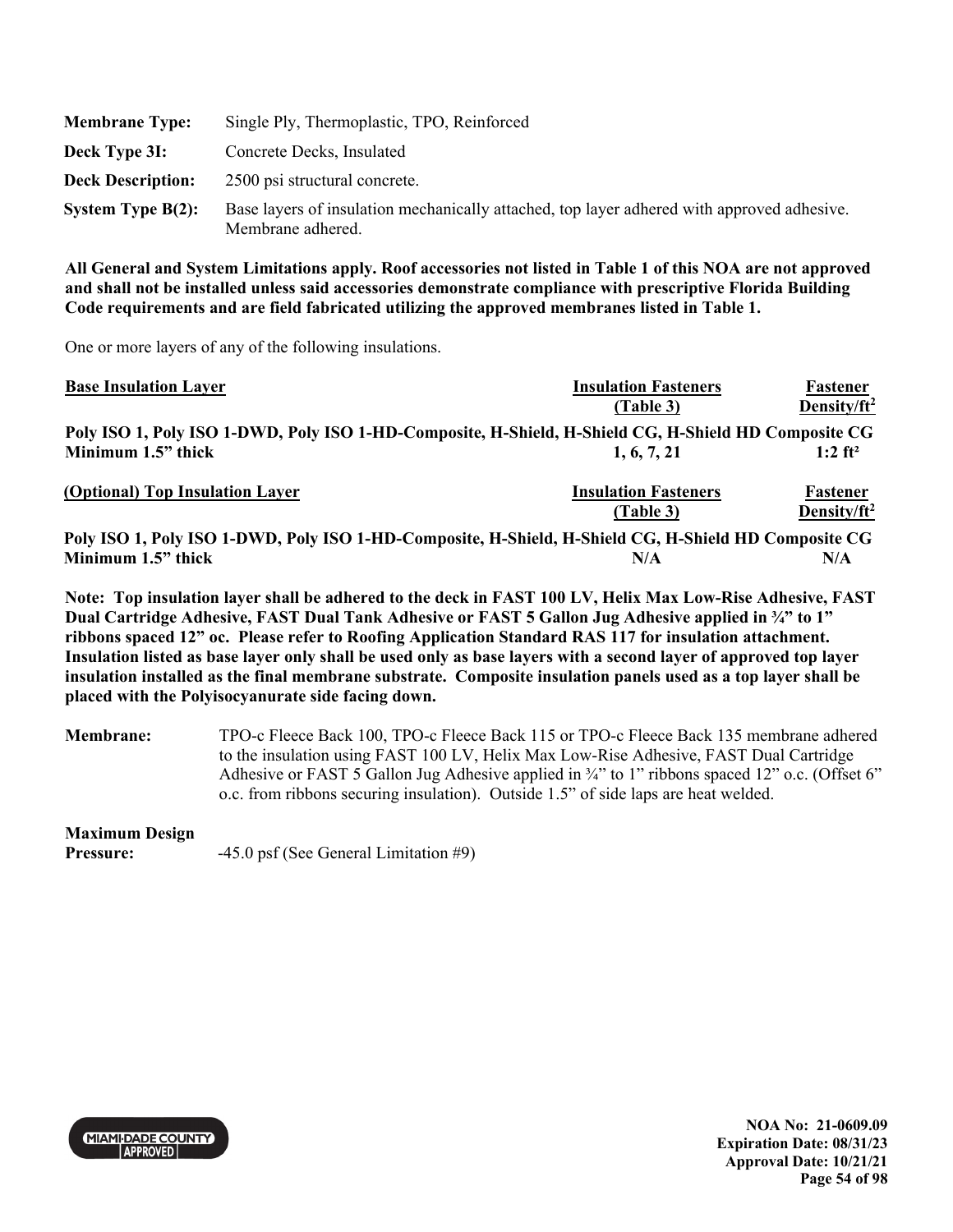| <b>Membrane Type:</b>    | Single Ply, Thermoplastic, TPO, Fleece Back                                                                     |
|--------------------------|-----------------------------------------------------------------------------------------------------------------|
| Deck Type 3I:            | Concrete Decks, Insulated                                                                                       |
| <b>Deck Description:</b> | 2500 psi structural concrete.                                                                                   |
| System Type $B(3)$ :     | Base layers of insulation mechanically attached, top layer adhered with approved adhesive.<br>Membrane adhered. |

One or more layers of any of the following insulations.

| <b>Base Insulation Layer</b>                                                                         | <b>Insulation Fasteners</b><br>(Table 3) | Fastener<br>Density/ft <sup>2</sup> |
|------------------------------------------------------------------------------------------------------|------------------------------------------|-------------------------------------|
|                                                                                                      |                                          |                                     |
| Poly ISO 1, Poly ISO 1-DWD, Poly ISO 1-HD-Composite, H-Shield, H-Shield CG, H-Shield HD Composite CG |                                          |                                     |
| Minimum 1.5" thick                                                                                   | 1, 6, 7, 9, 21                           | 1:3.2 $ft^2$                        |
| Minimum 2" thick                                                                                     | 1, 6, 7, 9, 21                           | 1:4 $ft^2$                          |
| (Optional) Top Insulation Layer                                                                      | <b>Insulation Fasteners</b><br>(Table 3) | Fastener<br>Density/ft <sup>2</sup> |
| Poly ISO 1, Poly ISO 1-DWD, Poly ISO 1-HD-Composite, H-Shield, H-Shield CG, H-Shield HD Composite CG |                                          |                                     |
| Minimum 1" thick                                                                                     | N/A                                      | N/A                                 |
| <b>Dens Deck Prime</b>                                                                               |                                          |                                     |
| Minimum $\frac{1}{4}$ " thick                                                                        | N/A                                      | N/A                                 |

**Note: Top insulation layer shall be adhered with FAST 100 LV, Helix Max Low-Rise Adhesive, FAST Dual Cartridge Adhesive, FAST Dual Tank Adhesive or FAST 5 Gallon Jug Adhesive applied in ribbons spaced 12 in. o.c. Adhesive ribbons are staggered 6 in. from layer below when using additional layers of insulation. Please refer to Roofing Application Standard RAS 117 for insulation attachment. Insulation listed as base layer only shall be used only as base layers with a second layer of approved top layer insulation installed as the final membrane substrate. Composite insulation panels used as a top layer shall be placed with the Polyisocyanurate side facing down.** 

**Membrane:** TPO-c Fleece Back 100, TPO-c Fleece Back 115 or TPO-c Fleece Back 135 membranes fully adhered to the insulation using FAST 100 LV or Helix Max Low-Rise Adhesive applied to the substrate at a rate of 1 gal/sq. or Aqua Base 120 Bonding Adhesive applied to the substrate only at a rate of 1 gal/120 ft<sup>2</sup> or HydroBond Adhesive applied to the substrate only at a rate 100 ft $^2$ /gal. Outside 1.5" of side laps are heat welded.

**Maximum Design** 

**Pressure:**  $-45.0 \text{ psf}$  (See General Limitation #9)



**NOA No: 21-0609.09 Expiration Date: 08/31/23 Approval Date: 10/21/21 Page 55 of 98**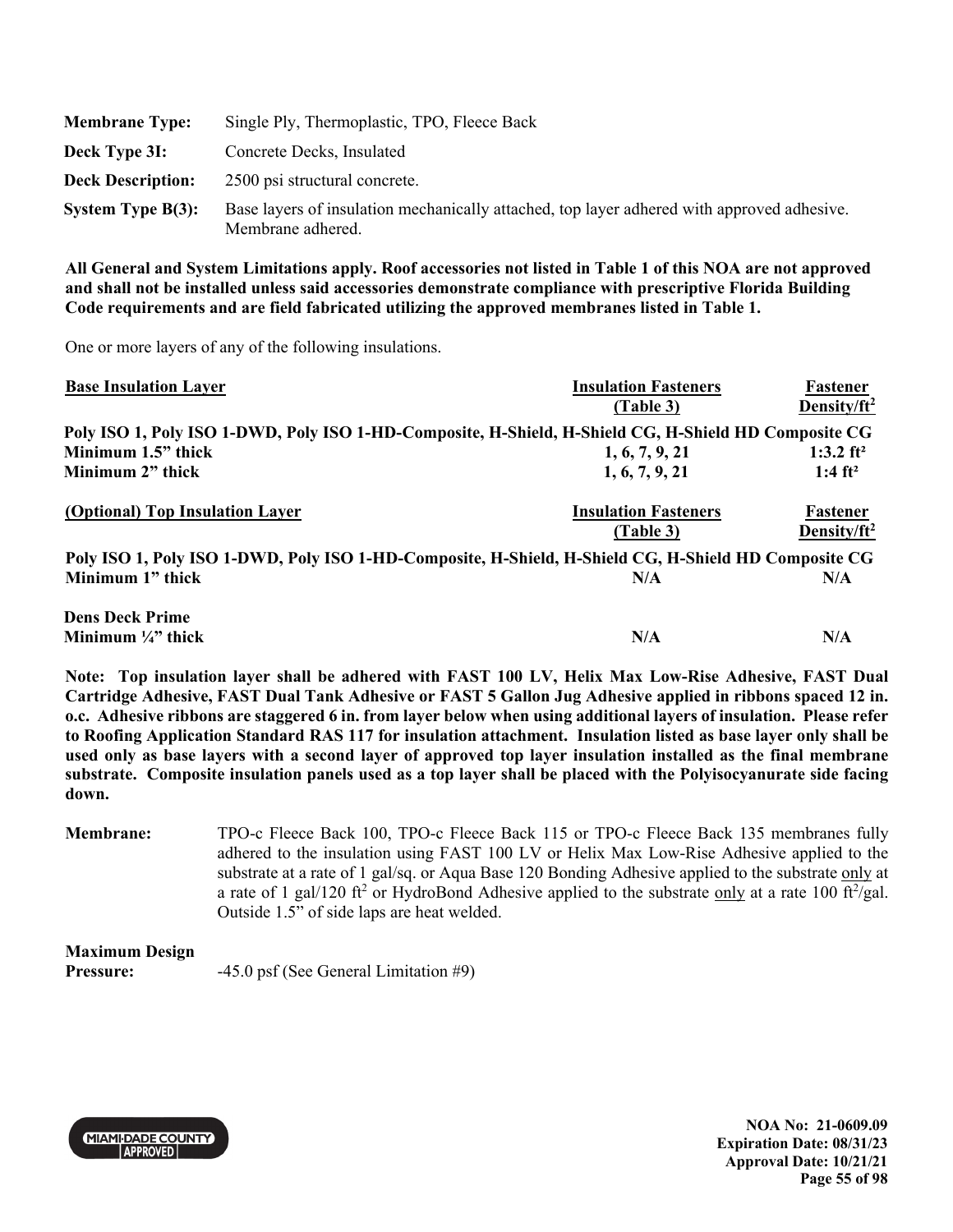| <b>Membrane Type:</b>    | Single Ply, Thermoplastic, TPO, Reinforced                                                                      |
|--------------------------|-----------------------------------------------------------------------------------------------------------------|
| Deck Type 3I:            | Concrete Decks, Insulated                                                                                       |
| <b>Deck Description:</b> | 2500 psi structural concrete.                                                                                   |
| System Type $B(4)$ :     | Base layers of insulation mechanically attached, top layer adhered with approved adhesive.<br>Membrane adhered. |

One or more layers of any of the following insulations.

| <b>Base Insulation Layer</b>                                                                         | <b>Insulation Fasteners</b> | <b>Fastener</b>        |
|------------------------------------------------------------------------------------------------------|-----------------------------|------------------------|
|                                                                                                      | (Table 3)                   | Density/ $ft^2$        |
| Poly ISO 1, Poly ISO 1-DWD, Poly ISO 1-HD-Composite, H-Shield, H-Shield CG, H-Shield HD Composite CG |                             |                        |
| Minimum 2.0" thick                                                                                   | 1, 6, 7, 8, 9, 21           | 1:2.67 ft <sup>2</sup> |
| <b>Top Insulation Layer</b>                                                                          | <b>Insulation Fasteners</b> | <b>Fastener</b>        |
|                                                                                                      | (Table 3)                   | Density/ $ft^2$        |
| <b>SECUROCK Gypsum-Fiber Roof Board</b>                                                              |                             |                        |
| Minimum $\frac{1}{4}$ " thick                                                                        | N/A                         | N/A                    |

**Note: Top insulation layer shall be adhered with OlyBond 500 or Millennium One Step Foamable Adhesive applied in ¾" ribbons spaced 12" o.c. Please refer to Roofing Application Standard RAS 117 for insulation attachment. Insulation listed as base layer only shall be used only as base layers with a second layer of approved top layer insulation installed as the final membrane substrate. Composite insulation panels used as a top layer shall be placed with the Polyisocyanurate side facing down.** 

**Membrane:** TPO-c, TPO-c (FR) or TPO-c EXTRA membrane fully adhered to the insulation using Aqua Base 120 Bonding Adhesive applied to the substrate and underside of the membrane at a rate of 1 gal/120 ft² (finished surface). Outside 1.5" of side laps are heat welded.

**Maximum Design** 

Pressure:  $-45.0 \text{ psf}$  (See General Limitation #9)



**NOA No: 21-0609.09 Expiration Date: 08/31/23 Approval Date: 10/21/21 Page 56 of 98**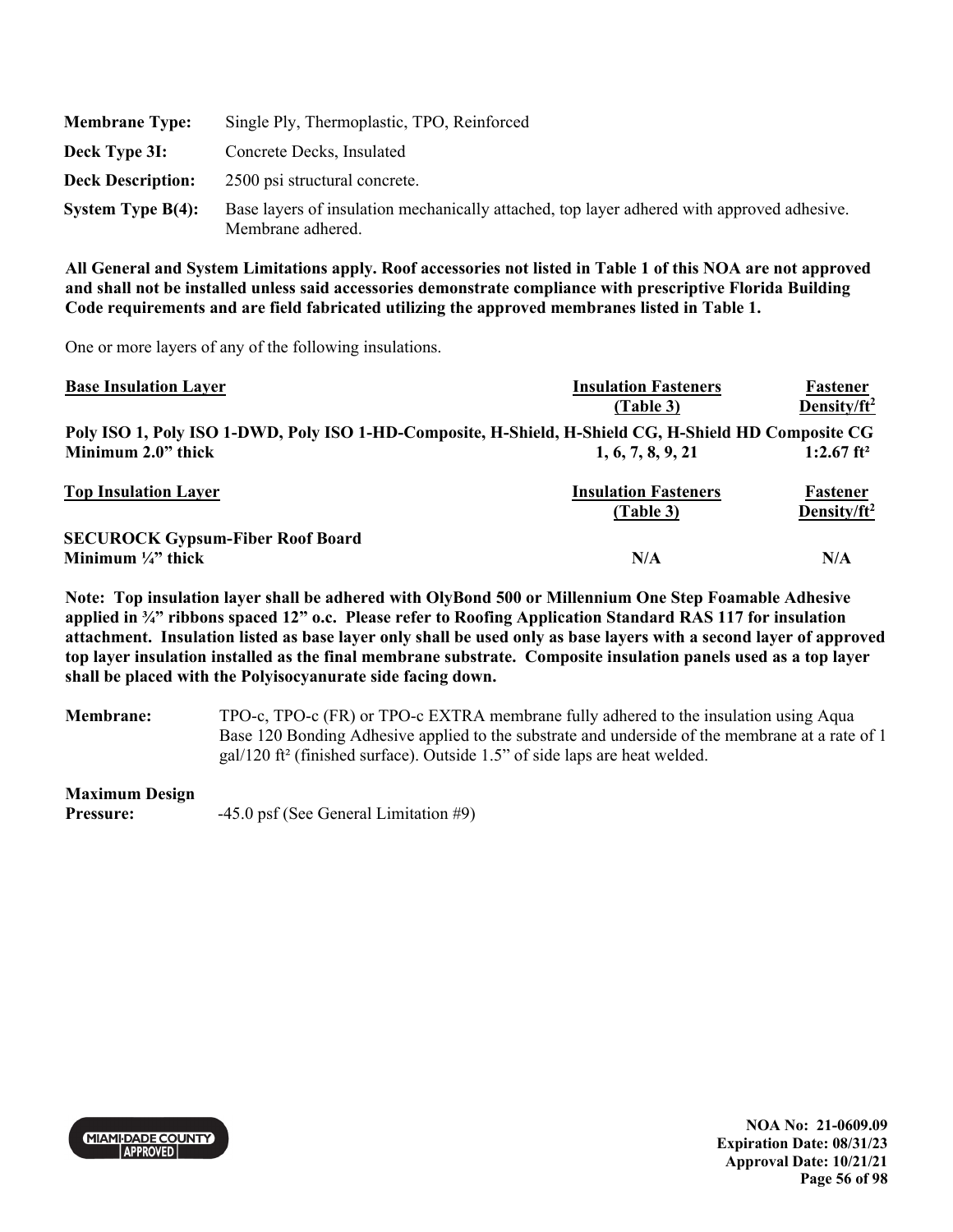| <b>Membrane Type:</b>    | Single Ply, Thermoplastic, TPO, Reinforced                                                                      |
|--------------------------|-----------------------------------------------------------------------------------------------------------------|
| Deck Type 3I:            | Concrete Decks, Insulated                                                                                       |
| <b>Deck Description:</b> | 2500 psi structural concrete.                                                                                   |
| System Type $B(5)$ :     | Base layers of insulation mechanically attached, top layer adhered with approved adhesive.<br>Membrane adhered. |

One or more layers of any of the following insulations.

| <b>Base Insulation Layer</b>                                                                            | <b>Insulation Fasteners</b>              | Fastener                            |
|---------------------------------------------------------------------------------------------------------|------------------------------------------|-------------------------------------|
|                                                                                                         | (Table 3)                                | Density/ft <sup>2</sup>             |
| Poly ISO 1., Poly ISO 1-DWD, Poly ISO 1-HD-Composite, InsulBase, SecurShield, SecurShield HD Composite, |                                          |                                     |
| H-Shield, H-Shield CG, H-Shield HD Composite CG                                                         |                                          |                                     |
| Minimum 1.5" thick                                                                                      | 1, 6, 7, 8, 21                           | $1:1.8$ ft <sup>2</sup>             |
| <b>Top Insulation Layer</b>                                                                             | <b>Insulation Fasteners</b><br>(Table 3) | Fastener<br>Density/ft <sup>2</sup> |
| <b>SecurShield HD, H-Shield HD</b>                                                                      |                                          |                                     |
| Minimum $\frac{1}{2}$ " thick                                                                           | N/A                                      | N/A                                 |

**Note: Top insulation layer shall be adhered with Helix Max Low-Rise Adhesive applied in ¾" to 1" ribbons spaced 6 in. o.c. Please refer to Roofing Application Standard RAS 117 for insulation attachment. Insulation listed as base layer only shall be used only as base layers with a second layer of approved top layer insulation installed as the final membrane substrate. Composite insulation panels used as a top layer shall be placed with the Polyisocyanurate side facing down.** 

**Membrane:** TPO-c, TPO-c (FR) or TPO-c EXTRA membranes shall fully adhered using Low VOC Bonding Adhesive applied to the underside of the substrate and underside of the membrane at a rate of 1.66 gal/sq. Outside 1.5" of side laps are heat welded.

**Maximum Design** 

**Pressure:**  $-52.5$  psf (See General Limitation #7)



**NOA No: 21-0609.09 Expiration Date: 08/31/23 Approval Date: 10/21/21 Page 57 of 98**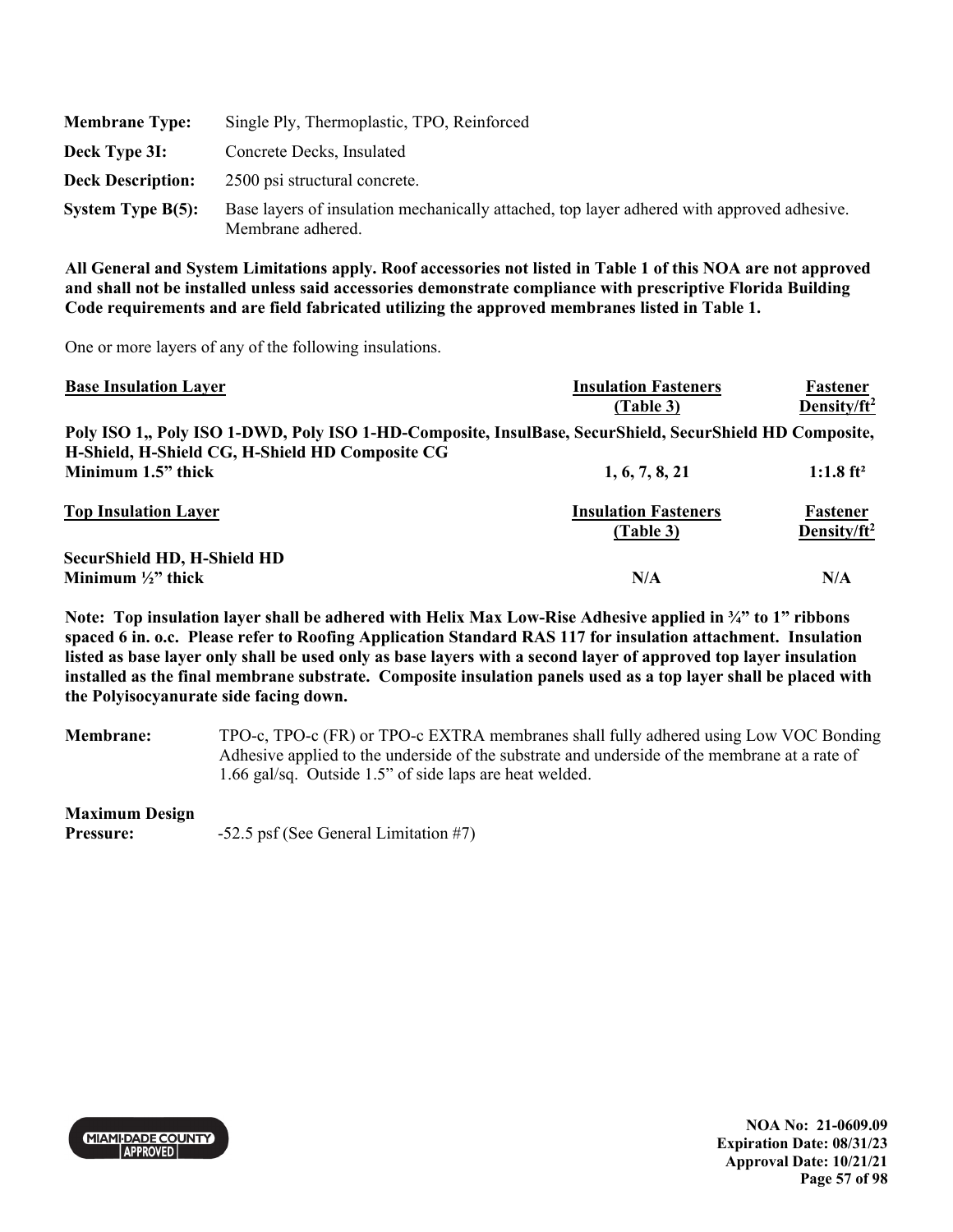| <b>Membrane Type:</b>    | Single Ply, Thermoplastic, TPO, Reinforced                                                                      |
|--------------------------|-----------------------------------------------------------------------------------------------------------------|
| Deck Type 3I:            | Concrete Decks, Insulated                                                                                       |
| <b>Deck Description:</b> | 2500 psi structural concrete.                                                                                   |
| System Type $B(6)$ :     | Base layers of insulation mechanically attached, top layer adhered with approved adhesive.<br>Membrane adhered. |

One or more layers of any of the following insulations.

| <b>Base Insulation Layer</b>                                                                         | <b>Insulation Fasteners</b> | Fastener                |
|------------------------------------------------------------------------------------------------------|-----------------------------|-------------------------|
|                                                                                                      | (Table 3)                   | Density/ft <sup>2</sup> |
| Poly ISO 1, Poly ISO 1-DWD, Poly ISO 1-HD-Composite, H-Shield, H-Shield CG, H-Shield HD Composite CG |                             |                         |
| Minimum 2.0" thick                                                                                   | 1, 6, 7, 8, 9, 21           | 1:1.6 $ft^2$            |
| <b>Top Insulation Layer</b>                                                                          | <b>Insulation Fasteners</b> | <b>Fastener</b>         |
|                                                                                                      | (Table 3)                   | Density/ $ft^2$         |
| <b>SECUROCK Gypsum-Fiber Roof Board</b>                                                              |                             |                         |
| Minimum $\frac{1}{4}$ " thick                                                                        | N/A                         | N/A                     |

**Note: Top insulation layer shall be adhered with OlyBond 500 or Millennium One Step Foamable Adhesive applied in ¾" ribbons spaced 12" o.c. Please refer to Roofing Application Standard RAS 117 for insulation attachment. Insulation listed as base layer only shall be used only as base layers with a second layer of approved top layer insulation installed as the final membrane substrate. Composite insulation panels used as a top layer shall be placed with the Polyisocyanurate side facing down.** 

**Membrane:** TPO-c, TPO-c (FR) or TPO-c EXTRA membrane fully adhered to the insulation using Aqua Base 120 Bonding Adhesive applied to the substrate and underside of the membrane at a rate of 1 gal/120 ft² (finished surface). Outside 1.5" of side laps are heat welded.

**Maximum Design** 

**Pressure:**  $-60.0 \text{ psf}$  (See General Limitation #7)



**NOA No: 21-0609.09 Expiration Date: 08/31/23 Approval Date: 10/21/21 Page 58 of 98**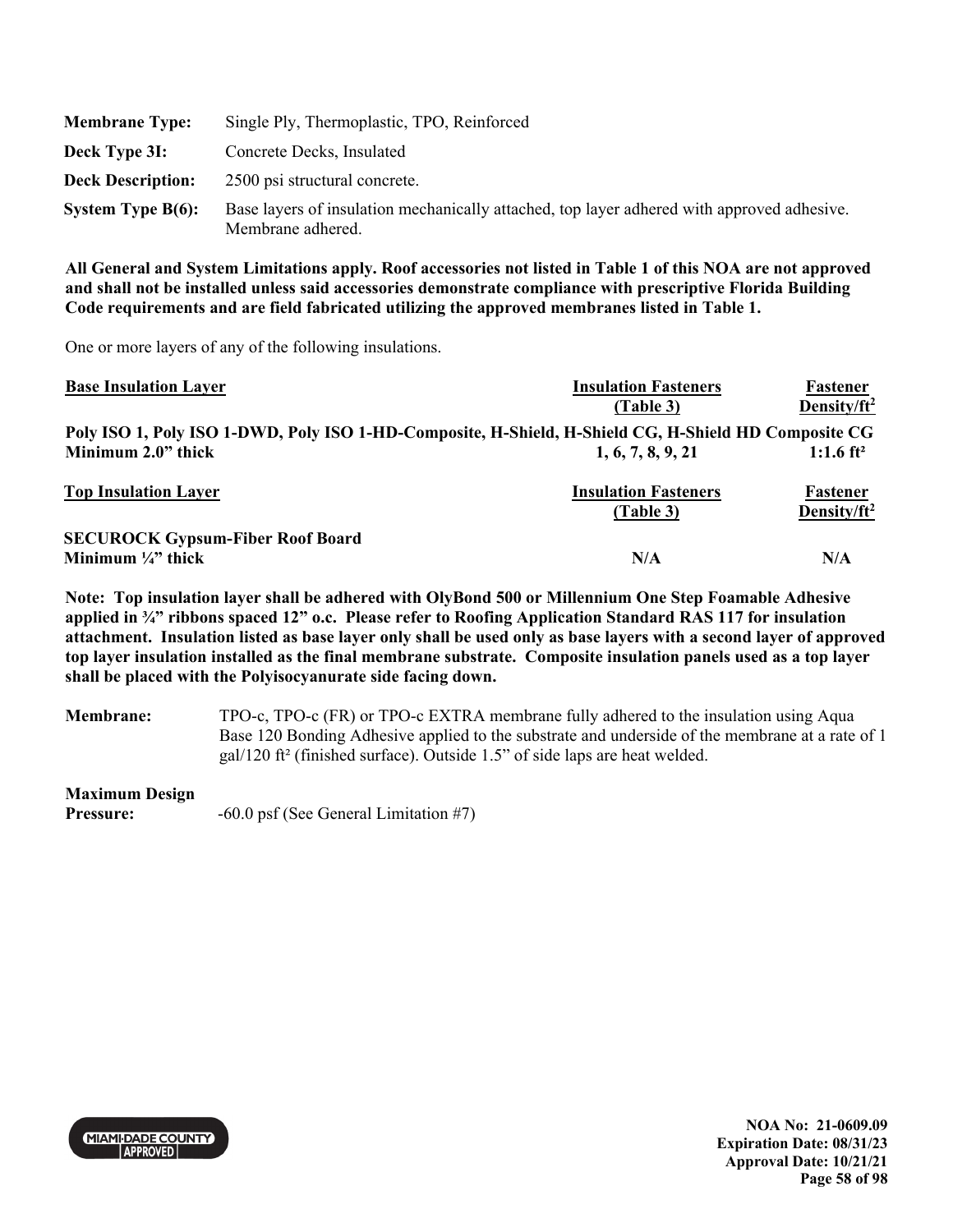| <b>Membrane Type:</b>    | Single Ply, Thermoplastic, TPO, Reinforced                                                                      |
|--------------------------|-----------------------------------------------------------------------------------------------------------------|
| Deck Type 3I:            | Concrete Decks, Insulated                                                                                       |
| <b>Deck Description:</b> | 2500 psi structural concrete.                                                                                   |
| System Type $B(7)$ :     | Base layers of insulation mechanically attached, top layer adhered with approved adhesive.<br>Membrane adhered. |

One or more layers of any of the following insulations.

| <b>Base Insulation Layer</b>                                                                         | <b>Insulation Fasteners</b> | Fastener        |
|------------------------------------------------------------------------------------------------------|-----------------------------|-----------------|
|                                                                                                      | (Table 3)                   | Density/ $ft^2$ |
| Poly ISO 1, Poly ISO 1-DWD, Poly ISO 1-HD-Composite, H-Shield, H-Shield CG, H-Shield HD Composite CG |                             |                 |
| Minimum 1.5" thick                                                                                   | 1, 5, 6, 7, 9, 21           | 1:1.33 $ft^2$   |
| <b>Top Insulation Layer</b>                                                                          | <b>Insulation Fasteners</b> | Fastener        |
|                                                                                                      | (Table 3)                   | Density/ $ft^2$ |
| <b>SecurShield HD, H-Shield HD</b>                                                                   |                             |                 |
| Minimum $\frac{1}{2}$ " thick                                                                        | N/A                         | N/A             |

**Note: Top insulation layer shall be adhered with Helix Max Low-Rise Adhesive applied in ¾" to 1" ribbons spaced 4 in. o.c. Please refer to Roofing Application Standard RAS 117 for insulation attachment. Insulation listed as base layer only shall be used only as base layers with a second layer of approved top layer insulation installed as the final membrane substrate. Composite insulation panels used as a top layer shall be placed with the Polyisocyanurate side facing down.** 

**Membrane:** TPO-C, TPO-c (FR) or TPO-c EXTRA membranes shall fully adhered using Low VOC Bonding Adhesive applied to the underside of the substrate and underside of the membrane at a rate of 1.66 gal/sq. Outside 1.5" of side laps are heat welded.

**Maximum Design** 

Pressure:  $-82.5$  psf (See General Limitation #7)



**NOA No: 21-0609.09 Expiration Date: 08/31/23 Approval Date: 10/21/21 Page 59 of 98**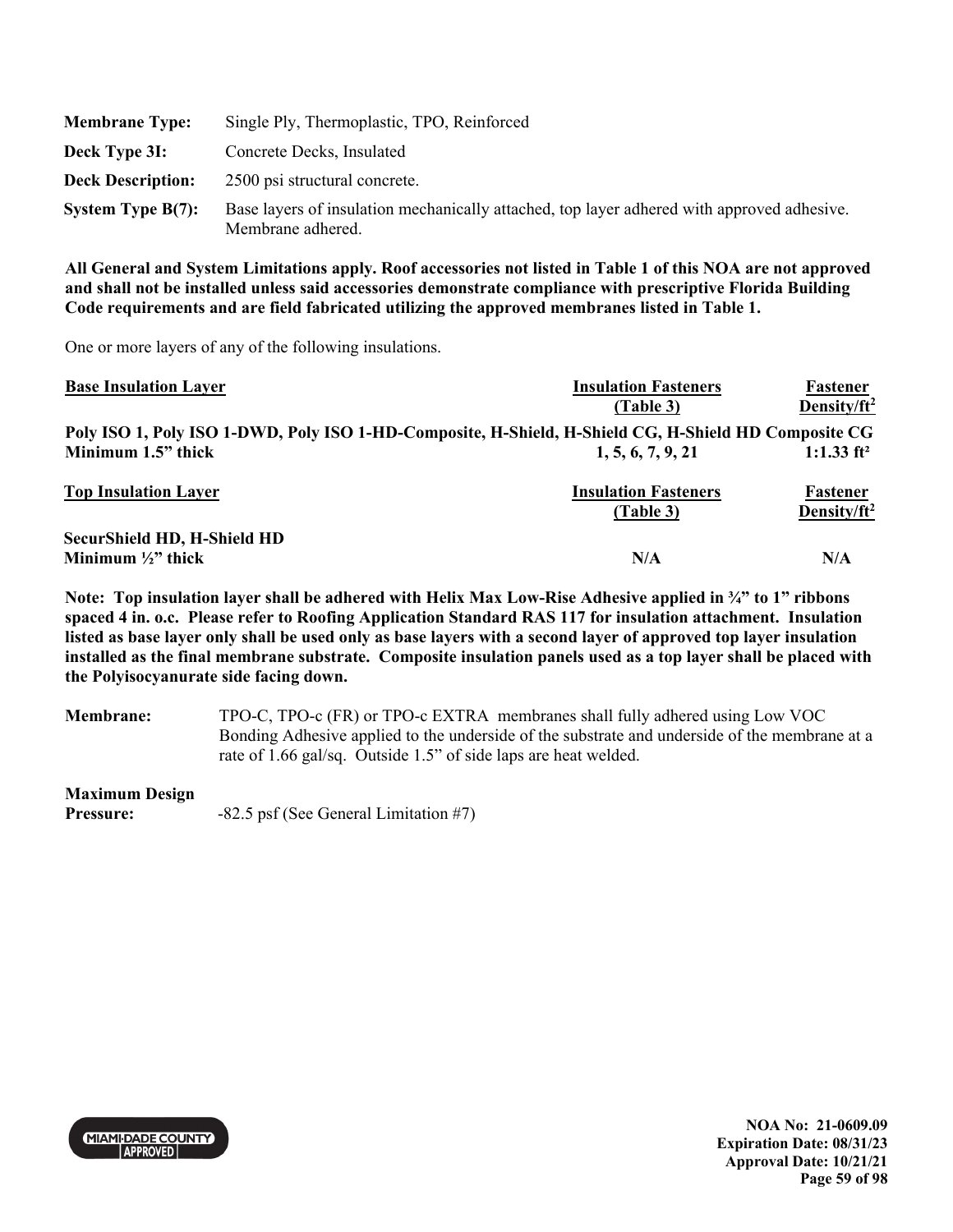| <b>Membrane Type:</b>    | Single Ply, Thermoplastic, TPO, Fleece Back                                                                     |
|--------------------------|-----------------------------------------------------------------------------------------------------------------|
| Deck Type 3I:            | Concrete Decks, Insulated                                                                                       |
| <b>Deck Description:</b> | 2500 psi structural concrete.                                                                                   |
| System Type $B(8)$ :     | Base layers of insulation mechanically attached, top layer adhered with approved adhesive.<br>Membrane adhered. |

One or more layers of any of the following insulations.

| <b>Base Insulation Layer</b>                                                                         | <b>Insulation Fasteners</b> | Fastener              |
|------------------------------------------------------------------------------------------------------|-----------------------------|-----------------------|
|                                                                                                      | (Table 3)                   | Density/ $ft^2$       |
| Poly ISO 1, Poly ISO 1-DWD, Poly ISO 1-HD-Composite, H-Shield, H-Shield CG, H-Shield HD Composite CG |                             |                       |
| Minimum 1.5" thick                                                                                   | 1, 6, 9, 21                 | 1:1.6 ft <sup>2</sup> |
| (Optional) Top Insulation Layer                                                                      | <b>Insulation Fasteners</b> | Fastener              |
|                                                                                                      | (Table 3)                   | Density/ $ft^2$       |
| Poly ISO 1, Poly ISO 1-DWD, Poly ISO 1-HD-Composite, H-Shield, H-Shield CG, H-Shield HD Composite CG |                             |                       |
| Minimum 1.5" thick                                                                                   | N/A                         | N/A                   |

**Note: Top insulation shall be adhered with FAST 100 LV, Helix Max Low-Rise Adhesive, FAST Dual Cartridge Adhesive, FAST Dual Tank Adhesive or FAST 5 Gallon Jug Adhesive applied in ¾" to 1" ribbons spaced 6 in. o.c. Adhesive ribbons are staggered 3 in. from layer below when using additional layers of insulation. Please refer to Roofing Application Standard RAS 117 for insulation attachment. Insulation listed as base layer only shall be used only as base layers with a second layer of approved top layer insulation installed as the final membrane substrate. Composite insulation panels used as a top layer shall be placed with the Polyisocyanurate side facing down.** 

**Membrane:** TPO-c Fleece Back 100, TPO-c Fleece Back 115 or TPO-c Fleece Back 135 membranes fully adhered to the insulation using FAST 100 LV or Helix Max Low-Rise Adhesive applied to the substrate at a rate of 1 gal/sq. or Aqua Base 120 Bonding Adhesive applied to the substrate only at a rate of 1 gal/120 ft<sup>2</sup> or HydroBond Adhesive applied to the substrate only at a rate 100 ft<sup>2</sup>/gal. Outside 1.5" of side laps are heat welded.

# **Maximum Design**

**Pressure:**  $-82.5$  psf (See General Limitation #7)



**NOA No: 21-0609.09 Expiration Date: 08/31/23 Approval Date: 10/21/21 Page 60 of 98**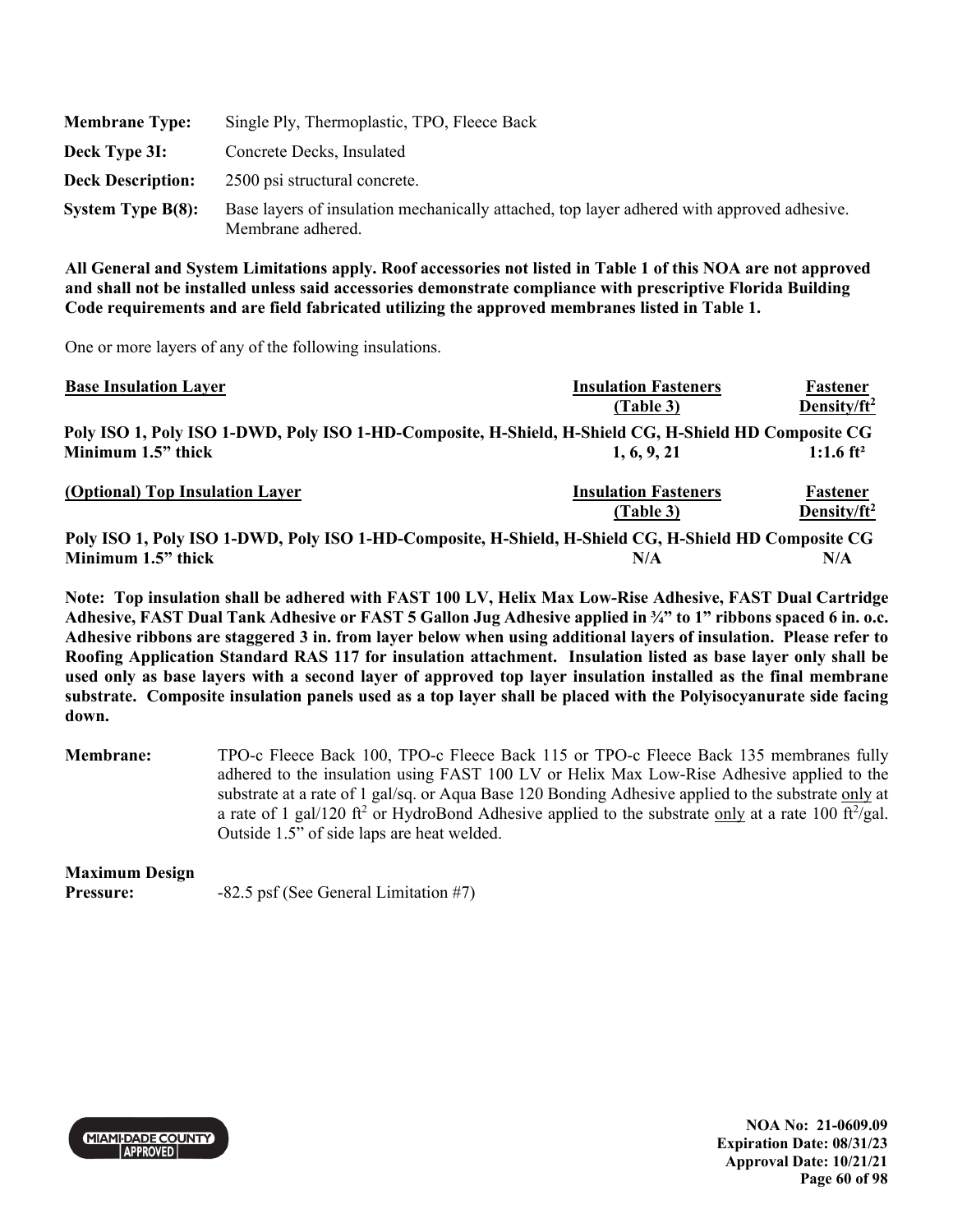| <b>Membrane Type:</b>    | Single Ply, Thermoplastic, TPO                                      |
|--------------------------|---------------------------------------------------------------------|
| Deck Type 3I:            | Concrete Decks, Insulated                                           |
| <b>Deck Description:</b> | 2500 psi structural concrete.                                       |
| System Type $C(1)$ :     | All layers of insulation simultaneously attached. Membrane adhered. |

One or more layers of any of the following insulations.

| <b>Base Insulation Layer</b>  | <b>Insulation Fasteners</b>                                                                          | Fastener                |
|-------------------------------|------------------------------------------------------------------------------------------------------|-------------------------|
|                               | (Table 3)                                                                                            | Density/ft <sup>2</sup> |
|                               | Poly ISO 1, Poly ISO 1-DWD, Poly ISO 1-HD-Composite, H-Shield, H-Shield CG, H-Shield HD Composite CG |                         |
| Minimum 1.5" thick            | N/A                                                                                                  | N/A                     |
| <b>Top Insulation Layer</b>   | <b>Insulation Fasteners</b>                                                                          | Fastener                |
|                               | (Table 3)                                                                                            | Density/ft <sup>2</sup> |
| <b>Dens Deck Prime</b>        |                                                                                                      |                         |
| Minimum $\frac{1}{4}$ " thick | 1, 6, 9, 21                                                                                          | $1:2$ ft <sup>2</sup>   |

**Note: Top insulation layer shall be mechanically attached using the fastener density listed above. Insulation panels listed are minimum sizes and dimensions; if larger panels are used, the number of fasteners shall be increased maintaining the same fastener density. Please refer to Roofing Application Standard RAS 117 for insulation attachment.** 

**Membrane:** TPO-c Fleece Back 100, TPO-c Fleece Back 115 or TPO-c Fleece Back 135 membrane adhered to the insulation using FAST 100 LV, Helix Max Low-Rise Adhesive, FAST Dual Cartridge Adhesive or FAST 5 Gallon Jug Adhesive applied in ¾" to 1" ribbons spaced 12" o.c. Outside 1.5" of side laps are heat welded.

**Maximum Design** 

**Pressure:**  $-45.0 \text{ psf}$  (See General Limitation #9)

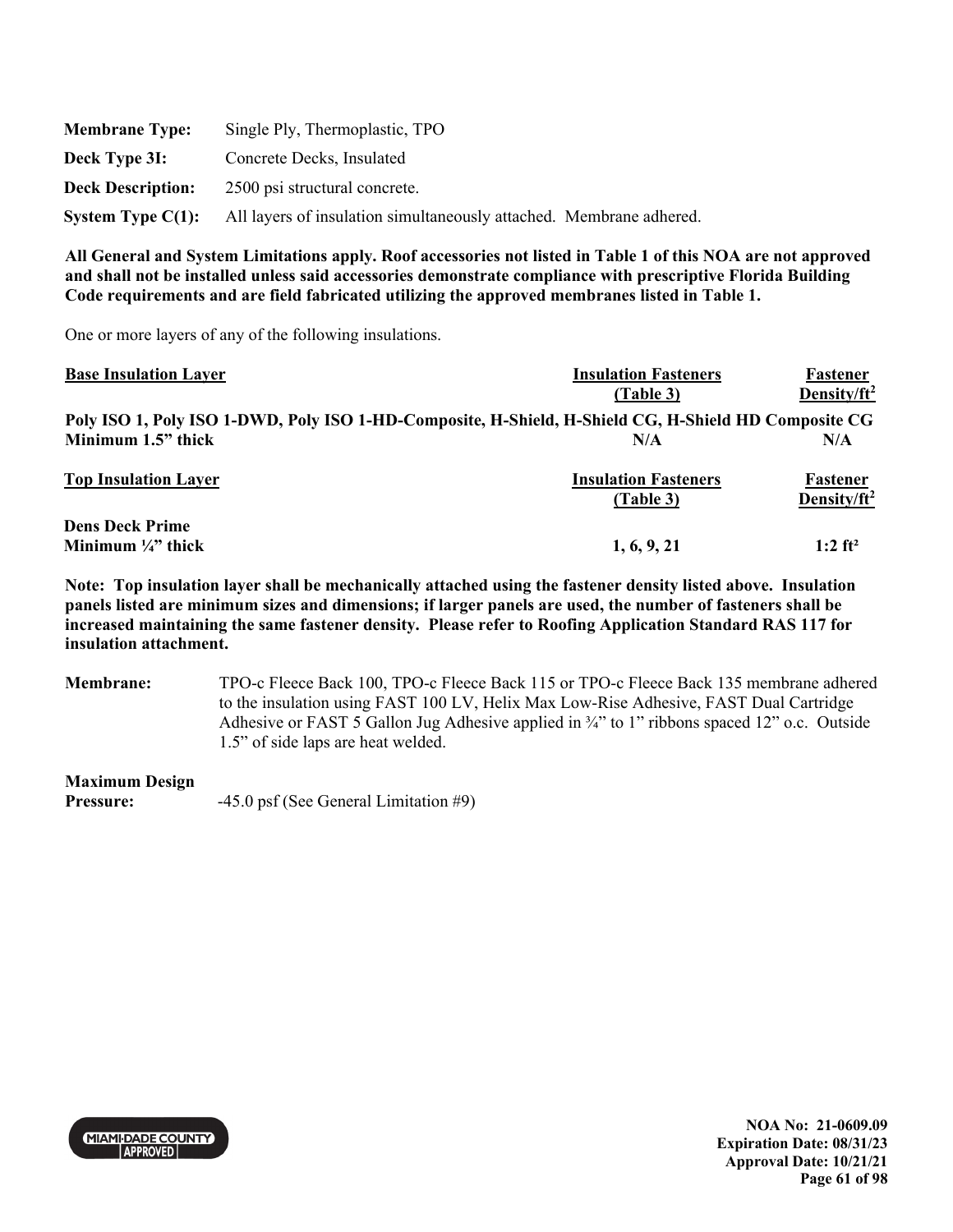| <b>Membrane Type:</b>    | Single Ply, Thermoplastic, TPO, Reinforced                          |
|--------------------------|---------------------------------------------------------------------|
| Deck Type 3I:            | Concrete Decks, Insulated                                           |
| <b>Deck Description:</b> | 2500 psi structural concrete.                                       |
| System Type $C(2)$ :     | All layers of insulation simultaneously attached. Membrane adhered. |

One or more layers of any of the following insulations.

| <b>Base Insulation Layer</b>                                                                         | <b>Insulation Fasteners</b> | Fastener                |
|------------------------------------------------------------------------------------------------------|-----------------------------|-------------------------|
|                                                                                                      | (Table 3)                   | Density/ft <sup>2</sup> |
| Poly ISO 1, Poly ISO 1-DWD, Poly ISO 1-HD-Composite, H-Shield, H-Shield CG, H-Shield HD Composite CG |                             |                         |
| (flat or tapered)                                                                                    |                             |                         |
| Minimum 1.5" thick                                                                                   | N/A                         | N/A                     |
| <b>Top Insulation Layer</b>                                                                          | <b>Insulation Fasteners</b> | Fastener                |
|                                                                                                      | (Table 3)                   | Density/ $ft^2$         |
| <b>SECUROCK Gypsum-Fiber Roof Board</b>                                                              |                             |                         |
| Minimum $\frac{1}{4}$ " thick                                                                        | 1, 6, 9, 17, 18, 21         | $1:2$ ft <sup>2</sup>   |
| Minimum $\frac{1}{2}$ " thick                                                                        | 1, 6, 9, 21                 | 1:3.2 ft <sup>2</sup>   |
| Minimum 5/8" thick                                                                                   | 1, 6, 9, 21                 | 1:4 $ft^2$              |

**Note: Top insulation layer shall be mechanically attached using the fastener density listed above. Insulation panels listed are minimum sizes and dimensions; if larger panels are used, the number of fasteners shall be increased maintaining the same fastener density. Please refer to Roofing Application Standard RAS 117 for insulation attachment.** 

**Membrane:** TPO-c, TPO-c (FR) or TPO-c EXTRA membrane fully adhered to the insulation using TPO-c Bonding Adhesive, Low VOC Bonding Adhesive applied to the substrate and underside of the membrane at a rate of 1.66 gal/sq. or with Aqua Base 120 Bonding Adhesive applied to the substrate and underside of the membrane at a rate of 1 gal/120 ft<sup>2</sup> (finished surface). Outside 1.5" of side laps are heat welded.

# **Maximum Design**

**Pressure:**  $-45.0 \text{ psf}$  (See General Limitation #9)



**NOA No: 21-0609.09 Expiration Date: 08/31/23 Approval Date: 10/21/21 Page 62 of 98**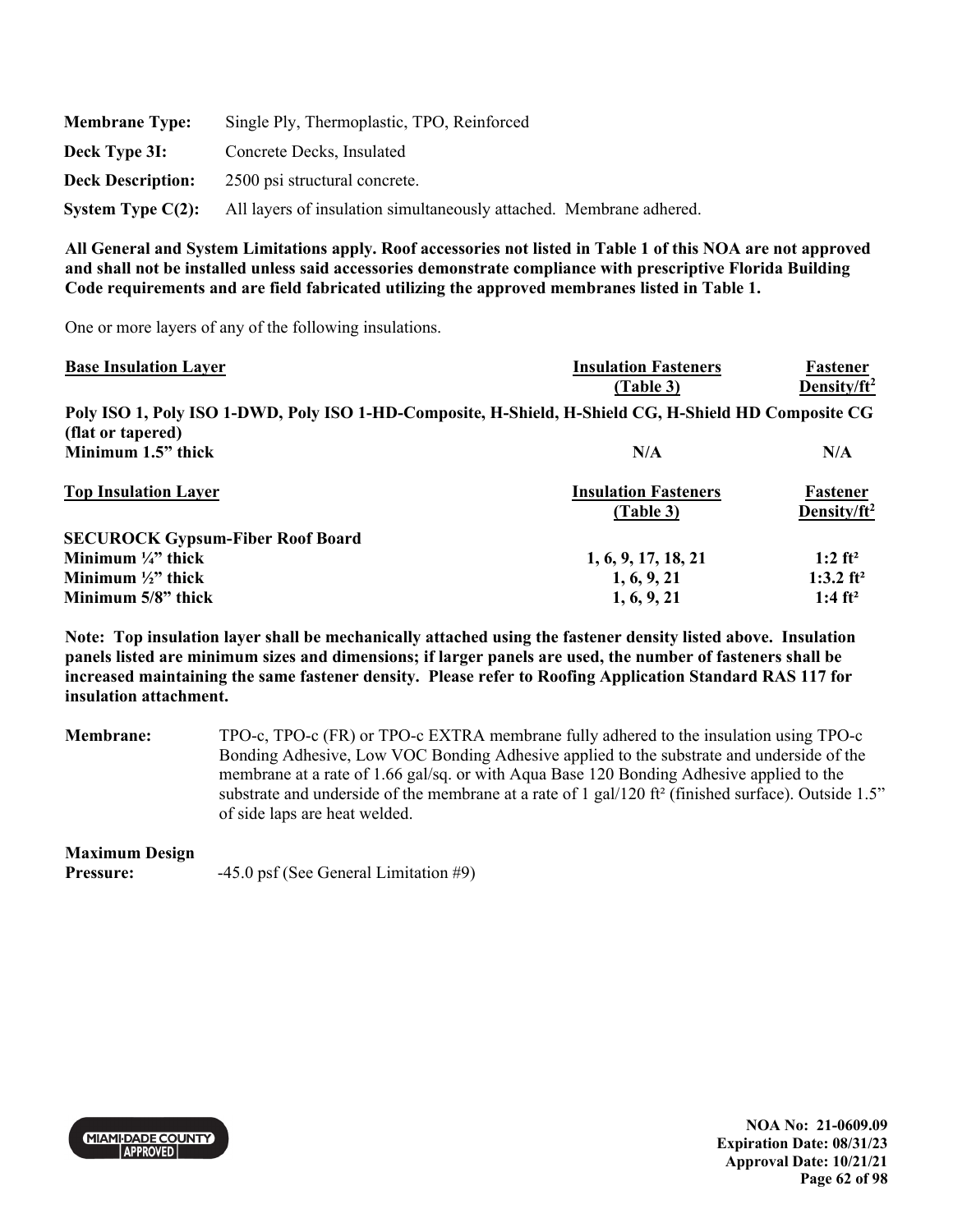| <b>Membrane Type:</b>    | Single Ply, Thermoplastic, TPO, Fleece Back                         |
|--------------------------|---------------------------------------------------------------------|
| Deck Type 3I:            | Concrete Decks, Insulated                                           |
| <b>Deck Description:</b> | 2500 psi structural concrete.                                       |
| System Type $C(3)$ :     | All layers of insulation simultaneously attached. Membrane adhered. |

**Vapor Retarder: (Optional)**  Any UL or FMRC approved vapor retarder applied to the roof deck.

One or more layers of any of the following insulations.

| <b>Base or Top Insulation Layer</b>                                                                  | <b>Insulation Fasteners</b> | Fastener                |
|------------------------------------------------------------------------------------------------------|-----------------------------|-------------------------|
|                                                                                                      | (Table 3)                   | Density/ft <sup>2</sup> |
| Poly ISO 1, Poly ISO 1-DWD, Poly ISO 1-HD-Composite, H-Shield, H-Shield CG, H-Shield HD Composite CG |                             |                         |
| Minimum 1.4" thick                                                                                   | 1, 6, 9, 21                 | 1:3.2 $ft^2$            |
| Minimum 2" thick                                                                                     | 1, 6, 9, 21                 | 1:4 $ft^2$              |
| <b>Dens Deck, Dens Deck Prime</b>                                                                    |                             |                         |
| Minimum $\frac{1}{4}$ " thick                                                                        | 1, 6, 9, 21                 | $1:2$ ft <sup>2</sup>   |

**Note: Insulation panels listed are minimum sizes and dimensions; if larger panels are used, the number of fasteners shall be increased maintaining the same fastener density. Top layer of insulation may be adhered with FAST 100 LV, Helix Max Low-Rise Adhesive, FAST Dual Cartridge Adhesive or FAST 5 Gallon Jug Adhesive. Please refer to Roofing Application Standard RAS 117 for insulation attachment. Insulation listed as base layer only shall be used only as base layers with a second layer of approved top layer insulation installed as the final membrane substrate.** 

| <b>Membrane:</b> | TPO-c, TPO-c (FR) or TPO-c EXTRA membranes fully adhered to the insulation using TPO-c<br>Bonding Adhesive or Low VOC Bonding Adhesive applied to the substrate at a rate of 1 gal/60 ft <sup>2</sup><br>(finished surface) or Aqua Base 120 Bonding Adhesive applied to the substrate and underside of<br>the membrane at a rate of 1 gal/120 ft <sup>2</sup> . Outside 1.5" of side laps are heat welded.                                                                                                          |
|------------------|----------------------------------------------------------------------------------------------------------------------------------------------------------------------------------------------------------------------------------------------------------------------------------------------------------------------------------------------------------------------------------------------------------------------------------------------------------------------------------------------------------------------|
|                  | Or<br>TPO-c Fleece Back 100, TPO-c Fleece Back 115 or TPO-c Fleece Back 135 membranes fully<br>adhered to the insulation using FAST 100 LV or Helix Max Low-Rise Adhesive applied to the<br>substrate at a rate of 1 gal/sq. or Aqua Base 120 Bonding Adhesive applied to the substrate only<br>at a rate of 1 gal/120 ft <sup>2</sup> or HydroBond Adhesive (not for use with fiberboard insulation) applied<br>to the substrate only at a rate 100 ft <sup>2</sup> /gal. Outside 1.5" of side laps are heat welded |
|                  | Or<br>TPO-c Fleece Back Plus 120, TPO-c Fleece Back Plus 135 or TPO-c Fleece Back Plus 155<br>membrane fully adhered to the insulation in a mopping of approved asphalt (not for use with<br><i>polyiso</i> ) applied within the EVT range and at a rate of 20-25 lbs./sq. or Cold Applied Adhesive<br>applied to the substrate only at a rate of 1 gal./67 $ft^2$ . Outside 1.5" of side laps are heat welded                                                                                                       |

# **Maximum Design**

**Pressure:**  $-45 \text{ psf}$  (See General Limitation #7)



**NOA No: 21-0609.09 Expiration Date: 08/31/23 Approval Date: 10/21/21 Page 63 of 98**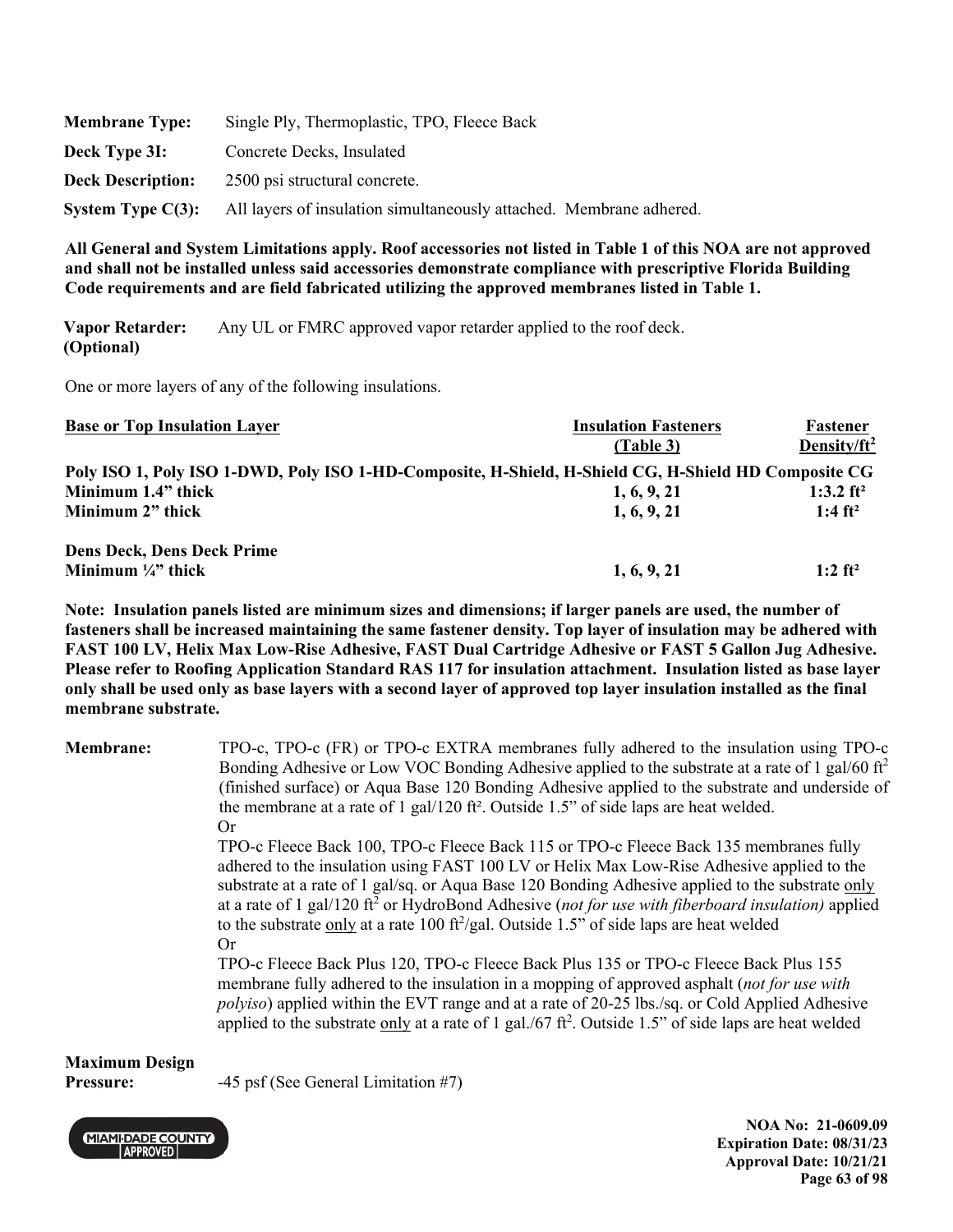| <b>Membrane Type:</b>    | Single Ply, Thermoplastic, TPO, Reinforced                          |
|--------------------------|---------------------------------------------------------------------|
| Deck Type 3I:            | Concrete Decks, Insulated                                           |
| <b>Deck Description:</b> | 2500 psi structural concrete.                                       |
| System Type $C(4)$ :     | All layers of insulation simultaneously attached. Membrane adhered. |

One or more layers of any of the following insulations.

| <b>Insulation Layer</b>                                                                              | <b>Insulation Fasteners</b> | Fastener                |
|------------------------------------------------------------------------------------------------------|-----------------------------|-------------------------|
|                                                                                                      | (Table 3)                   | Density/ $ft^2$         |
| Poly ISO 1, Poly ISO 1-DWD, Poly ISO 1-HD-Composite, H-Shield, H-Shield CG, H-Shield HD Composite CG |                             |                         |
| Minimum 1.5" thick                                                                                   | 1 with 13, 14, 15           | 1: 5.33 ft <sup>2</sup> |
|                                                                                                      |                             |                         |

**Note: Insulation layer shall be mechanically attached using the fastener density listed above. Insulation panels listed are minimum sizes and dimensions; if larger panels are used, the number of fasteners shall be increased maintaining the same fastener density. Please refer to Roofing Application Standard RAS 117 for insulation attachment.** 

**Membrane:** TPO-c or TPO-c EXTRA membrane shall be bonded to RhinoBond Plates with RhinoBond induction welding tool. Outside 1.5" of side laps are heat welded.

### **Maximum Design**

**Pressure:**  $-45.0 \text{ psf}$  (See General Limitation #7)



**NOA No: 21-0609.09 Expiration Date: 08/31/23 Approval Date: 10/21/21 Page 64 of 98**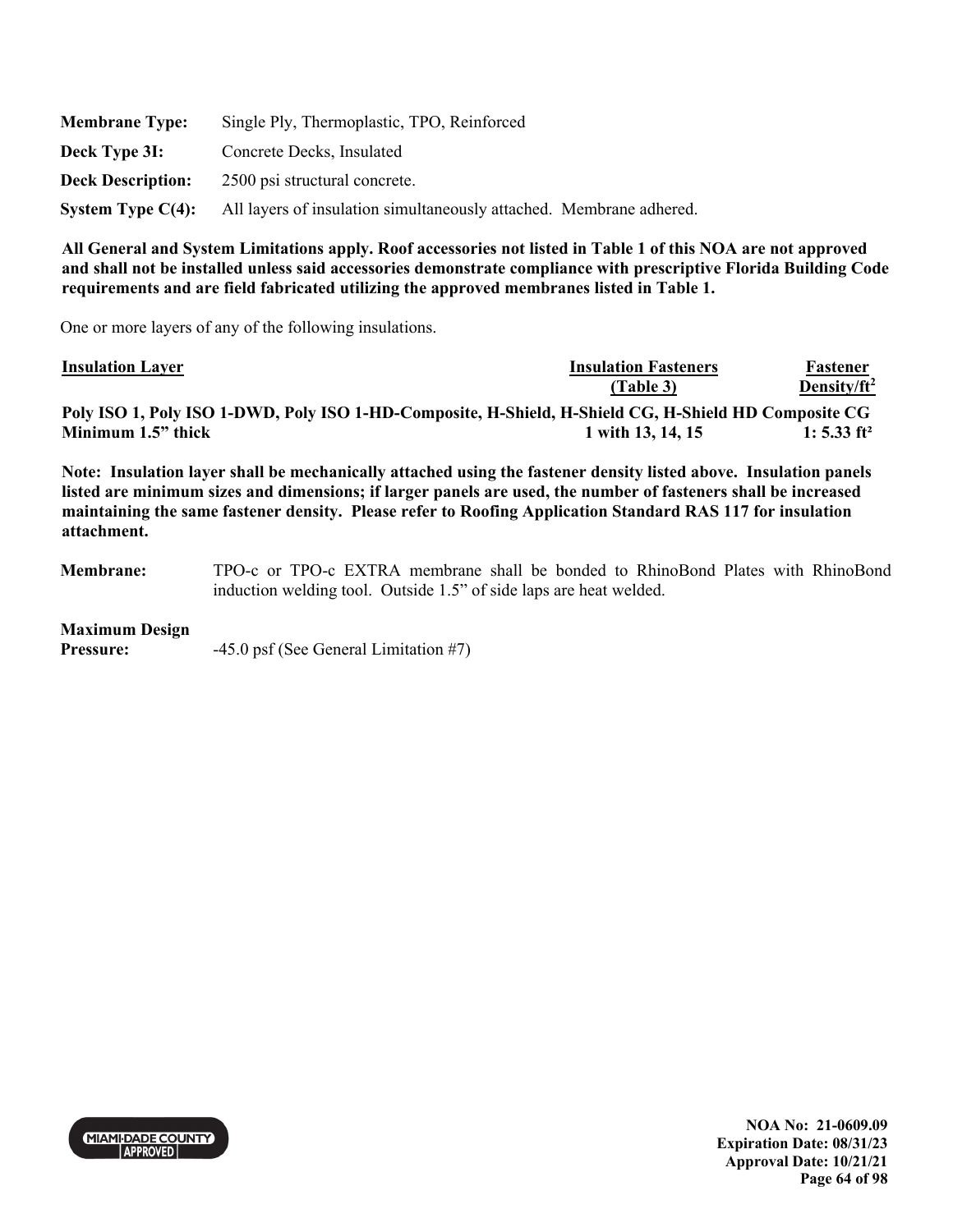| <b>Membrane Type:</b>    | Single Ply, Thermoplastic, TPO, Reinforced                          |
|--------------------------|---------------------------------------------------------------------|
| Deck Type 3I:            | Concrete Decks, Insulated                                           |
| <b>Deck Description:</b> | 2500 psi structural concrete.                                       |
| System Type $C(5)$ :     | All layers of insulation simultaneously attached. Membrane adhered. |

One or more layers of any of the following insulations.

| <b>Base Insulation Layer</b>                               | <b>Insulation Fasteners</b><br>(Table 3) | <b>Fastener</b><br>Density/ft <sup>2</sup> |
|------------------------------------------------------------|------------------------------------------|--------------------------------------------|
| Any approved polyisocyanurate insulation listed in Table 2 |                                          |                                            |
| Minimum 1.5" thick                                         | N/A                                      | N/A                                        |
| <b>Top Insulation Layer</b>                                | <b>Insulation Fasteners</b><br>(Table 3) | Fastener<br>Density/ $ft^2$                |
| <b>Plywood</b><br>Minimum 19/32" thick                     | 1, 6, 9, 21                              | $1:1.9$ ft <sup>2</sup>                    |

**Note: Top insulation layer shall be mechanically attached using the fastener density listed above. Insulation panels listed are minimum sizes and dimensions; if larger panels are used, the number of fasteners shall be increased maintaining the same fastener density. Please refer to Roofing Application Standard RAS 117 for insulation attachment.** 

**Membrane:** TPO-c, TPO-c (FR) or TPO-c EXTRA membrane fully adhered with Aqua Base 120 Bonding Adhesive applied to the substrate and underside of the membrane at a rate of 1 gal/120 ft<sup>2</sup>. Outside 1.5" of side laps are heat welded.

### **Maximum Design**

**Pressure:**  $-52.5 \text{ psf}$  (See General Limitation #7)



**NOA No: 21-0609.09 Expiration Date: 08/31/23 Approval Date: 10/21/21 Page 65 of 98**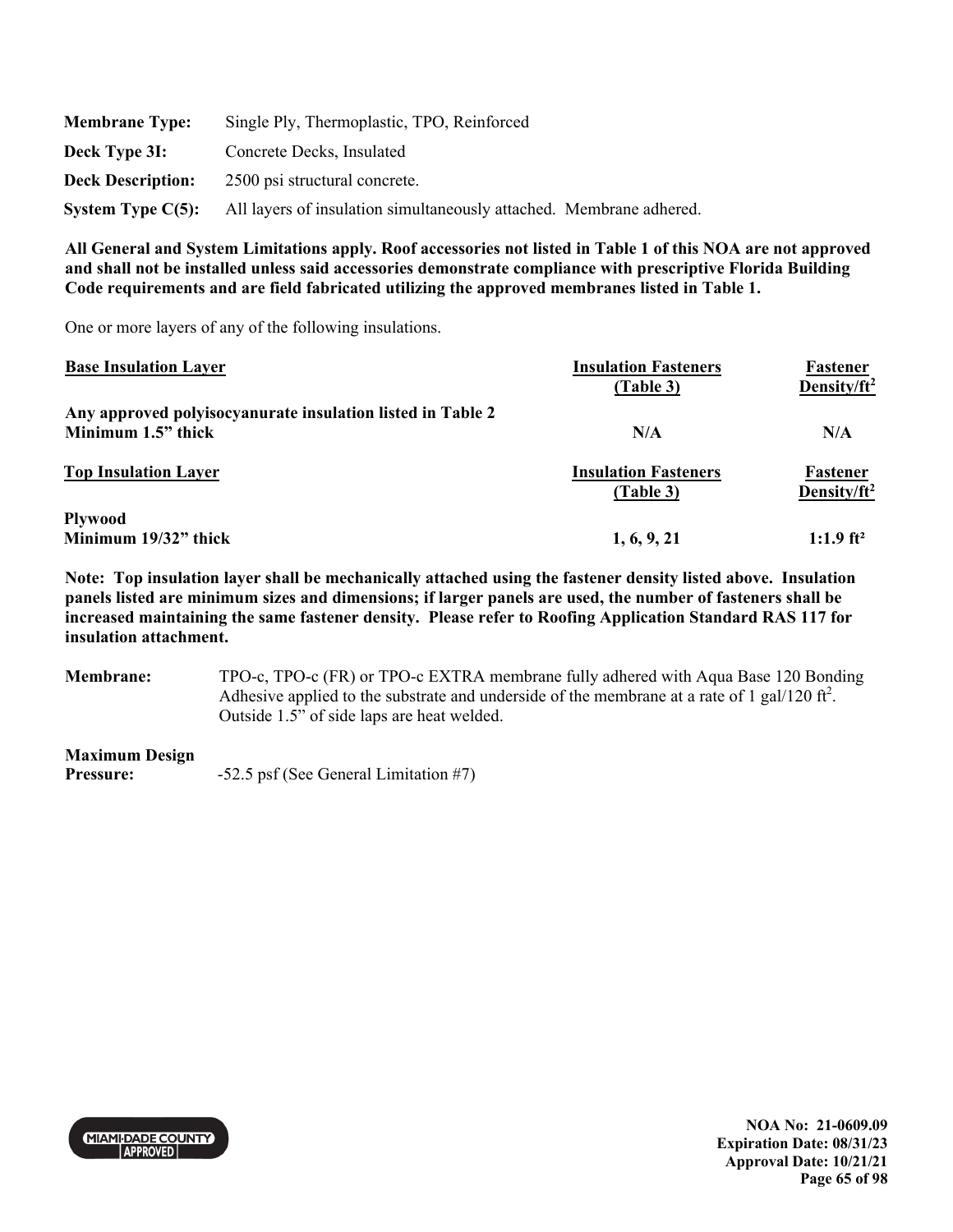| <b>Membrane Type:</b>    | Single Ply, Thermoplastic, TPO, Reinforced                          |
|--------------------------|---------------------------------------------------------------------|
| Deck Type 3I:            | Concrete Decks, Insulated                                           |
| <b>Deck Description:</b> | 2500 psi structural concrete.                                       |
| System Type $C(6)$ :     | All layers of insulation simultaneously attached. Membrane adhered. |

One or more layers of any of the following insulations.

| <b>Insulation Layer</b>                                                                              | <b>Insulation Fasteners</b> | Fastener             |
|------------------------------------------------------------------------------------------------------|-----------------------------|----------------------|
|                                                                                                      | (Table 3)                   | Density/ $ft^2$      |
| Poly ISO 1, Poly ISO 1-DWD, Poly ISO 1-HD-Composite, H-Shield, H-Shield CG, H-Shield HD Composite CG |                             |                      |
| Minimum 1.5" thick                                                                                   | 1 with 13, 14, 15           | 1: 4 ft <sup>2</sup> |

**Note: Insulation layer shall be mechanically attached using the fastener density listed above. Insulation panels listed are minimum sizes and dimensions; if larger panels are used, the number of fasteners shall be increased maintaining the same fastener density. Please refer to Roofing Application Standard RAS 117 for insulation attachment.** 

**Membrane:** TPO-c or TPO-c EXTRA membrane shall be bonded to RhinoBond Plates with RhinoBond induction welding tool. Outside 1.5" of side laps are heat welded.

### **Maximum Design**

**Pressure:**  $-60.0 \text{ psf}$  (See General Limitation #7)



**NOA No: 21-0609.09 Expiration Date: 08/31/23 Approval Date: 10/21/21 Page 66 of 98**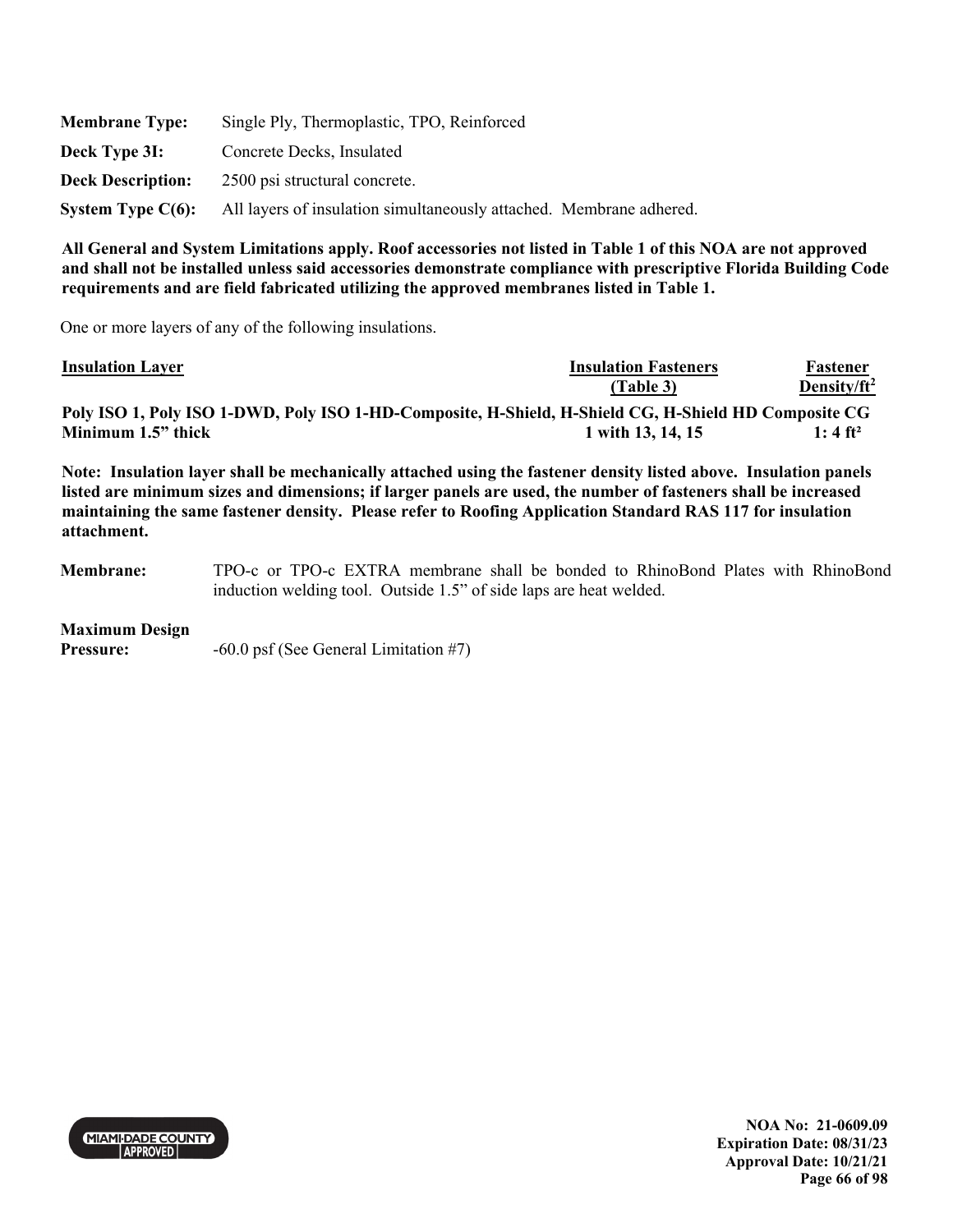| <b>Membrane Type:</b>    | Single Ply, Thermoplastic, TPO, Reinforced                          |
|--------------------------|---------------------------------------------------------------------|
| Deck Type 3I:            | Concrete Decks, Insulated                                           |
| <b>Deck Description:</b> | 2500 psi structural concrete.                                       |
| System Type $C(7)$ :     | All layers of insulation simultaneously attached. Membrane adhered. |

**Vapor Retarder: (Optional)**  Any UL or FMRC approved vapor retarder applied to the roof deck.

One or more layers of any of the following insulations.

| <b>Insulation Layer</b>                                                                              | <b>Insulation Fasteners</b> | Fastener             |
|------------------------------------------------------------------------------------------------------|-----------------------------|----------------------|
|                                                                                                      | (Table 3)                   | Density/ $ft^2$      |
| Poly ISO 1, Poly ISO 1-DWD, Poly ISO 1-HD-Composite, H-Shield, H-Shield CG, H-Shield HD Composite CG |                             |                      |
| Minimum 1.5" thick                                                                                   | <b>See Fastening</b>        | <b>See Fastening</b> |
|                                                                                                      | <b>Details</b>              | <b>Details</b>       |

**Note: All insulation shall have preliminary attachment prior to the application of RhinoBond Plates and fasteners as outlined below. See membrane description for fastener details. Insulation panels listed are minimum sizes and dimensions; if larger panels are used, the number of fasteners shall be increased maintaining the same fastener density. Please refer to Roofing Application Standard RAS 117 for insulation attachment.** 

- **Membrane:** TPO-c or TPO-c EXTRA membranes shall be bonded to RhinoBond Insulation Plates as specified below:
- **Fastening:** Insulation shall be mechanically attached with OMG Heavy Duty Fasteners and RhinoBond Insulation Plates or RhinoBond TreadSafe Plates spaced 6" o.c. in rows spaced 5' o.c. Membrane shall be bonded to RhinoBond Plates with RhinoBond induction welding tool. Outside 1.5" of side laps are heat welded.

**Maximum Design** 

Pressure:  $-67.5$  psf (See General Limitation #7)



**NOA No: 21-0609.09 Expiration Date: 08/31/23 Approval Date: 10/21/21 Page 67 of 98**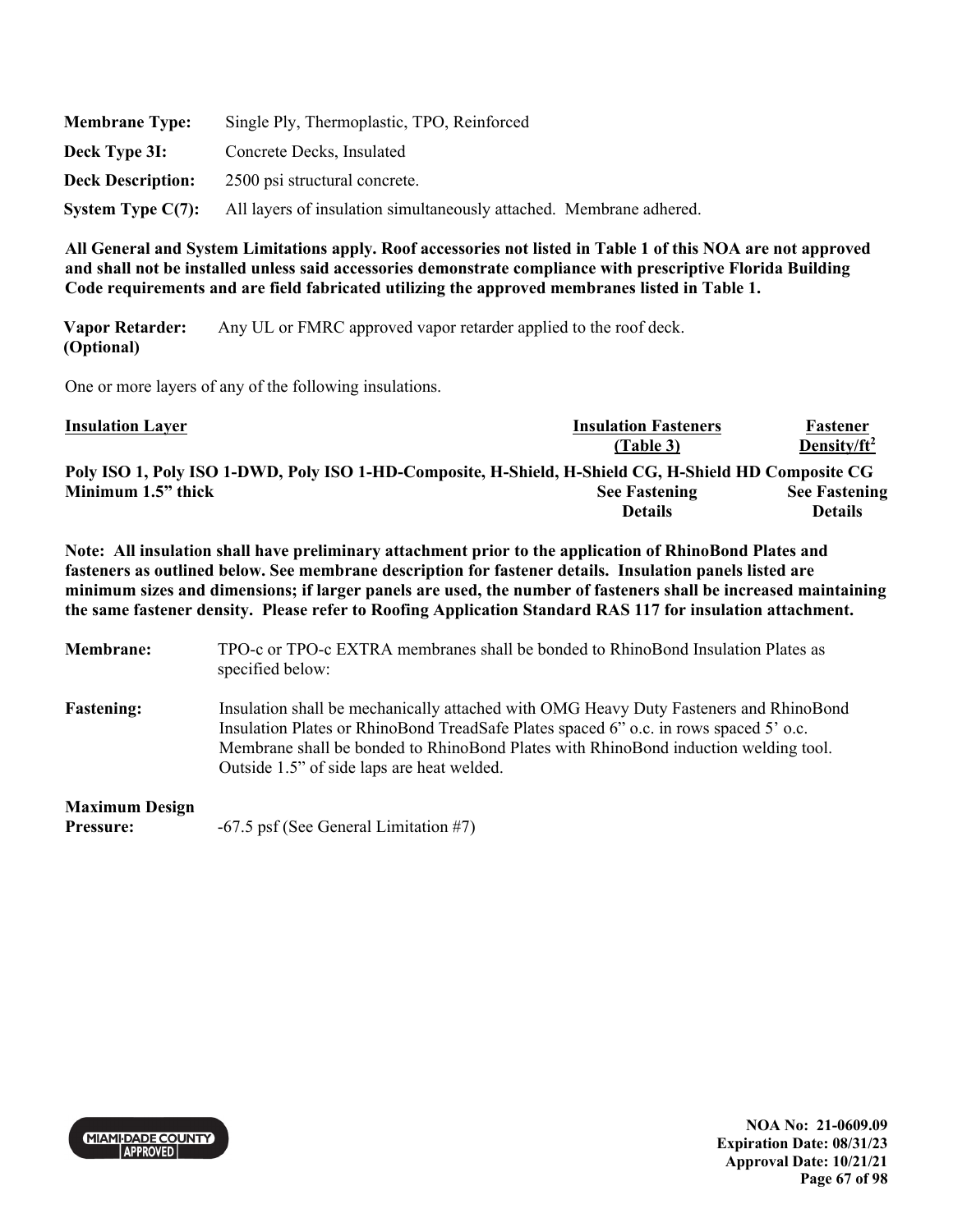| <b>Membrane Type:</b>    | Single Ply, Thermoplastic, TPO, Reinforced                          |
|--------------------------|---------------------------------------------------------------------|
| Deck Type 3I:            | Concrete Decks, Insulated                                           |
| <b>Deck Description:</b> | 2500 psi structural concrete.                                       |
| System Type $C(8)$ :     | All layers of insulation simultaneously attached. Membrane adhered. |

One or more layers of any of the following insulations.

| <b>Base Insulation Layer</b>                                                                         | <b>Insulation Fasteners</b> | Fastener                |
|------------------------------------------------------------------------------------------------------|-----------------------------|-------------------------|
|                                                                                                      | (Table 3)                   | Density/ft <sup>2</sup> |
| Poly ISO 1, Poly ISO 1-DWD, Poly ISO 1-HD-Composite, H-Shield, H-Shield CG, H-Shield HD Composite CG |                             |                         |
| (flat or tapered)                                                                                    |                             |                         |
| Minimum 1.0" thick                                                                                   | N/A                         | N/A                     |
| <b>Top Insulation Layer</b>                                                                          | <b>Insulation Fasteners</b> | Fastener                |
|                                                                                                      | (Table 3)                   | Density/ $ft^2$         |
| <b>SECUROCK Gypsum-Fiber Roof Board</b>                                                              |                             |                         |
| Minimum $\frac{1}{2}$ " thick                                                                        | 1, 6, 9, 21                 | 1:1.66 ft <sup>2</sup>  |

**Note: Top insulation layer shall be mechanically attached using the fastener density listed above. Insulation panels listed are minimum sizes and dimensions; if larger panels are used, the number of fasteners shall be increased maintaining the same fastener density. Please refer to Roofing Application Standard RAS 117 for insulation attachment.** 

**Membrane:** TPO-c, TPO-c (FR) or TPO-c EXTRA membrane fully adhered to the insulation using TPO-c Bonding Adhesive or Low VOC Bonding Adhesive applied to the substrate and underside of the membrane at a rate of 1.66 gal/sq. Outside 1.5" of side laps are heat welded.

**Maximum Design** 

**Pressure:**  $-75.0$  psf (See General Limitation #7)



**NOA No: 21-0609.09 Expiration Date: 08/31/23 Approval Date: 10/21/21 Page 68 of 98**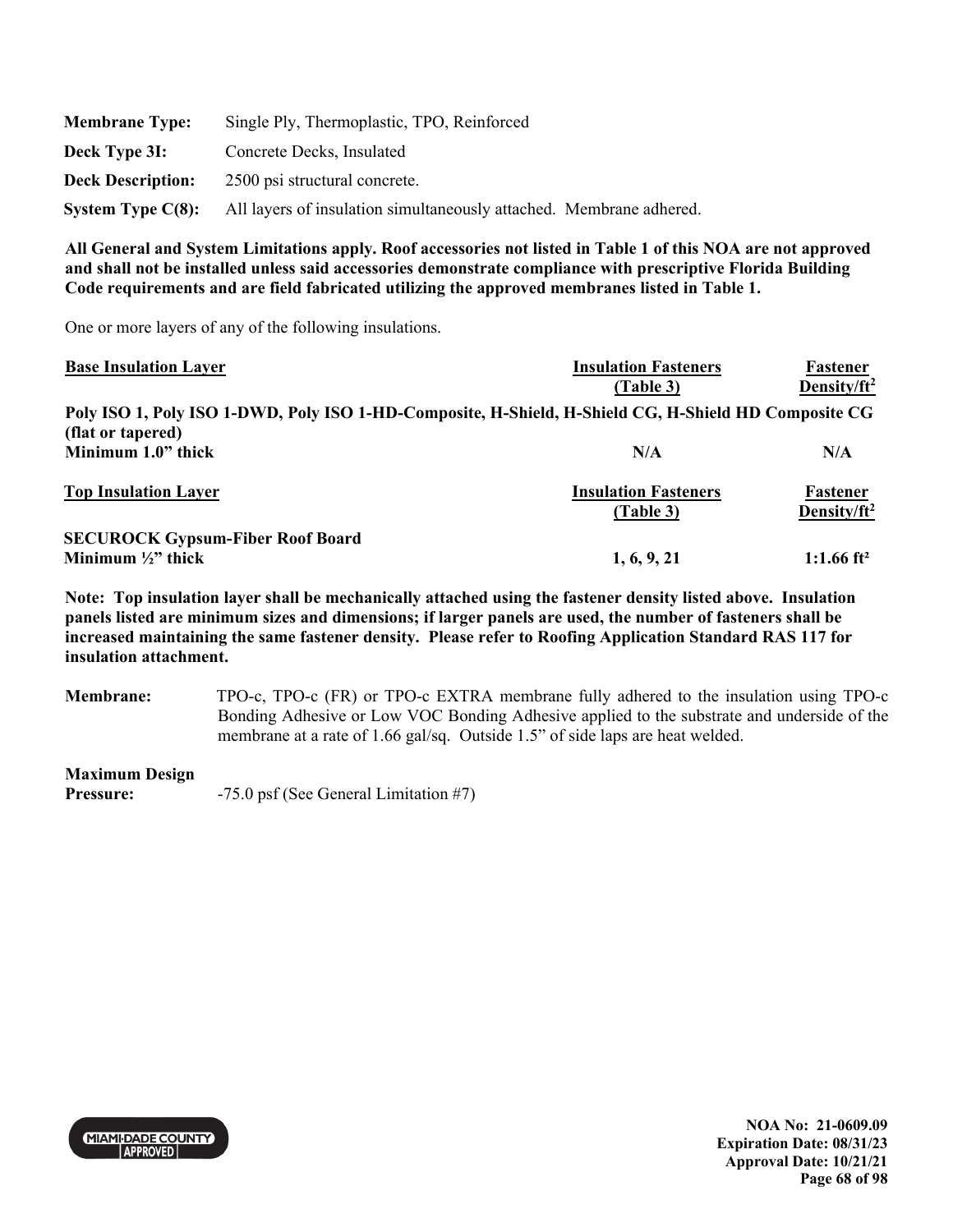| <b>Membrane Type:</b>    | Single Ply, Thermoplastic, TPO, Fleece Back                         |
|--------------------------|---------------------------------------------------------------------|
| Deck Type 3I:            | Concrete Decks, Insulated                                           |
| <b>Deck Description:</b> | 2500 psi structural concrete.                                       |
| System Type $C(9)$ :     | All layers of insulation simultaneously attached. Membrane adhered. |

One or more layers of any of the following insulations.

| <b>Insulation Layer</b>                                                                              | <b>Insulation Fasteners</b> | Fastener                |
|------------------------------------------------------------------------------------------------------|-----------------------------|-------------------------|
|                                                                                                      | (Table 3)                   | Density/ft <sup>2</sup> |
| Poly ISO 1, Poly ISO 1-DWD, Poly ISO 1-HD-Composite, H-Shield, H-Shield CG, H-Shield HD Composite CG |                             |                         |
| Minimum 2.0" thick                                                                                   | 1, 6, 9, 21                 | $1:1.6$ ft <sup>2</sup> |

**Note: Insulation layer shall be mechanically attached using the fastener density listed above. Insulation panels listed are minimum sizes and dimensions; if larger panels are used, the number of fasteners shall be increased maintaining the same fastener density. Please refer to Roofing Application Standard RAS 117 for insulation attachment.** 

**Membrane:** TPO-c, TPO-c (FR) or TPO-c EXTRA membrane fully adhered to the insulation using TPO-c Bonding Adhesive or Low VOC Bonding Adhesive applied to the substrate at a rate of 1 gal/60 ft² (finished surface) or Aqua Base 120 Bonding Adhesive applied to the substrate and underside of the membrane at a rate of 1 gal/120 ft<sup>2</sup> (finished surface). Outside 1.5" of side laps are heat welded.

Or

TPO-c Fleece Back 100, TPO-c Fleece Back 115 or TPO-c Fleece Back 135 membranes fully adhered to the insulation using FAST 100 LV or Helix Max Low-Rise Adhesive applied to the substrate at a rate of 1 gal/sq. or Aqua Base 120 Bonding Adhesive applied to the substrate only at a rate of 1 gal/120 ft<sup>2</sup> or HydroBond Adhesive applied to the substrate only at a rate 100 ft $^2$ /gal. Outside 1.5" of side laps are heat welded.

# **Maximum Design**

**Pressure:**  $-75.0$  psf (See General Limitation #7)

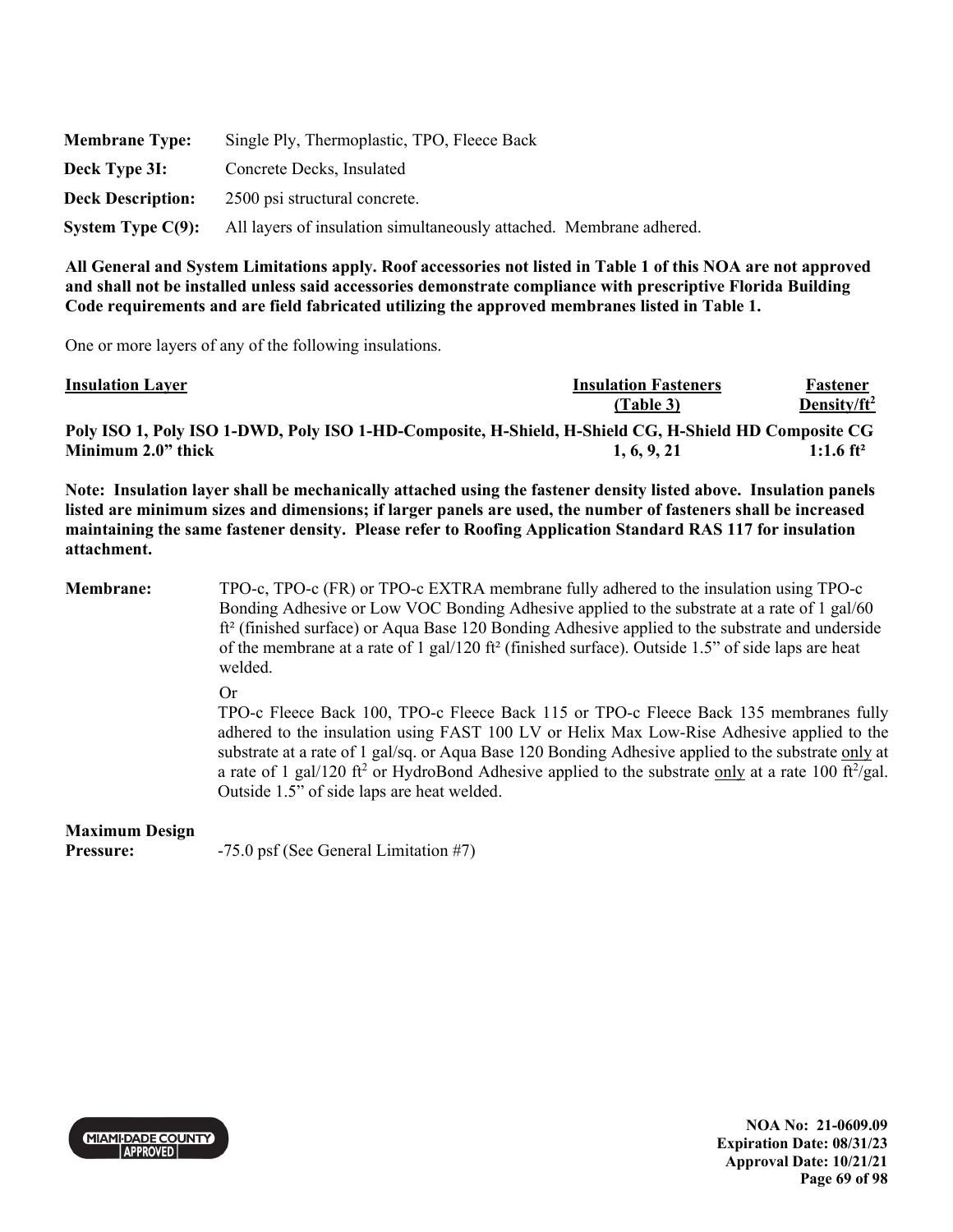| <b>Membrane Type:</b>    | Single Ply, Thermoplastic, TPO, Reinforced                                             |
|--------------------------|----------------------------------------------------------------------------------------|
| Deck Type 3I:            | Concrete Decks, Insulated                                                              |
| <b>Deck Description:</b> | 2500 psi structural concrete.                                                          |
|                          | System Type C(10): All layers of insulation simultaneously attached. Membrane adhered. |

One or more layers of any of the following insulations.

| <b>Base Insulation Layer</b>                               | <b>Insulation Fasteners</b><br>(Table 3) | <b>Fastener</b><br>Density/ft <sup>2</sup> |
|------------------------------------------------------------|------------------------------------------|--------------------------------------------|
| Any approved polyisocyanurate insulation listed in Table 2 |                                          |                                            |
| Minimum 1.5" thick                                         | N/A                                      | N/A                                        |
| <b>Top Insulation Layer</b>                                | <b>Insulation Fasteners</b><br>(Table 3) | Fastener<br>Density/ $ft^2$                |
| <b>Plywood</b><br>Minimum 19/32" thick                     | 1, 6, 9, 21                              | $1:1.9$ ft <sup>2</sup>                    |

**Note: Top insulation layer shall be mechanically attached using the fastener density listed above. Insulation panels listed are minimum sizes and dimensions; if larger panels are used, the number of fasteners shall be increased maintaining the same fastener density. Please refer to Roofing Application Standard RAS 117 for insulation attachment.** 

| <b>Membrane:</b>                   | TPO-c, TPO-c (FR) or TPO-c EXTRA membrane fully adhered with TPO-c Bonding Adhesive<br>or Low VOC Bonding Adhesive applied to the substrate and underside of the membrane at a rate<br>of 1 gal/60ft <sup>2</sup> (finished surface area). Outside 1.5" of side laps are heat welded.                                                                                                                                                                               |  |  |
|------------------------------------|---------------------------------------------------------------------------------------------------------------------------------------------------------------------------------------------------------------------------------------------------------------------------------------------------------------------------------------------------------------------------------------------------------------------------------------------------------------------|--|--|
|                                    | Or<br>TPO-c Fleece Back 100, TPO-c Fleece Back 115 or TPO-c Fleece Back 135 membranes fully<br>adhered to the insulation using FAST 100 LV or Helix Max Low-Rise Adhesive applied to the<br>substrate at a rate of 1 gal/sq. or Aqua Base 120 Bonding Adhesive applied to the substrate only<br>at a rate of 1 gal/120 ft <sup>2</sup> or HydroBond Adhesive applied to the substrate only at a rate 100<br>$ft^2$ /gal. Outside 1.5" of side laps are heat welded. |  |  |
| <b>Maximum Design</b><br>Pressure: | $-75.0$ psf (See General Limitation #7)                                                                                                                                                                                                                                                                                                                                                                                                                             |  |  |



**NOA No: 21-0609.09 Expiration Date: 08/31/23 Approval Date: 10/21/21 Page 70 of 98**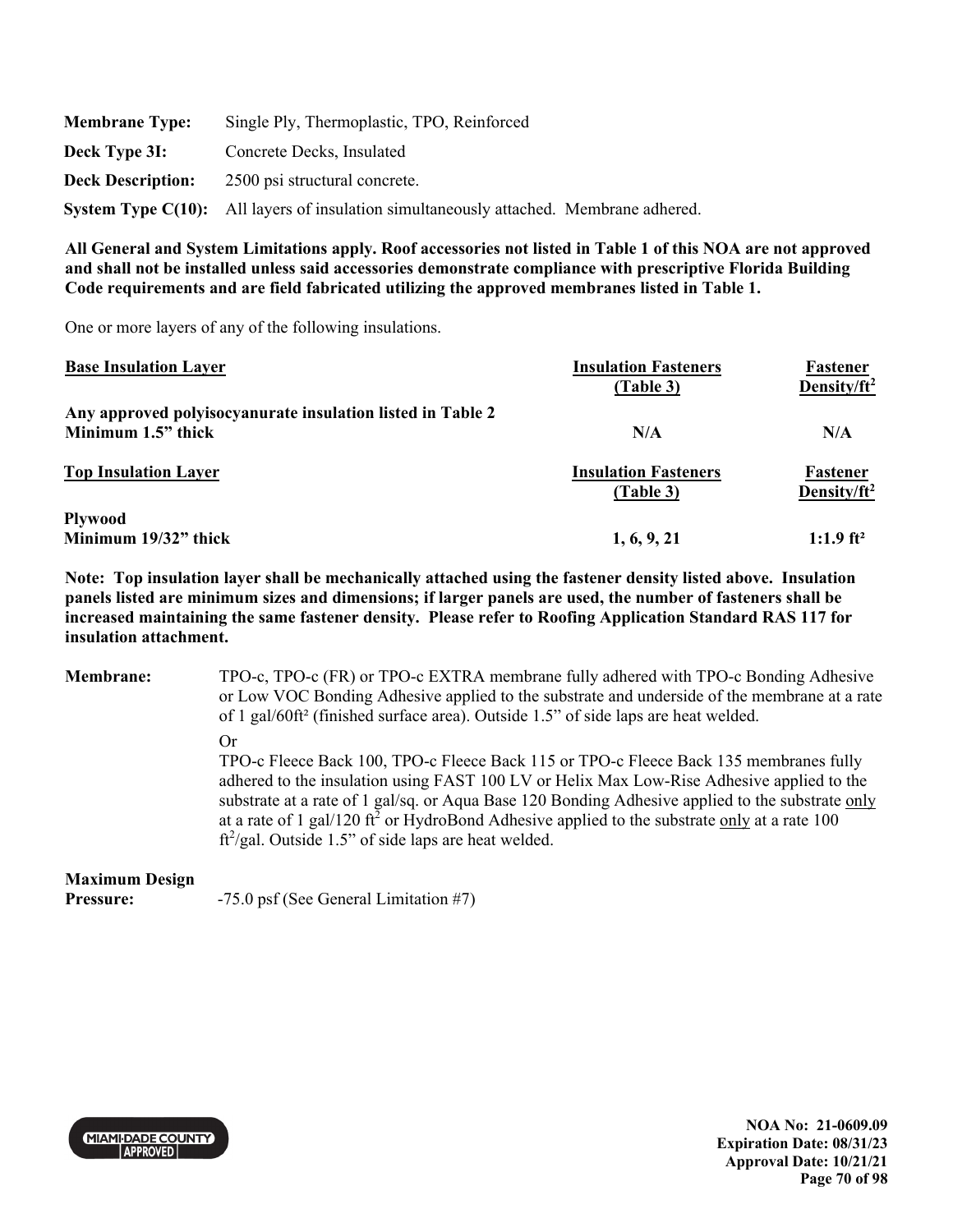| <b>Membrane Type:</b>    | Single Ply, Thermoplastic, TPO, Reinforced                                             |
|--------------------------|----------------------------------------------------------------------------------------|
| Deck Type 3I:            | Concrete Decks, Insulated                                                              |
| <b>Deck Description:</b> | 2500 psi structural concrete.                                                          |
|                          | System Type C(11): All layers of insulation simultaneously attached. Membrane adhered. |

**Vapor Retarder: (Optional)**  Any UL or FMRC approved vapor retarder applied to the roof deck.

One or more layers of any of the following insulations.

| <b>Base Insulation Layer</b>                                                                         | <b>Insulation Fasteners</b> | Fastener                |
|------------------------------------------------------------------------------------------------------|-----------------------------|-------------------------|
|                                                                                                      | (Table 3)                   | Density/ft <sup>2</sup> |
| Any approved XPS listed in Table 2                                                                   |                             |                         |
| Minimum 1" thick                                                                                     | N/A                         | N/A                     |
| Poly ISO 1, Poly ISO 1-DWD, Poly ISO 1-HD-Composite, H-Shield, H-Shield CG, H-Shield HD Composite CG |                             |                         |
| Minimum 1.5" thick                                                                                   | N/A                         | N/A                     |
| <b>Structodek High Density Fiberboard Roof Insulation</b>                                            |                             |                         |
| Minimum $\frac{3}{4}$ " thick                                                                        | N/A                         | N/A                     |
| <b>Structodek High Density Fiberboard Roof Insulation</b>                                            |                             |                         |
| Minimum $\frac{1}{2}$ " thick                                                                        | N/A                         | N/A                     |
| <b>Structodek High Density Fiberboard Roof Insulation</b>                                            |                             |                         |
| Minimum 1" thick                                                                                     | N/A                         | N/A                     |

**Note: All layers shall be simultaneously fastened; see top layer below for fasteners and density. Insulation panels listed are minimum sizes and dimensions; if larger panels are used, the number of fasteners shall be increased maintaining the same fastener density. Please refer to Roofing Application Standard RAS 117 for insulation attachment. Single and multiple layers of insulation can be attached to base layer with Carlisle Syntec FAST Adhesive.**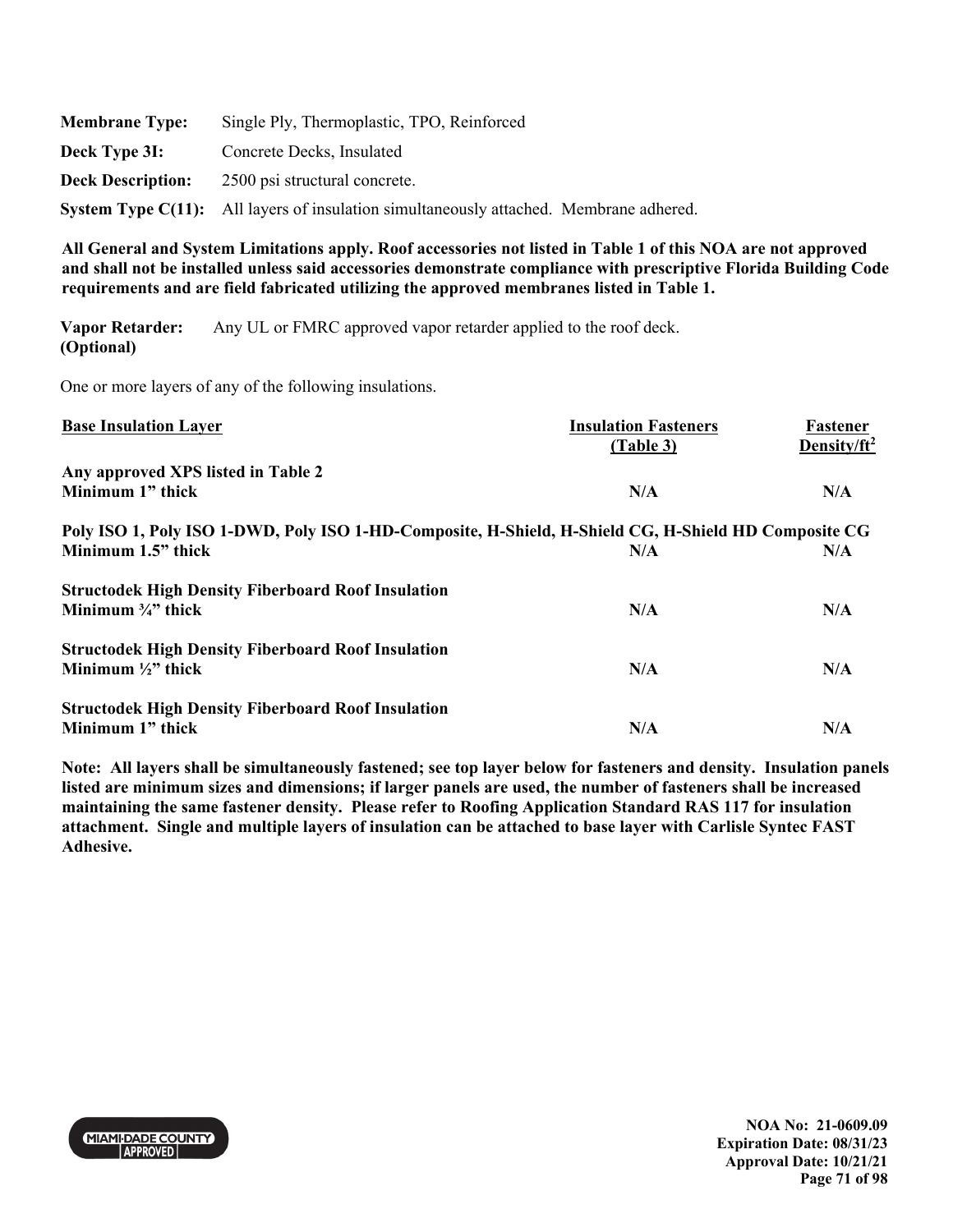| <b>Top Insulation Layer</b>   | <b>Insulation Fasteners</b><br>(Table 3) | Fastener<br>Density/ $ft^2$ |
|-------------------------------|------------------------------------------|-----------------------------|
| <b>Dens Deck Prime</b>        |                                          |                             |
| Minimum $\frac{5}{8}$ " thick | 1.6                                      | 1:1.33 ft <sup>2</sup>      |

**Note: Insulation panels listed are minimum sizes and dimensions; if larger panels are used, the number of fasteners shall be increased maintaining the same fastener density. Please refer to Roofing Application Standard RAS 117 for insulation attachment.** 

**Membrane:** TPO-c, TPO-c (FR) or TPO-c EXTRA membrane fully adhered to the insulation using TPO-c Bonding Adhesive or Low VOC Bonding Adhesive applied to the substrate at a rate of 1 gal/60 ft<sup>2</sup> (finished surface). Outside 1.5" of side laps are heat welded.

### **Maximum Design**

**Pressure:** -90 psf (See General Limitation #7)



**NOA No: 21-0609.09 Expiration Date: 08/31/23 Approval Date: 10/21/21 Page 72 of 98**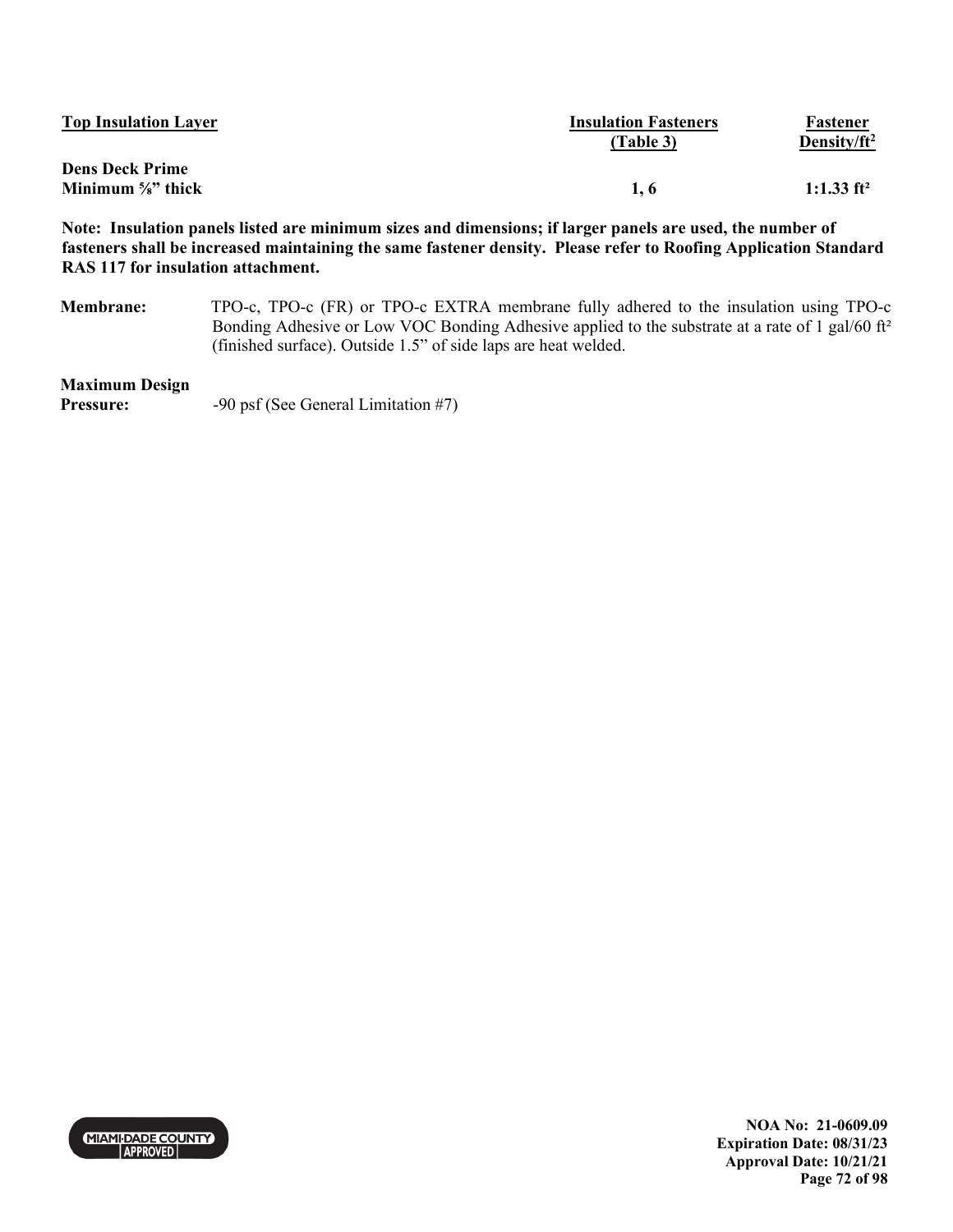| <b>Membrane Type:</b>    | Single Ply, Thermoplastic, TPO, Reinforced                                             |  |
|--------------------------|----------------------------------------------------------------------------------------|--|
| Deck Type 3I:            | Concrete Decks, Insulated                                                              |  |
| <b>Deck Description:</b> | 2500 psi structural concrete.                                                          |  |
|                          | System Type C(12): All layers of insulation simultaneously attached. Membrane adhered. |  |

One or more layers of any of the following insulations.

| <b>Insulation Layer</b>                                    | <b>Insulation Fasteners</b> | Fastener        |
|------------------------------------------------------------|-----------------------------|-----------------|
|                                                            | (Table 3)                   | Density/ $ft^2$ |
| Any approved polyisocyanurate insulation listed in Table 2 |                             |                 |
| Minimum 1.5" thick                                         | 1 with 13, 14, 15           | 1:2 $ft^2$      |

**Note: Insulation layers shall be staggered by 1' parallel to the 8' length. Insulation panels listed are minimum sizes and dimensions; if larger panels are used, the number of fasteners shall be increased maintaining the same fastener density. Please refer to Roofing Application Standard RAS 117 for insulation attachment.** 

**Membrane:** TPO-c or TPO-c EXTRA membrane shall be bonded to RhinoBond Plates with RhinoBond induction welding tool. Outside 1.5" of side laps are heat welded.

### **Maximum Design**

**Pressure:** -97.5 psf (See General Limitation #7)



**NOA No: 21-0609.09 Expiration Date: 08/31/23 Approval Date: 10/21/21 Page 73 of 98**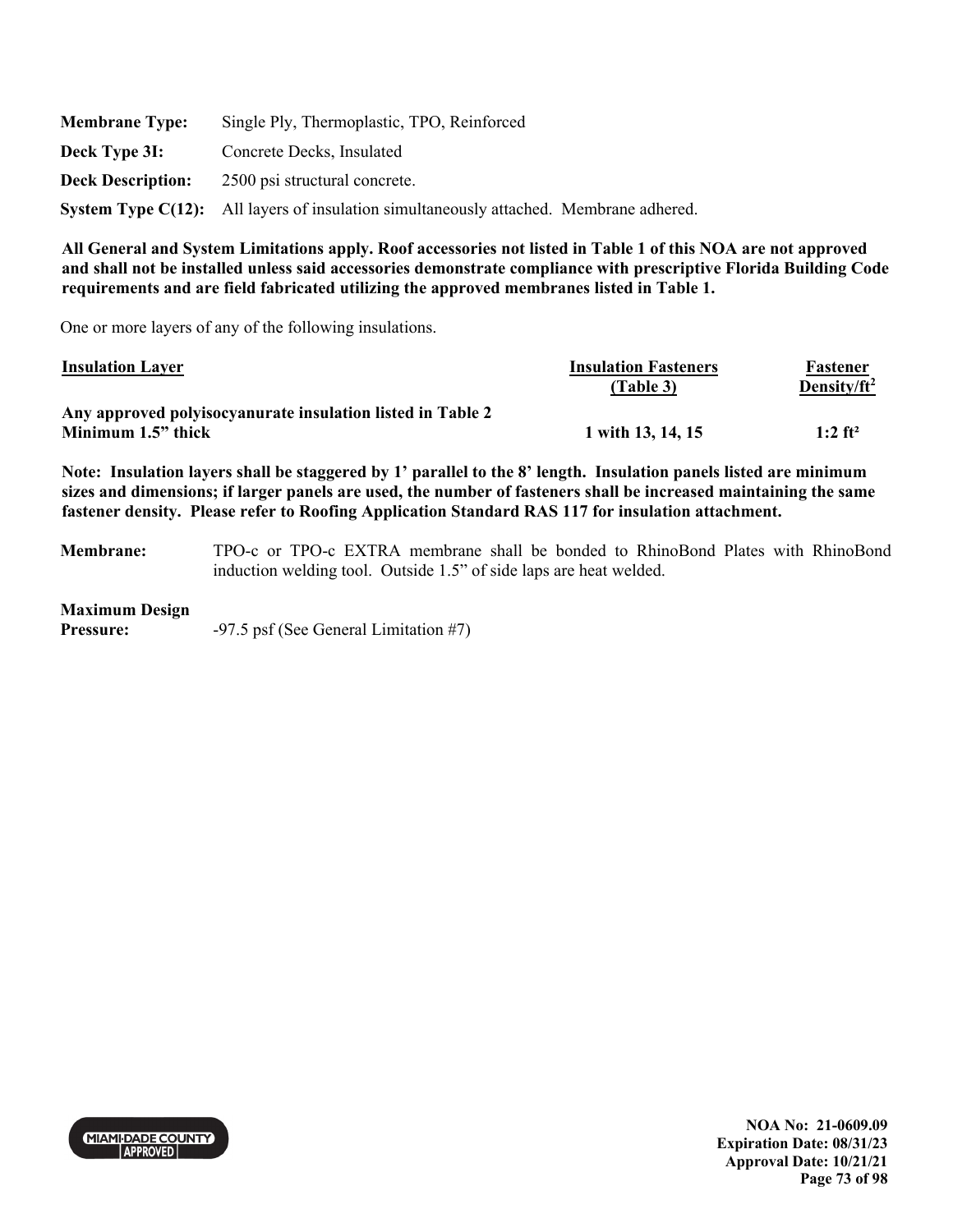| <b>Membrane Type:</b>    | Single Ply, Thermoplastic, TPO, Fleece Back                                            |  |  |
|--------------------------|----------------------------------------------------------------------------------------|--|--|
| Deck Type 3I:            | Concrete Decks, Insulated                                                              |  |  |
| <b>Deck Description:</b> | 2500 psi structural concrete.                                                          |  |  |
|                          | System Type C(13): All layers of insulation simultaneously attached. Membrane adhered. |  |  |

One or more layers of any of the following insulations.

| <b>Base Insulation Layer</b>                                                                         | <b>Insulation Fasteners</b> | Fastener                |
|------------------------------------------------------------------------------------------------------|-----------------------------|-------------------------|
|                                                                                                      | (Table 3)                   | Density/ft <sup>2</sup> |
| Poly ISO 1, Poly ISO 1-DWD, Poly ISO 1-HD-Composite, H-Shield, H-Shield CG, H-Shield HD Composite CG |                             |                         |
| Minimum 1.5" thick                                                                                   | N/A                         | N/A                     |
| <b>Top Insulation Layer</b>                                                                          | <b>Insulation Fasteners</b> | Fastener                |
|                                                                                                      | (Table 3)                   | Density/ft <sup>2</sup> |
| <b>Plywood</b>                                                                                       |                             |                         |
| Minimum 19/32" thick                                                                                 | 1, 6, 9, 21                 | 1:1 $ft^2$              |

**Note: Top insulation layer shall be mechanically attached using the fastener density listed above. Insulation panels listed are minimum sizes and dimensions; if larger panels are used, the number of fasteners shall be increased maintaining the same fastener density. Please refer to Roofing Application Standard RAS 117 for insulation attachment.** 

**Membrane:** TPO-c, TPO-c (FR) or TPO-c EXTRA membrane fully adhered to the insulation using TPO-c Bonding Adhesive or Low VOC Bonding Adhesive applied to the substrate at a rate of 1 gal/60 ft² (finished surface). Outside 1.5" of side laps are heat welded.

### **Maximum Design**

**Pressure:**  $-97.5 \text{ psf}$  (See General Limitation #7)

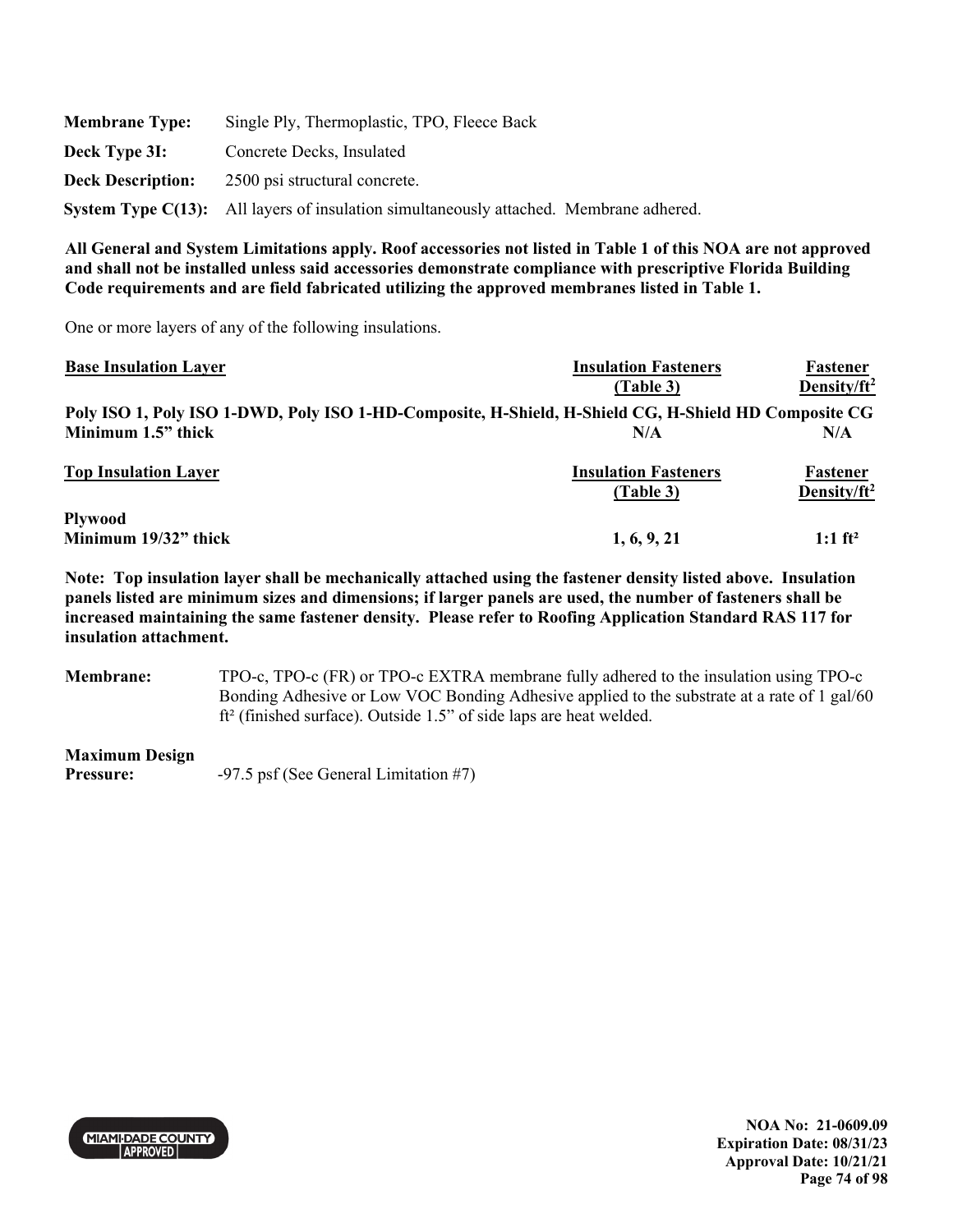| <b>Membrane Type:</b>    | Single Ply, Thermoplastic, TPO, Reinforced                                             |  |  |
|--------------------------|----------------------------------------------------------------------------------------|--|--|
| Deck Type 3I:            | Concrete Decks, Insulated                                                              |  |  |
| <b>Deck Description:</b> | 2500 psi structural concrete.                                                          |  |  |
|                          | System Type C(14): All layers of insulation simultaneously attached. Membrane adhered. |  |  |

One or more layers of any of the following insulations.

| <b>Insulation Layer</b> | <b>Insulation Fasteners</b>                                                                      | Fastener            |
|-------------------------|--------------------------------------------------------------------------------------------------|---------------------|
|                         | (Table 3)                                                                                        | Density/ $ft^2$     |
|                         | H-Shield CG, Poly ISO 1-DWD, Poly ISO 1-HD-Composite, H-Shield HD Composite CG (flat or tapered) |                     |
| Minimum 2.0" thick      | 1, 6, 9, 21                                                                                      | 1:1 ft <sup>2</sup> |
|                         |                                                                                                  |                     |

**Note: Insulation layer shall be mechanically attached using the fastener density listed above. Insulation panels listed are minimum sizes and dimensions; if larger panels are used, the number of fasteners shall be increased maintaining the same fastener density. Please refer to Roofing Application Standard RAS 117 for insulation attachment.** 

**Membrane:** TPO-c, TPO-c (FR) or TPO-c EXTRA membrane fully adhered to the insulation using TPO-c Bonding Adhesive or Low VOC Bonding Adhesive applied to the substrate at a rate of 1 gal/60 ft² (finished surface). Outside 1.5" of side laps are heat welded.

#### **Maximum Design**

**Pressure:**  $-112.5$  psf (See General Limitation #7)



**NOA No: 21-0609.09 Expiration Date: 08/31/23 Approval Date: 10/21/21 Page 75 of 98**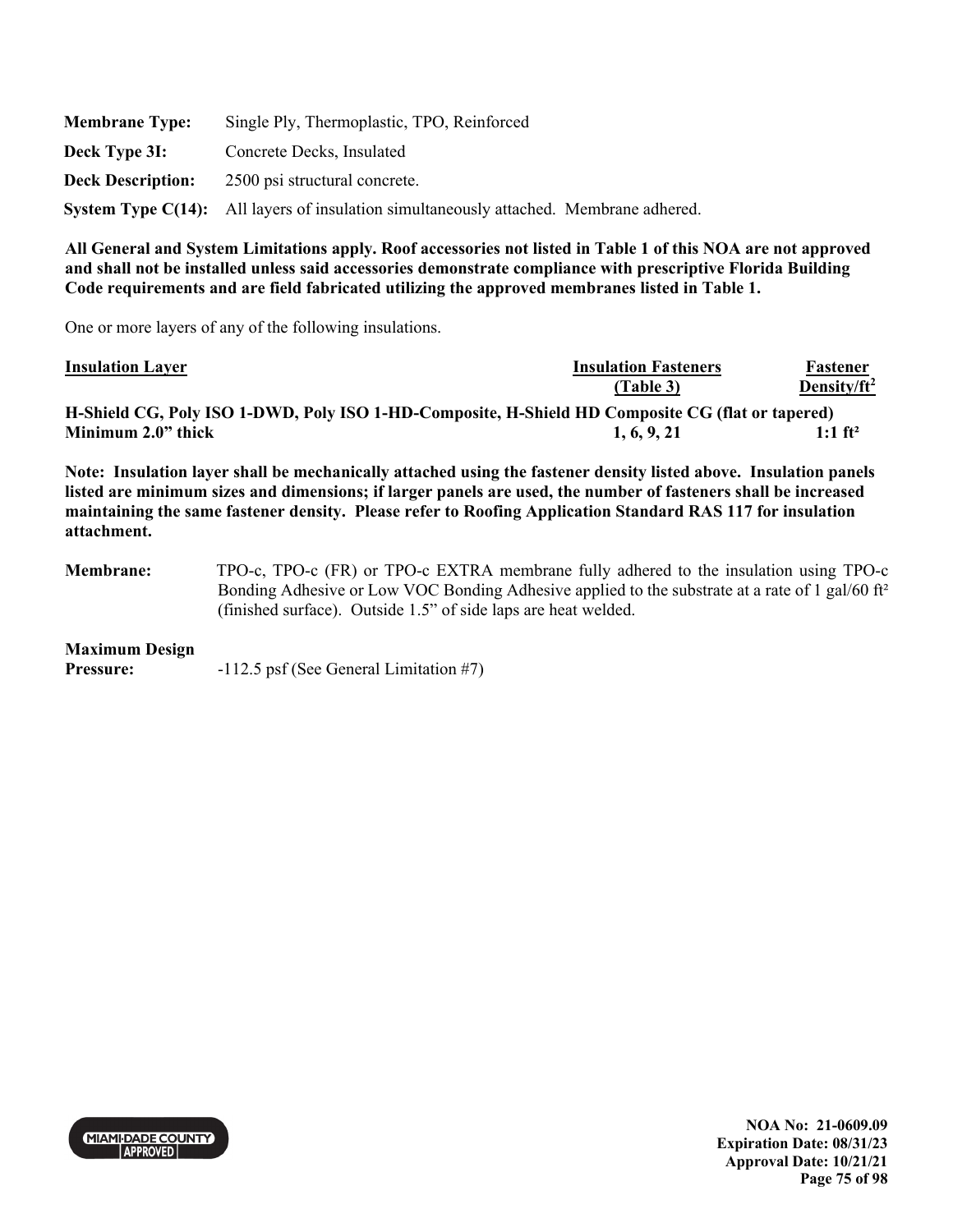| <b>Membrane Type:</b>    | Single Ply, Thermoplastic, TPO, Reinforced                                             |
|--------------------------|----------------------------------------------------------------------------------------|
| Deck Type 3I:            | Concrete Decks, Insulated                                                              |
| <b>Deck Description:</b> | 2500 psi structural concrete.                                                          |
|                          | System Type C(15): All layers of insulation simultaneously attached. Membrane adhered. |

One or more layers of any of the following insulations.

| <b>Base Insulation Layer</b>                                                                         | <b>Insulation Fasteners</b> | Fastener                |
|------------------------------------------------------------------------------------------------------|-----------------------------|-------------------------|
|                                                                                                      | (Table 3)                   | Density/ft <sup>2</sup> |
| Poly ISO 1, Poly ISO 1-DWD, Poly ISO 1-HD-Composite, H-Shield, H-Shield CG, H-Shield HD Composite CG |                             |                         |
| Minimum 2" thick                                                                                     | N/A                         | N/A                     |
| <b>Top Insulation Layer</b>                                                                          | <b>Insulation Fasteners</b> | Fastener                |
|                                                                                                      | (Table 3)                   | Density/ft <sup>2</sup> |
| <b>SECUROCK Gypsum-Fiber Roof Board</b>                                                              |                             |                         |
| Minimum $\frac{1}{2}$ " thick                                                                        | 1, 6, 9, 21                 | 1:1.33 $ft^2$           |

**Note: Top insulation layer shall be mechanically attached using the fastener density listed above. Insulation panels listed are minimum sizes and dimensions; if larger panels are used, the number of fasteners shall be increased maintaining the same fastener density. Please refer to Roofing Application Standard RAS 117 for insulation attachment.** 

**Membrane:** TPO-c, TPO-c (FR) or TPO-c EXTRA membrane fully adhered to the insulation using TPO-c Bonding Adhesive or Low VOC Bonding Adhesive applied to the substrate at a rate of 1 gal/60 ft² (finished surface) or Aqua Base 120 Bonding Adhesive applied to the substrate and underside of the membrane at a rate of 1 gal/120 ft<sup>2</sup> (finished surface). Outside 1.5" of side laps are heat welded.

**Maximum Design**  Pressure:  $-112.5$  psf (See General Limitation #7)

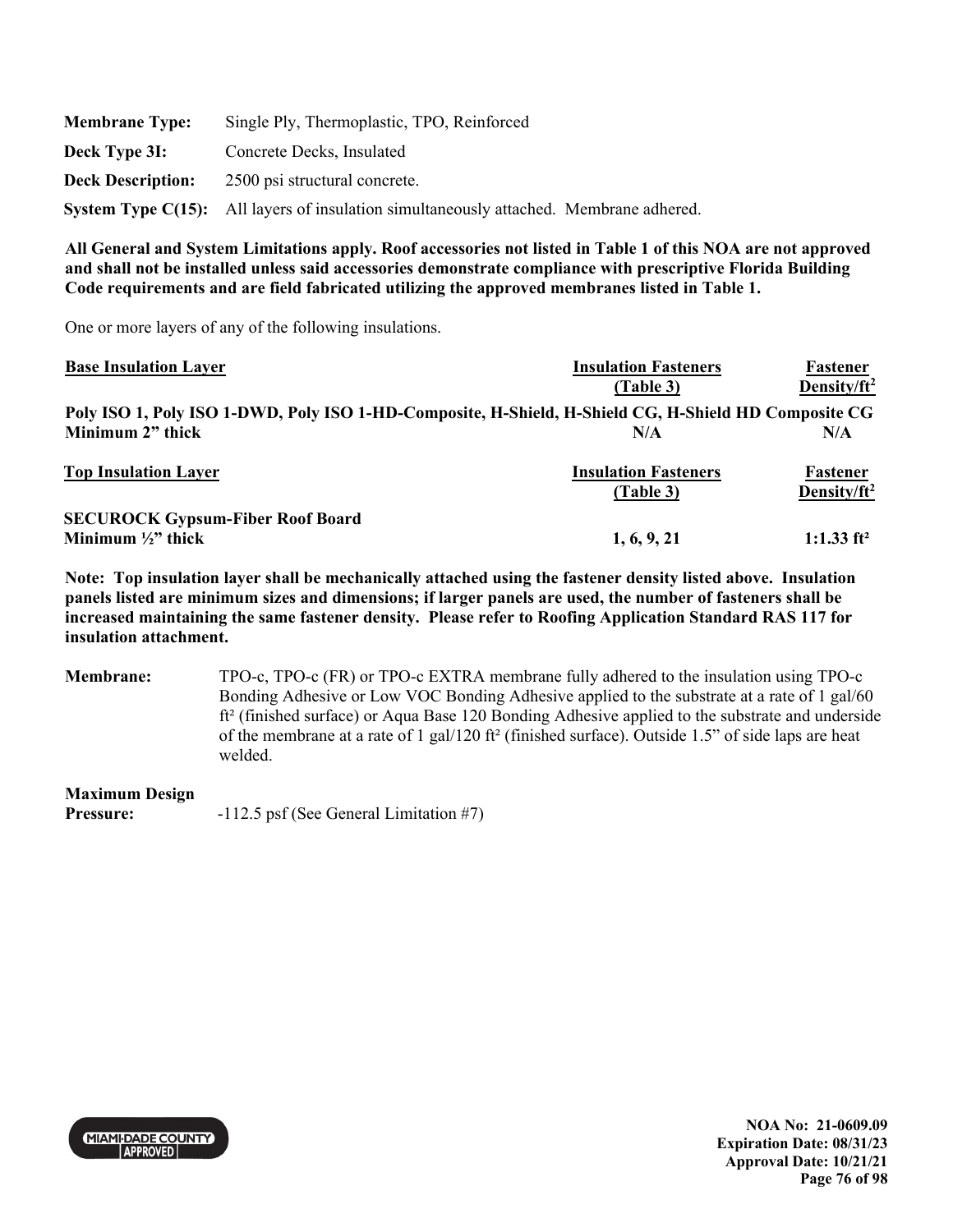| <b>Membrane Type:</b>    | Single Ply, Thermoplastic, TPO, Reinforced                                                    |  |
|--------------------------|-----------------------------------------------------------------------------------------------|--|
| Deck Type 3I:            | Concrete Decks, Insulated                                                                     |  |
| <b>Deck Description:</b> | 2500 psi structural concrete.                                                                 |  |
|                          | <b>System Type C(16):</b> All layers of insulation simultaneously attached. Membrane adhered. |  |

One or more layers of any of the following insulations.

| <b>Insulation Layer</b>                 | <b>Insulation Fasteners</b> | Fastener                |
|-----------------------------------------|-----------------------------|-------------------------|
|                                         | (Table 3)                   | Density/ft <sup>2</sup> |
| <b>SECUROCK Gypsum-Fiber Roof Board</b> |                             |                         |
| Minimum 5/8" thick                      | 1, 6, 9, 21                 | 1:1.33 $ft^2$           |

**Note: Insulation layer shall be mechanically attached using the fastener density listed above. Insulation panels listed are minimum sizes and dimensions; if larger panels are used, the number of fasteners shall be increased maintaining the same fastener density. Please refer to Roofing Application Standard RAS 117 for insulation attachment.** 

**Membrane:** TPO-c, TPO-c (FR) or TPO-c EXTRA membrane fully adhered to the insulation using TPO-c Bonding Adhesive or Low VOC Bonding Adhesive applied to the substrate at a rate of 1 gal/60 ft<sup>2</sup> (finished surface) or Aqua Base 120 Bonding Adhesive applied to the substrate and underside of the membrane at a rate of 1 gal/120 ft<sup>2</sup> (finished surface). Outside 1.5" of side laps are heat welded.

#### **Maximum Design**

Pressure:  $-112.5$  psf (See General Limitation #7)

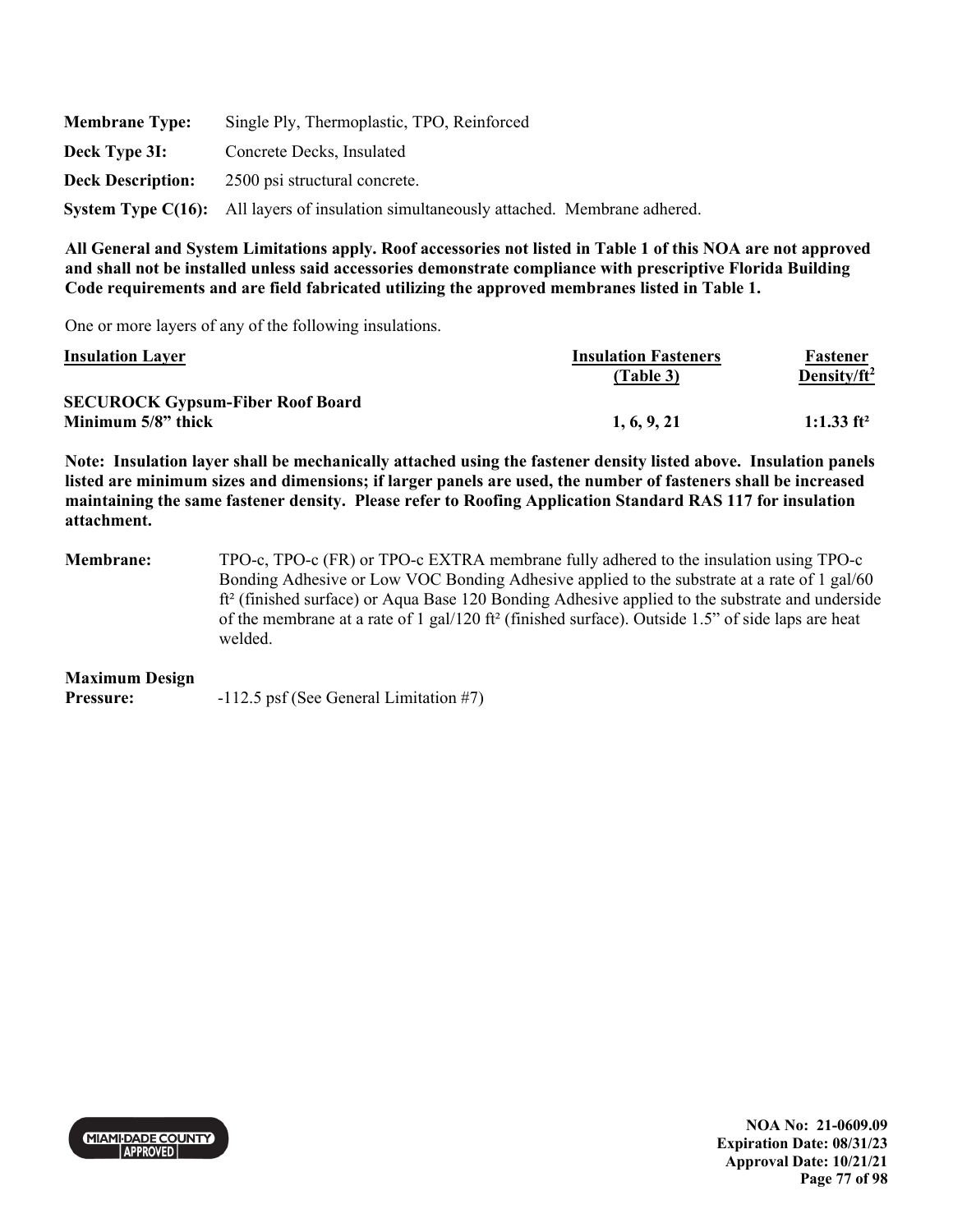| <b>Membrane Type:</b>    | Single Ply, Thermoplastic, TPO, Reinforced                                                    |  |  |
|--------------------------|-----------------------------------------------------------------------------------------------|--|--|
| Deck Type 3I:            | Concrete Decks, Insulated                                                                     |  |  |
| <b>Deck Description:</b> | 2500 psi structural concrete.                                                                 |  |  |
|                          | <b>System Type C(17):</b> All layers of insulation simultaneously attached. Membrane adhered. |  |  |

One or more layers of any of the following insulations.

| <b>Insulation Layer</b>                                                                          | <b>Insulation Fasteners</b> | Fastener              |
|--------------------------------------------------------------------------------------------------|-----------------------------|-----------------------|
|                                                                                                  | (Table 3)                   | Density/ $ft^2$       |
| H-Shield CG, Poly ISO 1-DWD, Poly ISO 1-HD-Composite, H-Shield HD Composite CG (flat or tapered) |                             |                       |
| Minimum 2.0" thick                                                                               | 1, 6, 9, 21                 | $1:1$ ft <sup>2</sup> |
|                                                                                                  |                             |                       |

**Note: Insulation layer shall be mechanically attached using the fastener density listed above. Insulation panels listed are minimum sizes and dimensions; if larger panels are used, the number of fasteners shall be increased maintaining the same fastener density. Please refer to Roofing Application Standard RAS 117 for insulation attachment.** 

**Membrane:** TPO-c, TPO-c (FR) or TPO-c EXTRA membrane fully adhered to the insulation using TPO-c Bonding Adhesive or Low VOC Bonding Adhesive applied to the substrate at a rate of 1 gal/60 ft² (finished surface). Outside 1.5" of side laps are heat welded.

#### **Maximum Design**

**Pressure:**  $-120.0$  psf (See General Limitation #7)



**NOA No: 21-0609.09 Expiration Date: 08/31/23 Approval Date: 10/21/21 Page 78 of 98**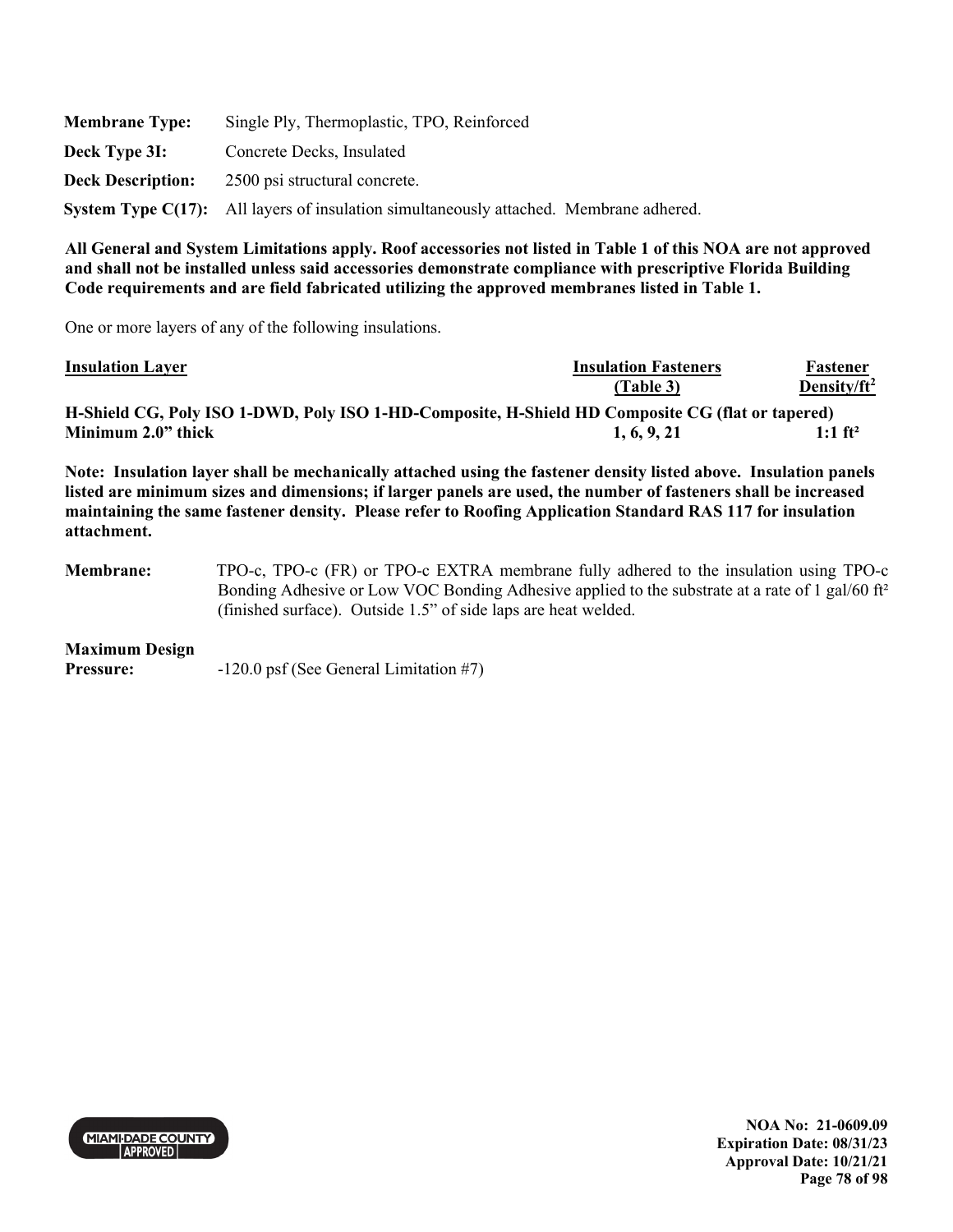| <b>Membrane Type:</b>    | Single Ply, Thermoplastic, TPO, Reinforced                                             |
|--------------------------|----------------------------------------------------------------------------------------|
| Deck Type 3I:            | Concrete Decks, Insulated                                                              |
| <b>Deck Description:</b> | 2500 psi structural concrete.                                                          |
|                          | System Type C(18): All layers of insulation simultaneously attached. Membrane adhered. |

One or more layers of any of the following insulations.

| <b>Base Insulation Layer</b>                                                                         | <b>Insulation Fasteners</b> | Fastener                |
|------------------------------------------------------------------------------------------------------|-----------------------------|-------------------------|
|                                                                                                      | (Table 3)                   | Density/ft <sup>2</sup> |
| Poly ISO 1, Poly ISO 1-DWD, H-Shield, H-Shield CG, Poly ISO 1-HD-Composite, H-Shield HD Composite CG |                             |                         |
| (flat or tapered)                                                                                    |                             |                         |
| Minimum 1.5" thick                                                                                   | N/A                         | N/A                     |
| <b>Top Insulation Layer</b>                                                                          | <b>Insulation Fasteners</b> | Fastener                |
|                                                                                                      | (Table 3)                   | Density/ft <sup>2</sup> |
| <b>SECUROCK Gypsum-Fiber Roof Board</b>                                                              |                             |                         |
| Minimum $\frac{1}{2}$ " thick                                                                        | 1, 6, 9, 21                 | 1:1 $ft^2$              |

**Note: Top insulation layer shall be mechanically attached using the fastener density listed above. Insulation panels listed are minimum sizes and dimensions; if larger panels are used, the number of fasteners shall be increased maintaining the same fastener density. Please refer to Roofing Application Standard RAS 117 for insulation attachment.** 

**Membrane:** TPO-c, TPO-c (FR) or TPO-c EXTRA membrane fully adhered to the insulation using Low VOC Bonding Adhesive applied to the substrate at a rate of 1 gal/60 ft² (finished surface) or Aqua Base 120 Bonding Adhesive applied to the substrate and underside of the membrane at a rate of 1 gal/120 ft² (finished surface). Outside 1.5" of side laps are heat welded.

**Maximum Design** 

**Pressure:**  $-127.5$  psf (See General Limitation #7)

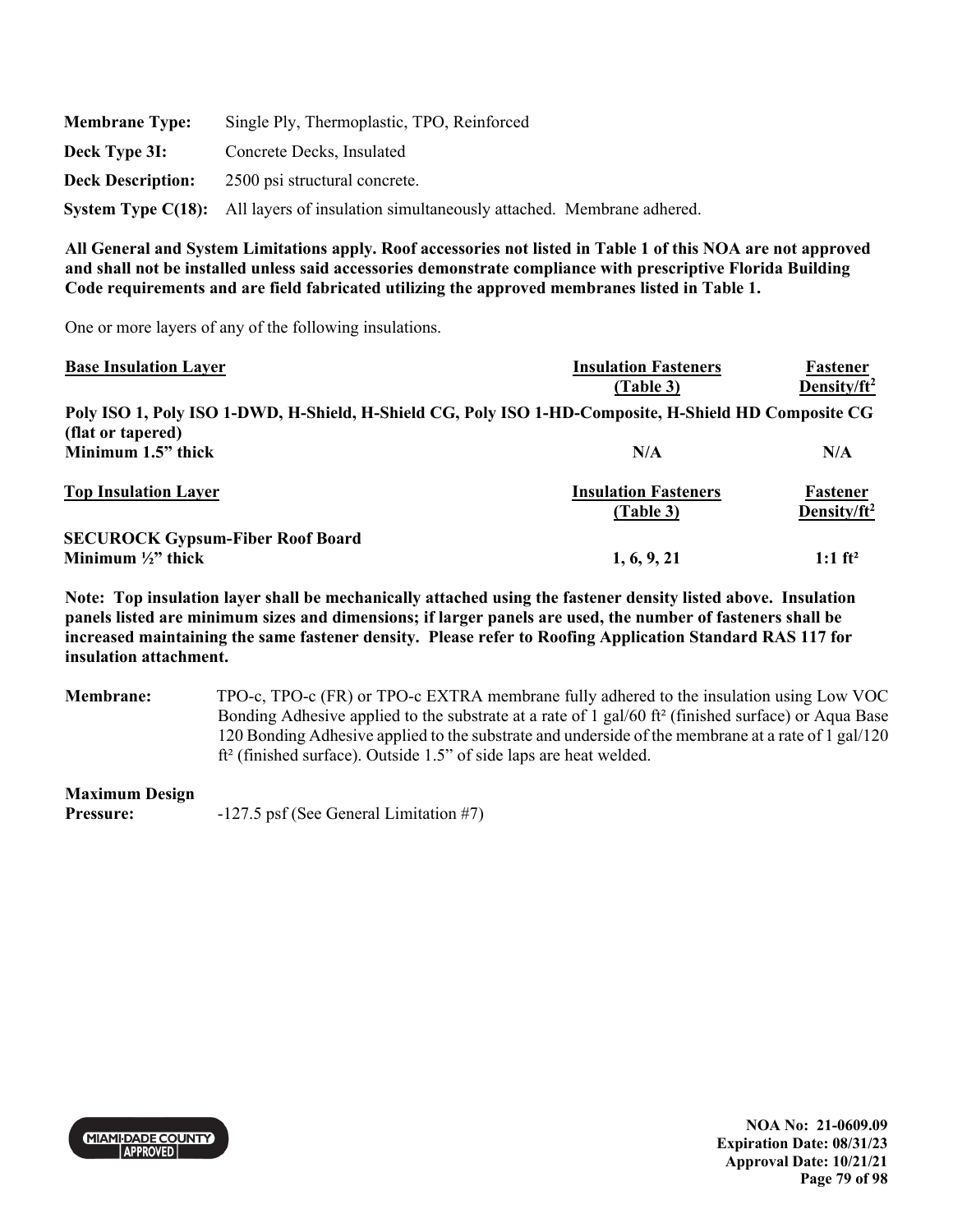| <b>Membrane Type:</b>    | Single Ply, Thermoplastic, TPO, Reinforced, Fleece Back                                |  |  |
|--------------------------|----------------------------------------------------------------------------------------|--|--|
| Deck Type 3I:            | Concrete Decks, Insulated                                                              |  |  |
| <b>Deck Description:</b> | 2500 psi structural concrete.                                                          |  |  |
|                          | System Type C(19): All layers of insulation simultaneously attached. Membrane adhered. |  |  |

One or more layers of any of the following insulations.

| <b>Base Insulation Layer</b>                                                                         | <b>Insulation Fasteners</b> | Fastener                |
|------------------------------------------------------------------------------------------------------|-----------------------------|-------------------------|
|                                                                                                      | (Table 3)                   | Density/ $ft^2$         |
| Poly ISO 1, Poly ISO 1-DWD, Poly ISO 1-HD-Composite, H-Shield, H-Shield CG, H-Shield HD Composite CG |                             |                         |
| (flat or tapered)                                                                                    |                             |                         |
| Minimum 1.5" thick                                                                                   | N/A                         | N/A                     |
| <b>Top Insulation Layer</b>                                                                          | <b>Insulation Fasteners</b> | Fastener                |
|                                                                                                      | (Table 3)                   | Density/ft <sup>2</sup> |
| <b>SECUROCK Gypsum-Fiber Roof Board</b>                                                              |                             |                         |
| Minimum $\frac{1}{2}$ " thick                                                                        | 1, 6, 9, 21                 | 1:1 $ft^2$              |

**Note: Top insulation layer shall be mechanically attached using the fastener density listed above. Insulation panels listed are minimum sizes and dimensions; if larger panels are used, the number of fasteners shall be increased maintaining the same fastener density. Please refer to Roofing Application Standard RAS 117 for insulation attachment.** 

**Membrane:** TPO-c Fleece Back 100, TPO-c Fleece Back 115 or TPO-c Fleece Back 135 membrane adhered to the insulation using FAST 100 LV or Helix Max Low-Rise Adhesive applied in  $\frac{1}{2}$  to  $\frac{3}{4}$ " ribbons spaced 4" o.c. or FAST Dual Cartridge Adhesive or FAST 5 Gallon Jug Adhesive applied in ¼" to 1" ribbons spaced 4" o.c. Outside 1.5" of side laps are heat welded.

### **Maximum Design**

Pressure:  $-135 \text{ psf}$  (See General Limitation #7)



**NOA No: 21-0609.09 Expiration Date: 08/31/23 Approval Date: 10/21/21 Page 80 of 98**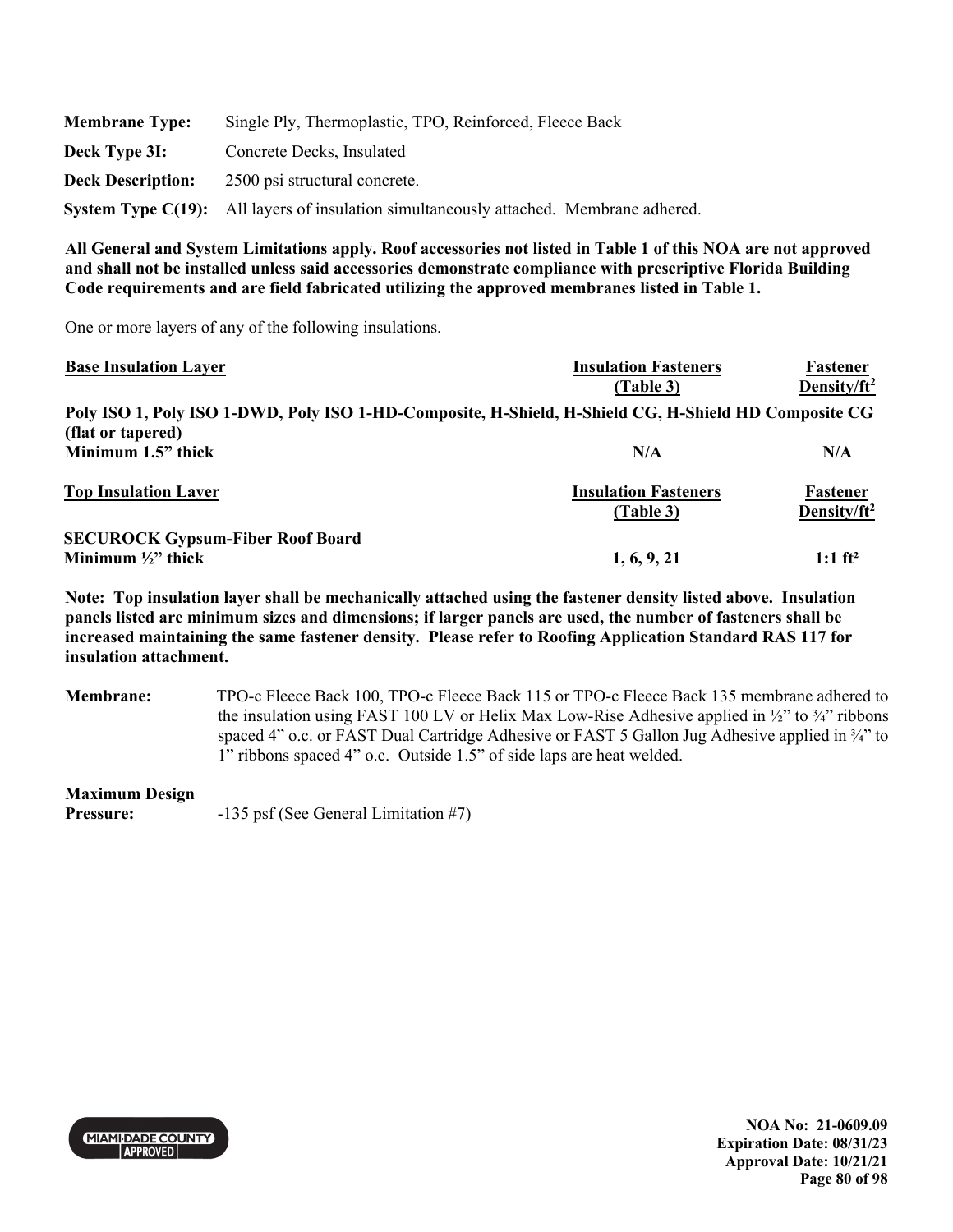| <b>Membrane Type:</b>    | Single Ply, Thermoplastic, TPO, Reinforced, Fleece Back                                |  |  |
|--------------------------|----------------------------------------------------------------------------------------|--|--|
| Deck Type 3I:            | Concrete Decks, Insulated                                                              |  |  |
| <b>Deck Description:</b> | 2500 psi structural concrete.                                                          |  |  |
|                          | System Type C(20): All layers of insulation simultaneously attached. Membrane adhered. |  |  |

One or more layers of any of the following insulations.

| <b>Base Insulation Layer</b>                                                                         | <b>Insulation Fasteners</b> | Fastener                |
|------------------------------------------------------------------------------------------------------|-----------------------------|-------------------------|
|                                                                                                      | (Table 3)                   | Density/ft <sup>2</sup> |
| Poly ISO 1, Poly ISO 1-DWD, Poly ISO 1-HD-Composite, H-Shield, H-Shield CG, H-Shield HD Composite CG |                             |                         |
| Minimum 1.5" thick                                                                                   | N/A                         | N/A                     |
| <b>Top Insulation Layer</b>                                                                          | <b>Insulation Fasteners</b> | Fastener                |
|                                                                                                      | (Table 3)                   | Density/ft <sup>2</sup> |
| <b>Plywood</b>                                                                                       |                             |                         |
| Minimum 19/32" thick                                                                                 | 1, 6, 9, 21                 | 1:1 $ft^2$              |

**Note: Top insulation layer shall be mechanically attached using the fastener density listed above. Insulation panels listed are minimum sizes and dimensions; if larger panels are used, the number of fasteners shall be increased maintaining the same fastener density. Please refer to Roofing Application Standard RAS 117 for insulation attachment.** 

**Membrane:** TPO-c Fleece Back 100, TPO-c Fleece Back 115 or TPO-c Fleece Back 135 membranes fully adhered to the insulation using FAST 100 LV or Helix Max Low-Rise Adhesive applied in ¾" to 1" ribbons spaced 4" o.c. or applied to the substrate at a rate of 100 ft<sup>2</sup>/gal. Outside 1.5" of side laps are heat welded.

**Maximum Design** 

Pressure:  $-135.0 \text{ psf}$  (See General Limitation #7)

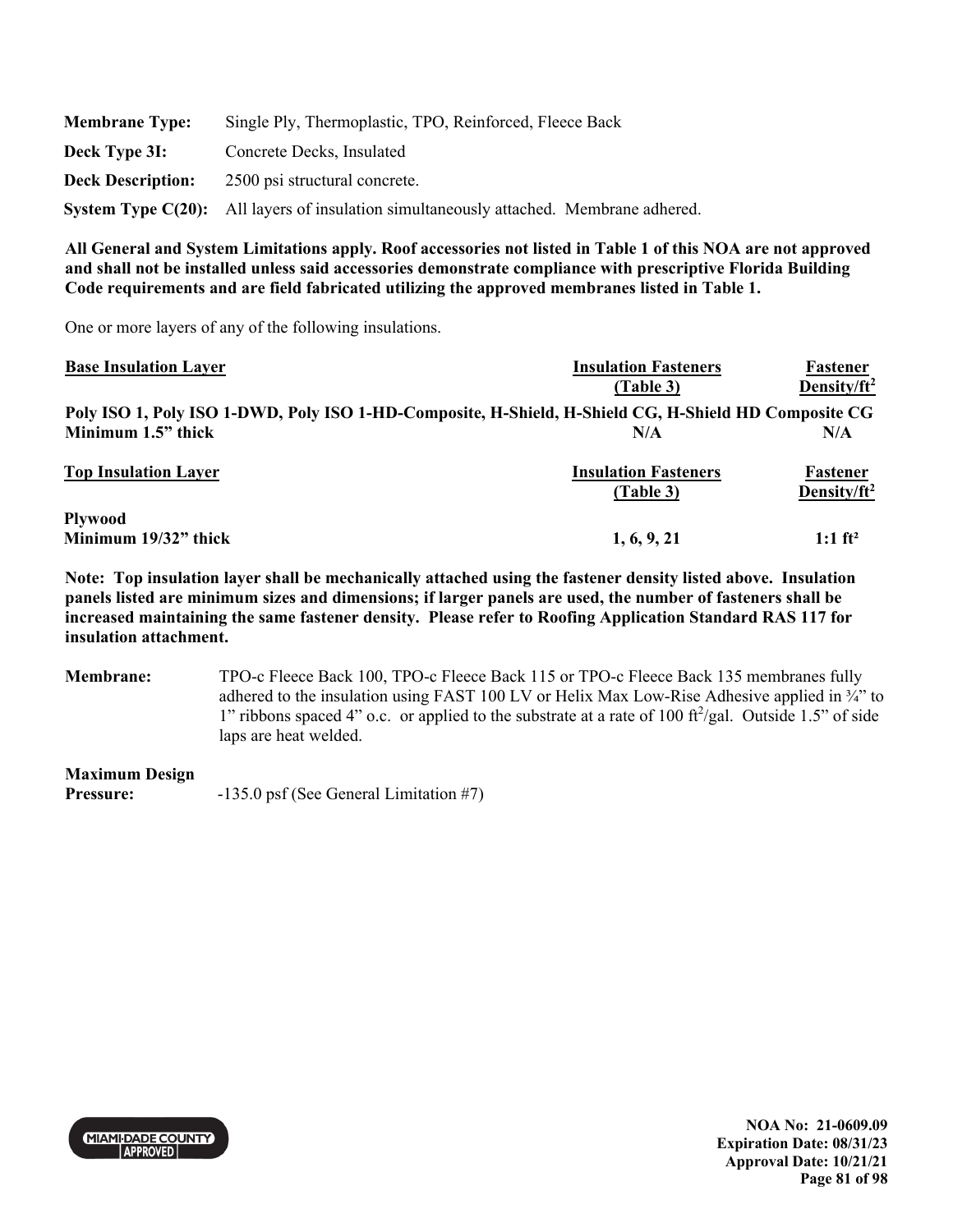| <b>Membrane Type:</b>    | Single Ply, Thermoplastic, TPO, Reinforced, Fleece Back                                |  |  |
|--------------------------|----------------------------------------------------------------------------------------|--|--|
| Deck Type 3I:            | Concrete Decks, Insulated                                                              |  |  |
| <b>Deck Description:</b> | 2500 psi structural concrete.                                                          |  |  |
|                          | System Type C(21): All layers of insulation simultaneously attached. Membrane adhered. |  |  |

One or more layers of any of the following insulations.

| <b>Insulation Layer</b>                       | <b>Insulation Fasteners</b> | Fastener              |
|-----------------------------------------------|-----------------------------|-----------------------|
|                                               | (Table 3)                   | Density/ $ft^2$       |
| Poly ISO 1-DWD, H-Shield CG (flat or tapered) |                             |                       |
| Minimum 2.0" thick                            | 1, 6, 9, 21                 | $1:1$ ft <sup>2</sup> |

**Note: Insulation layer shall be mechanically attached using the fastener density listed above. Insulation panels listed are minimum sizes and dimensions; if larger panels are used, the number of fasteners shall be increased maintaining the same fastener density. Please refer to Roofing Application Standard RAS 117 for insulation attachment.** 

**Membrane:** TPO-c Fleece Back 100, TPO-c Fleece Back 115 or TPO-c Fleece Back 135 membranes fully adhered to the insulation using FAST 100 LV, Helix Max Low-Rise Adhesive, FAST Dual Cartridge Adhesive or FAST 5 Gallon Jug Adhesive applied in ¾" to 1" ribbons spaced 4" o.c. Outside 1.5" of side laps are heat welded.

#### **Maximum Design**

**Pressure:**  $-135.0 \text{ psf}$  (See General Limitation #7)



**NOA No: 21-0609.09 Expiration Date: 08/31/23 Approval Date: 10/21/21 Page 82 of 98**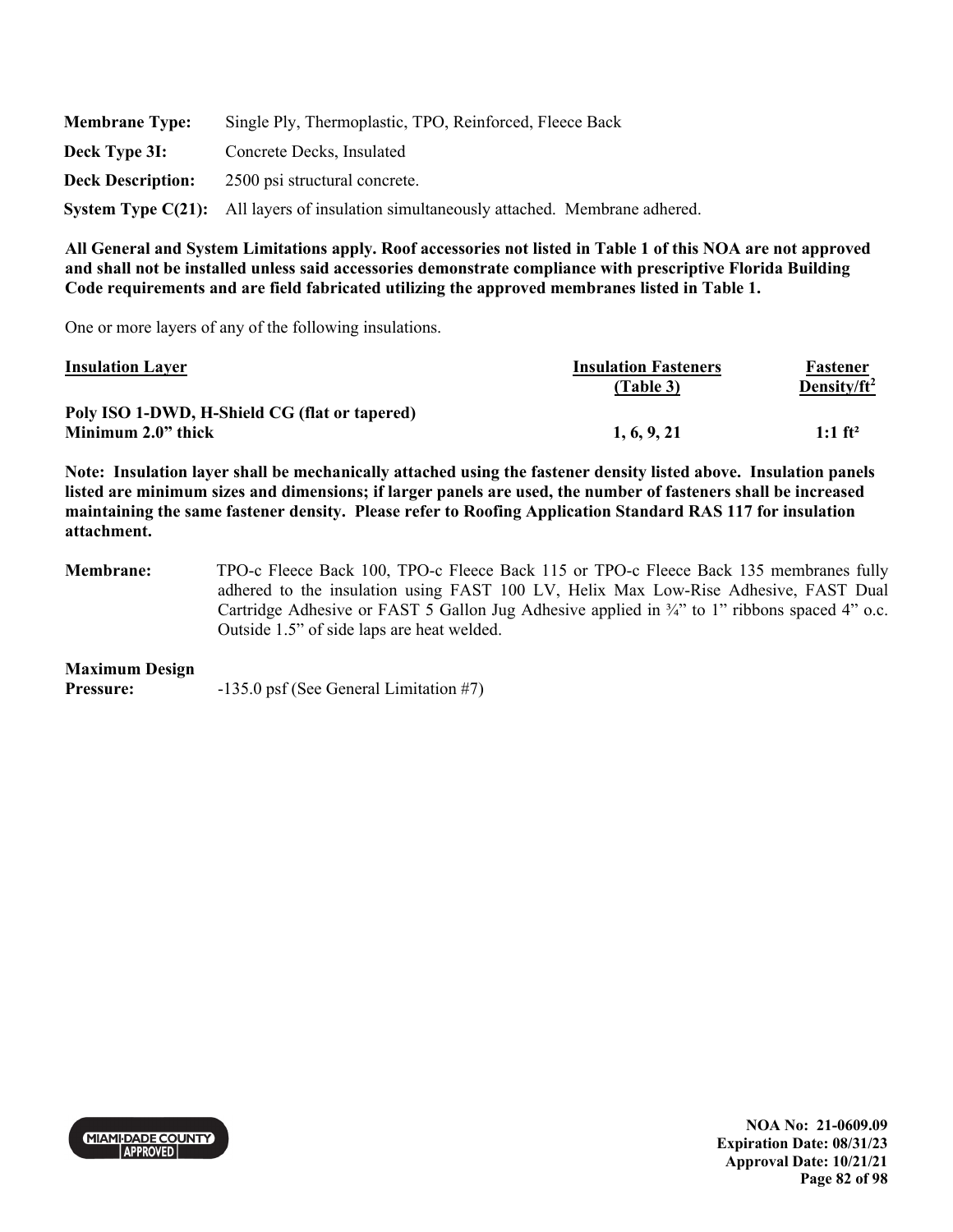| <b>Membrane Type:</b>    | Single Ply, Thermoplastic, TPO, Fleece Back                                            |  |  |
|--------------------------|----------------------------------------------------------------------------------------|--|--|
| Deck Type 3I:            | Concrete Decks, Insulated                                                              |  |  |
| <b>Deck Description:</b> | 2500 psi structural concrete.                                                          |  |  |
|                          | System Type C(22): All layers of insulation simultaneously attached. Membrane adhered. |  |  |

One or more layers of any of the following insulations.

| <b>Insulation Layer</b>                                                                                                                                                                                                                                                                                                                                         | <b>Insulation Fasteners</b> | Fastener        |
|-----------------------------------------------------------------------------------------------------------------------------------------------------------------------------------------------------------------------------------------------------------------------------------------------------------------------------------------------------------------|-----------------------------|-----------------|
|                                                                                                                                                                                                                                                                                                                                                                 | (Table 3)                   | Density/ $ft^2$ |
| Poly ISO 1-HD-Composite, H-Shield HD Composite CG (flat or tapered)                                                                                                                                                                                                                                                                                             |                             |                 |
| Minimum 2.0" thick                                                                                                                                                                                                                                                                                                                                              | 1, 6, 9, 21                 | 1:1 $ft^2$      |
| Note: Insulation layer shall be mechanically attached using the fastener density listed above. Insulation panels<br>listed are minimum sizes and dimensions; if larger panels are used, the number of fasteners shall be increased<br>maintaining the same fastener density. Please refer to Roofing Application Standard RAS 117 for insulation<br>attachment. |                             |                 |

**Membrane:** TPO-c Fleece Back 100, TPO-c Fleece Back 115 or TPO-c Fleece Back 135 membranes fully adhered to the insulation using FAST 100 LV, Helix Max Low-Rise Adhesive, FAST Dual Cartridge Adhesive or FAST 5 Gallon Jug Adhesive applied in ¾" to 1" ribbons spaced 4" o.c. Outside 1.5" of side laps are heat welded.

#### **Maximum Design**

**Pressure:** -157.5 psf (See General Limitation #7)



**NOA No: 21-0609.09 Expiration Date: 08/31/23 Approval Date: 10/21/21 Page 83 of 98**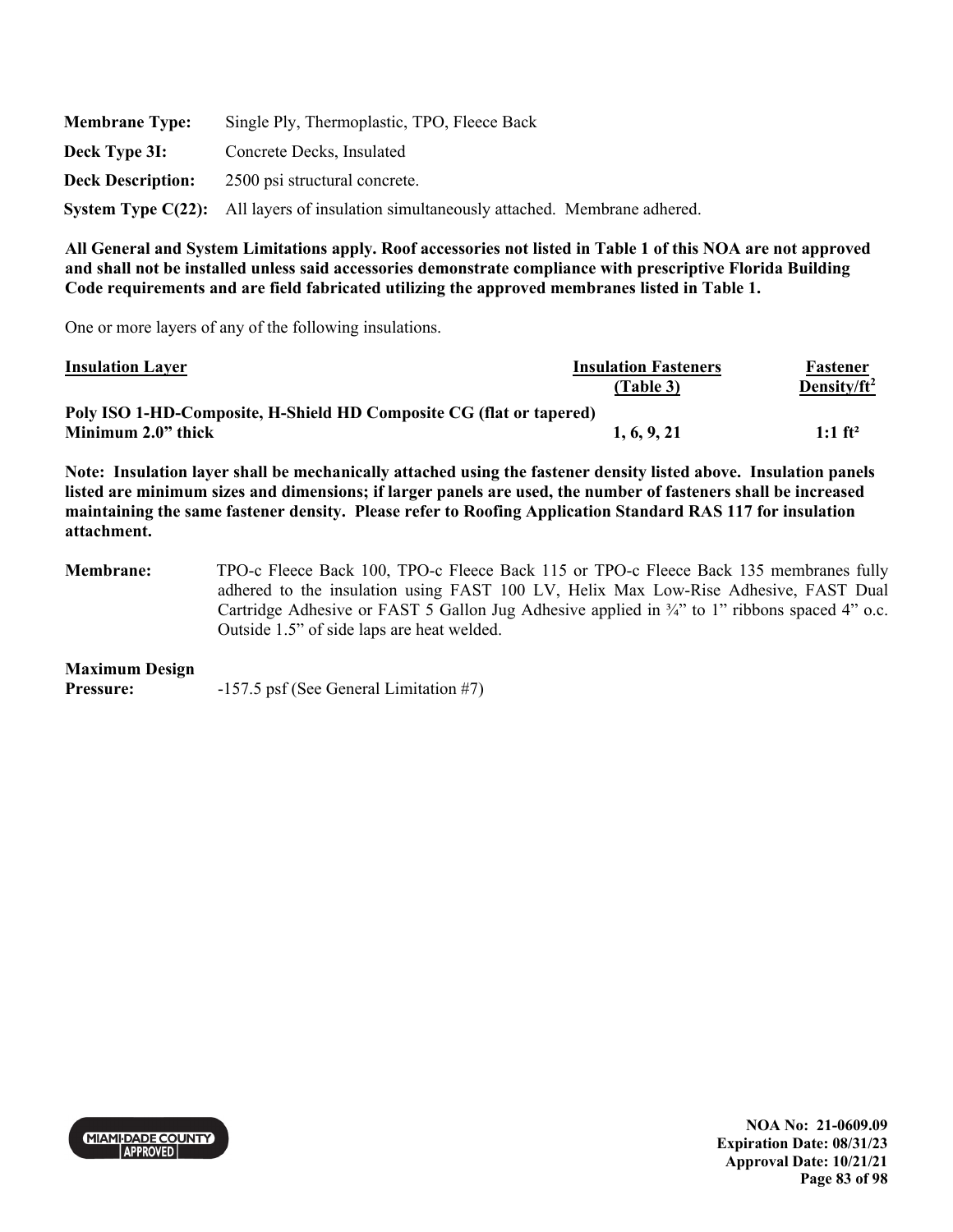| <b>Membrane Type:</b>    | Single Ply, Thermoplastic, TPO, Reinforced                             |
|--------------------------|------------------------------------------------------------------------|
| Deck Type 3I:            | Concrete Decks, Insulated                                              |
| <b>Deck Description:</b> | 2500 psi structural concrete.                                          |
| System Type $D(1)$ :     | Membrane mechanically attached over preliminarily fastened insulation. |

**Vapor Retarder: (Optional)**  Any UL or FMRC approved vapor retarder applied to the roof deck.

One or more layers of any of the following insulations.

| <b>Base or Top Insulation Layer</b>                          | <b>Insulation Fasteners</b><br>(Table 3) | Fastener<br>Density/ft <sup>2</sup> |
|--------------------------------------------------------------|------------------------------------------|-------------------------------------|
| Any approved Polyisocyannurate listed in Table 2             |                                          |                                     |
| Minimum 1.5" thick                                           | N/A                                      | N/A                                 |
| <b>Structodek High Density Fiberboard Roof Insulation</b>    |                                          |                                     |
| Minimum $\frac{1}{2}$ thick                                  | N/A                                      | N/A                                 |
| <b>Structodek High Density Fiberboard Roof Insulation</b>    |                                          |                                     |
| Minimum $\frac{3}{4}$ " thick                                | N/A                                      | N/A                                 |
| Dens Deck, Dens Deck Prime, SECUROCK Gypsum-Fiber Roof Board |                                          |                                     |
| Minimum $\frac{1}{4}$ thick                                  | N/A                                      | N/A                                 |
| Poly ISO 1 HD, H-Shield HD                                   |                                          |                                     |
| Minimum $\frac{1}{2}$ " thick                                | N/A                                      | N/A                                 |

**Note: All layers of insulation and base sheet shall be simultaneously attached. See base sheet below for fasteners and density. Refer to Roofing Application Standard RAS 117 for insulation attachment requirements. Insulation shall have preliminary attachment, prior to the installation of the roofing membrane. At an application rate of two fasteners per board for insulation boards having no dimension greater than 4 ft., and four fasteners for any insulation board having no dimension greater than 8 ft. Single and multiple layers of insulation can be attached to the deck with FAST 100 LV, Helix Max Low-Rise Adhesive, FAST Dual Cartridge Adhesive, FAST 5 Gallon Jug Adhesive, OlyBond 500 or Millennium One Step Foamable Adhesive.** 

| <b>Membrane:</b>     | TPO-c, TPO-c (FR) or TPO-c EXTRA secured through the preliminarily attached insulation as<br>specified below.                                                                                                                                                              |
|----------------------|----------------------------------------------------------------------------------------------------------------------------------------------------------------------------------------------------------------------------------------------------------------------------|
| <b>Fastening #1:</b> | OMG Heavy Duty or CD-10 Fasteners with OMG 2-3/8" Barbed XHD Plates, or HDP Fasteners<br>or Fluted Concrete Fasteners with 2.4" Seam Plates 9" o.c. through the TPO-c (FR) Membrane<br>in the lap or through a TPO Pressure Sensitive RUSS Strip in rows spaced 9'-7" o.c. |

**MIAMI-DADE COUNTY APPROVED** 

**NOA No: 21-0609.09 Expiration Date: 08/31/23 Approval Date: 10/21/21 Page 84 of 98**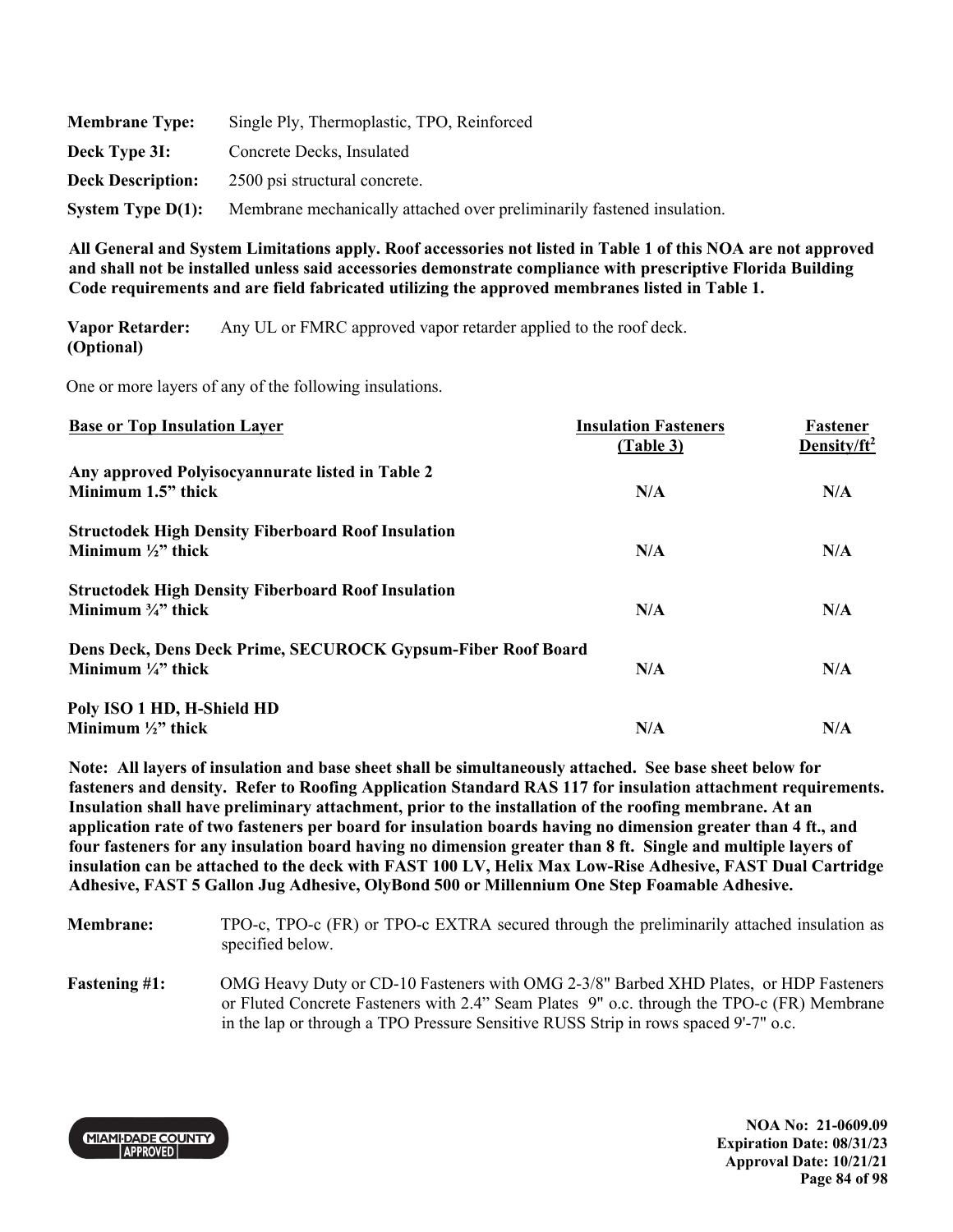**Fastening #2:** OMG Heavy Duty or CD-10 Fasteners with OMG 2-3/8" Barbed XHD Plate or HDP Fasteners or Fluted Concrete Fasteners with 2.4" Seam Plates 12" o.c. through the TPO-c, TPO-c (FR) or TPOc EXTRA. Membrane in the lap or through a TPO Pressure Sensitive RUSS Strip in rows spaced 9'-7" o.c.

### **Maximum Design**

| Pressure: | -45 psf. (See General Limitation #7) |  |
|-----------|--------------------------------------|--|
|-----------|--------------------------------------|--|



**NOA No: 21-0609.09 Expiration Date: 08/31/23 Approval Date: 10/21/21 Page 85 of 98**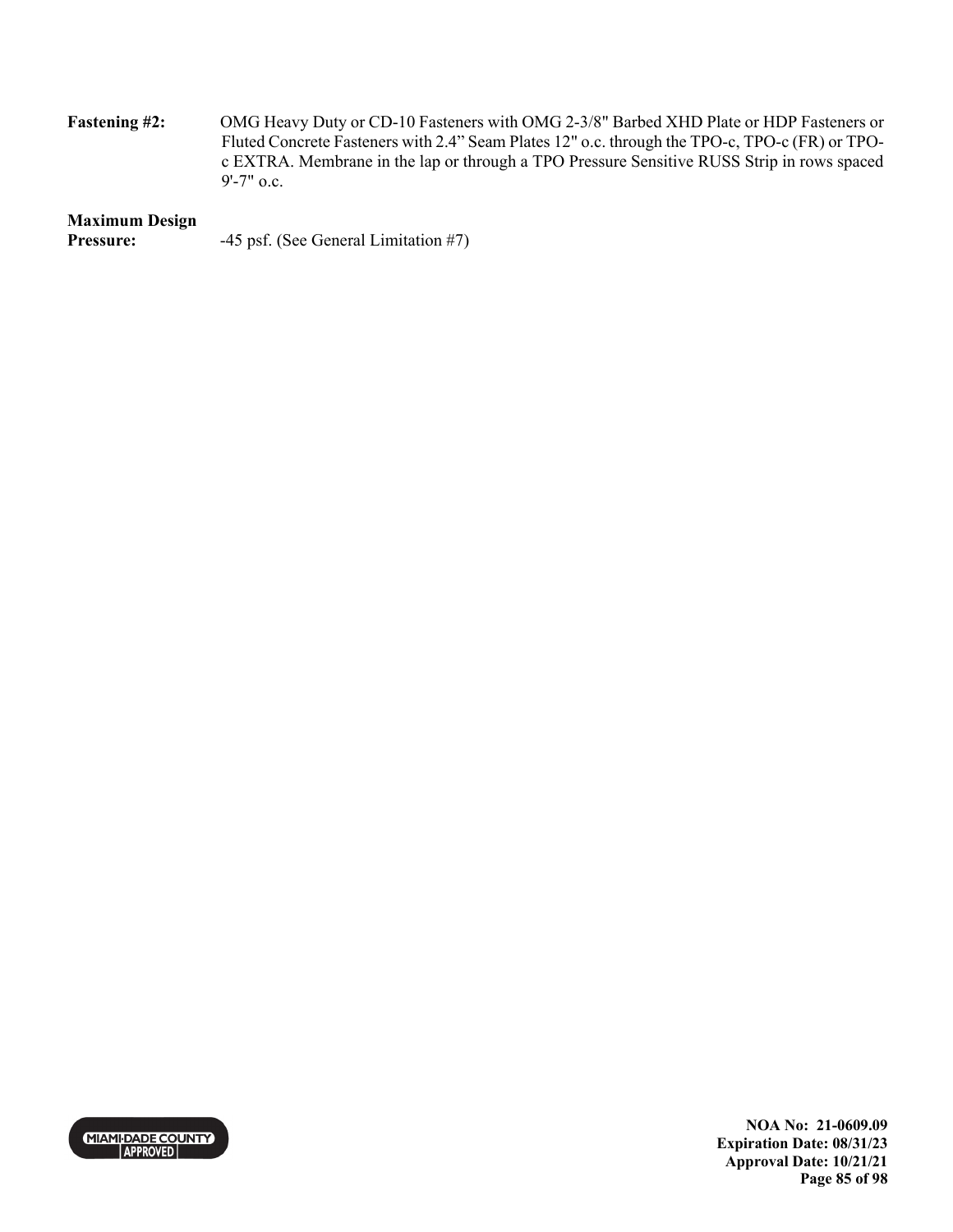| <b>Membrane Type:</b>    | Single Ply, Thermoplastic, TPO, Reinforced                             |
|--------------------------|------------------------------------------------------------------------|
| Deck Type 3I:            | Concrete Decks, Insulated                                              |
| <b>Deck Description:</b> | 2500 psi structural concrete.                                          |
| System Type $D(2)$ :     | Membrane mechanically attached over preliminarily fastened insulation. |

**Vapor Retarder: (Optional)**  Any UL or FMRC approved vapor retarder applied to the roof deck.

One or more layers of any of the following insulations.

| <b>Base Insulation Layer</b>                                           | <b>Insulation Fasteners</b><br>(Table 3) | Fastener<br>Density/ft <sup>2</sup> |
|------------------------------------------------------------------------|------------------------------------------|-------------------------------------|
| Any approved Polyisocyannurate listed in Table 2<br>Minimum 1.5" thick | N/A                                      | N/A                                 |
| Poly ISO 1 HD, H-Shield HD<br>Minimum $\frac{1}{2}$ " thick            | N/A                                      | N/A                                 |

**Note: All layers of insulation and base sheet shall be simultaneously attached. Refer to Roofing Application Standard RAS 117 for insulation attachment requirements. Insulation shall have preliminary attachment, prior to the installation of the roofing membrane. At an application rate of two fasteners per board for insulation boards having no dimension greater than 4 ft., and four fasteners for any insulation board having no dimension greater than 8 ft.** 

| <b>Membrane:</b>  | TPO-c, TPO-c (FR) or TPO-c EXTRA secured through the preliminarily attached insulation as<br>specified below.                                                                                                                                                                                         |
|-------------------|-------------------------------------------------------------------------------------------------------------------------------------------------------------------------------------------------------------------------------------------------------------------------------------------------------|
| <b>Fastening:</b> | OMG Heavy Duty or CD-10 Fasteners with OMG 2-3/8" Barbed XHD Plate or HDP Fasteners<br>or Fluted Concrete Fasteners with 2.4" Seam Plates 12" o.c. through the TPO-c, TPO-c (FR) or<br>TPO-c EXTRA membrane in the lap or through a TPO Pressure Sensitive RUSS Strip in rows<br>spaced $7'$ -7" o.c. |

### **Maximum Design**

**Pressure:** -45 psf. (See General Limitation #7)



**NOA No: 21-0609.09 Expiration Date: 08/31/23 Approval Date: 10/21/21 Page 86 of 98**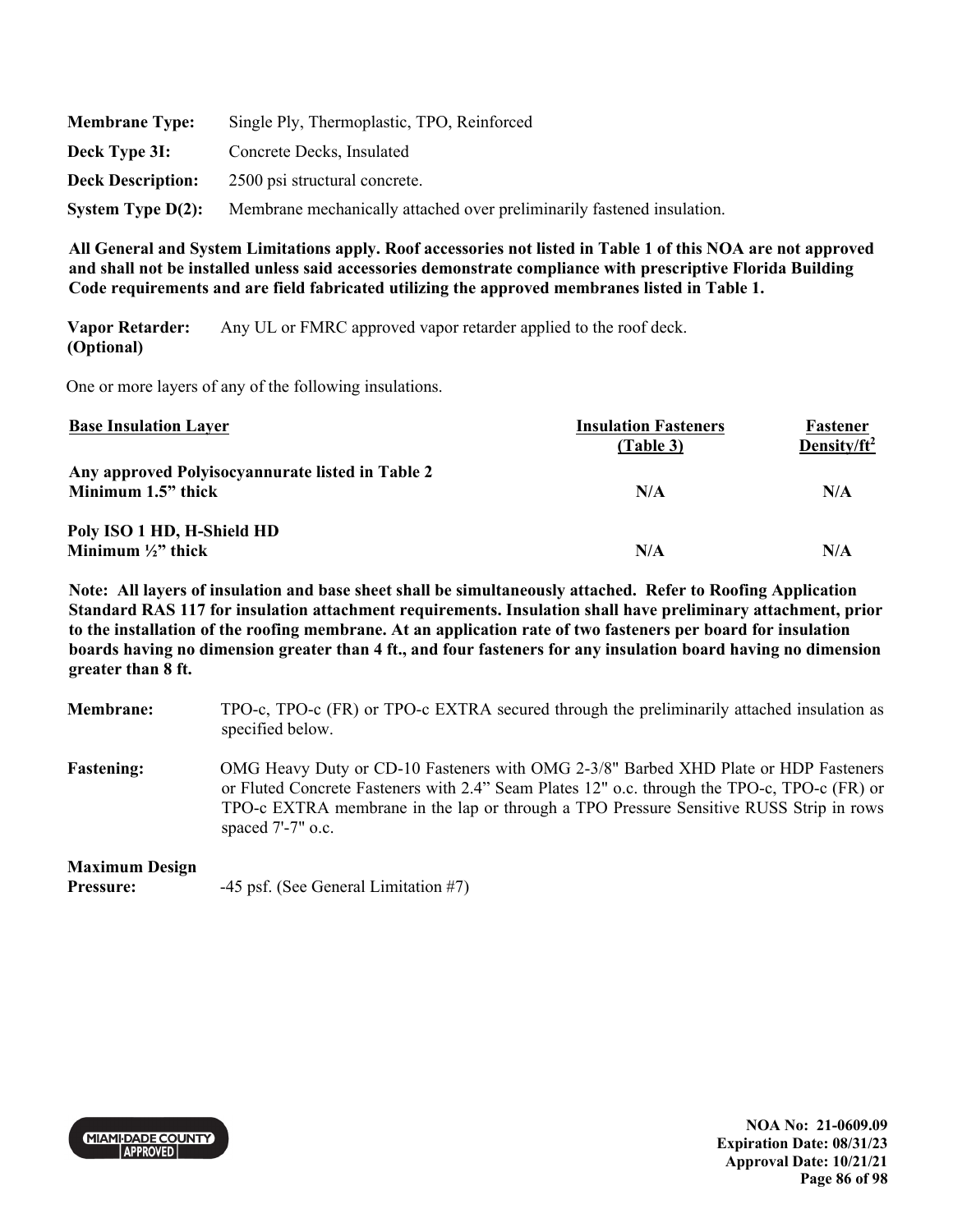| <b>Membrane Type:</b>    | Single Ply, Thermoplastic, TPO, Reinforced                             |
|--------------------------|------------------------------------------------------------------------|
| Deck Type 3I:            | Concrete Decks, Insulated                                              |
| <b>Deck Description:</b> | 2500 psi structural concrete.                                          |
| System Type $D(3)$ :     | Membrane mechanically attached over preliminarily fastened insulation. |

**Vapor Retarder: (Optional)**  Any UL or FMRC approved vapor retarder applied to the roof deck.

One or more layers of any of the following insulations.

| <b>Base Insulation Layer</b>                                                           | <b>Insulation Fasteners</b><br>(Table 3) | Fastener<br>Density/ft <sup>2</sup> |
|----------------------------------------------------------------------------------------|------------------------------------------|-------------------------------------|
| One of the following covered with the boards listed in "Base or Top Insulation Layer". |                                          |                                     |
| Any approved XPS insulation listed in Table 2                                          |                                          |                                     |
| Minimum 1" thick                                                                       | N/A                                      | N/A                                 |
| <b>Base or Top Insulation Layer</b>                                                    | <b>Insulation Fasteners</b>              | Fastener                            |
|                                                                                        | (Table 3)                                | Density/ $ft^2$                     |
| Any approved polyisocyanurate insulation listed in Table 2                             |                                          |                                     |
| Minimum 1.4" thick                                                                     | N/A                                      | N/A                                 |
| Poly ISO 1 HD, H-Shield HD                                                             |                                          |                                     |
| Minimum $\frac{1}{2}$ " thick                                                          | N/A                                      | N/A                                 |
| Any Approved High Density Fiberboard Roof Insulation listed in Table 2                 |                                          |                                     |
| Minimum $\frac{3}{4}$ " thick                                                          | N/A                                      | N/A                                 |
| <b>Dens Deck, Dens Deck Prime</b>                                                      |                                          |                                     |
| Minimum $\frac{1}{4}$ " thick                                                          | N/A                                      | N/A                                 |
|                                                                                        |                                          |                                     |

**Note: All layers of insulation and base sheet shall be simultaneously attached. See base sheet below for fasteners and density. Refer to Roofing Application Standard RAS 117 for insulation attachment requirements. Insulation shall have preliminary attachment, prior to the installation of the roofing membrane. At an application rate of two fasteners per board for insulation boards having no dimension greater than 4 ft., and four fasteners for any insulation board having no dimension greater than 8 ft. Single and multiple layers of insulation can be attached to the deck with FAST 100 LV, Helix Max Low-Rise Adhesive, FAST Dual Cartridge Adhesive, FAST 5 Gallon Jug Adhesive, OlyBond 500 or Millennium One Step Foamable Adhesive.** 

**Membrane:** TPO-c, TPO-c (FR) or TPO-c EXTRA, secured through the preliminarily attached insulation as specified below.



**NOA No: 21-0609.09 Expiration Date: 08/31/23 Approval Date: 10/21/21 Page 87 of 98**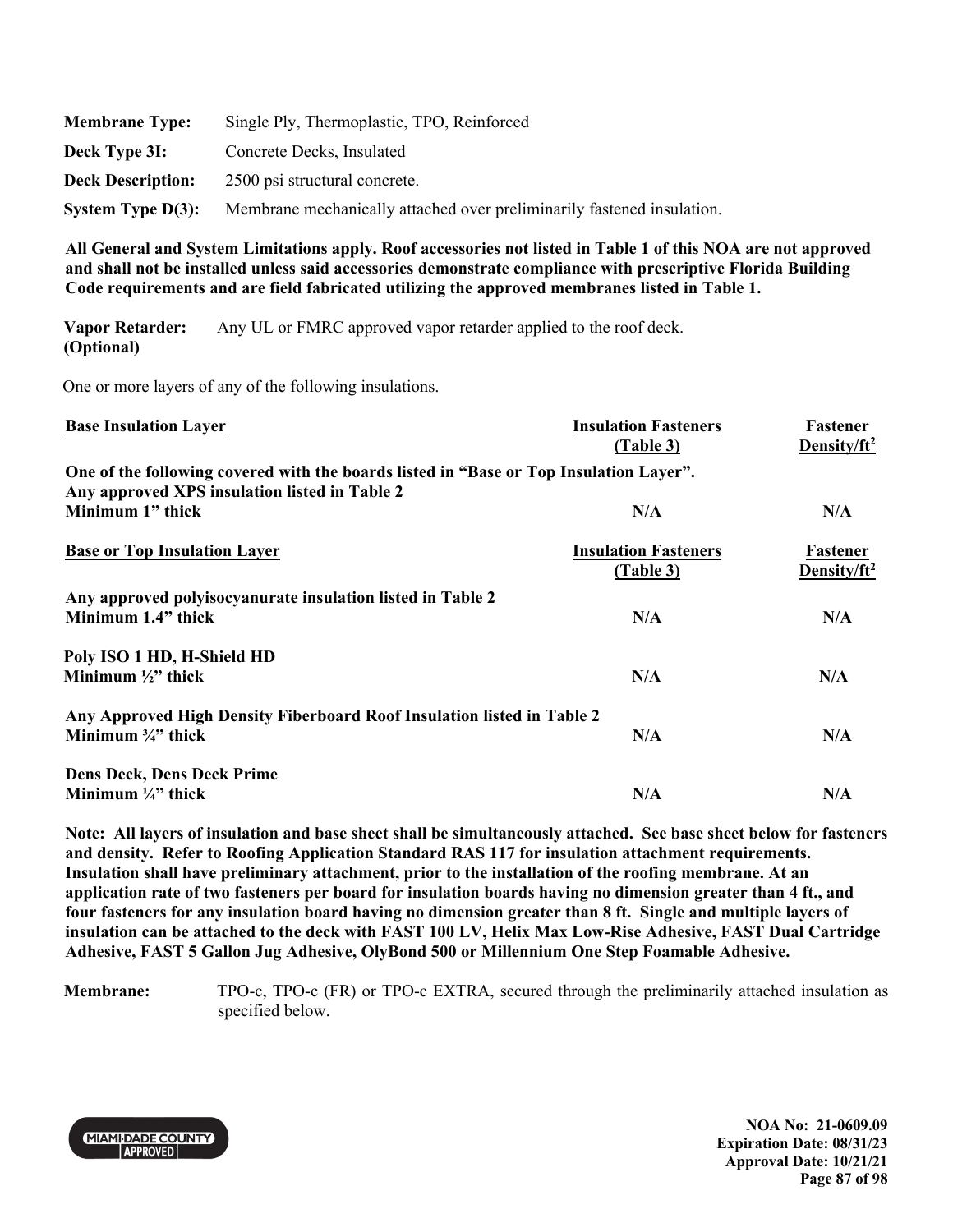| <b>Fastening #1:</b>                      | OMG Heavy Duty or CD-10 Fasteners with OMG 2-3/8" Barbed XHD Plate or HDP Fasteners or<br>Fluted Concrete Fasteners with 2.4" Seam Plates 9" o.c. through the TPO-c, TPO-c (FR) or TPO-<br>c EXTRA membrane in the lap or through a TPO Pressure Sensitive RUSS Strip in rows spaced<br>$9'$ -6" o.c.                                              |
|-------------------------------------------|----------------------------------------------------------------------------------------------------------------------------------------------------------------------------------------------------------------------------------------------------------------------------------------------------------------------------------------------------|
|                                           | <b>Maximum Design Pressure: -45 psf. (See General Limitation #7)</b>                                                                                                                                                                                                                                                                               |
| <b>Fastening #2:</b>                      | OMG Heavy Duty or CD-10 Fasteners with OMG 2-3/8" Barbed XHD Plate or HDP Fasteners or<br>Fluted Concrete Fasteners with 2.4" Seam Plates 6" o.c. through the TPO-c (FR) membrane in the<br>lap or through a TPO Pressure Sensitive RUSS Strip in rows spaced 9'-7" o.c.<br><b>Maximum Design Pressure: -52.5 psf. (See General Limitation #7)</b> |
| <b>Maximum Design</b><br><b>Pressure:</b> | See Fastening Options Above                                                                                                                                                                                                                                                                                                                        |

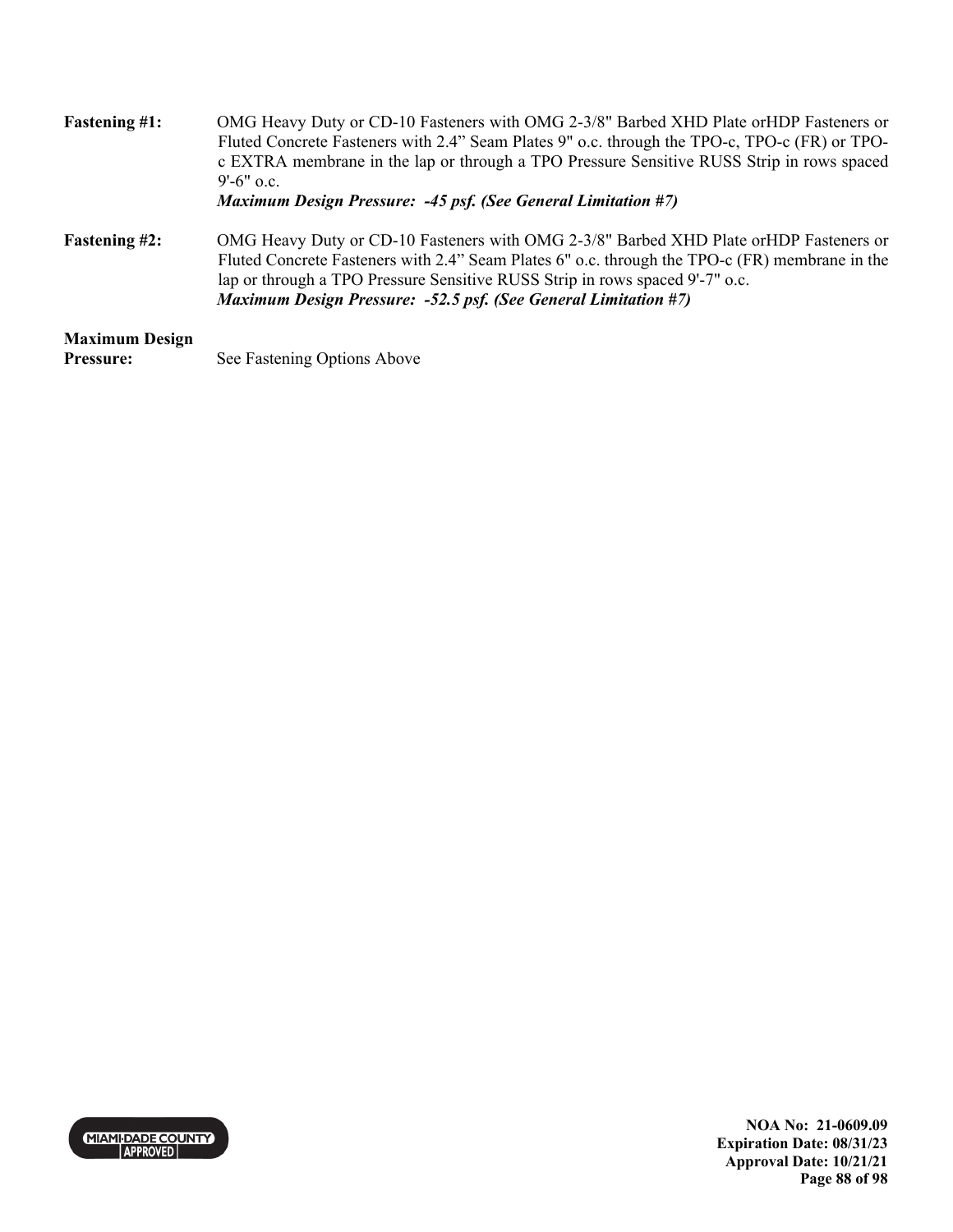| <b>Membrane Type:</b>    | Single Ply, Thermoplastic, TPO, Reinforced                             |
|--------------------------|------------------------------------------------------------------------|
| Deck Type 3I:            | Concrete Decks, Insulated                                              |
| <b>Deck Description:</b> | 2500 psi structural concrete.                                          |
| System Type $D(4)$ :     | Membrane mechanically attached over preliminarily fastened insulation. |

**Vapor Retarder: (Optional)**  Any UL or FMRC approved vapor retarder applied to the roof deck.

One or more layers of any of the following insulations.

| <b>Base Insulation Layer</b>                                 | <b>Insulation Fasteners</b><br>(Table 3) | Fastener<br>Density/ft <sup>2</sup> |
|--------------------------------------------------------------|------------------------------------------|-------------------------------------|
| Any approved polyisocyanurate insulation listed in Table 2   |                                          |                                     |
| Minimum 1.5" thick                                           | N/A                                      | N/A                                 |
| <b>Structodek High Density Fiberboard Roof Insulation</b>    |                                          |                                     |
| Minimum $\frac{1}{2}$ " thick                                | N/A                                      | N/A                                 |
| Minimum $\frac{3}{4}$ " thick                                | N/A                                      | N/A                                 |
| Dens Deck, Dens Deck Prime, SECUROCK Gypsum-Fiber Roof Board |                                          |                                     |
| Minimum $\frac{1}{4}$ " thick                                | N/A                                      | N/A                                 |
| Poly ISO 1 HD, H-Shield HD                                   |                                          |                                     |
| Minimum $\frac{1}{2}$ " thick                                | N/A                                      | N/A                                 |

**Note: All layers of insulation and base sheet shall be simultaneously attached. See base sheet below for fasteners and density. Refer to Roofing Application Standard RAS 117 for insulation attachment requirements. Insulation shall have preliminary attachment, prior to the installation of the roofing membrane. At an application rate of two fasteners per board for insulation boards having no dimension greater than 4 ft., and four fasteners for any insulation board having no dimension greater than 8 ft.** 

| <b>Membrane:</b>  | TPO-c, TPO-c (FR) or TPO-c EXTRA, secured through the preliminarily attached insulation as<br>specified below.                                                                                                                                       |
|-------------------|------------------------------------------------------------------------------------------------------------------------------------------------------------------------------------------------------------------------------------------------------|
| <b>Fastening:</b> | OMG Heavy Duty or CD-10 Fasteners with OMG 2-3/8" Barbed XHD Plate or HDP Fasteners or<br>Fluted Concrete Fasteners with 2.4" Seam Plates 12" o.c. through the 5.5" wide lap in rows spaced<br>3'-6" o.c. Outside 1.5" of side laps are heat welded. |

# **Maximum Design**

**Pressure:** -52.5 psf. (See General Limitation #7)



**NOA No: 21-0609.09 Expiration Date: 08/31/23 Approval Date: 10/21/21 Page 89 of 98**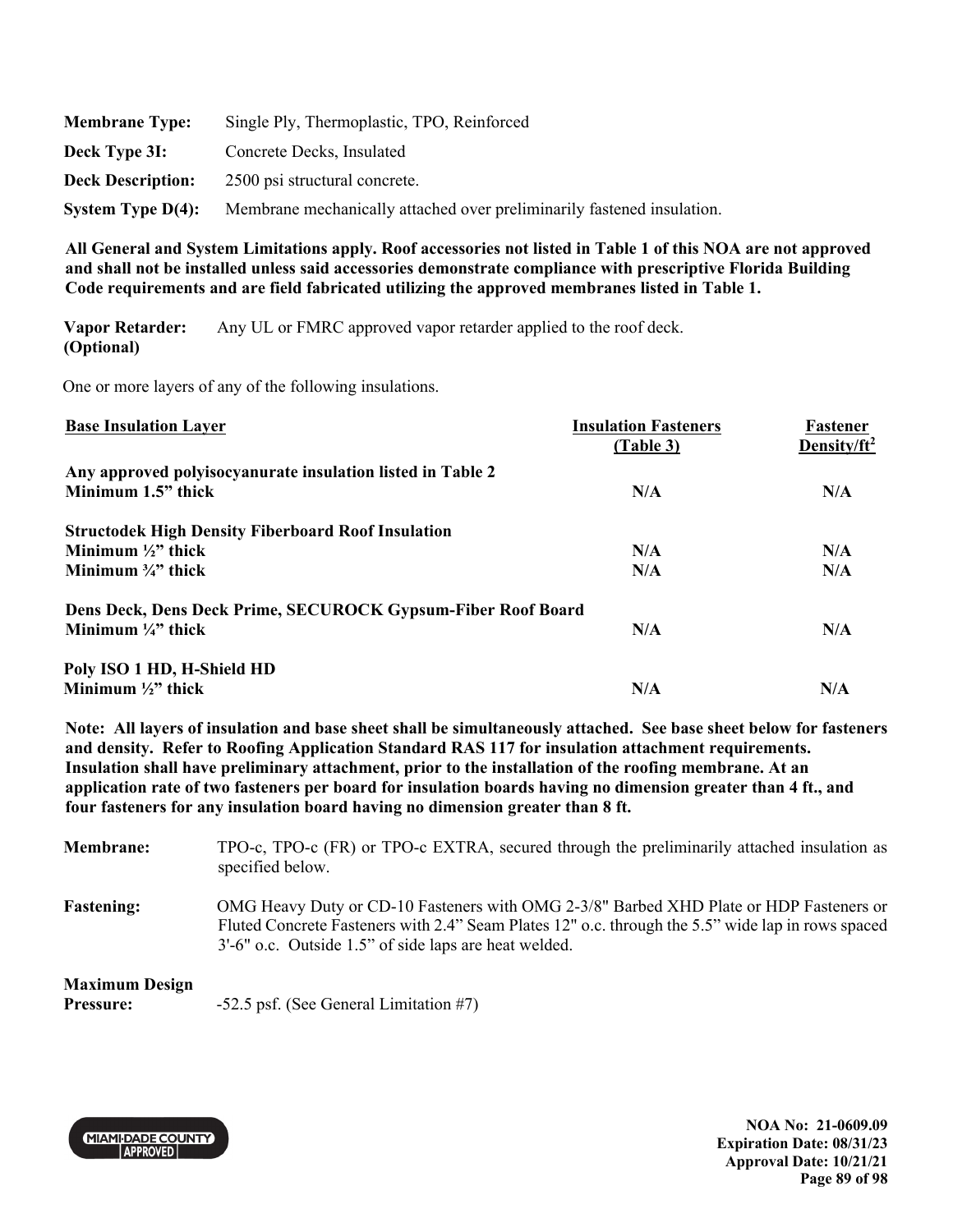| <b>Membrane Type:</b>    | Single Ply, Thermoplastic, TPO, Reinforced                             |
|--------------------------|------------------------------------------------------------------------|
| Deck Type 3I:            | Concrete Decks, Insulated                                              |
| <b>Deck Description:</b> | 2500 psi structural concrete.                                          |
| System Type $D(5)$ :     | Membrane mechanically attached over preliminarily fastened insulation. |

**Vapor Retarder: (Optional)**  Any UL or FMRC approved vapor retarder applied to the roof deck.

One or more layers of any of the following insulations.

| <b>Base Insulation Layer</b>                                           | <b>Insulation Fasteners</b><br>(Table 3) | Fastener<br>Density/ft <sup>2</sup> |
|------------------------------------------------------------------------|------------------------------------------|-------------------------------------|
| Any approved polyisocyanurate insulation listed in Table 2             |                                          |                                     |
| Minimum 1.4" thick                                                     | N/A                                      | N/A                                 |
| Any Approved High Density Fiberboard Roof Insulation listed in Table 2 |                                          |                                     |
| Minimum $\frac{3}{4}$ " thick                                          | N/A                                      | N/A                                 |
| <b>Dens Deck, Dens Deck Prime</b>                                      |                                          |                                     |
| Minimum $\frac{1}{4}$ " thick                                          | N/A                                      | N/A                                 |
| Poly ISO 1 HD, H-Shield HD                                             |                                          |                                     |
| Minimum $\frac{1}{2}$ " thick                                          | N/A                                      | N/A                                 |

**Note: All layers of insulation and base sheet shall be simultaneously attached. See base sheet below for fasteners and density. Refer to Roofing Application Standard RAS 117 for insulation attachment requirements. Insulation shall have preliminary attachment, prior to the installation of the roofing membrane. At an application rate of two fasteners per board for insulation boards having no dimension greater than 4 ft., and four fasteners for any insulation board having no dimension greater than 8 ft. Single and multiple layers of insulation can be attached to the deck with FAST 100 LV, Helix Max Low-Rise Adhesive, FAST Dual Cartridge Adhesive, FAST 5 Gallon Jug Adhesive, OlyBond 500 or Millennium One Step Foamable Adhesive.** 

- **Membrane:** TPO-c, TPO-c (FR) or TPO-c EXTRA secured through the preliminarily attached insulation as specified below.
- **Fastening #1:** OMG Heavy Duty or CD-10 Fasteners with OMG 2-3/8" Barbed XHD Plates or HDP Fasteners or Fluted Concrete Fasteners with 2.4" Seam Plates 6" o.c. through the TPO-c or TPO-c EXTRA Membrane in the lap or through a TPO Pressure Sensitive RUSS Strip in rows spaced 9'-7" o.c.



**NOA No: 21-0609.09 Expiration Date: 08/31/23 Approval Date: 10/21/21 Page 90 of 98**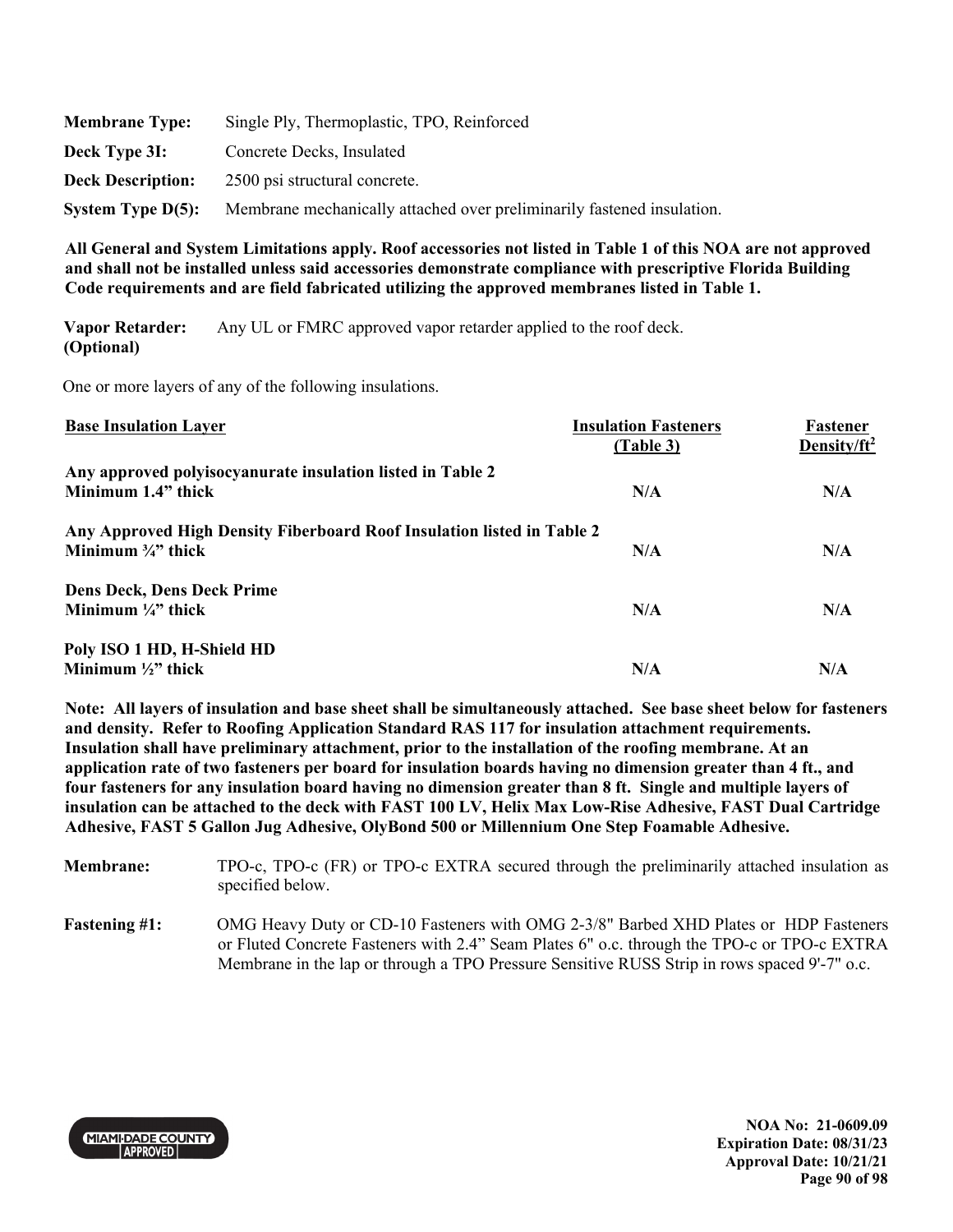| <b>Fastening #2:</b>  | OMG Heavy Duty or CD-10 Fasteners with OMG 2-3/8" Barbed XHD Plate or HDP Fasteners or<br>Fluted Concrete Fasteners with 2.4" Seam Plates 6" o.c. through the TPO-c (FR) Membrane in the<br>lap or through a TPO Pressure Sensitive RUSS Strip in rows spaced 7'-7" o.c.                               |
|-----------------------|--------------------------------------------------------------------------------------------------------------------------------------------------------------------------------------------------------------------------------------------------------------------------------------------------------|
| <b>Fastening #3:</b>  | OMG Heavy Duty or CD-10 Fasteners with OMG 2-3/8" Barbed XHD Plate or HDP Fasteners or<br>Fluted Concrete Fasteners with 2.4" Seam Plates 6" o.c. through the TPO-c, TPO-c (FR) or TPO-<br>c EXTRA Membrane in the lap or through a TPO Pressure Sensitive RUSS Strip in rows spaced<br>$11'$ -7" o.c. |
| <b>Maximum Design</b> |                                                                                                                                                                                                                                                                                                        |
| <b>Pressure:</b>      | $-60$ psf. (See General Limitation #7)                                                                                                                                                                                                                                                                 |



**NOA No: 21-0609.09 Expiration Date: 08/31/23 Approval Date: 10/21/21 Page 91 of 98**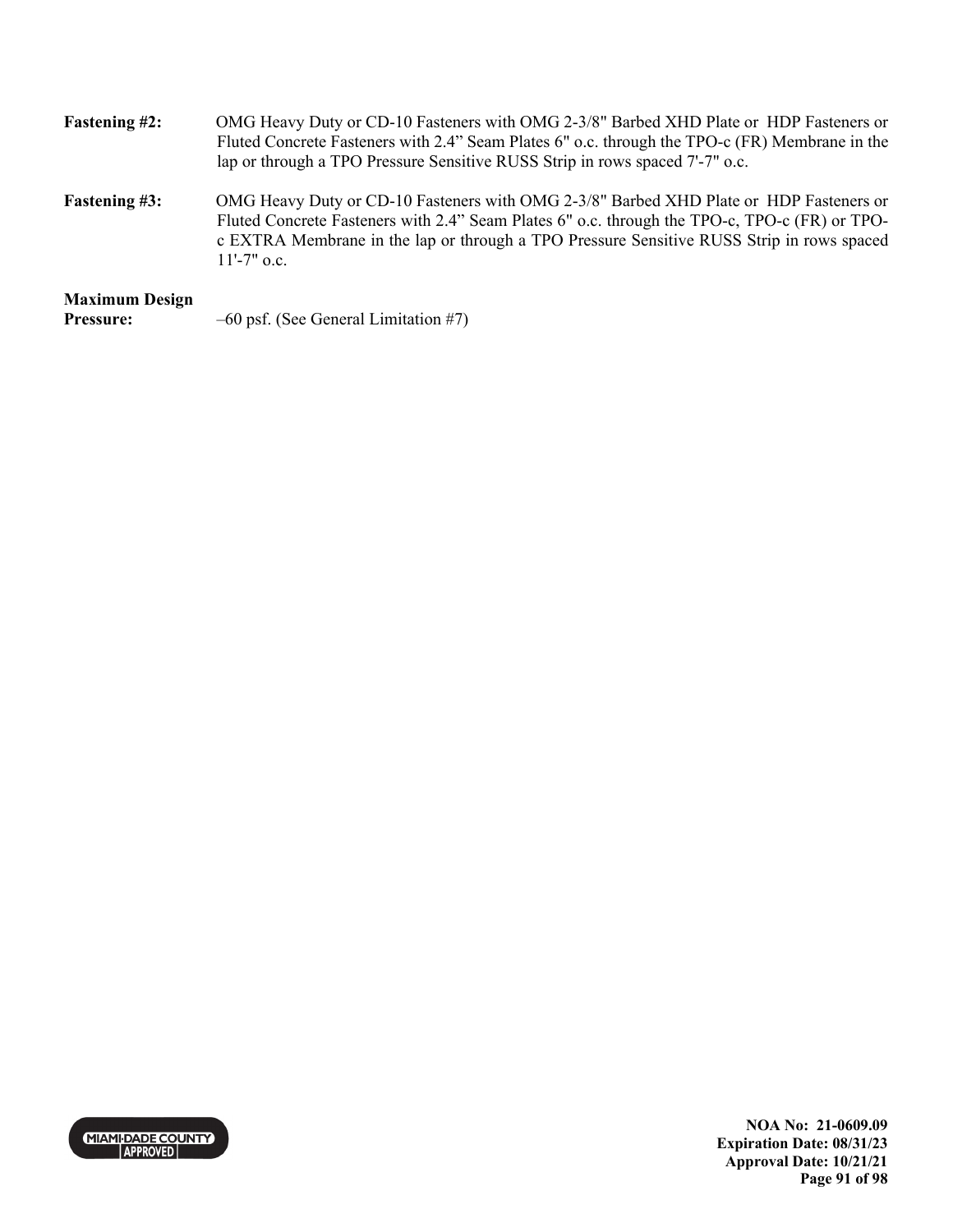| <b>Membrane Type:</b>    | Single Ply, Thermoplastic, TPO, Reinforced                             |
|--------------------------|------------------------------------------------------------------------|
| Deck Type 3I:            | Concrete Decks, Insulated                                              |
| <b>Deck Description:</b> | 2500 psi structural concrete.                                          |
| System Type $D(6)$ :     | Membrane mechanically attached over preliminarily fastened insulation. |

**Vapor Retarder: (Optional)**  Any UL or FMRC approved vapor retarder applied to the roof deck.

One or more layers of any of the following insulations.

| <b>Insulation Layer</b>                                                                              | <b>Insulation Fasteners</b><br>(Table 3) | Fastener<br>Density/ft <sup>2</sup> |
|------------------------------------------------------------------------------------------------------|------------------------------------------|-------------------------------------|
| Poly ISO 1, Poly ISO 1-DWD, Poly ISO 1-HD-Composite, H-Shield, H-Shield CG, H-Shield HD Composite CG |                                          |                                     |
| Minimum 1.5" thick                                                                                   | N/A                                      | N/A                                 |
| <b>Structodek High Density Fiberboard</b>                                                            |                                          |                                     |
| Minimum $\frac{1}{2}$ " thick                                                                        | N/A                                      | N/A                                 |
| Minimum $\frac{3}{4}$ " thick                                                                        | N/A                                      | N/A                                 |
| Dens Deck, Dens Deck Prime, SECUROCK Gypsum-Fiber Roof Board                                         |                                          |                                     |
| Minimum $\frac{1}{4}$ " thick                                                                        | N/A                                      | N/A                                 |
| Poly ISO 1 HD, H-Shield HD                                                                           |                                          |                                     |
| Minimum $\frac{1}{2}$ " thick                                                                        | N/A                                      | N/A                                 |

**Note: All layers of insulation and base sheet shall be simultaneously attached. See base sheet below for fasteners and density. Refer to Roofing Application Standard RAS 117 for insulation attachment requirements. Insulation shall have preliminary attachment, prior to the installation of the roofing membrane. At an application rate of two fasteners per board for insulation boards having no dimension greater than 4 ft., and four fasteners for any insulation board having no dimension greater than 8 ft. Single and multiple layers of insulation can be attached to the deck with FAST 100 LV, Helix Max Low-Rise Adhesive, FAST Dual Cartridge Adhesive, FAST 5 Gallon Jug Adhesive, OlyBond 500 or Millennium One Step Foamable Adhesive.** 

**Membrane:** TPO-c or TPO-c EXTRA secured through the preliminarily attached insulation as specified below.

**Fastening:** OMG Heavy Duty or CD-10 Fasteners with OMG 2-3/8" Barbed XHD Plate or HDP Fasteners or Fluted Concrete Fasteners with 2.4" Seam Plates 6" o.c. through the lap in rows spaced 7'-7" o.c.

### **Maximum Design**

**Pressure:**  $-67.5$  psf. (See General Limitation #7)



**NOA No: 21-0609.09 Expiration Date: 08/31/23 Approval Date: 10/21/21 Page 92 of 98**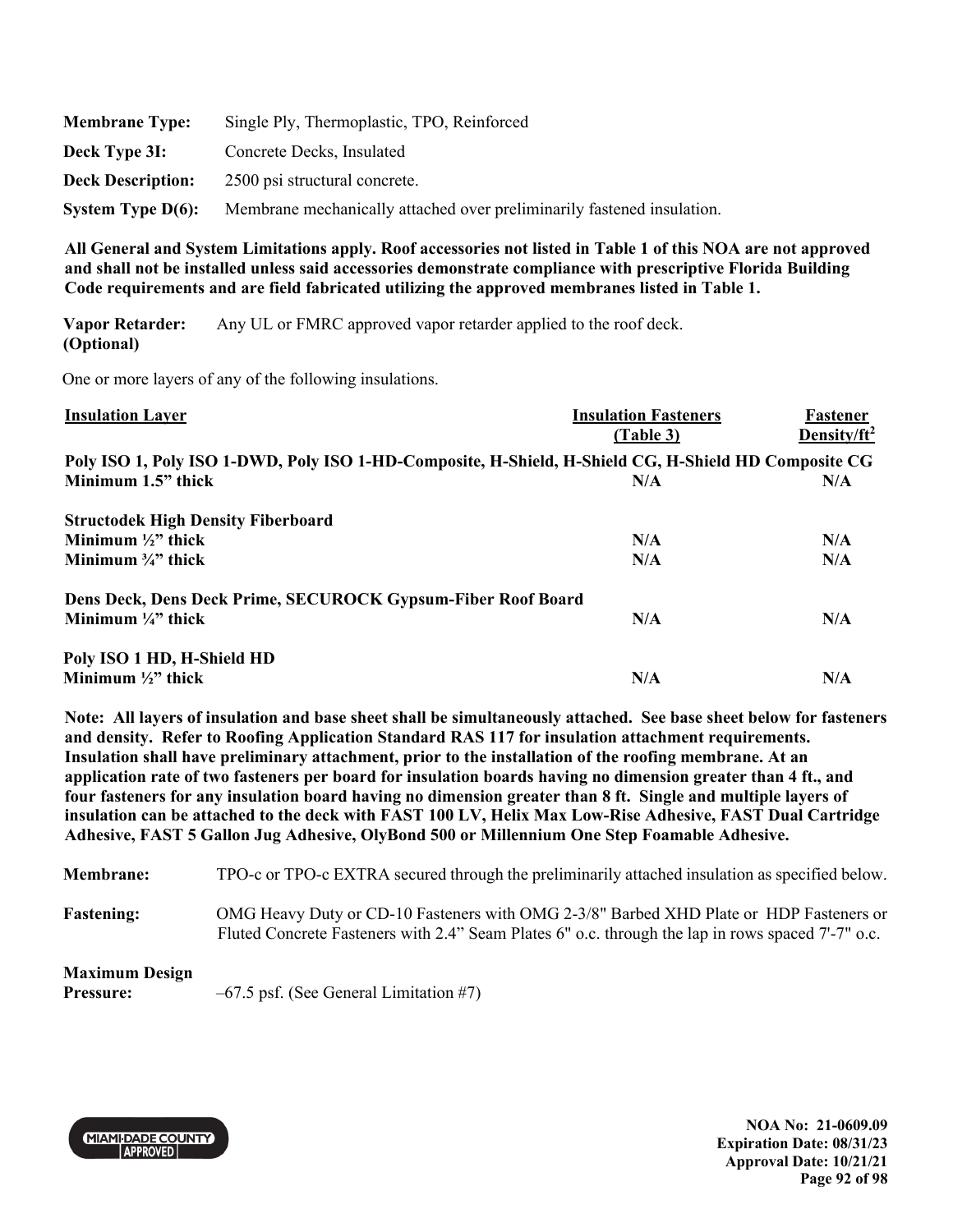| <b>Membrane Type:</b>    | Single Ply, Thermoplastic, TPO, Reinforced                             |
|--------------------------|------------------------------------------------------------------------|
| Deck Type 3I:            | Concrete Decks, Insulated                                              |
| <b>Deck Description:</b> | 2500 psi structural concrete.                                          |
| System Type $D(7)$ :     | Membrane mechanically attached over preliminarily fastened insulation. |

**Vapor Retarder: (Optional)**  Any UL or FMRC approved vapor retarder applied to the roof deck.

One or more layers of any of the following insulations.

| <b>Base Insulation Layer</b>                                 | <b>Insulation Fasteners</b><br>(Table 3) | Fastener<br>Density/ft <sup>2</sup> |
|--------------------------------------------------------------|------------------------------------------|-------------------------------------|
| Any approved polyisocyanurate insulation listed in Table 2   |                                          |                                     |
| Minimum 1.5" thick                                           | N/A                                      | N/A                                 |
| <b>Structodek High Density Fiberboard Roof Insulation</b>    |                                          |                                     |
| Minimum $\frac{1}{2}$ " thick                                | N/A                                      | N/A                                 |
| Minimum $\frac{3}{4}$ " thick                                | N/A                                      | N/A                                 |
| Dens Deck, Dens Deck Prime, SECUROCK Gypsum-Fiber Roof Board |                                          |                                     |
| Minimum $\frac{1}{4}$ " thick                                | N/A                                      | N/A                                 |
| Poly ISO 1 HD, H-Shield HD                                   |                                          |                                     |
| Minimum $\frac{1}{2}$ " thick                                | N/A                                      | N/A                                 |

**Note: All layers of insulation and base sheet shall be simultaneously attached. See base sheet below for fasteners and density. Refer to Roofing Application Standard RAS 117 for insulation attachment requirements. Insulation shall have preliminary attachment, prior to the installation of the roofing membrane. At an application rate of two fasteners per board for insulation boards having no dimension greater than 4 ft., and four fasteners for any insulation board having no dimension greater than 8 ft.** 

**Membrane:** TPO-c or TPO-c EXTRA secured through the preliminarily attached insulation as specified below. **Fastening:** OMG Heavy Duty or CD-10 Fasteners with OMG 2-3/8" Barbed XHD Plate or HDP Fasteners or Fluted Concrete Fasteners with 2.4" Seam Plates 6" o.c. through the 5.5" wide lap in rows spaced 3'-6" o.c. Outside 1.5" of side laps are heat welded.

## **Maximum Design**

**Pressure:**  $-82.5$  psf. (See General Limitation #7)



**NOA No: 21-0609.09 Expiration Date: 08/31/23 Approval Date: 10/21/21 Page 93 of 98**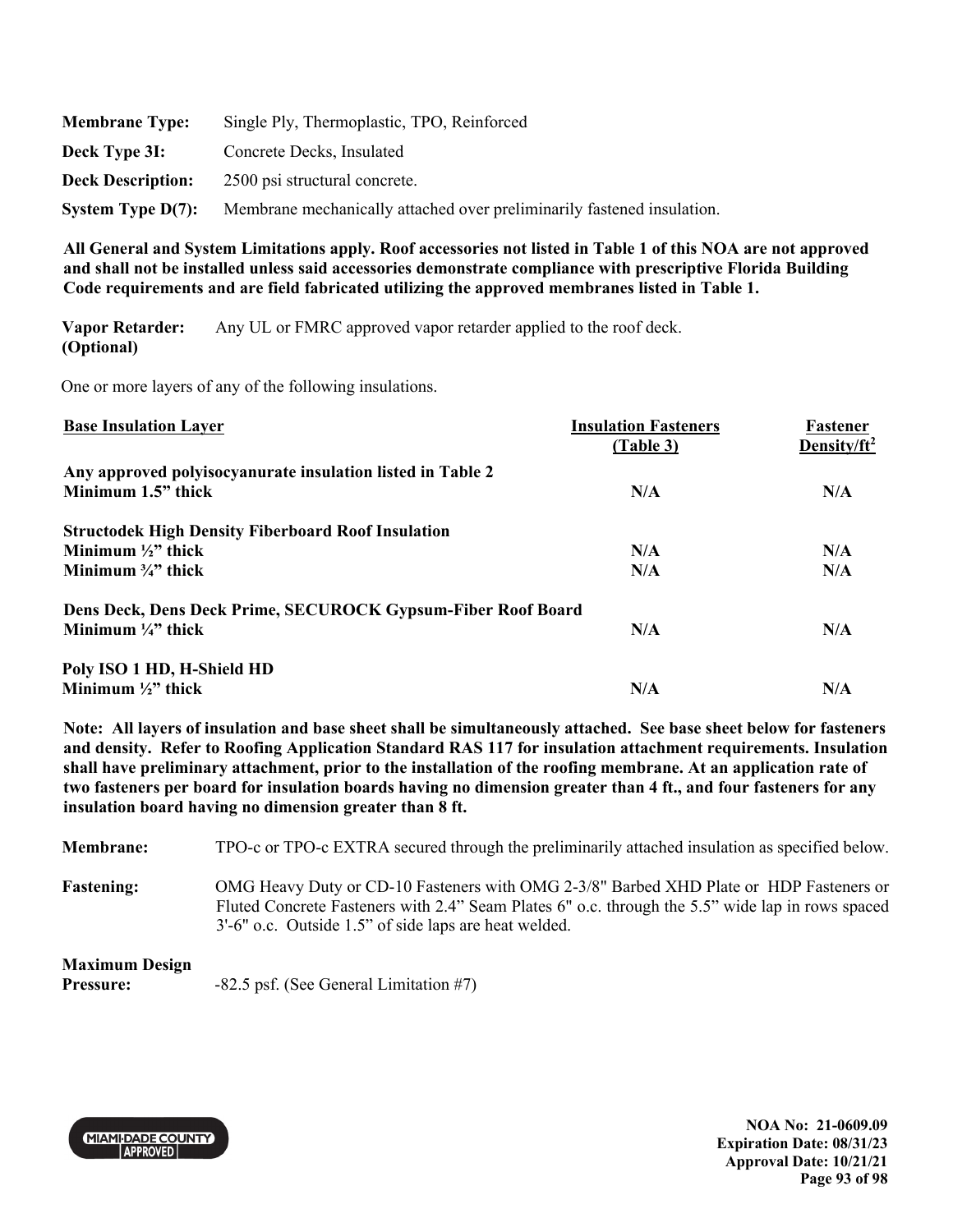| <b>Membrane Type:</b> | Single Ply, Thermoplastic, TPO, Fleece Back                                  |
|-----------------------|------------------------------------------------------------------------------|
| Deck Type 3           | Concrete Decks, Non-Insulated                                                |
|                       | <b>Deck Description:</b> 2500 psi structural concrete.                       |
|                       | <b>System Type F(1):</b> Membrane adhered with FAST Dual Cartridge Adhesive. |

**Membrane:** TPO-c Fleece Back 100, TPO-c Fleece Back 115 or TPO-c Fleece Back 135 membrane adhered to the insulation using FAST Dual Cartridge Adhesive applied in ¾" to 1" ribbons spaced 12" o.c. Outside 1.5" of side laps are heat welded.

| <b>Maximum Design</b> |                                           |
|-----------------------|-------------------------------------------|
| <b>Pressure:</b>      | $-240.0$ psf; (See General Limitation #9) |

| <b>Membrane Type:</b> | Single Ply, Thermoplastic, TPO, Reinforced, Fleece Back                             |  |
|-----------------------|-------------------------------------------------------------------------------------|--|
| Deck Type 3           | Concrete Decks, Non-Insulated                                                       |  |
|                       | <b>Deck Description:</b> 2500 psi structural concrete.                              |  |
|                       | System Type F(2): Membrane adhered with FAST 100 LV or Helix Max Low-Rise Adhesive. |  |

**All General and System Limitations apply. Roof accessories not listed in Table 1 of this NOA are not approved and shall not be installed unless said accessories demonstrate compliance with prescriptive Florida Building Code requirements and are field fabricated utilizing the approved membranes listed in Table 1.** 

**Membrane:** TPO-c Fleece Back 100, TPO-c Fleece Back 115 or TPO-c Fleece Back 135 membrane adhered to the insulation using FAST 100 LV or Helix Max Low-Rise Adhesive applied in  $\frac{1}{2}$  to  $\frac{3}{4}$  ribbons spaced 12" o.c. Outside 1.5" of side laps are heat welded.

### **Maximum Design**

**Pressure:**  $-392.5 \text{ psf}$ ; (See General Limitation #9)

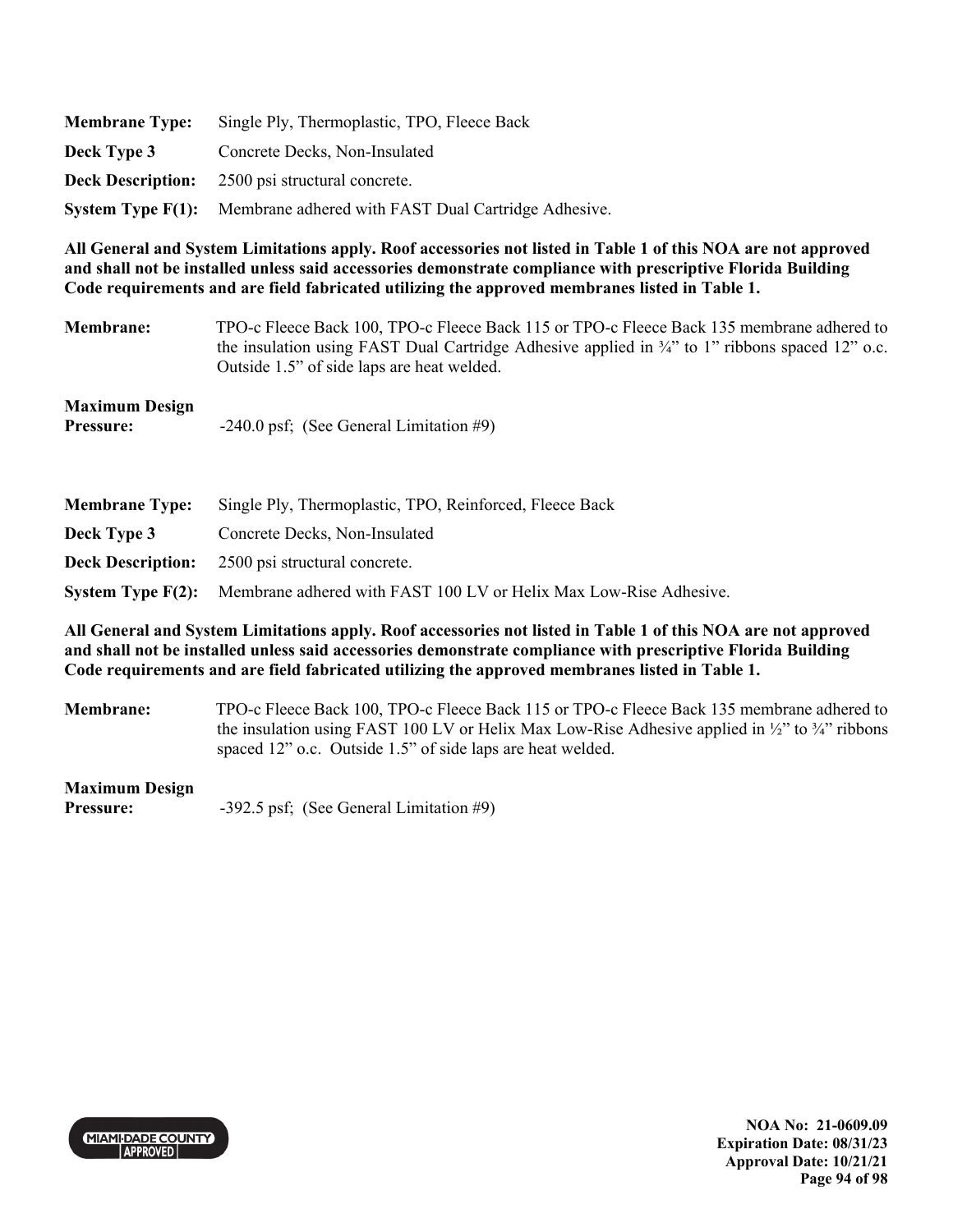| <b>Membrane Type:</b>    | Single Ply, Thermoplastic, TPO, Fleece Back                                                          |
|--------------------------|------------------------------------------------------------------------------------------------------|
| Deck Type 3:             | Concrete Decks, Non-Insulated                                                                        |
| <b>Deck Description:</b> | 2500 psi structural concrete.                                                                        |
| System Type $F(3)$ :     | Membrane adhered with FAST 100 LV, Helix Max Low-Rise Adhesive or Aqua Base 120<br>Bonding Adhesive. |

| <b>Membrane:</b>        | TPO-c Fleece Back 100, TPO-c Fleece Back 115 or TPO-c Fleece Back 135 membrane fully<br>adhered to the deck using FAST 100 LV or Helix Max Low-Rise Adhesive applied to the substrate<br>at a rate of 1 gal/sq. or Aqua Base 120 Bonding Adhesive applied to the substrate only at a rate of<br>1 gal/120 ft <sup>2</sup> . |
|-------------------------|-----------------------------------------------------------------------------------------------------------------------------------------------------------------------------------------------------------------------------------------------------------------------------------------------------------------------------|
| <b>Maximum</b>          | -480 psf with Aqua Base 120 Bonding Adhesive (See General Limitation #9)                                                                                                                                                                                                                                                    |
| <b>Design Pressure:</b> | -495 psf with all other applications (See General Limitation $#9$ )                                                                                                                                                                                                                                                         |

| <b>Membrane Type:</b> | Single Ply, Thermoplastic, TPO, Reinforced, Fleece Back                                    |
|-----------------------|--------------------------------------------------------------------------------------------|
| Deck Type 3           | Concrete Decks, Non-Insulated                                                              |
|                       | <b>Deck Description:</b> 2500 psi structural concrete.                                     |
|                       | <b>System Type F(4):</b> Membrane adhered with FAST 100 LV or Helix Max Low-Rise Adhesive. |

**All General and System Limitations apply. Roof accessories not listed in Table 1 of this NOA are not approved and shall not be installed unless said accessories demonstrate compliance with prescriptive Florida Building Code requirements and are field fabricated utilizing the approved membranes listed in Table 1.** 

**Membrane:** TPO-c Fleece Back 100, TPO-c Fleece Back 115 or TPO-c Fleece Back 135 membrane fully adhered to the insulation using FAST 100 LV or Helix Max Low-Rise Adhesive applied at a rate of 1 gal/sq. Outside 1.5" of side laps are heat welded.

# **Maximum Design**

**Pressure:** -495.0 psf; (See General Limitation #9)



**NOA No: 21-0609.09 Expiration Date: 08/31/23 Approval Date: 10/21/21 Page 95 of 98**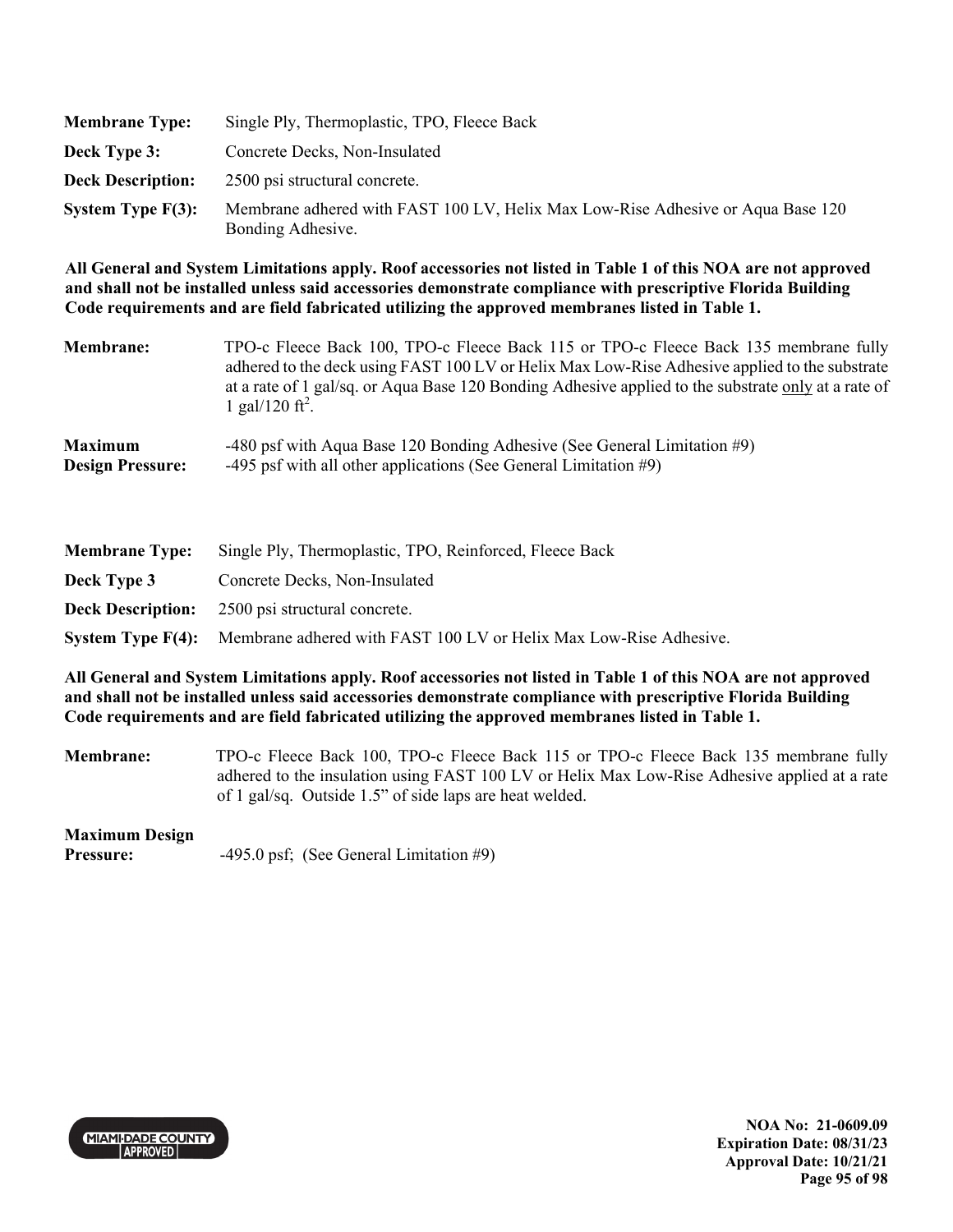| <b>Membrane Type:</b>    | Single Ply, Thermoplastic, TPO, Fleece Back             |
|--------------------------|---------------------------------------------------------|
| Deck Type 3              | Concrete Decks, Non-Insulated                           |
| <b>Deck Description:</b> | 2500 psi structural concrete.                           |
| System Type $F(5)$ :     | Membrane adhered with Asphalt or Cold Applied Adhesive. |

**Membrane:** TPO-c Fleece Back Plus 120, TPO-c Fleece Back Plus 135 or TPO-c AFX 155 membrane adhered to primed (cut-back asphalt) deck in a full mopping of approved asphalt within the EVT range and at a rate of 20-25 lbs./sq. or Cold Applied Adhesive applied to the substrate only at a rate of 1 gal./ $67$ ft<sup>2</sup>.

# **Maximum**

**Design Pressure:** -495.0 psf (See General Limitation #9)



**NOA No: 21-0609.09 Expiration Date: 08/31/23 Approval Date: 10/21/21 Page 96 of 98**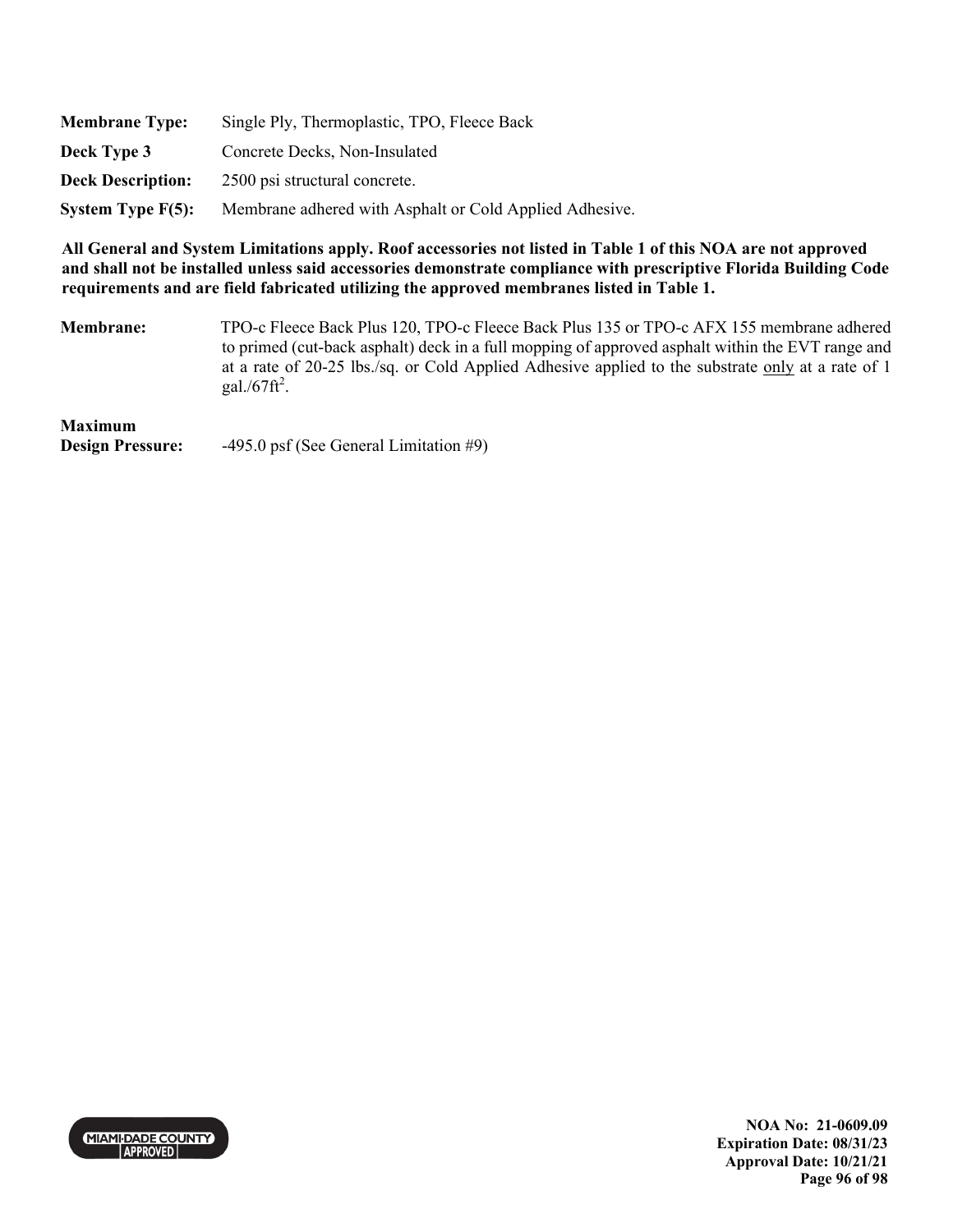# **CONCRETE DECK SYSTEM LIMITATIONS:**

1. If mechanical attachment to the structural deck through the lightweight insulating concrete is proposed, a field withdrawal resistance testing shall be performed to determine equivalent or enhanced fastener patterns and density. All testing and fastening design shall be in compliance with Testing Application Standard TAS 105 and Roofing Application Standard RAS 137, calculations shall be signed and sealed by a Florida registered Professional Engineer, Registered Architect, or Registered Roof Consultant.



**NOA No: 21-0609.09 Expiration Date: 08/31/23 Approval Date: 10/21/21 Page 97 of 98**